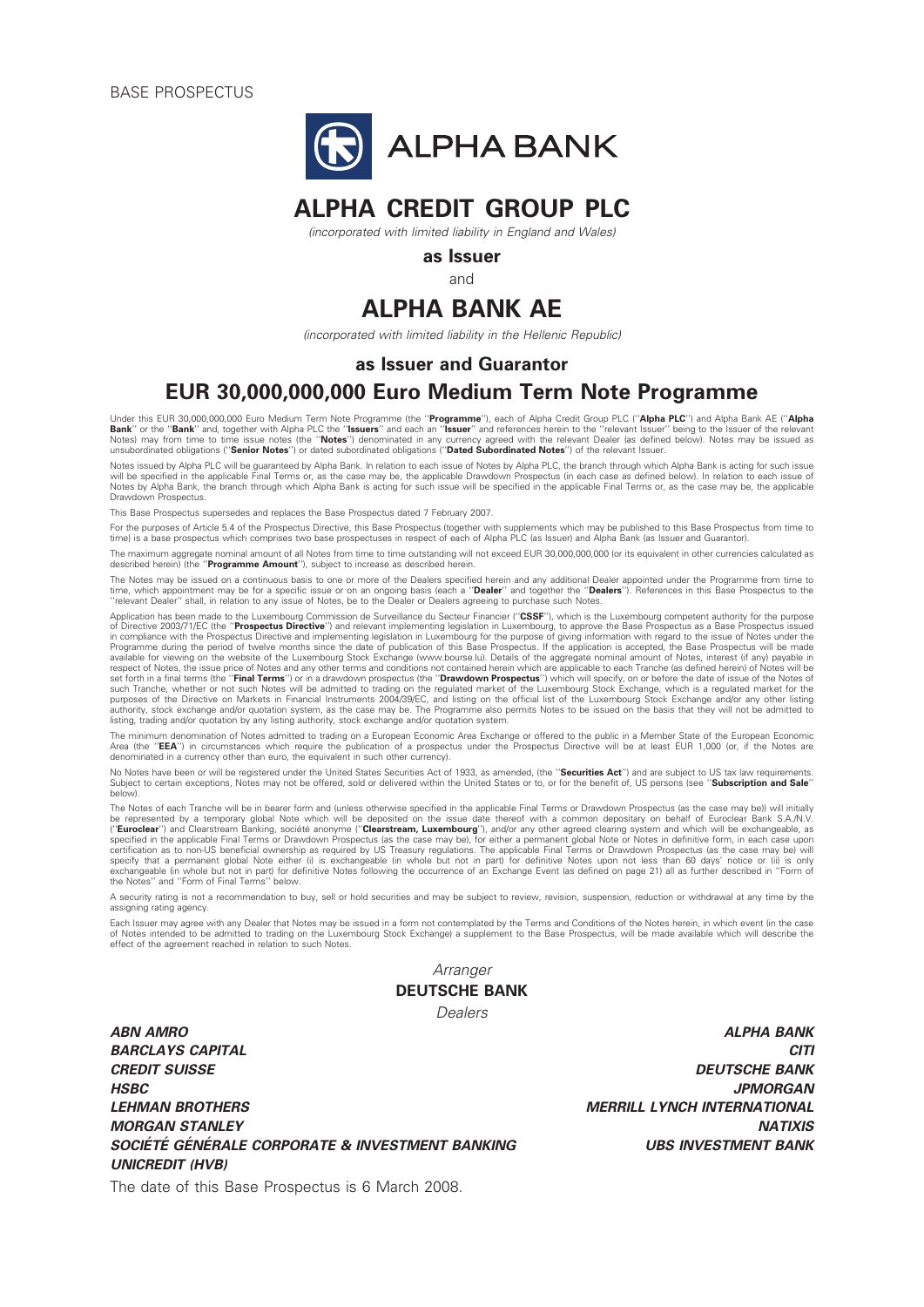Alpha PLC and Alpha Bank, having made all reasonable enquiries, confirm that the information contained in this Base Prospectus, including any document incorporated herein by reference as provided under ''Documents Incorporated by Reference'' below, is, to the best of their knowledge, in accordance with the facts and contains no omission which in the context of the issuance and offering of Notes would make any of such information misleading and that each of Alpha PLC and Alpha Bank accepts responsibility accordingly.

This Base Prospectus comprises a Base Prospectus for the purposes of Article 5.4 of the Prospectus Directive and for the purpose of giving information with regard to the Issuers, which, according to the particular nature of the Issuers and the Notes, is necessary to enable investors to make an informed assessment of the liabilities, financial position, profit and losses and prospects of the Issuers.

This Base Prospectus is to be read in conjunction with all documents which are incorporated herein by reference (see ''Documents Incorporated by Reference'' below). This Base Prospectus shall be read and construed on the basis that such documents are incorporated and form part of this Base Prospectus.

The applicable Final Terms or Drawdown Prospectus (as the case may be) will (if applicable) contain information relating to any underlying equity security, index, currency or other item(s) (each a "Reference Item") to which the relevant Notes relate and which is contained in such Final Terms or Drawdown Prospectus (as the case may be). However, unless otherwise expressly stated in a Final Terms or Drawdown Prospectus (as the case may be), any information contained therein relating to a Reference Item will only consist of extracts from, or summaries of, information contained in financial and other information released publicly by the issuer, owner or sponsor, as the case may be, of such Reference Item. The relevant Issuer and/or the Guarantor, if applicable, will, unless otherwise expressly stated in the applicable Final Terms or Drawdown Prospectus (as the case may be), confirm that such extracts or summaries have been accurately reproduced and that, so far as it is aware, and is able to ascertain from information published by the issuer, owner or sponsor, as the case may be, of such Reference Item, no facts have been omitted that would render the reproduced inaccurate or misleading.

The Dealers have not separately verified the information contained herein. Accordingly, no representation, warranty or undertaking, express or implied, is made and no responsibility or liability is accepted by the Dealers as to the accuracy or completeness of the information contained in this Base Prospectus or any other information provided by Alpha PLC and/or Alpha Bank in connection with the Programme or any Notes or their distribution.

Certain of the Dealers and their affiliates have engaged, and may in the future engage, in investment banking and/or commercial banking transactions with, and may provide services to the Issuers and their affiliates in the ordinary course of business.

No person is or has been authorised by Alpha PLC and/or Alpha Bank to give any information or to make any representation not contained in or not consistent with this Base Prospectus or any other information provided in connection with the Programme or any Notes and, if given or made, such information or representation must not be relied upon as having been authorised by Alpha PLC and/ or Alpha Bank or any Dealer.

Neither this Base Prospectus nor any other information supplied in connection with the Programme or any Notes (i) is intended to provide the basis of any credit or other evaluation or (ii) should be considered as a recommendation or constituting an invitation or offer by Alpha PLC and/or Alpha Bank or any Dealer that any recipient of this Base Prospectus or any other information supplied in connection with the Programme or any Notes should purchase any Notes. Each investor contemplating purchasing Notes should make its own independent investigation of the financial condition and affairs, and its own appraisal of the creditworthiness, of the relevant Issuer and Alpha Bank in the case of Notes issued by Alpha PLC. Neither this Base Prospectus nor any other information supplied in connection with the Programme or any Notes constitutes an offer or invitation by or on behalf of Alpha PLC and/or Alpha Bank or any Dealer to any person to subscribe for or to purchase any Notes.

Neither the delivery of this Base Prospectus nor the offering, sale or delivery of any Notes shall at any time imply that the information contained herein concerning Alpha PLC and/or Alpha Bank is correct at any time subsequent to the date hereof or that any other information supplied in connection with the Programme is correct as of any time subsequent to the date indicated in the document containing the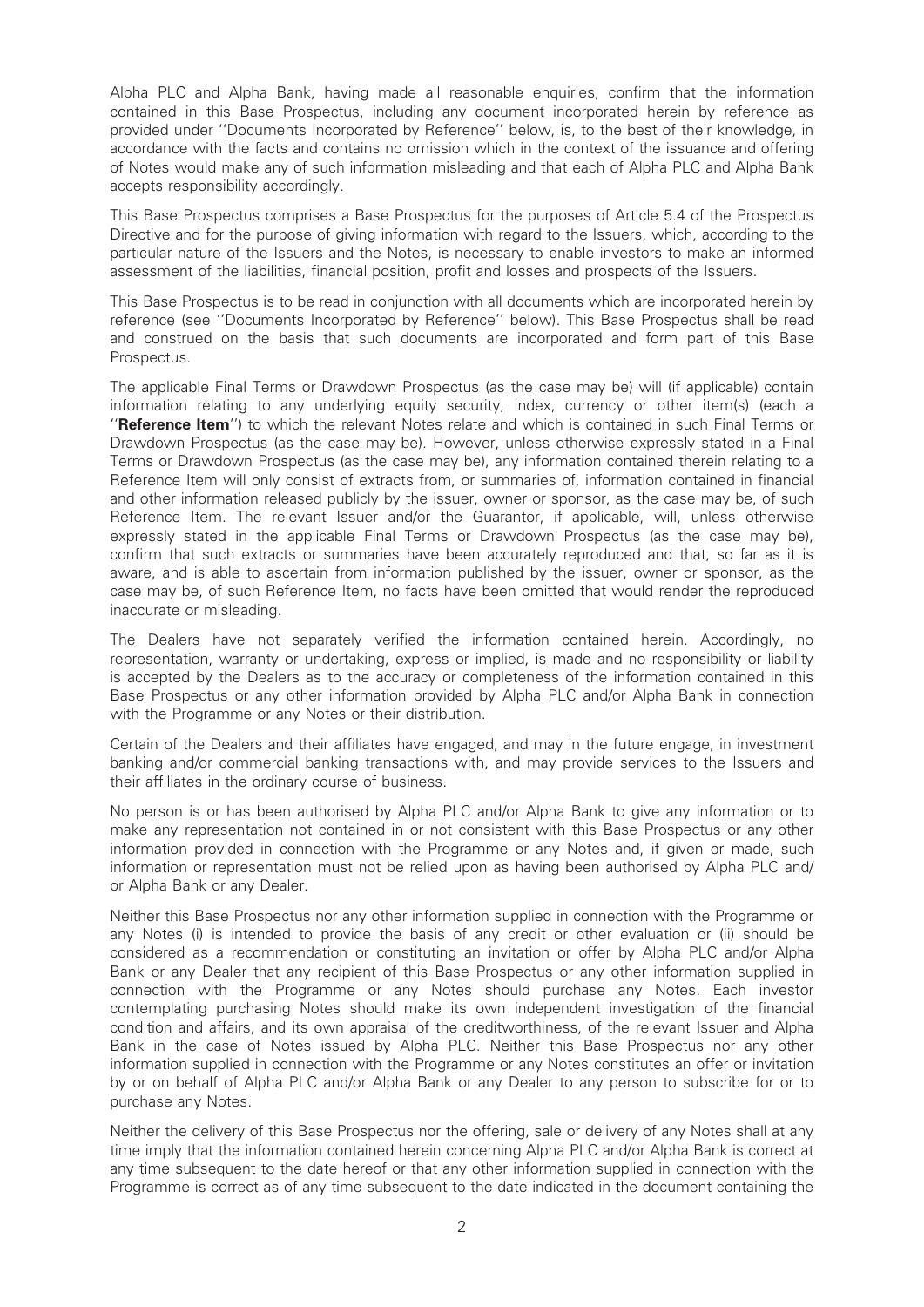same. The Dealers expressly do not undertake to review the financial condition or affairs of Alpha PLC and/or Alpha Bank during the life of the Programme. Investors should review *inter alia* the most recent published financial statements and, if published later, the most recently published interim financial statements (if any) of the relevant Issuer and Alpha Bank in the case of Notes issued by Alpha PLC when deciding whether or not to purchase any Notes.

This Base Prospectus does not constitute an offer to sell or the solicitation of an offer to buy any Notes in any jurisdiction to any person to whom it is unlawful to make the offer or solicitation in such jurisdiction. The distribution of this Base Prospectus and the offer or sale of Notes may be restricted by law in certain jurisdictions. In particular, Notes have not been and will not be registered under the United States Securities Act of 1933 (as amended) and are subject to U.S. tax law requirements. Subject to certain exceptions, Notes may not be offered, sold or delivered within the United States or to U.S. persons. None of Alpha PLC, Alpha Bank and the Dealers represents that this document may be lawfully distributed, or that any Notes may be lawfully offered, in compliance with any applicable registration or other requirements in any such jurisdiction, or pursuant to an exemption available thereunder, or assumes any responsibility for facilitating any such distribution or offering. In particular, no action has been taken by Alpha PLC, Alpha Bank or the Dealers which would permit a public offering of any Notes or distribution of this document in any jurisdiction where action for that purpose is required. Accordingly, no Notes may be offered or sold, directly or indirectly, and neither this Base Prospectus nor any advertisement or other offering material may be distributed or published in any jurisdiction, except under circumstances that will result in compliance with any applicable laws and regulations. Persons into whose possession this Base Prospectus or any Notes may come must inform themselves about, and observe, any such restrictions. For details of certain restrictions on the distribution of this Base Prospectus and the offer or sale of Notes in the United States, the EEA, Japan, France, the United Kingdom, Greece and Cyprus - see "Subscription and Sale'' below.

This Base Prospectus shall only be used for the purposes for which it has been published.

All references in this document to "US\$", "USD" and "\$" refer to United States dollars, those to "Yen" refer to Japanese Yen, those to "Sterling", "GBP" and "£" refer to pounds sterling, those to "euro", "Euro", "EUR" and " $\varepsilon$ " refer to the single currency introduced at the start of the third stage of European economic and monetary union pursuant to the Treaty establishing the European Community as amended.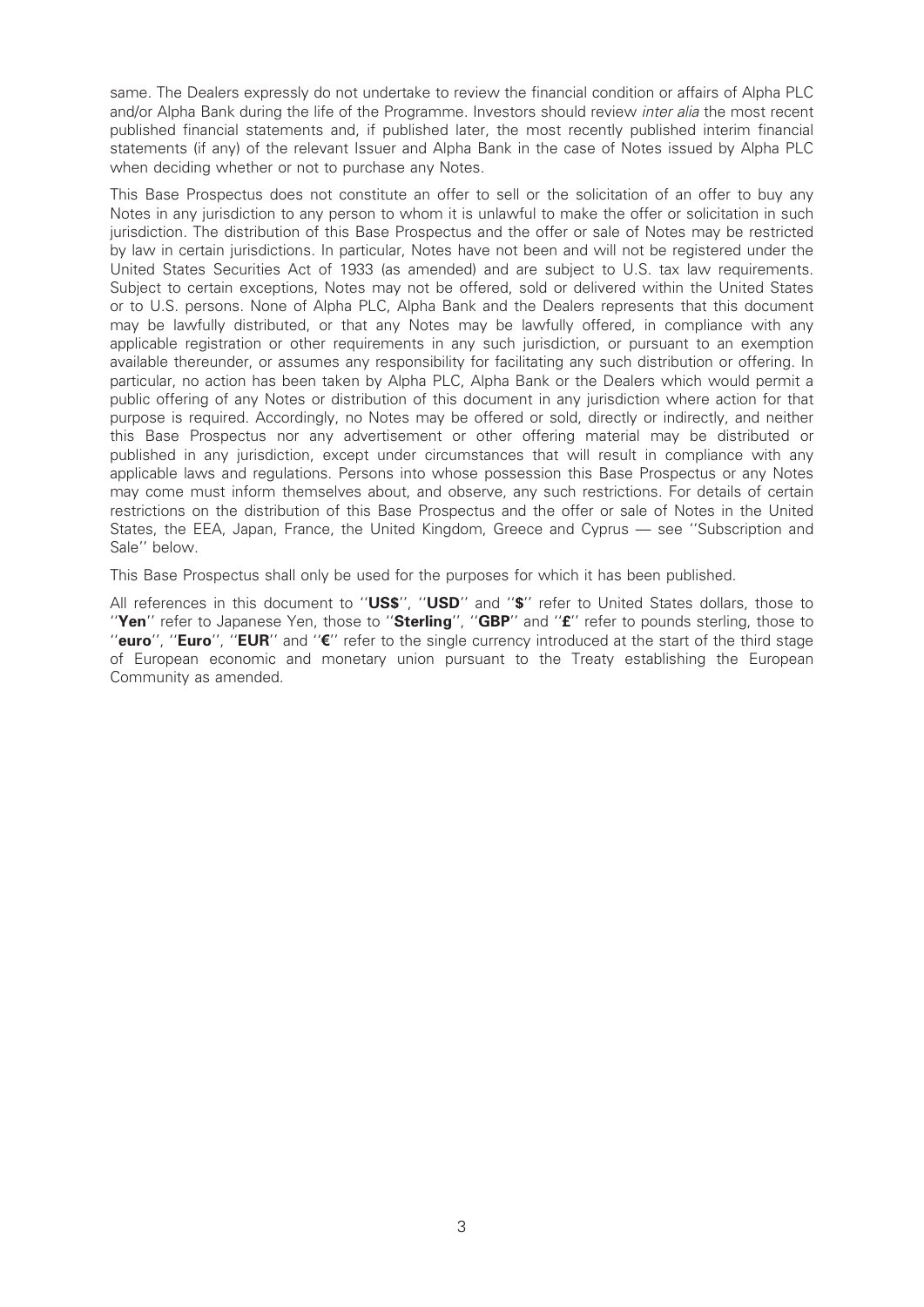### TABLE OF CONTENTS

|                                                                     | Page |
|---------------------------------------------------------------------|------|
|                                                                     | 5    |
|                                                                     | 14   |
|                                                                     | 23   |
|                                                                     | 25   |
|                                                                     | 26   |
|                                                                     | 27   |
|                                                                     | 29   |
|                                                                     | 47   |
|                                                                     | 88   |
|                                                                     | 89   |
|                                                                     | 93   |
|                                                                     | 94   |
|                                                                     | 95   |
|                                                                     | 99   |
| SELECTED CONSOLIDATED FINANCIAL INFORMATION OF THE ALPHA BANK GROUP | 102  |
|                                                                     | 106  |
|                                                                     | 112  |
|                                                                     | 119  |
|                                                                     | 122  |

In connection with the issue of any Tranche of Notes, the Dealer or Dealers (if any) named as the Stabilising Manager(s) (or persons acting on behalf of any Stabilising Manager(s)) in the applicable Final Terms or the Drawdown Prospectus (as the case may be) may over-allot Notes or effect transactions with a view to supporting the market price of the Notes at a level higher than that which might otherwise prevail. However, there is no assurance that the Stabilising Manager(s) (or persons acting on behalf of a Stabilising Manager) will undertake stabilisation action. Any stabilisation action may begin on or after the date on which adequate public disclosure of the terms of the offer of the relevant Tranche of Notes is made and, if begun, may be ended at any time, but it must end no later than the earlier of 30 days after the issue date of the relevant Tranche of Notes and 60 days after the date of the allotment of the relevant Tranche of Notes. Any stabilisation action or over-allotment must be conducted by the relevant Stabilising Manager(s) (or person(s) acting on behalf of any Stabilising Manager(s)) in accordance with all applicable laws and rules.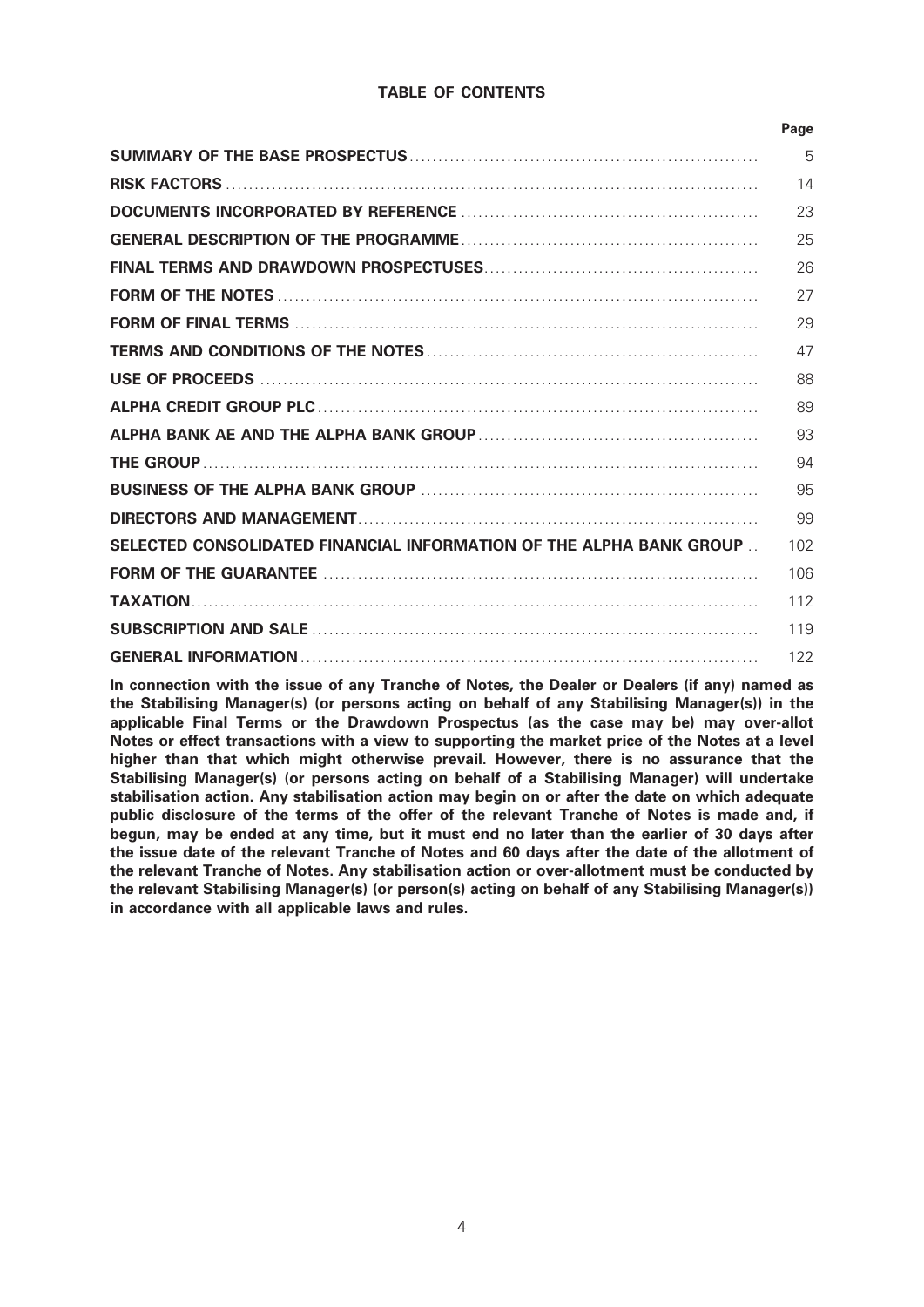#### SUMMARY OF THE BASE PROSPECTUS

This summary must be read as an introduction to this Base Prospectus and any decision to invest in the Notes should be based on a consideration of the Base Prospectus as a whole, including the documents incorporated by reference. No civil liability attaches to the Issuers solely on the basis of this Summary, including any translation thereof, unless it is misleading, inaccurate or inconsistent when read together with the other parts of this Base Prospectus. Where a claim relating to the information contained in this Base Prospectus is brought before a court in a Member State of the European Economic Area, the plaintiff may, under the national legislation of the Member State where the claim is brought, be required to bear the costs of translating the Base Prospectus before the legal proceedings are initiated.

| <b>Issuers:</b>                                      | Alpha Credit Group PLC, incorporated under the laws of England on<br>1 April 1999 as a public limited company with number 3747110.<br>The registered office of Alpha PLC is at 66 Cannon Street,<br>London, EC4N 6EP.                                                                                                                                                                                    |
|------------------------------------------------------|----------------------------------------------------------------------------------------------------------------------------------------------------------------------------------------------------------------------------------------------------------------------------------------------------------------------------------------------------------------------------------------------------------|
|                                                      | Alpha Bank AE, acting through its Issuing Branch (as specified in<br>the applicable Final Terms or the Drawdown Prospectus (as the<br>case may be)). Alpha Bank is incorporated and registered in the<br>Hellenic Republic as a public company under Codified Law 2190/<br>20, incorporated with limited liability (registered number 6066/06/<br>B/86/05) for the period ending 2100.                   |
| Guarantor:                                           | Alpha Bank AE, acting through its Guaranteeing Branch (as<br>specified in the applicable Final Terms or the Drawdown<br>Prospectus (as the case may be))                                                                                                                                                                                                                                                 |
| <b>Business of Alpha Credit</b><br><b>Group PLC:</b> | Alpha PLC operates as a financing vehicle for Alpha Bank and its<br>subsidiaries (the "Group"). Except in connection with<br>the<br>establishment and continuance of the Programme and<br>the<br>issuance of Notes under the Programme, Alpha PLC has not<br>engaged in any activities since its incorporation.                                                                                          |
| <b>Business of Alpha Bank AE:</b>                    | The Group offers a wide range of banking, capital markets, treasury<br>and advisory services, insurance and other financial services to<br>private, corporate and institutional clients in Greece and abroad.                                                                                                                                                                                            |
|                                                      | Alpha Bank operates a network that includes 388 branches and<br>approximately 781 ATMs in Greece plus telephone and electronic<br>banking channels.                                                                                                                                                                                                                                                      |
|                                                      | Internationally the Group is present in the United Kingdom (through<br>Alpha Bank's London Branch), Romania, Bulgaria, Serbia, Albania,<br>FYROM, Cyprus, Jersey and Guernsey in the Channel Islands and<br>New York.                                                                                                                                                                                    |
| <b>Description:</b>                                  | Euro Medium Term Note Programme (the " <b>Programme</b> ")                                                                                                                                                                                                                                                                                                                                               |
| Arranger:                                            | Deutsche Bank AG, London Branch                                                                                                                                                                                                                                                                                                                                                                          |
| Dealers:                                             | ABN AMRO Bank N.V.<br>Alpha Bank AE<br>Barclays Bank PLC<br>Bayerische Hypo- und Vereinsbank AG<br>Citigroup Global Markets Limited<br>Credit Suisse Securities (Europe) Limited<br>Deutsche Bank AG, London Branch<br>HSBC Bank plc<br>J.P. Morgan Securities Ltd.<br>Lehman Brothers International (Europe)<br>Merrill Lynch International<br>Morgan Stanley & Co. International plc<br><b>Natixis</b> |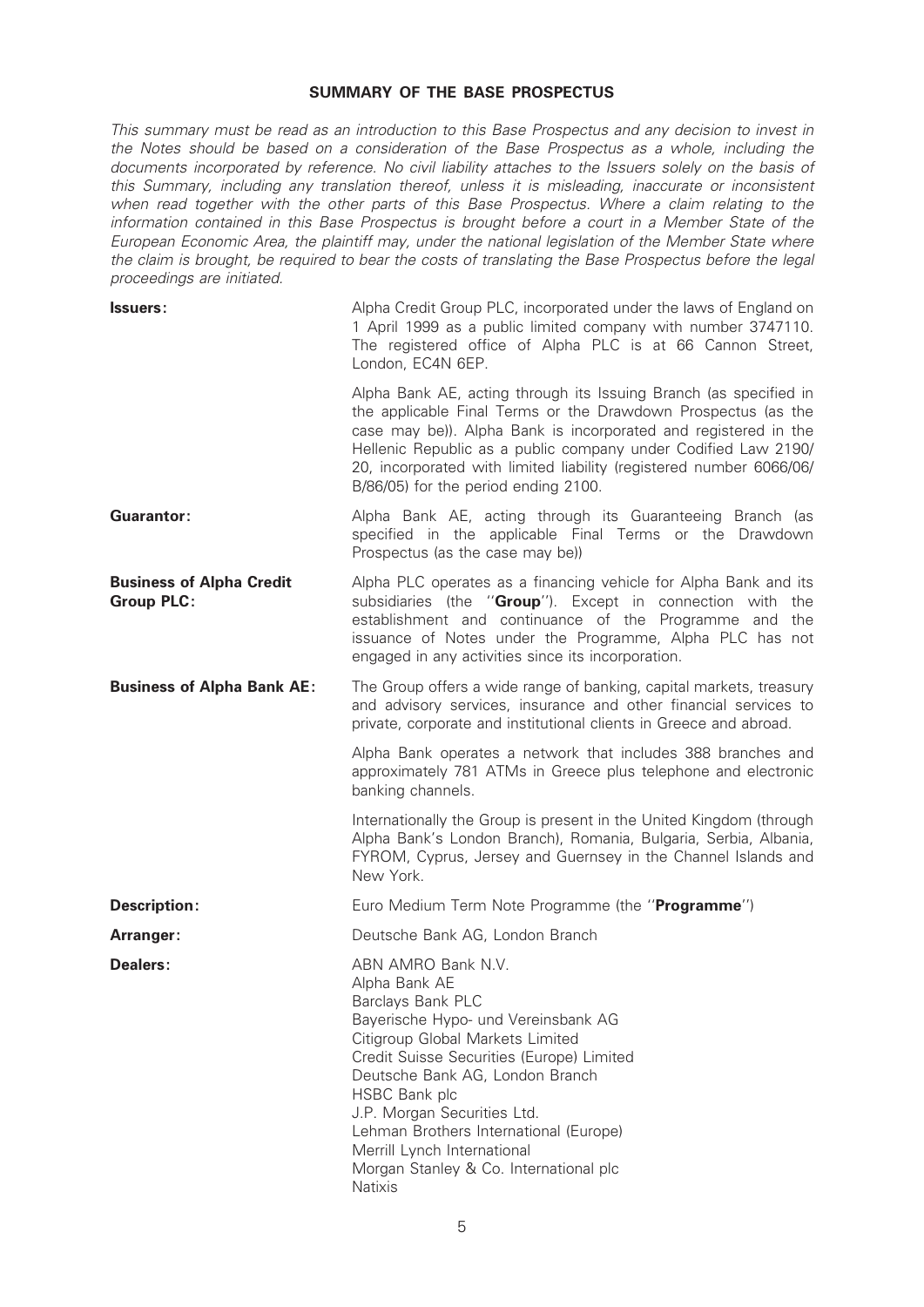Société Générale UBS Limited

|                                               | and any other Dealers appointed from time to time either generally<br>in respect of the Programme or in relation to a particular Tranche of<br>Notes, in each case, in accordance with the Programme<br>Agreement.                                                                                                                                                                                                                                                                                                     |
|-----------------------------------------------|------------------------------------------------------------------------------------------------------------------------------------------------------------------------------------------------------------------------------------------------------------------------------------------------------------------------------------------------------------------------------------------------------------------------------------------------------------------------------------------------------------------------|
| <b>Certain Restrictions:</b>                  | Each issue of Notes denominated in a currency in respect of which<br>particular laws, guidelines, regulations, restrictions or reporting<br>requirements apply will only be issued in circumstances which<br>comply with such laws, guidelines, regulations, restrictions or<br>reporting requirements from time to time (see "Subscription and<br>Sale" herein).                                                                                                                                                      |
|                                               | Notes issued by Alpha PLC having a maturity of less than one year                                                                                                                                                                                                                                                                                                                                                                                                                                                      |
|                                               | Notes issued by Alpha PLC having a maturity of less than one year<br>will constitute deposits for the purposes of the prohibition on<br>accepting deposits contained in section 19 of the Financial<br>Services and Markets Act 2000 unless they are issued to a limited<br>class of professional investors and have a denomination of at least<br>£100,000 or its equivalent (see "Subscription and Sale" herein).                                                                                                    |
|                                               | Index Linked Notes, Equity Linked Notes (each as defined below)<br>and/or Notes linked to one or more Reference Items (as defined<br>below) issued by Alpha Bank.                                                                                                                                                                                                                                                                                                                                                      |
|                                               | Alpha Bank will not issue Index Linked Notes, Equity Linked Notes<br>and/or Notes linked to one or more Reference Items as per the<br>applicable Final Terms or Drawdown Prospectus the Redemption<br>Amount of which, as payable upon redemption, may be less than<br>the nominal amount invested in such Notes. Also, Alpha Bank will<br>not issue Equity Linked Notes providing for redemption by physical<br>delivery of Alpha Bank shares.                                                                        |
| <b>Issuing and Principal Paying</b><br>Agent: | Citibank, N.A.                                                                                                                                                                                                                                                                                                                                                                                                                                                                                                         |
| <b>Luxembourg Listing Agent:</b>              | Kredietbank S.A. Luxembourgeoise                                                                                                                                                                                                                                                                                                                                                                                                                                                                                       |
| <b>Programme Amount:</b>                      | Up to EUR 30,000,000,000 (or its equivalent in other currencies<br>calculated as described herein) outstanding at any time. The<br>Issuers may increase the amount of the Programme in<br>accordance with the terms of the Programme Agreement.                                                                                                                                                                                                                                                                        |
| <b>Distribution:</b>                          | Subject to applicable selling restrictions, Notes may be distributed<br>by way of private or public placement and in each case on a<br>syndicated or non-syndicated basis.                                                                                                                                                                                                                                                                                                                                             |
| <b>Currencies:</b>                            | Subject to any applicable legal or regulatory or central bank<br>requirements, such currencies as may be agreed between the<br>relevant Issuer and the relevant Dealer including, without<br>limitation, Australian dollars, Canadian dollars, Danish kroner, euro,<br>Hong Kong dollars, Japanese Yen, New Zealand dollars, Norwegian<br>kroner, Sterling, Swedish kronor, Swiss francs and United States<br>dollars (as indicated in the applicable Final Terms or the<br>Drawdown Prospectus (as the case may be)). |
| <b>Maturities:</b>                            | Such maturities as may be agreed between the relevant Issuer and<br>the relevant Dealer and as indicated in the applicable Final Terms or<br>the Drawdown Prospectus (as the case may be), subject to such<br>minimum or maximum maturities as may be allowed or required<br>from time to time by the relevant central bank (or equivalent body)                                                                                                                                                                       |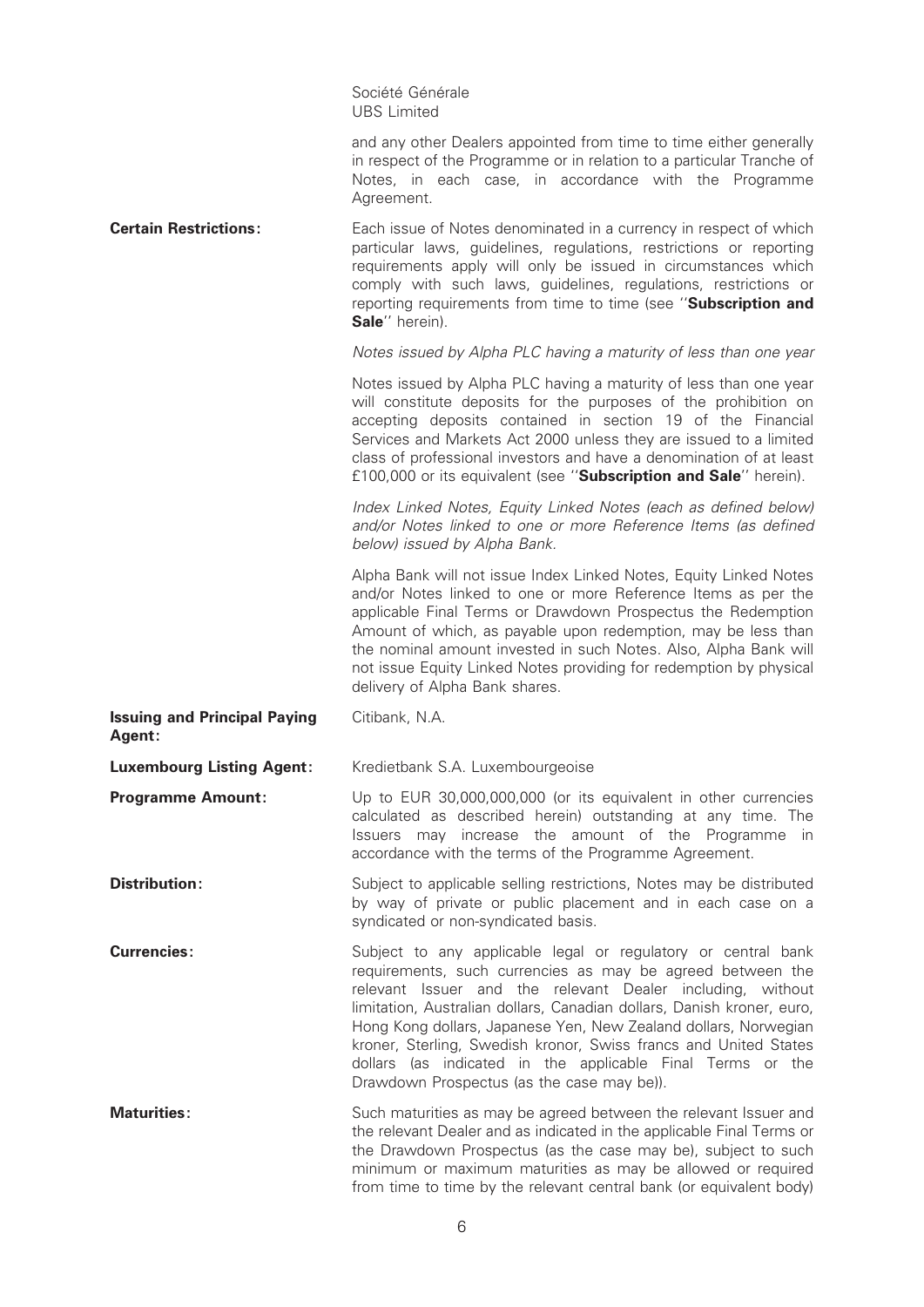or any laws or regulations applicable to the relevant Issuer and/or the Guarantor, if applicable, or the relevant Specified Currency.

Dated Subordinated Notes must have a maturity date falling at least five years after the Issue Date of such Dated Subordinated Notes (as defined below).

issue price which is at par or at a discount to, or premium over, par.

**Issue Price:** Notes may be issued on a fully-paid or a partly-paid basis and at an

**Form of Notes:** The Notes will be issued in bearer form.

Notes to be issued under the Programme will be either (i) senior Notes ("Senior Notes") or (ii) dated subordinated Notes ("Dated Subordinated Notes") as indicated in the applicable Final Terms or the Drawdown Prospectus (as the case may be).

Each Tranche of Notes will (unless otherwise specified in the applicable Final Terms or the Drawdown Prospectus (as the case may be)) initially be represented by a temporary global Note. Each global Note which is not intended to be issued in new global note form (a "Classic Global Note" or "CGN"), as specified in the relevant Final Terms, will be deposited on the relevant Issue Date with a common depositary for Euroclear and Clearstream, Luxembourg and/or any other agreed clearing system as specified in the applicable Final Terms or the Drawdown Prospectus (as the case may be) and each global Note which is intended to be issued in new global note form (a "New Global Note" or "NGN"), as specified in the relevant Final Terms will be deposited on or around the relevant issue date with a common safekeeper for Euroclear and/or Clearstream, Luxembourg. Interests in each temporary global Note will be exchangeable, upon request as described therein, for either interests in a permanent global Note or definitive Notes (as indicated in the applicable Final Terms or the Drawdown Prospectus (as the case may be) and subject, in the case of definitive Notes, to such notice period as is specified in the applicable Final Terms or the Drawdown Prospectus (as the case may be)) in either case not earlier than 40 days after the Issue Date upon certification of non-US beneficial ownership as required by US Treasury regulations. The applicable Final Terms or the Drawdown Prospectus (as the case may be) will specify that a permanent global Note either (i) is exchangeable (in whole but not in part) for definitive Notes upon not less than 60 days' notice or (ii) is only exchangeable (in whole but not in part) for definitive Notes upon the occurrence of an Exchange Event, as described in ''Form of the Notes'' below. Any interest in a global Note will be transferable only in accordance with the rules and procedures for the time being of Euroclear, Clearstream, Luxembourg and/or any other agreed clearing system, as appropriate.

**Fixed Rate Notes:** Fixed interest will be payable on such date or dates as may be agreed between the relevant Issuer and the relevant Dealer (as indicated in the applicable Final Terms or the Drawdown Prospectus (as the case may be)) and on redemption.

**Floating Rate Notes:** Floating Rate Notes will bear interest at a rate determined by reference to one of the following:

> $(i)$  on the same basis as the floating rate under a notional interest-rate swap transaction in the relevant Specified Currency governed by an agreement incorporating the 2006 ISDA Definitions, as published by the International Swaps and Derivatives Association, Inc., and as amended and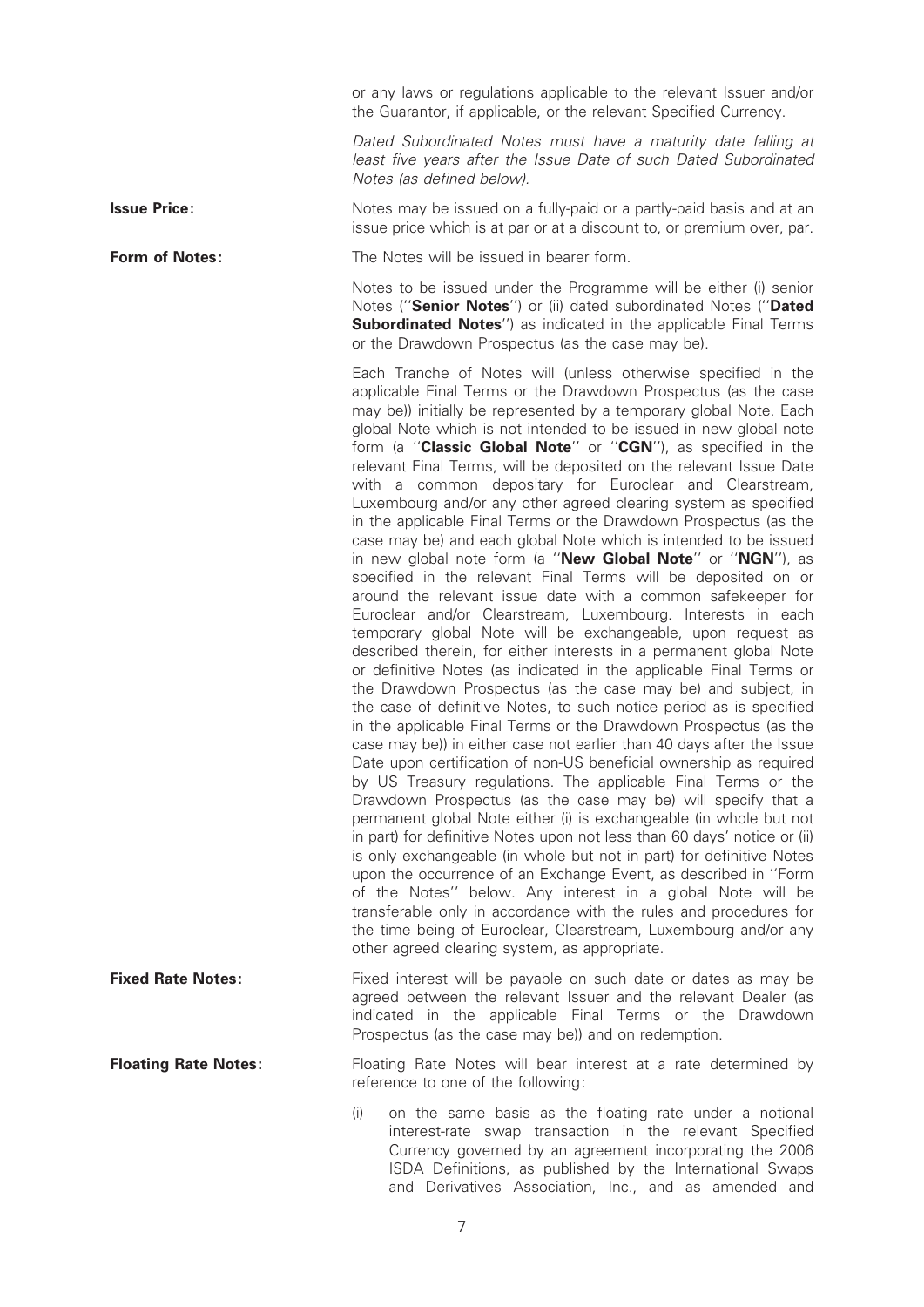updated as at the Issue Date of the first Tranche of the Notes of the relevant Series; or

- (ii) on the basis of a reference rate appearing on the agreed screen page of a commercial quotation service; or
- (iii) on such other basis as may be agreed between the relevant Issuer and the relevant Dealer,

in each case, as indicated in the applicable Final Terms or the Drawdown Prospectus (as the case may be).

The Margin (if any) relating to such Floating Rate Notes will be agreed between the relevant Issuer and the relevant Dealer for each Series of Floating Rate Notes.

Index Linked Notes: Payments of interest in respect of Index Linked Interest Notes will be made by reference to a single index or a basket of indices and/ or such formula as specified in the applicable Final Terms or Drawdown Prospectus (as the case may be).

> Payments of principal in respect of Index Linked Redemption Notes will be calculated by reference to a single index or a basket of indices. Each nominal amount of Notes equal to the Calculation Amount specified in the applicable Final Terms or Drawdown Prospectus (as the case may be) will be redeemed by payment of the Redemption Amount specified in the applicable Final Terms or Drawdown Prospectus (as the case may be), or if not so specified, as defined in the Terms and Conditions of the Notes.

> If an Index Adjustment Event occurs, the Issuer may redeem the Notes as more fully set out under ''Terms and Conditions of the Notes''.

**Equity Linked Notes:** Payments of interest in respect of Equity Linked Interest Notes will be calculated by reference to a single equity security or basket of equity securities on such terms as specified in the applicable Final Terms or Drawdown Prospectus (as the case may be).

> Payments of principal in respect of Equity Linked Redemption Notes will be calculated by reference to a single equity security or a basket of equity securities. Each nominal amount of Notes equal to the Calculation Amount specified in the applicable Final Terms or Drawdown Prospectus (as the case may be) will be redeemed by payment of the Redemption Amount specified in the applicable Final Terms or Drawdown Prospectus (as the case may be) or, if not so specified, as defined in the "Terms and Conditions of the Notes''. Equity Linked Redemption Notes may also provide that redemption will be by physical delivery of a given number of Reference Item(s). Accordingly, an investment in Equity Linked Redemption Notes may bear similar risks to a direct equity investment and investors should take advice accordingly.

> If Potential Adjustment Events and/or De-listing and/or Merger Event and/or Nationalisation and/or Insolvency and/or Tender Offer are specified as applying in the applicable Final Terms or Drawdown Prospectus (as the case may be), the Notes may be subject to adjustment or, if De-listing and/or Merger Event and/or Nationalisation and/or Insolvency and/or Tender Offer are specified as applying in the applicable Final Terms or Drawdown Prospectus (as the case may be), redeemed, all as more fully set out under ''Terms and Conditions of the Notes''.

> Alpha PLC will not issue Equity Linked Notes which provide that their redemption will be by physical delivery of a given number of

8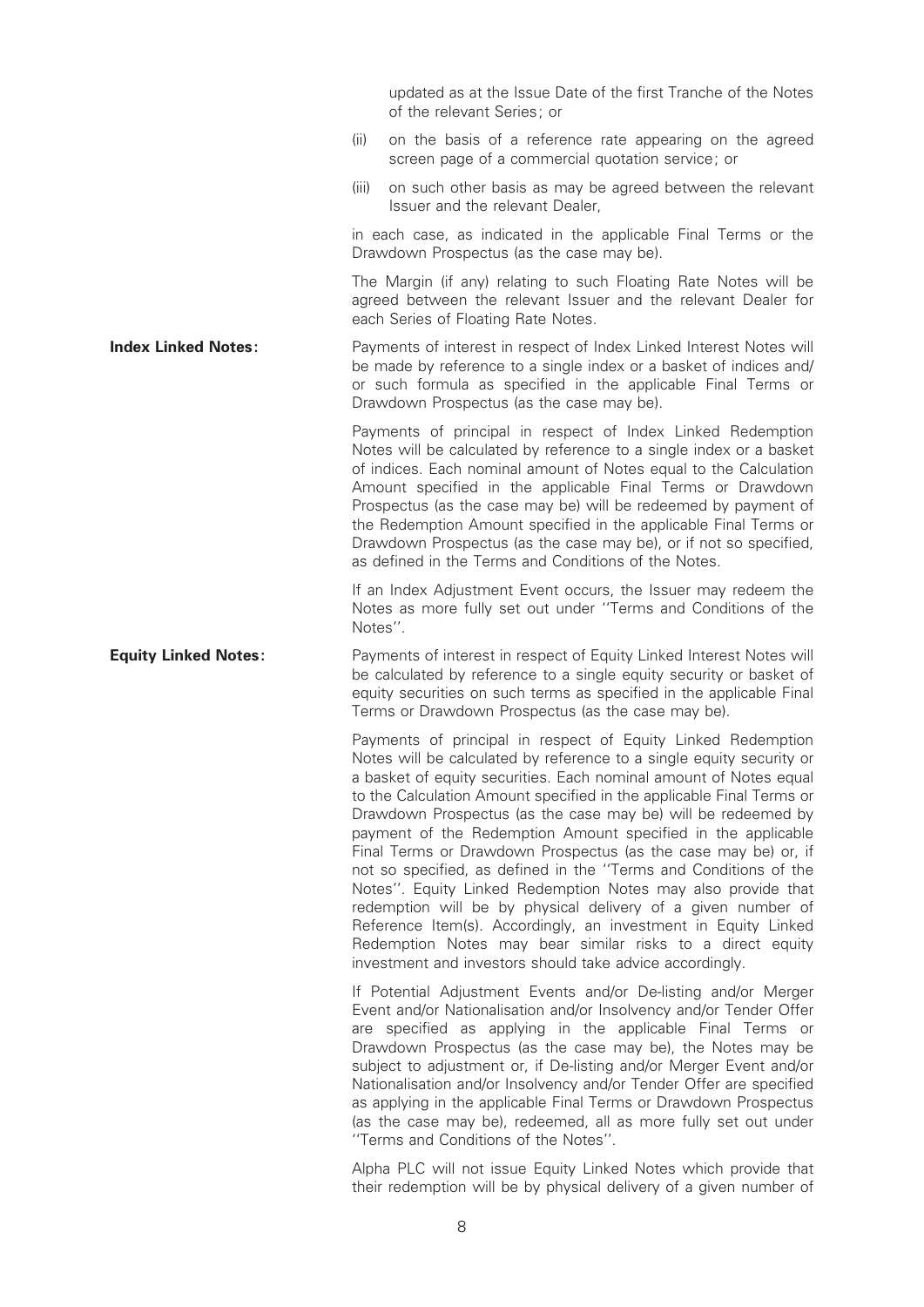|                                                                                                                                       | Alpha Bank shares or other Reference Item(s), where such delivery<br>under the Guarantee would infringe the Greek financial assistance<br>rules as set out in articles 16a and 17 of the Greek Codified Law<br>2190/1920 or which provide financial assistance for the acquisition<br>of own shares.                                                                                                                                                                                                                                                                                                                                                                                                                                                                                                                                                                                                       |
|---------------------------------------------------------------------------------------------------------------------------------------|------------------------------------------------------------------------------------------------------------------------------------------------------------------------------------------------------------------------------------------------------------------------------------------------------------------------------------------------------------------------------------------------------------------------------------------------------------------------------------------------------------------------------------------------------------------------------------------------------------------------------------------------------------------------------------------------------------------------------------------------------------------------------------------------------------------------------------------------------------------------------------------------------------|
| <b>Additional Disruption Events</b><br>(Index Linked Notes and<br><b>Equity Linked Notes only):</b>                                   | If Additional Disruption Events are specified as applying in the<br>applicable Final Terms or Drawdown Prospectus (as the case may<br>be), the Notes will be subject to adjustment or may be redeemed<br>upon the occurrence of any of the Additional Disruption Events<br>specified as applying in the applicable Final Terms or Drawdown<br>Prospectus (as the case may be).                                                                                                                                                                                                                                                                                                                                                                                                                                                                                                                             |
| <b>Disrupted Days:</b>                                                                                                                | Where the Notes are Index Linked Redemption Notes or Equity<br>Linked Redemption Notes, the Calculation Agent may determine<br>that a Disrupted Day has occurred or exists at a relevant time.<br>Any such determination may have an effect on the value of the<br>Notes and/or may delay settlement in respect of the Notes.<br>Prospective investors should review the Terms and Conditions of<br>the Notes and the applicable Final Terms or Drawdown<br>Prospectus (as the case may be) to ascertain whether and how<br>such provisions apply to the Notes.                                                                                                                                                                                                                                                                                                                                            |
| <b>Settlement Risk:</b>                                                                                                               | Where any Notes are to be settled by Physical Delivery, the<br>Calculation Agent may determine that a Settlement Disruption<br>Event is subsisting and/or, where "Failure to deliver due to<br>Illiquidity" is specified as applying in the applicable Final Terms or<br>Drawdown Prospectus (as the case may be), that it is impossible or<br>impractical to deliver when due some or all of the assets due to be<br>delivered due to illiquidity in the relevant market. Any such<br>determination may affect the value of the Notes and/or may delay<br>settlement in respect of the Notes and/or result in whole or partial<br>cash settlement in respect of the Notes. Prospective investors<br>should review the Terms and Conditions of the Notes and the<br>applicable Final Terms or Drawdown Prospectus (as the case may<br>be) to ascertain whether and how such provisions apply to the Notes. |
| <b>Illegality</b>                                                                                                                     | In the event that the Calculation Agent determines in good faith<br>that the performance of the Issuer's obligations under a Series of<br>Notes or that any arrangements made to hedge the Issuer's<br>position under such Notes has or will become unlawful, illegal, or<br>otherwise prohibited in whole or in part, the Issuer may, having<br>given notice to Noteholders, redeem all, but not some only, of the<br>Notes of such Series, each Note being redeemed at the Early<br>Redemption Amount, together, if appropriate, with accrued interest.                                                                                                                                                                                                                                                                                                                                                  |
| Other provisions in relation<br>to Floating Rate Notes,<br><b>Equity Linked Interest Notes</b><br>and Index Linked Interest<br>Notes: | Floating Rate Notes, Equity Linked Interest Notes and Index Linked<br>Interest Notes may also have a maximum interest rate, a minimum<br>interest rate, or both (as indicated in the applicable Final Terms or<br>the Drawdown Prospectus (as the case may be)).                                                                                                                                                                                                                                                                                                                                                                                                                                                                                                                                                                                                                                           |
|                                                                                                                                       | Interest on Floating Rate Notes, Equity Linked Interest Notes and<br>Index Linked Interest Notes in respect of each Interest Period, as<br>selected prior to issue by the relevant Issuer and the relevant<br>Dealer, will be payable on such Interest Payment Dates specified<br>in, or determined pursuant to, the applicable Final Terms or<br>Drawdown Prospectus (as the case may be) and will be calculated<br>on the basis of the relevant Day Count Fraction as may be agreed<br>between the relevant Issuer and the relevant Dealer.                                                                                                                                                                                                                                                                                                                                                              |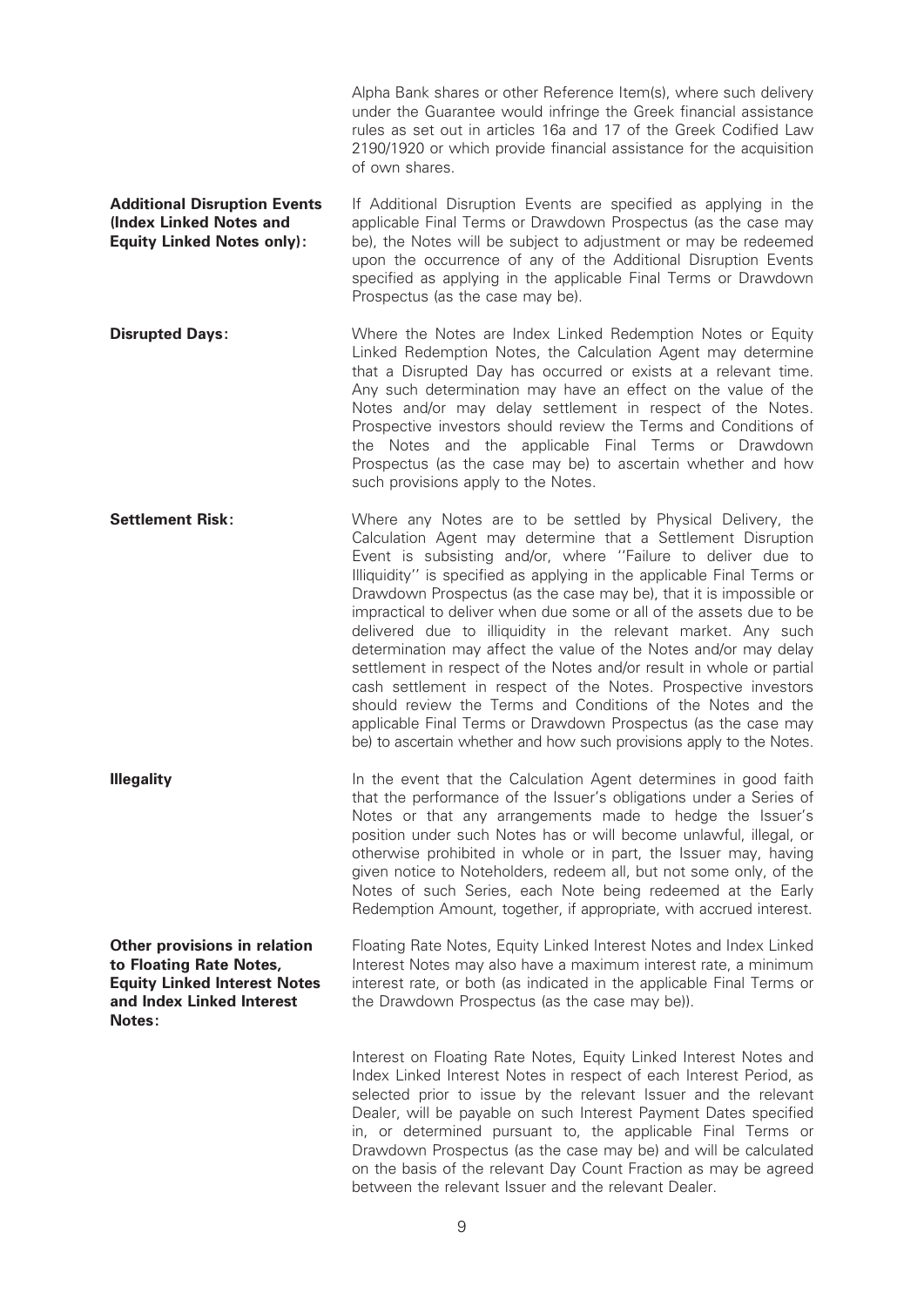| <b>Interest Periods for Floating</b><br><b>Rate Notes, Equity Linked</b><br><b>Interest Notes and Index</b><br><b>Linked Interest Notes:</b> | Such period(s) as the relevant Issuer and the relevant Dealer may<br>agree (as indicated in the applicable Final Terms or the Drawdown<br>Prospectus (as the case may be)).                                                                                                                                                                                                                                                                                                                                                                                                                                                                                                                                                                                                                                                                                                                                                                                                                                                                                                                                                                                                                                                                                                                                                                                                                                                                                                                                                                                                                                                                   |
|----------------------------------------------------------------------------------------------------------------------------------------------|-----------------------------------------------------------------------------------------------------------------------------------------------------------------------------------------------------------------------------------------------------------------------------------------------------------------------------------------------------------------------------------------------------------------------------------------------------------------------------------------------------------------------------------------------------------------------------------------------------------------------------------------------------------------------------------------------------------------------------------------------------------------------------------------------------------------------------------------------------------------------------------------------------------------------------------------------------------------------------------------------------------------------------------------------------------------------------------------------------------------------------------------------------------------------------------------------------------------------------------------------------------------------------------------------------------------------------------------------------------------------------------------------------------------------------------------------------------------------------------------------------------------------------------------------------------------------------------------------------------------------------------------------|
| <b>Dual Currency Notes:</b>                                                                                                                  | Payments (whether in respect of principal or interest and whether<br>at maturity or otherwise) in respect of Dual Currency Notes will be<br>made in such currencies, and based on such rates of exchange, as<br>the relevant Issuer and the relevant Dealer may agree (as indicated<br>in the applicable Final Terms or the Drawdown Prospectus (as the<br>case may be)).                                                                                                                                                                                                                                                                                                                                                                                                                                                                                                                                                                                                                                                                                                                                                                                                                                                                                                                                                                                                                                                                                                                                                                                                                                                                     |
| <b>Zero Coupon Notes:</b>                                                                                                                    | Zero Coupon Notes will be offered and sold at a discount to their<br>nominal amount and will not bear interest other than in the case<br>of late payment.                                                                                                                                                                                                                                                                                                                                                                                                                                                                                                                                                                                                                                                                                                                                                                                                                                                                                                                                                                                                                                                                                                                                                                                                                                                                                                                                                                                                                                                                                     |
| <b>Change of Interest Basis</b><br>Notes:                                                                                                    | Notes may be converted from one interest basis to another if so<br>provided in the applicable Final Terms or the Drawdown<br>Prospectus (as the case may be).                                                                                                                                                                                                                                                                                                                                                                                                                                                                                                                                                                                                                                                                                                                                                                                                                                                                                                                                                                                                                                                                                                                                                                                                                                                                                                                                                                                                                                                                                 |
| <b>Redemption:</b>                                                                                                                           | The applicable Final Terms or Drawdown Prospectus (as the case<br>may be) relating to each Tranche of Notes will indicate either that<br>the Notes of such Tranche cannot be redeemed prior to their<br>stated maturity (other than in specified instalments (see below), if<br>applicable, or, subject to certain conditions, at the option of the<br>relevant Issuer for taxation reasons or following an Event of<br>Default or on an illegality or, in the case of Index Linked Notes,<br>following an Index Adjustment Event, or, in the case of Equity<br>Linked Notes and if so specified as applying in the applicable Final<br>Terms or Drawdown Prospectus (as the case may be), following a<br>De-listing and/or Merger Event and/or Nationalisation and/or<br>Insolvency and/or Tender Offer, or, in the case of Index Linked<br>Notes or Equity Linked Notes and if so specified in the applicable<br>Final Terms or Drawdown Prospectus (as the case may be),<br>following an Additional Disruption Event) or that such Notes will<br>be redeemable at the option of the Issuer ("Issuer Call") and/or<br>the Noteholders ("Investor Put") upon giving not less than 15 nor<br>more than 30 days' irrevocable notice (or such other notice period<br>(if any) as is indicated in the applicable Final Terms or Drawdown<br>Prospectus (as the case may be)) to the Noteholders or the<br>Issuer, as the case may be, on a date or dates specified prior to<br>such stated maturity and at a price or prices and on such terms as<br>are indicated in the applicable Final Terms or Drawdown<br>Prospectus (as the case may be). |
|                                                                                                                                              | The applicable Final Terms or Drawdown Prospectus (as the case<br>may be) may provide that Notes may be redeemable in two or<br>more instalments of such amounts and on such dates as are<br>indicated in the applicable Final Terms or Drawdown Prospectus<br>(as the case may be).                                                                                                                                                                                                                                                                                                                                                                                                                                                                                                                                                                                                                                                                                                                                                                                                                                                                                                                                                                                                                                                                                                                                                                                                                                                                                                                                                          |
|                                                                                                                                              | Prior to their stated maturity, Dated Subordinated Notes may not<br>be redeemed at the option of the Noteholders of any such Notes<br>and only by the Issuer with the prior consent of the Bank of<br>Greece.                                                                                                                                                                                                                                                                                                                                                                                                                                                                                                                                                                                                                                                                                                                                                                                                                                                                                                                                                                                                                                                                                                                                                                                                                                                                                                                                                                                                                                 |
|                                                                                                                                              | Unless otherwise permitted by the current laws and regulations,<br>Notes having a maturity of less than one year may be subject to<br>restrictions on their denomination and distribution, see "Notes<br>issued by Alpha PLC having a maturity of less than one year"                                                                                                                                                                                                                                                                                                                                                                                                                                                                                                                                                                                                                                                                                                                                                                                                                                                                                                                                                                                                                                                                                                                                                                                                                                                                                                                                                                         |

above.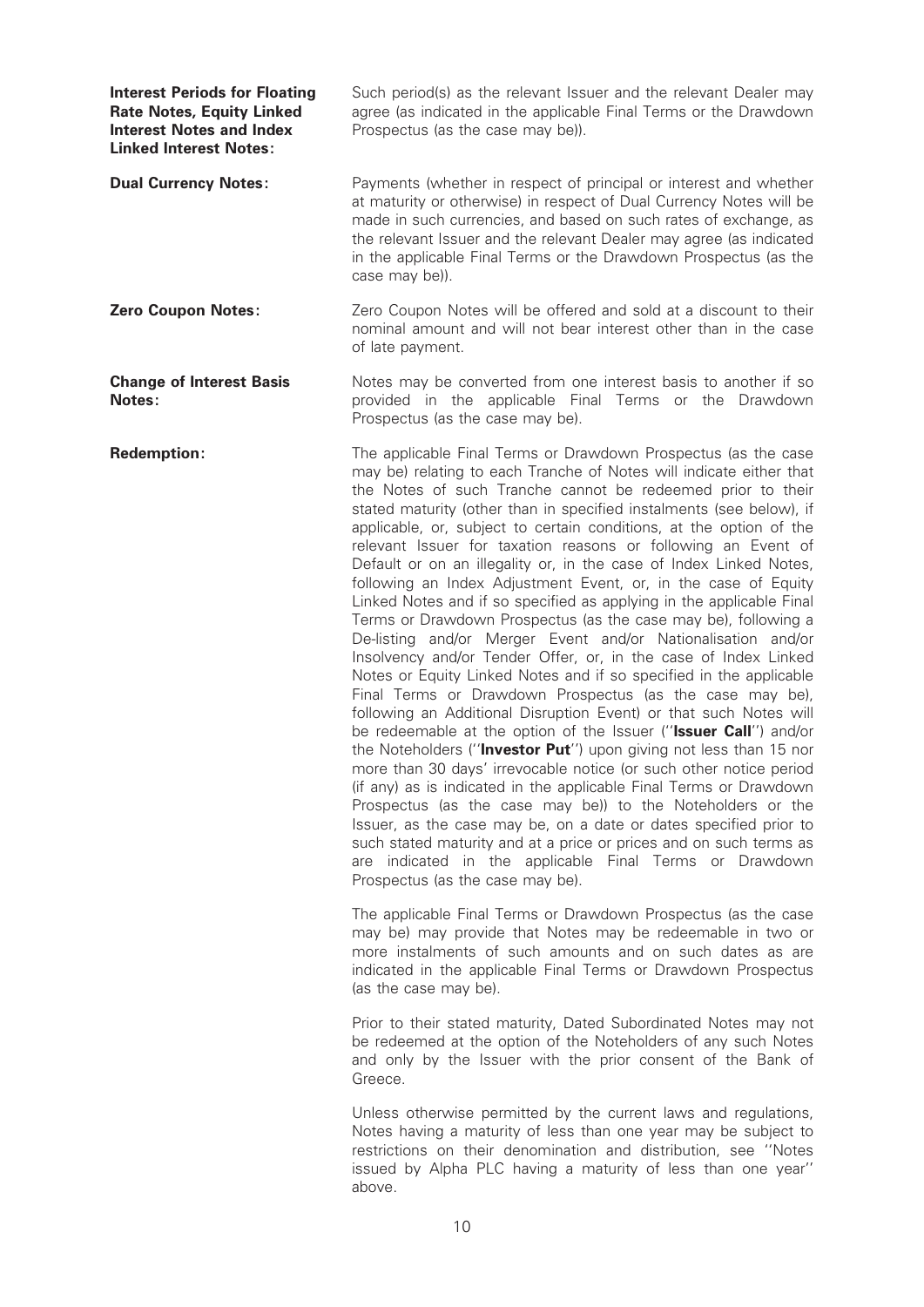| <b>Denomination of Notes:</b>                            | Such denominations as may be agreed between the relevant<br>Issuer and the relevant Dealer and as indicated in the applicable<br>Final Terms or the Drawdown Prospectus (as the case may be)<br>save that (i) the minimum denomination shall be $\epsilon$ 1,000 (or its<br>equivalent in any other currency as at the date of issue of those<br>Notes); and (ii) the minimum denomination of each Note will be<br>such as may be allowed or required from time to time by the<br>relevant central bank (or equivalent body) or any laws or<br>regulations applicable to the relevant Specified Currency (see<br>"Certain Restrictions: Notes issued by Alpha PLC having a<br>maturity of less than one year" above). |
|----------------------------------------------------------|-----------------------------------------------------------------------------------------------------------------------------------------------------------------------------------------------------------------------------------------------------------------------------------------------------------------------------------------------------------------------------------------------------------------------------------------------------------------------------------------------------------------------------------------------------------------------------------------------------------------------------------------------------------------------------------------------------------------------|
| Taxation:                                                | All payments in respect of the Notes issued by Alpha Bank will be<br>made without deduction for or on account of Greek withholding<br>taxes (or, in the case of Notes issued by Alpha Bank through a<br>branch situated in a jurisdiction other than the Hellenic Republic,<br>withholding taxes imposed by the jurisdiction where such branch<br>is situated) and all payments in respect of Notes issued by Alpha<br>PLC will be made without deduction for or on account of UK<br>withholding taxes, in each case, subject to certain exemptions as<br>provided in Condition 13.                                                                                                                                   |
| <b>Negative Pledge:</b>                                  | The Senior Notes will contain a negative pledge provision as further<br>described in Condition 4.                                                                                                                                                                                                                                                                                                                                                                                                                                                                                                                                                                                                                     |
|                                                          | There will be no negative pledge provision relating to Dated<br>Subordinated Notes.                                                                                                                                                                                                                                                                                                                                                                                                                                                                                                                                                                                                                                   |
| <b>Cross Default:</b>                                    | The Senior Notes will contain a cross default provision as further<br>described in Condition 14(a).                                                                                                                                                                                                                                                                                                                                                                                                                                                                                                                                                                                                                   |
|                                                          | The Dated Subordinated Notes will not contain a cross default<br>provision.                                                                                                                                                                                                                                                                                                                                                                                                                                                                                                                                                                                                                                           |
| <b>Expenses:</b>                                         | If Physical Delivery is specified in the applicable Final Terms as<br>applying in relation to any Notes, all Delivery Expenses arising<br>from the delivery of any Asset Amount in respect of such Note<br>shall be for the account of the relevant Noteholder and no delivery<br>of any Asset Amount shall be made until all Delivery Expenses<br>have been paid to the satisfaction of the Issuer by the relevant<br>Noteholder.                                                                                                                                                                                                                                                                                    |
| <b>Status of the Senior Notes:</b>                       | The<br>Senior<br>Notes<br>will<br>constitute<br>direct,<br>unconditional,<br>unsubordinated and (subject to the provisions of Condition 4)<br>unsecured obligations of the relevant Issuer and will rank pari<br>passu without any preference among themselves and at least pari<br>passu with all other present and future unsecured (subject as<br>aforesaid) and unsubordinated obligations of such Issuer (other<br>than those preferred by mandatory provisions of law).                                                                                                                                                                                                                                         |
| <b>Status of the Dated</b><br><b>Subordinated Notes:</b> | The Dated Subordinated Notes will constitute direct, unsecured<br>and subordinated obligations of the relevant Issuer and will rank at<br>all times pari passu among themselves, as described further in<br>Condition 3(a).                                                                                                                                                                                                                                                                                                                                                                                                                                                                                           |
| <b>Status of Guarantee:</b>                              | Notes issued by Alpha PLC will be unconditionally and irrevocably<br>guaranteed by Alpha Bank, acting through the Guaranteeing Branch<br>(as specified in the relevant Final Terms or the Drawdown<br>Prospectus (as the case may be) pursuant to an amended and<br>Deed of Guarantee dated<br>March<br>restated<br>6<br>2008<br>(the<br>"Guarantee")) on a subordinated or an unsubordinated basis, as<br>specified in the applicable Final Terms or the Drawdown<br>Prospectus (as the case may be).                                                                                                                                                                                                                |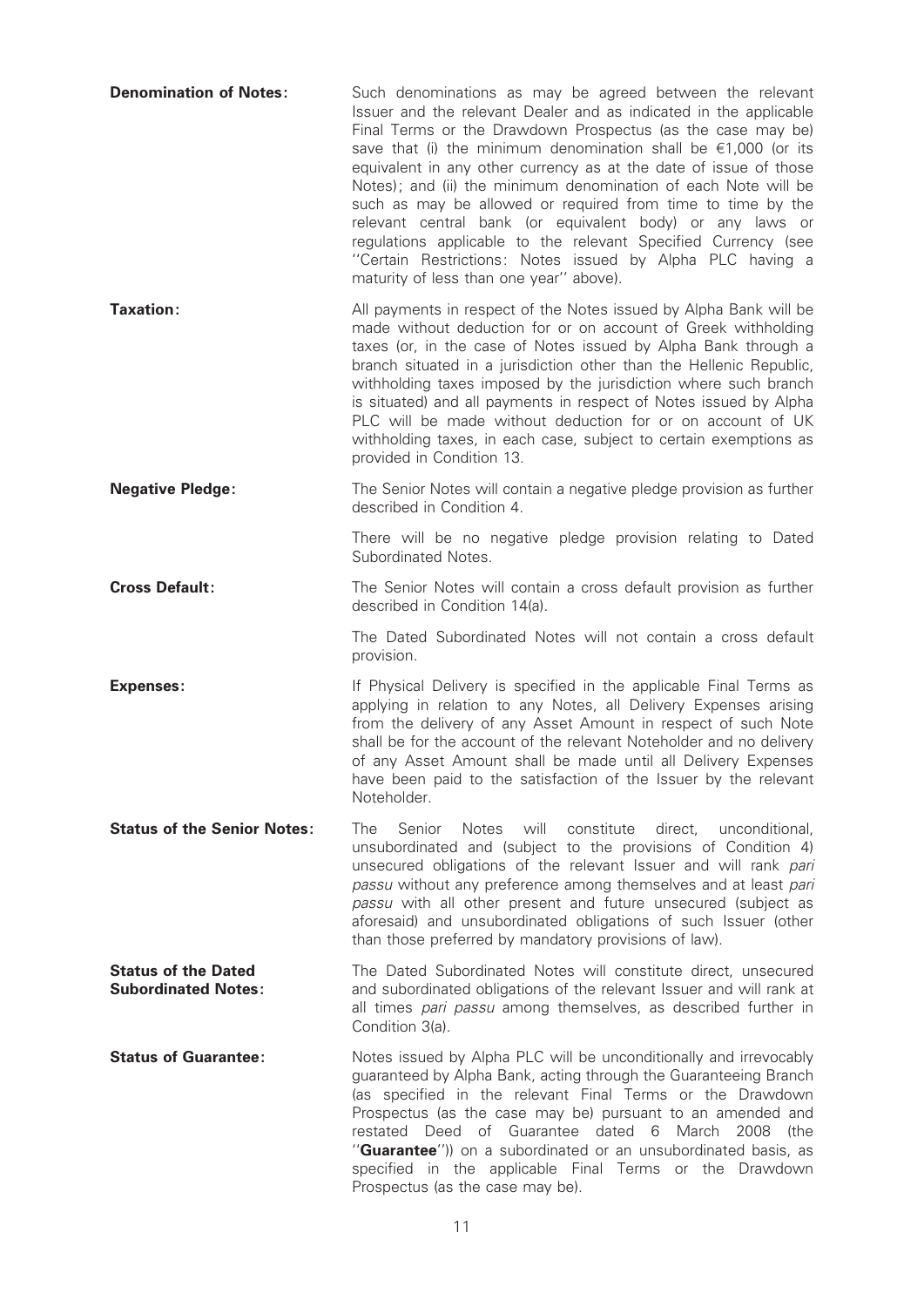Listing and Admission to Trading: The Base Prospectus has been approved by the Commission de Surveillance du Secteur Financier and each Series may be admitted to trading on the regulated market of the Luxembourg Stock Exchange appearing on the list of regulated markets issued by the European Community. The Programme also provides that Notes may be admitted to listing, trading and/or quotation by such other or further listing authority, stock exchange and/or quotations systems. The relevant Issuer may issue Notes, which are not admitted to listing, trading and/or quotation by any listing authority, stock exchange and/or quotation system. Governing Law: The Notes and the Guarantee (other than Condition 3(a) when Dated Subordinated Notes are issued by Alpha Bank and Condition 3(b) and clause 5.8 of the Guarantee when Dated Subordinated Notes are issued by Alpha PLC) will be governed by and construed in accordance with, English law. Condition 3(a) when Dated Subordinated Notes are issued by Alpha Bank and Condition 3(b) and clause 5.8 of the Guarantee when Dated Subordinated Notes are issued by Alpha PLC (relating to subordination) will be governed by, and construed in accordance with, Greek law. Also, Condition 20 relating to the Alpha Bank Noteholders Agent shall be governed by, and construed in accordance with, Greek law. **Risk Factors:** There are certain factors that may affect (a) the ability of either Issuer to fulfil its obligations under Notes issued by it and (b) Alpha Bank's ability to fulfil its obligations under the Guarantee. These are set out under ''Risk Factors'' below and include the fact that Alpha PLC acts as a finance vehicle for Alpha Bank. The risk factors relating to Alpha Bank are also set out under the ''Risk Factors'' below and include exposure to credit risk and market risk. In addition, there are certain factors which are material for the purpose of assessing the market risks associated with the Notes. See ''Risk Factors'' below. There are certain factors which are material for the purpose of assessing the market risks associated with investing in any issue of Notes, which include, without limitation, the fact that Notes are unsecured obligations of the relevant Issuer, that there may be a time lag between valuation and settlement in relation to a Note, that there may be potential conflicts of interest, that market disruptions or other events may occur in respect of the particular Reference Item(s) to which the amounts payable and/or deliverable, as the case may be, in respect of the relevant Notes may relate, as specified in the applicable Final Terms or Drawdown Prospectus (as the case may be), that there may be taxation risks, that there may be illiquidity of the Notes in the secondary market, that there may be the risk that performance of the relevant Issuer's obligations under the Notes may become illegal, that there may be exchange rate risks and exchange controls and that the market value of the Notes may be affected by the creditworthiness of the relevant Issuer and a number of additional factors. In addition, prospective investors in Reference Item Linked Notes

(as defined under "Risks relating to Reference Item Linked Notes'' in ''Risk Factors'') should understand the risks of transactions involving Reference Item Linked Notes and should reach an investment decision only after careful consideration, with their advisers, of the suitability of such Reference Item Linked Notes in light of their particular financial circumstances, the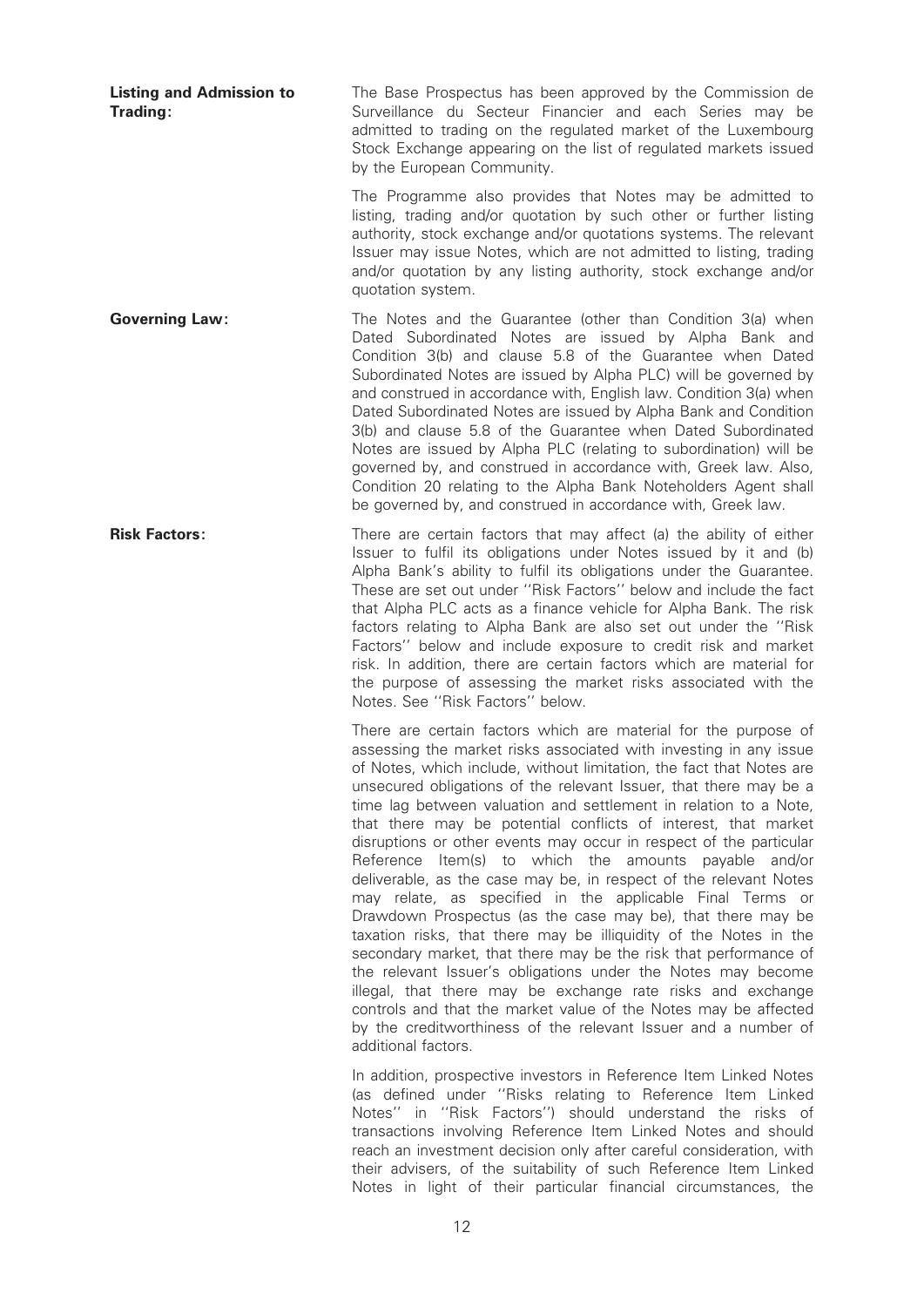information set forth herein and the information regarding the relevant Reference Item Linked Notes and the particular Reference Item(s) to which the value of, or payments in respect of, the relevant Reference Item Linked Notes may relate, as specified in the applicable Final Terms or Drawdown Prospectus (as the case may be).

Where the applicable Final Terms or Drawdown Prospectus (as the case may be) specify one or more Reference Item(s), the relevant Notes will represent an investment linked to the performance of such Reference Item(s) and prospective investors should note that the return (if any) on their investment in the Notes will depend upon the performance of the relevant Reference Item(s).

See ''Risks relating to Reference Item Linked Notes'' in ''Risk Factors''.

PROSPECTIVE INVESTORS MUST REVIEW THE APPLICABLE FINAL TERMS OR DRAWDOWN PROSPECTUS (AS THE CASE MAY BE) TO ASCERTAIN WHAT THE RELEVANT REFERENCE ITEM(S) ARE AND TO SEE HOW BOTH ANY CASH AMOUNTS OR ASSET AMOUNTS ARE PAYABLE OR DELIVERABLE AND<br>HOW ANY PERIODIC INTEREST PAYMENTS ARE HOW ANY PERIODIC INTEREST PAYMENTS ARE DETERMINED AND WHEN ANY SUCH AMOUNTS ARE PAYABLE AND/OR DELIVERABLE, AS THE CASE MAY BE, BEFORE MAKING ANY DECISION TO PURCHASE ANY REFERENCE ITEM LINKED NOTES.

**Selling Restrictions:** There are restrictions on the offer, sale and transfer of the Notes in the United States, the European Economic Area, Japan, France, the United Kingdom, Greece and Cyprus and such other restrictions as may be required in connection with the offering and sale of a particular Tranche of Notes. See ''Subscription and Sale'' below.

United States Selling Restrictions:

Regulation S; Category 2. TEFRA D.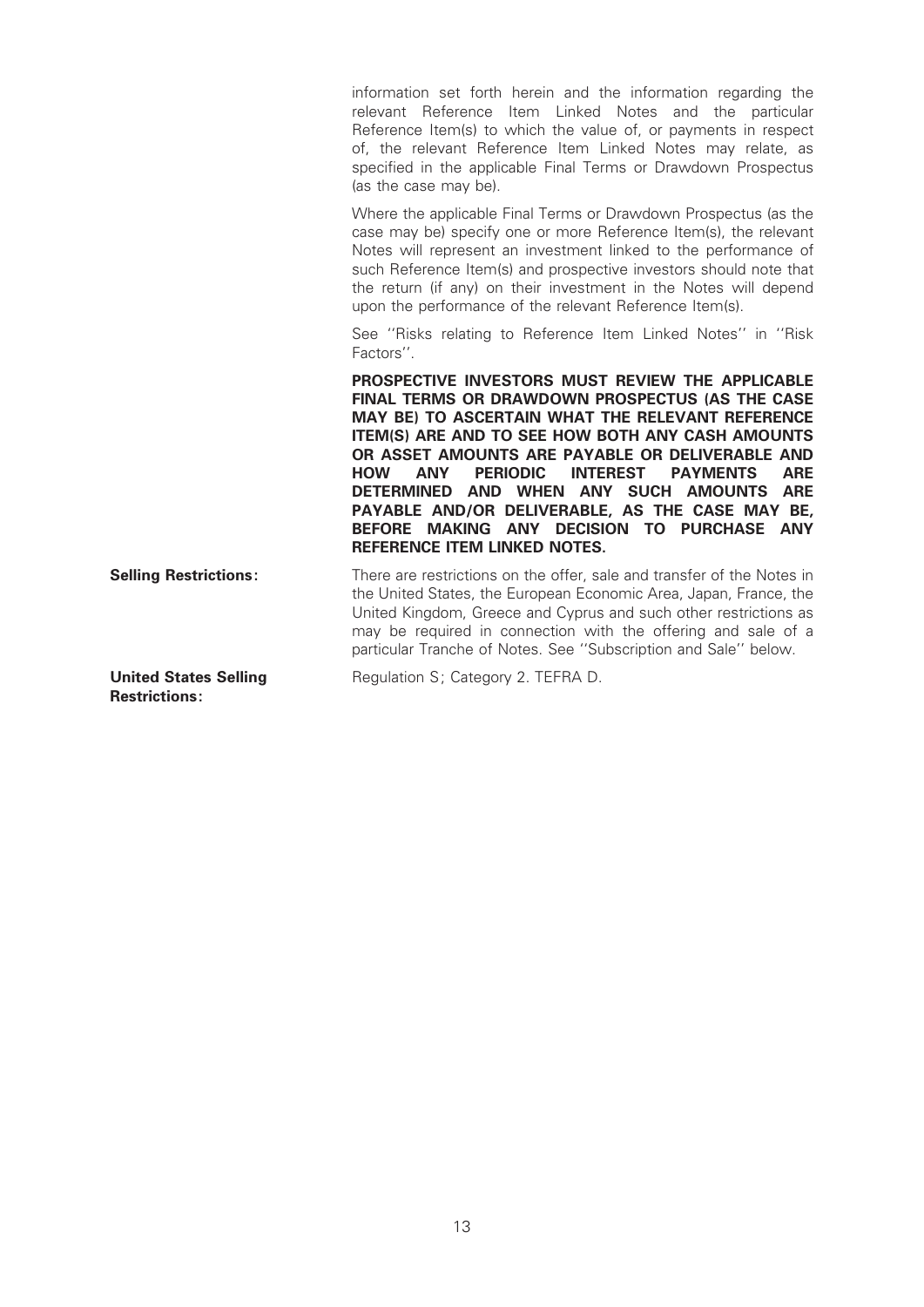#### RISK FACTORS

Each of Alpha Bank and Alpha PLC believes that the following factors may affect its ability to ful¢l its obligations under Notes issued under the Programme and, in the case of Alpha Bank, Alpha Bank's obligations under the Guarantee. Most of these factors are contingencies which may or may not occur and Alpha Bank nor Alpha PLC is in a position to express a view on the likelihood of any such contingency occurring.

In addition, factors which are material for the purpose of assessing the market risks associated with Notes issued under the Programme are also described below.

Each of Alpha Bank and Alpha PLC believes that the factors described below represent the principal risks inherent in investing in Notes issued under the Programme, but the inability of Alpha Bank or Alpha PLC to pay interest, principal or other amounts on or in connection with any Notes may occur for other reasons and neither Alpha Bank nor Alpha PLC represents that the statements below regarding the risks of holding any Notes are exhaustive. Prospective investors should also read the detailed information set out elsewhere in this Base Prospectus and reach their own views prior to making any investment decision as these risk factors cannot be deemed complete.

THE PURCHASE OF NOTES MAY INVOLVE SUBSTANTIAL RISKS AND MAY BE SUITABLE ONLY FOR INVESTORS WHO HAVE THE KNOWLEDGE AND EXPERIENCE IN FINANCIAL AND BUSINESS MATTERS NECESSARY TO ENABLE THEM TO EVALUATE THE RISKS AND THE MERITS OF AN INVESTMENT IN THE NOTES. PRIOR TO MAKING AN INVESTMENT DECISION, PROSPECTIVE INVESTORS SHOULD CONSIDER CAREFULLY, IN LIGHT OF THEIR OWN FINANCIAL CIRCUMSTANCES AND INVESTMENT OBJECTIVES, (I) ALL THE INFORMATION SET FORTH IN THIS BASE PROSPECTUS AND, IN PARTICULAR, THE CONSIDERATIONS SET FORTH BELOW AND (II) ALL THE INFORMATION SET FORTH IN THE APPLICABLE FINAL TERMS. PROSPECTIVE INVESTORS SHOULD MAKE SUCH ENQUIRIES AS THEY DEEM NECESSARY WITHOUT RELYING ON THE RELEVANT ISSUER AND/OR THE GUARANTOR, IF APPLICABLE, OR ANY DEALER.

AN INVESTMENT IN NOTES LINKED TO ONE OR MORE REFERENCE ITEMS MAY ENTAIL SIGNIFICANT RISKS NOT ASSOCIATED WITH INVESTMENTS IN A CONVENTIONAL DEBT SECURITY, INCLUDING BUT NOT LIMITED TO THE RISKS SET OUT BELOW. THE AMOUNT PAID BY THE RELEVANT ISSUER ON REDEMPTION OF THE NOTES MAY BE LESS THAN THE NOMINAL AMOUNT OF THE NOTES, TOGETHER WITH ANY ACCRUED INTEREST, AND MAY IN CERTAIN CIRCUMSTANCES BE ZERO. WHERE THE NOTES ARE REDEEMED BY THE RELEVANT ISSUER BY DELIVERY OF REFERENCE ITEM(S) THE VALUE OF THE REFERENCE ITEM(S) MAY BE LESS THAN THE NOMINAL AMOUNT OF THE NOTES, TOGETHER WITH ANY ACCRUED INTEREST, AND MAY IN CERTAIN CIRCUMSTANCES BE ZERO.

#### CERTAIN ISSUES OF NOTES INVOLVE A HIGH DEGREE OF RISK AND POTENTIAL INVESTORS SHOULD BE PREPARED TO SUSTAIN A LOSS OF ALL OR PART OF THEIR INVESTMENT.

Prospective investors should read the entire Base Prospectus. Words and expressions defined in the ''Terms and Conditions of the Notes'' below or elsewhere in this Base Prospectus have the same meanings in this section. Investing in the Notes involves certain risks. Prospective investors should consider, among other things, the following:

### Risk relating to the Notes

#### There is no active trading market for the Notes

Notes issued under the Programme will be new securities which may not be widely distributed and for which there is currently no active trading market (unless in the case of any particular Tranche, such Tranche is to be consolidated with and form a single series with a Tranche of Notes which is already issued). If the Notes are traded after their initial issuance, they may trade at a discount to their initial offering price, depending upon prevailing interest rates, the market for similar securities, general economic conditions and the financial condition of the Issuer. Although application has been made for the Notes issued under the Programme to be admitted to trading on the regulated market of the Luxembourg Stock Exchange, there is no assurance that such application will be accepted, that any particular Tranche of Notes will be so admitted or that an active trading market will develop. Accordingly, there is no assurance as to the development or liquidity of any trading market for any particular Tranche of Notes.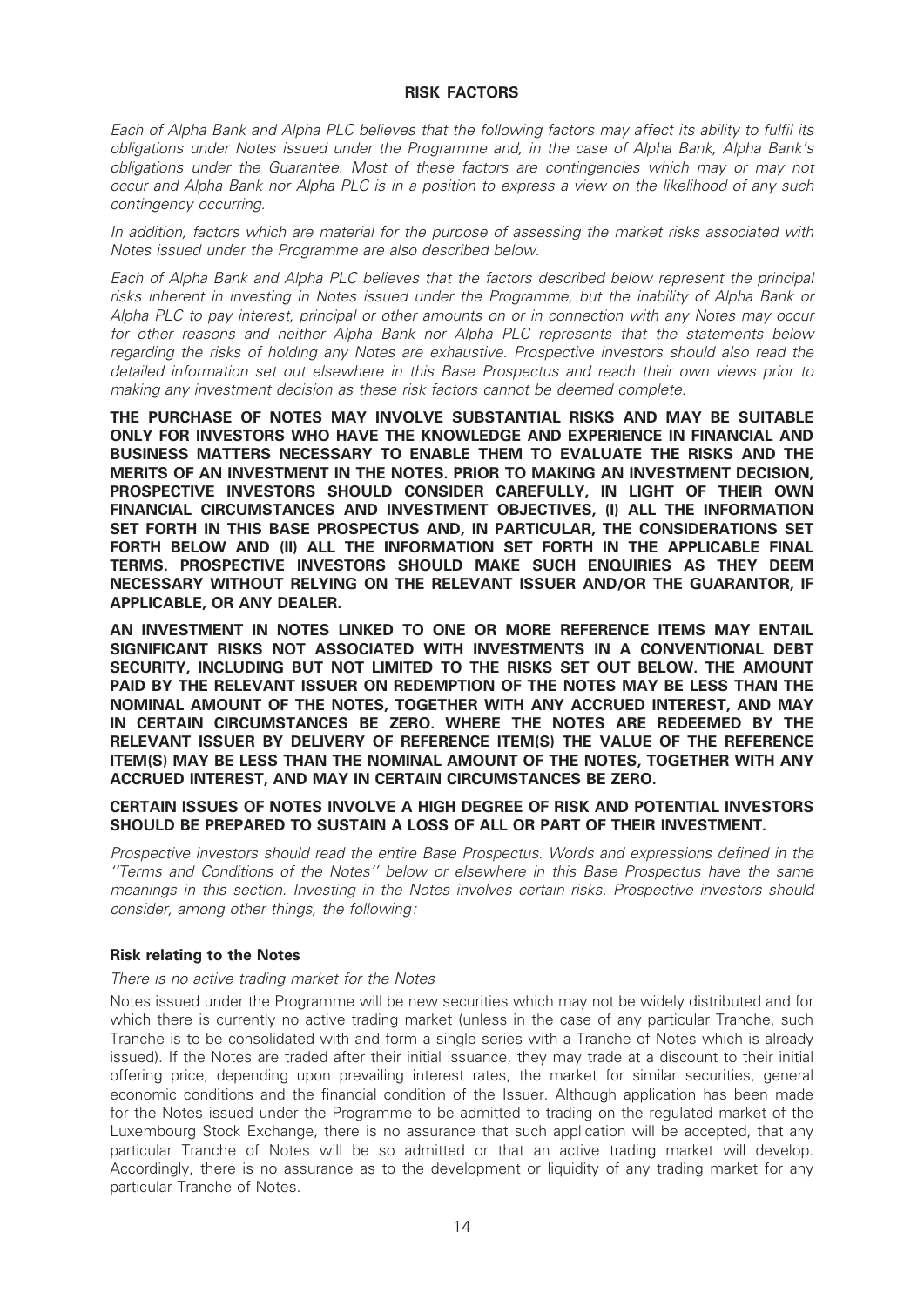#### The Notes may be redeemed prior to maturity

Unless in the case of any particular Tranche of Notes the applicable Final Terms or the Drawdown Prospectus (as the case may be) specifies otherwise, in the event that the relevant Issuer would be obliged to increase the amounts payable in respect of any Notes due to any withholding or deduction for or on account of, any present or future taxes, duties, assessments or governmental charges of whatever nature imposed, levied, collected, withheld or assessed by or on behalf of the Hellenic Republic or the United Kingdom or any political subdivision thereof or any authority therein or thereof having power to tax, the relevant Issuer may redeem all outstanding Notes in accordance with the Conditions.

In addition, if in the case of any particular Tranche of Notes, the applicable Final Terms or the Drawdown Prospectus (as the case may be) specifies that the Notes are redeemable at the relevant Issuer's option in certain other circumstances, the relevant Issuer may choose to redeem the Notes at times when prevailing interest rates may be relatively low. In such circumstances, an investor may not be able to reinvest the redemption proceeds in a comparable security at an effective interest rate as high as that of the relevant Notes.

#### Because the Global Notes are held on behalf of Euroclear and Clearstream, Luxembourg, investors will have to rely on their procedures for transfer, payment and communication with the relevant Issuer

Notes issued under the Programme may be represented by one or more Global Notes. Such Global Notes will be deposited with a common depositary for Euroclear and Clearstream, Luxembourg. Except in the circumstances described in the relevant Global Note, investors will not be entitled to receive definitive Notes. Euroclear and Clearstream, Luxembourg will maintain records of the beneficial interests in the Global Notes. While the Notes are represented by one or more Global Notes, investors will be able to trade their beneficial interests only through Euroclear and Clearstream, Luxembourg.

While the Notes are represented by one or more Global Notes, the relevant Issuer and/or the Guarantor, if applicable, will discharge their payment obligations under the Notes by making payments to the common depositary for Euroclear and Clearstream, Luxembourg for distribution to their account holders. A holder of a beneficial interest in a Global Note must rely on the procedures of Euroclear and Clearstream, Luxembourg to receive payments under the relevant Notes. The relevant Issuer has no responsibility or liability for the records relating to, or payments made in respect of, beneficial interests in the Global Notes.

Holders of beneficial interests in the Global Notes will not have a direct right to vote in respect of the relevant Notes. Instead, such holders will be permitted to act only to the extent that they are enabled by Euroclear and Clearstream, Luxembourg to appoint appropriate proxies. Similarly, holders of beneficial interests in the Global Notes will not have a direct right under the Global Notes to take enforcement action against the relevant Issuer in the event of a default under the relevant Notes.

Finally, the relevant Issuer's credit ratings may not reflect the potential impact of the various risks that could affect the market value of the Notes. Accordingly, prospective investors should consult their own financial and legal advisers as to the risks an investment in the Notes may entail and the suitability of the Notes in light of their particular circumstances.

#### Taxation

Potential investors of Notes should consult their own tax advisers as to which countries' tax laws could be relevant to acquiring, holding and disposing Notes and receiving payments of interest, principal and/or other amounts or delivery of securities under the Notes and the consequences of such actions under the tax laws of those countries.

If Physical Delivery is specified in the applicable Final Terms as applying in relation to any Notes, all Delivery Expenses arising from the delivery of the Reference Item(s) in respect of such Note shall be for the account of the relevant Noteholder and no delivery of the Reference Item(s) shall be made until all Delivery Expenses have been paid to the satisfaction of the relevant Issuer by the relevant Noteholder.

### Subordinated Notes are subordinated to most of the relevant Issuer's and the Bank's liabilities

If, in the case of any particular Tranche of Notes, the applicable Final Terms or the Drawdown Prospectus (as the case may be) specifies that the Notes are subordinated obligations of the relevant Issuer, in the event of bankruptcy, moratorium of payments, insolvency, dissolution or liquidation of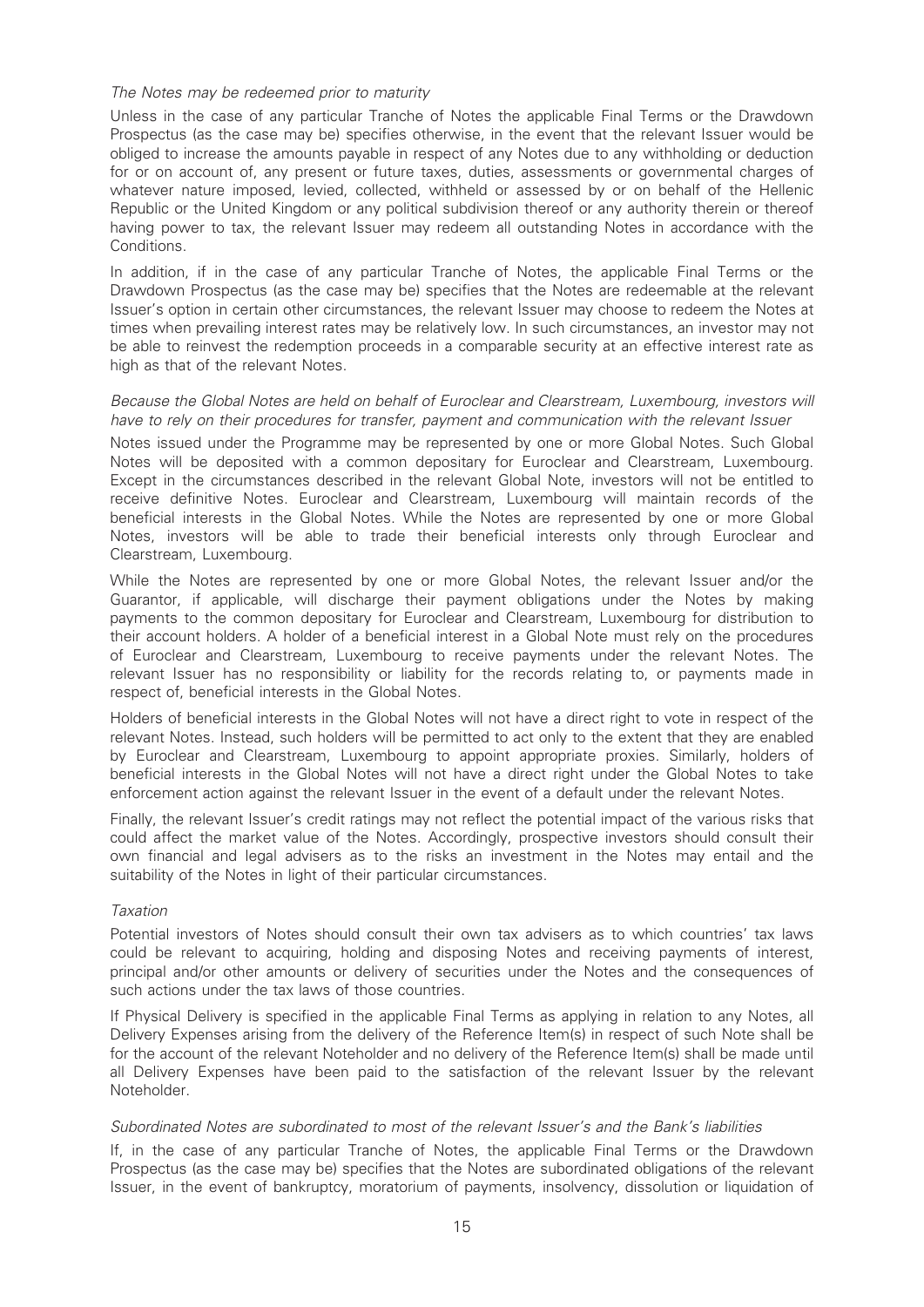the relevant Issuer and/or if the relevant Issuer is Alpha PLC, the Bank, the relevant Issuer (and, if applicable, the Bank pursuant to the Guarantee) will be required to pay the holders of senior debt and meet its obligations to all its other creditors (including unsecured creditors but excluding any obligations in respect of subordinated debt) in full before it can make any payments on the relevant Notes. If this occurs, the relevant Issuer may not have enough assets remaining after these payments to pay amounts due under the relevant Notes.

#### Notes may not be a suitable investment for all investors

Each potential investor in any Notes must determine the suitability of that investment in light of its own circumstances. In particular, each potential investor should:

- (i) have sufficient knowledge and experience to make a meaningful evaluation of the relevant Notes, the merits and risks of investing in the relevant Notes and the information contained or incorporated by reference in this Base Prospectus, the applicable Final Terms or any applicable supplement;
- (ii) have access to, and knowledge of, appropriate analytical tools to evaluate, in the context of its particular financial situation, an investment in the relevant Notes and the impact such investment will have on its overall investment portfolio;
- (iii) have sufficient financial resources and liquidity to bear all of the risks of an investment in the relevant Notes, including where principal or interest is payable in one or more currencies, or where the currency for principal or interest payments is different from the currency in which such investor's financial activities are principally denominated;
- (iv) understand thoroughly the terms of the relevant Notes and be familiar with the behaviour of any relevant indices and financial markets; and
- $(v)$  be able to evaluate (either alone or with the help of financial and/or legal advisers) possible scenarios for economic, interest rate and other factors that may affect its investment and its ability to bear the applicable risks.

Some Notes are complex financial instruments and such Notes may be purchased as a way to reduce risk or enhance yield with an understood, measured, appropriate addition of risk to their overall portfolios. A potential investor should not invest in Notes which are complex financial instruments unless it has the expertise (either alone or with the assistance of a financial adviser) to evaluate how such Notes will perform under changing conditions, the resulting effects on the value of such Notes and the impact this investment will have on the potential investor's overall investment portfolio.

In addition an investment in the Equity Linked Notes and Index Linked Notes (each as defined below), or other Notes linked to one or more Reference Item(s), may entail significant risks not associated with investments in a conventional debt security, including but not limited to, the risks set out in ''Risks related to the structure of a particular issue of Notes'' set out below.

Some Notes are complex financial instruments. Sophisticated institutional investors generally do not purchase complex financial instruments as stand-alone investments. They purchase complex financial instruments as a way to reduce risk or enhance yield with an understood, measured, appropriate addition of risk to their overall portfolios. A potential investor should not invest in Notes which are complex financial instruments unless it has the expertise (either alone or with a financial adviser) to evaluate how the Notes will perform under changing conditions, the resulting effects on the value of the Notes and the impact this investment will have on the potential investor's overall investment portfolio.

#### Risks related to the structure of a particular issue of Notes

A wide range of Notes may be issued under the Programme. A number of these Notes may have features which contain particular risks for potential investors. Set out below is a description of the most common such features:

#### Notes subject to optional redemption by the relevant Issuer

An optional redemption feature of Notes is likely to limit their market value. During any period when the relevant Issuer may elect to redeem Notes, the market value of those Notes generally will not rise substantially above the price at which they can be redeemed. This also may be true prior to any redemption period. In respect of Notes which are conventional debt securities, the relevant Issuer may be expected to redeem such Notes when its cost of borrowing is lower than the interest rate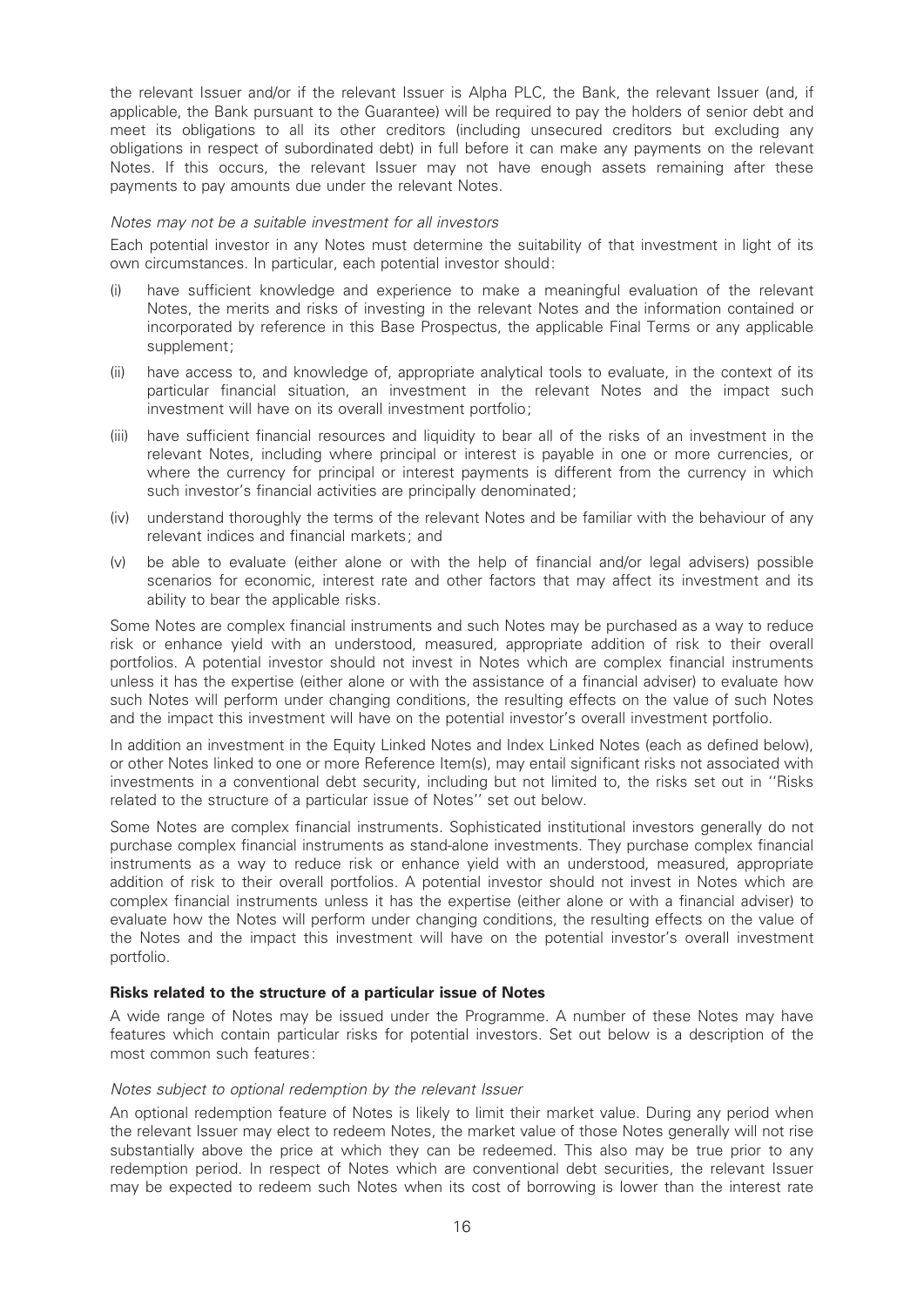on the Notes. At those times, an investor generally would not be able, to reinvest the redemption proceeds at an effective interest rate as high as the interest rate on the Notes being redeemed and may only be able to do so at a significantly lower rate. Potential investors should consider reinvestment risk in light of other investments available at that time.

#### Risks relating to Reference Item Linked Notes

Equity Linked Notes and Index Linked Notes (each as defined below and together "Reference Item Linked Notes") involve a high degree of risk.

Prospective investors in Reference Item Linked Notes should understand the risks of transactions involving Reference Item Linked Notes and should reach an investment decision only after careful consideration, with their advisers, of the suitability of such Reference Item Linked Notes in light of their particular financial circumstances, the information set forth herein and the information regarding the relevant Reference Item Linked Notes and the particular Reference Item(s) to which the value of, or payments in respect of, the relevant Reference Item Linked Notes may relate, as specified in the applicable Final Terms or Drawdown Prospectus (as the case may be).

As the amount of interest payable periodically and/or principal payable at maturity may be linked to the performance of the relevant Reference Item(s), an investor in a Reference Item Linked Note must generally be correct about the direction, timing and magnitude of an anticipated change in the value of the relevant Reference Item(s).

Where the applicable Final Terms or Drawdown Prospectus (as the case may be) specify one or more Reference Item(s), the relevant Reference Item Linked Notes will represent an investment linked to the economic performance of such Reference Item(s) and prospective investors should note that the return (if any) on their investment in Reference Item Linked Notes will depend upon the performance of such Reference Item(s). Potential investors should also note that whilst the market value of such Reference Item Linked Notes is linked to such Reference Item(s) and will be influenced (positively or negatively) by such Reference Item(s), any change may not be comparable and may be disproportionate. It is impossible to predict how the level of the relevant Reference Item(s) will vary over time. In contrast to a direct investment in the relevant Reference Item(s), Reference Item Linked Notes represent the right to receive payment or delivery, as the case may be, of the relevant cash amount and/or asset amount on the relevant Maturity Date as well as periodic payments of interest (if specified in the applicable Final Terms or Drawdown Prospectus (as the case may be)), all or some of which may be determined by reference to the performance of the relevant Reference Item(s). The applicable Final Terms or Drawdown Prospectus (as the case may be) will set out the provisions for the determination of any cash amount and/or asset amount and of any periodic interest payments.

#### PROSPECTIVE INVESTORS MUST REVIEW THE APPLICABLE FINAL TERMS OR DRAWDOWN PROSPECTUS (AS THE CASE MAY BE) TO ASCERTAIN WHAT THE RELEVANT REFERENCE ITEM(S) ARE AND TO SEE HOW BOTH ANY CASH AMOUNTS AND/OR ASSET AMOUNTS ARE PAYABLE OR DELIVERABLE AND HOW ANY PERIODIC INTEREST PAYMENTS ARE DETERMINED AND WHEN ANY SUCH AMOUNTS ARE PAYABLE AND/OR DELIVERABLE, AS THE CASE MAY BE, BEFORE MAKING ANY DECISION TO PURCHASE ANY REFERENCE ITEM LINKED NOTES.

Fluctuations in the value and/or volatility of the relevant Reference Item(s) may affect the value of the relevant Reference Item Linked Notes. Investors in Reference Item Linked Notes may risk losing their entire investment if the value of the relevant Reference Item(s) does not move in the anticipated direction.

There is no return on Reference Item Linked Notes other than the potential payment or delivery, as the case may be, of the relevant cash amount and/or asset amount on the Maturity Date and payment of any periodic interest payments.

Other factors which may influence the market value of Reference Item Linked Notes include interest rates, potential dividend or interest payments (as applicable) in respect of the relevant Reference Item(s), changes in the method of calculating the level of the relevant Reference Item(s) from time to time and market expectations regarding the future performance of the relevant Reference Item(s), its composition and such Reference Item Linked Notes.

If any of the relevant Reference Item(s) is an index, the value of such Reference Item on any day will reflect the value of its constituents on such day. Changes in the composition of such Reference Item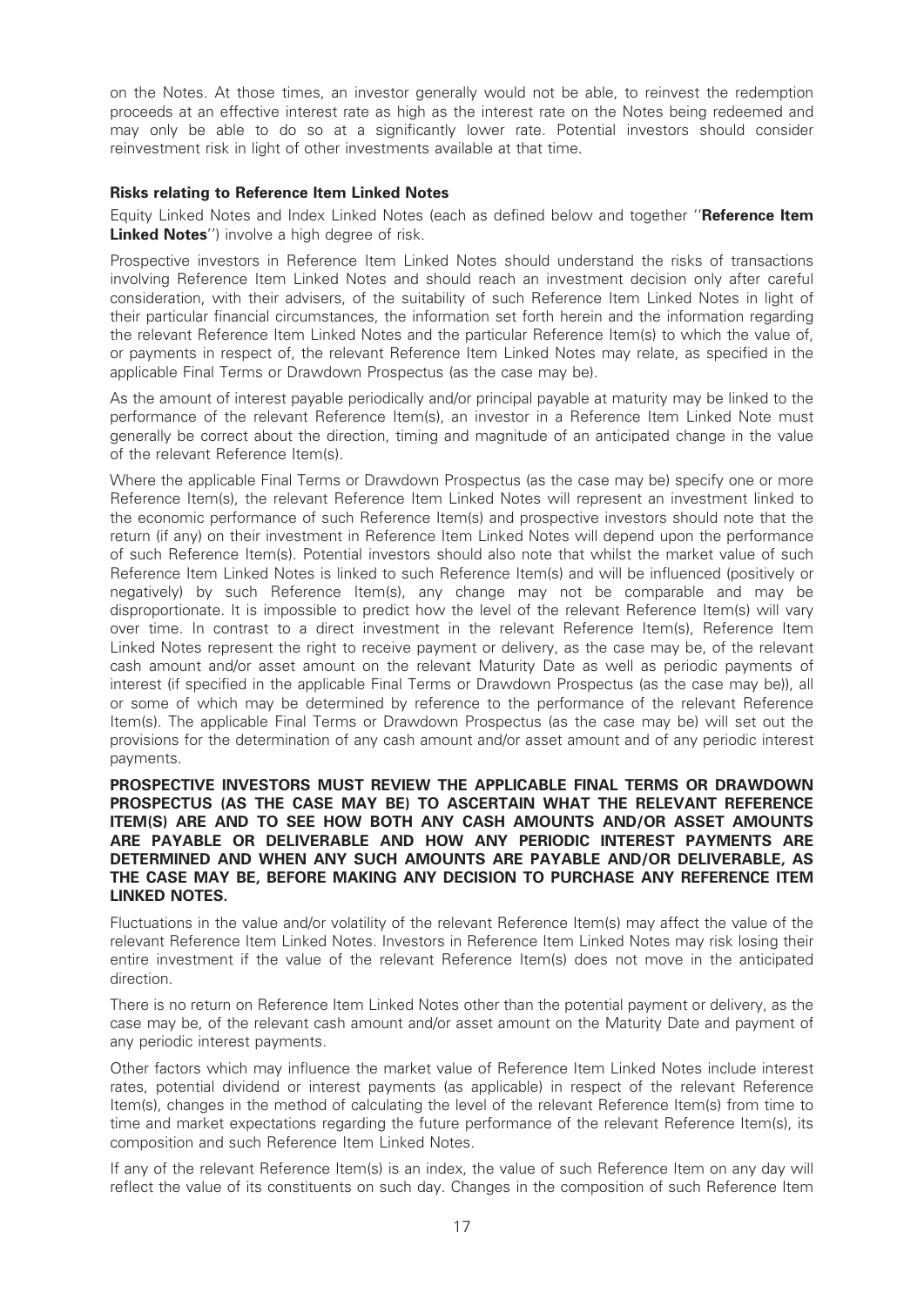and factors (including those described above) which either affect or may affect the value of the constituents, will affect the value of such Reference Item and therefore may affect the return on an investment in Reference Item Linked Notes.

Subject to certain limitations applicable to Alpha Bank A.E., either Issuer may issue several issues of Reference Item Linked Notes relating to particular Reference Item(s). However, no assurance can be given that the relevant Issuer will issue any Reference Item Linked Notes other than the Reference Item Linked Notes to which the applicable Final Terms or Drawdown Prospectus (as the case may be) relate. At any given time, the number of Reference Item Linked Notes outstanding may be substantial. Reference Item Linked Notes provide opportunities for investment and pose risks to investors as a result of fluctuations in the value of the Reference Item(s) to which such Reference Item Linked Notes relate.

### Equity Linked Notes

Subject to certain restrictions applicable to Alpha Bank A.E. and Alpha PLC, either Issuer may issue Notes where the amount of principal ("Equity Linked Redemption Notes") and/or interest ("Equity **Linked Interest Notes''**) payable is dependent upon the price of or changes in the price of an equity security or a basket of equity securities or where, depending on the price of or change in the price of an equity security or a basket of equity securities, on redemption the relevant Issuer's obligation is to deliver specified assets (together "Equity Linked Notes").

Potential investors in any such Notes should be aware that, depending on the terms of the Equity Linked Notes (i) they may receive no or a limited amount of interest, (ii) payment of principal or interest or delivery of any specified assets may occur at a different time than expected and (iii) they may lose all or a substantial portion of their investment. In addition, movements in the price of the equity security or basket of equity securities may be subject to significant fluctuations that may not correlate with changes in interest rates, currencies or other indices and the timing of changes in the relevant price of the equity security or equity securities may affect the actual yield to investors, even if the average level is consistent with their expectations. In general, the earlier the change in the price of the equity security or equity securities, the greater the effect on yield.

If the amount of principal and/or interest payable is determined in conjunction with a multiplier greater than one or by reference to some other leverage factor, the effect of changes in the price of the equity security or equity securities on principal and/or interest payable will be magnified.

If Disrupted Day is specified as applying in the applicable Final Terms or Drawdown Prospectus (as the case may be), the Calculation Agent may determine that an event giving rise to a Disrupted Day (as defined in the Terms and Conditions of the Notes) has occurred at any relevant time. Any such determination may have an effect on the timing of valuation and consequently the value of the Notes and/or may delay (i) any applicable interest payments, in the case of Equity Linked Interest Notes, or (ii) settlement in the case of Equity Linked Redemption Notes. Prospective purchasers should review the Terms and Conditions of the Notes and the applicable Final Terms or Drawdown Prospectus (as the case may be) to ascertain whether and how such provisions apply to the Notes.

If De-listing and/or Merger Event and/or Nationalisation and/or Insolvency and/or Tender Offer are specified as applying in the applicable Final Terms or Drawdown Prospectus (as the case may be), prospective purchasers should note that the relevant Issuer may redeem the Notes early at the Early Redemption Amount specified in the applicable Final Terms or Drawdown Prospectus (as the case may be).

In respect of Equity Linked Notes relating to an equity security or equity securities originally quoted, listed and/or dealt as of the Trade Date in a currency of a member state of the European Union that has not adopted the single currency in accordance with the Treaty establishing the European Community, as amended, if such equity security or equity securities is/are at any time after the Trade Date quoted, listed and/or dealt exclusively in euro on the relevant exchange, prospective purchasers should note that the Calculation Agent will adjust any one or more of the relevant Interest Amount and/ or the Redemption Amount and/or the Asset Amount and/or the Strike Price and/or the Multiplier and/ or any of the other terms of the Terms and Conditions and/or the applicable Final Terms or Drawdown Prospectus (as the case may be) as the Calculation Agent determines in its sole and absolute discretion to be appropriate to preserve the economic terms of the Notes. Prospective purchasers should also note that the Calculation Agent will make any conversion necessary for the purposes of any such adjustment as of the relevant Valuation Time at an appropriate mid-market spot rate of exchange determined by the Calculation Agent prevailing as of the relevant Valuation Time.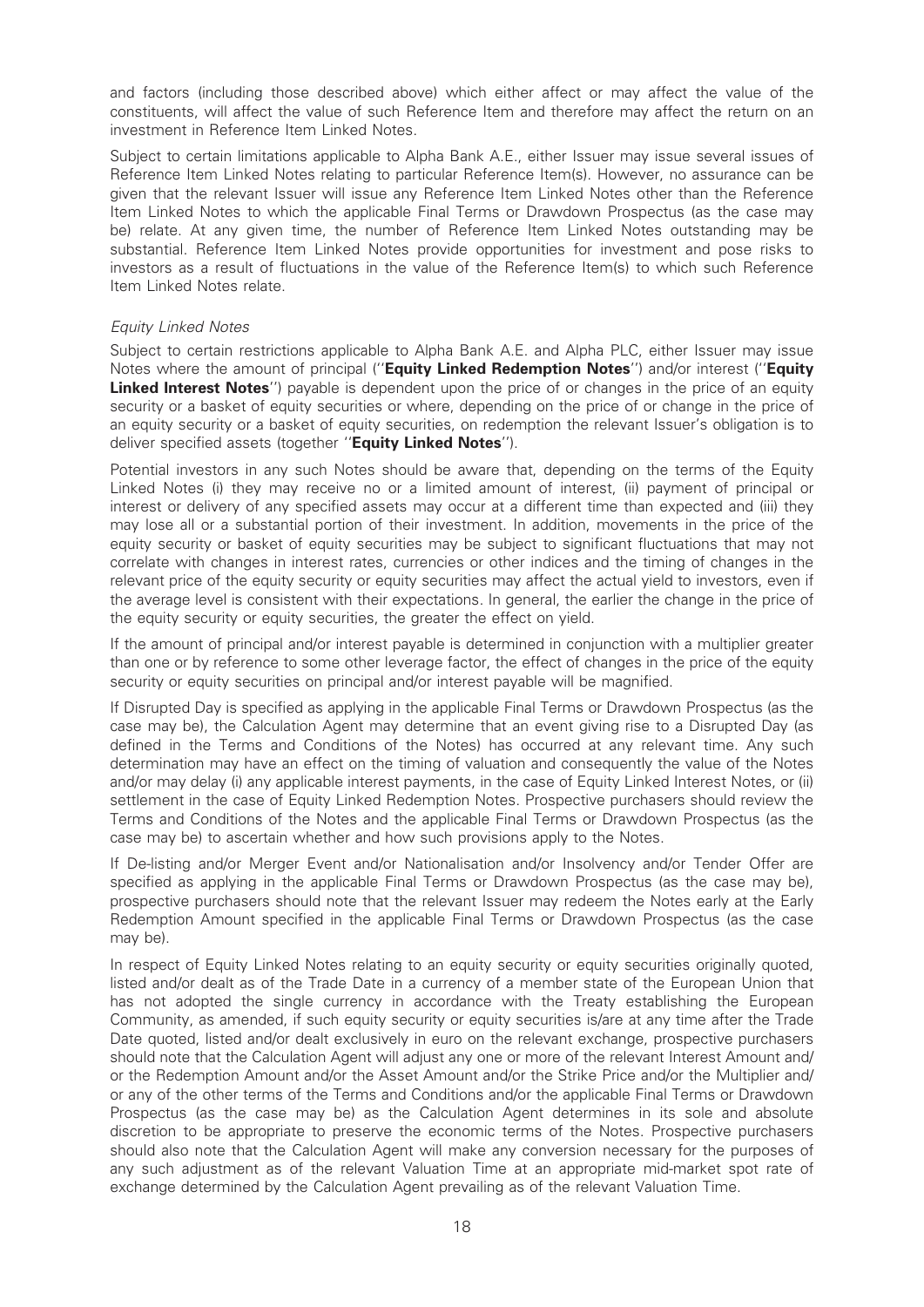Where the Notes provide for Physical Delivery, the Calculation Agent may determine that a Settlement Disruption Event is subsisting and/or where "Failure to Deliver due to Illiquidity" is specified as applying in the applicable Final Terms or Drawdown Prospectus (as the case may be), that it is impossible or impracticable to deliver when due some or all of the assets due to be delivered due to illiquidity in the relevant market. A Settlement Disruption Event is an event beyond the control of the relevant Issuer, as a result of which, in the opinion of the Calculation Agent, delivery of the specified assets to be delivered by or on behalf of the relevant Issuer and/or the Guarantor, if applicable, in accordance with the Terms and Conditions of the Notes and/or the applicable Final Terms or Drawdown Prospectus (as the case may be), is not practicable. Any such determination may affect the value of the Notes and/or may delay settlement in respect of the Notes.

The market price of such Notes may be volatile and may be indicatively affected by the time remaining to the redemption date, the volatility of the equity security or equity securities, the dividend rate (if any) and the financial results and prospects of the issuer or issuers of the relevant equity security or equity securities as well as economic, financial and political events in one or more jurisdictions, including factors affecting the stock exchange(s) or quotation system(s) on which any such securities may be traded.

#### Index Linked Notes

Subject to certain restrictions applicable to Alpha Bank A.E. and Alpha PLC either Issuer may issue Notes where the amount of principal ("Index Linked Redemption Notes") and/or interest ("Index Linked Interest Notes") payable is dependent upon the level, or changes in the level, of an index or a basket of indices (together "Index Linked Notes").

Potential investors in any such Notes should be aware that, depending on the terms of the Index Linked Notes (i) they may receive no or a limited amount of interest, (ii) payment of principal or interest may occur at a different time than expected and (iii) they may lose all or a substantial portion of their principal investment. In addition, movements in the level of the index or basket of indices may be subject to significant fluctuations that may not correlate with changes in interest rates, currencies or other indices and the timing of changes in the relevant level of the index or indices may affect the actual yield to investors, even if the average level is consistent with their expectations. In general, the earlier the change in the level of an index or result of a formula, the greater the effect on yield.

If the amount of principal and/or interest payable is determined in conjunction with a multiplier greater than one or by reference to some other leverage factor, the effect of changes in the level of the index or the indices on principal and/or interest payable will be magnified.

If Disrupted Day is specified as applying in the applicable Final Terms or Drawdown Prospectus (as the case may be), the Calculation Agent may determine that an event giving rise to a Disrupted Day has occurred at any relevant time. Any such determination may have an effect on the timing of valuation and consequently the value of the Notes and/or may delay (i) any applicable interest payments, in the case of Index Linked Interest Notes, or (ii) settlement, in the case of Index Linked Redemption Notes. Prospective purchasers should review the Terms and Conditions of the Notes and the applicable Final Terms or Drawdown Prospectus (as the case may be) to ascertain whether and how such provisions apply to the Notes.

If an Index Adjustment Event occurs, prospective purchasers should note that the relevant Issuer may redeem the Notes early at the Early Redemption Amount specified in the applicable Final Terms or Drawdown Prospectus (as the case may be).

The market price of such Notes may be volatile and may be indicatively affected by the time remaining to the redemption date and the volatility of the level of the index or indices. The level of the index or indices may be affected by the economic, financial and political events in one or more jurisdictions, including the stock exchange(s) or quotation system(s) on which any securities comprising the index or indices may be traded.

### Additional Disruption Events (Index Linked Notes and Equity Linked Notes only)

If Additional Disruption Events are specified as applying in the applicable Final Terms or Drawdown Prospectus (as the case may be), the Notes will be subject to adjustment or may be redeemed upon the occurrence of any of the Additional Disruption Events specified as applying in the applicable Final Terms or Drawdown Prospectus (as the case may be).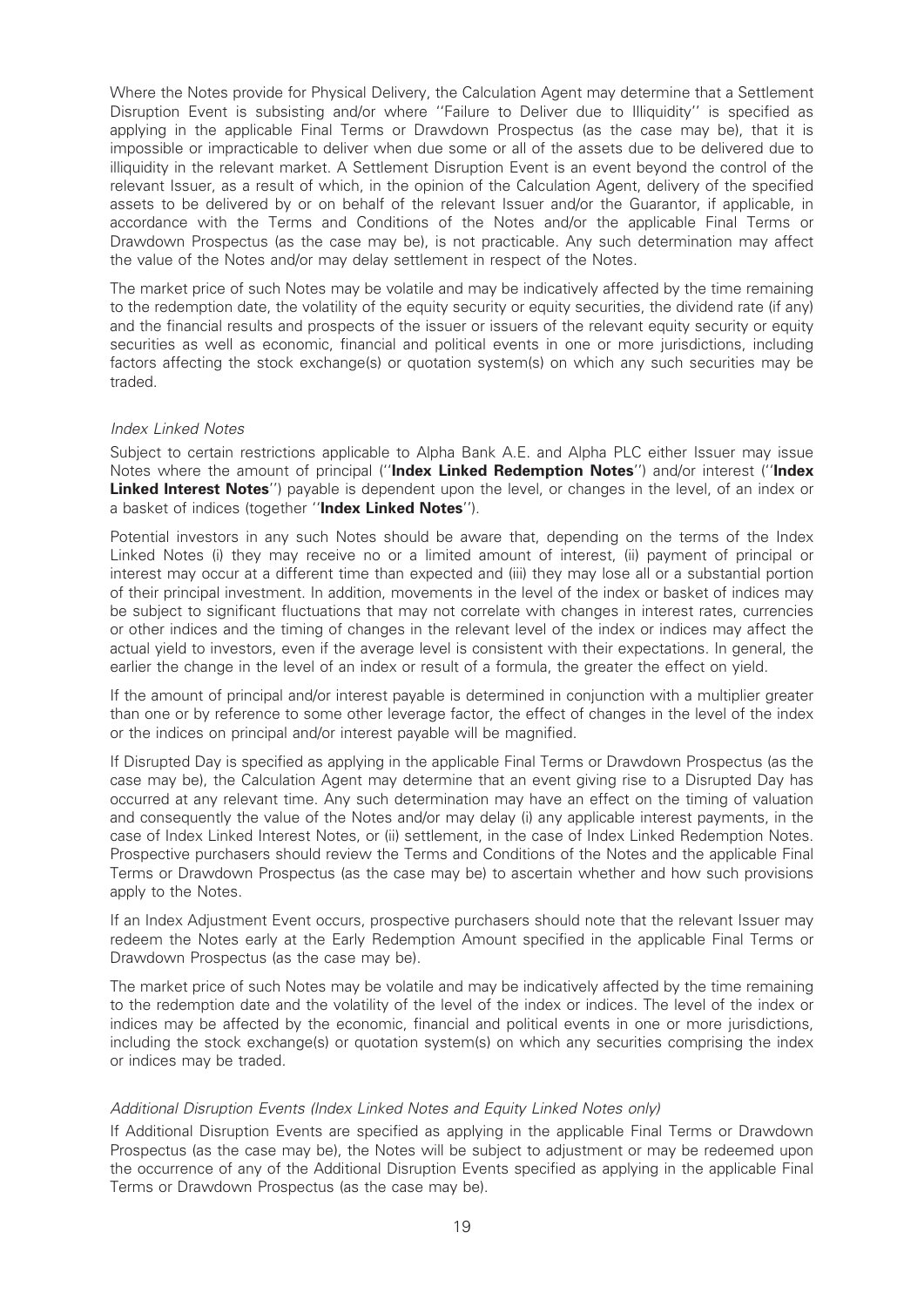#### EU Savings Directive

Under EC Council Directive 2003/48/EC on the taxation of savings income, Member States are required to provide to the tax authorities of another Member State details of payments of interest (or similar income) paid by a person within its jurisdiction to, or collected by such a person for, an individual resident or certain limited types of entity established in that other Member State. However, for a transitional period, Belgium, Luxembourg and Austria are instead required (unless during that period they elect otherwise) to operate a withholding system in relation to such payments (the ending of such transitional period being dependent upon the conclusion of certain other agreements relating to information exchange with certain other countries). A number of non-EU countries and territories including Switzerland have agreed to adopt similar measures (a withholding system in the case of Switzerland) with effect from the same date (in certain cases on a reciprocal basis).

If a payment were to be made or collected through a Member State which has opted for a withholding system and an amount of, or in respect of tax were to be withheld from that payment, neither the relevant Issuer nor any Paying Agent nor any other person would be obliged to pay additional amounts with respect to any Note as a result of the imposition of such withholding tax. The Issuers are required to maintain a Paying Agent in a Member State that will not be obliged to withhold or deduct tax pursuant to the Directive.

#### Trading in the clearing systems

In relation to any issue of Notes which have denominations consisting of a minimum Specified Denomination plus one or more higher integral multiples of another smaller amount, it is possible that such Notes may be traded in amounts that are not integral multiples of such minimum Specified Denomination. In such a case a holder who, as a result of trading such amounts, holds an amount which is less than the minimum Specified Denomination in his account with the relevant clearing system at the relevant time may not receive a definitive Note in respect of such holding (should definitive Notes be printed) and would need to purchase a principal amount of Notes such that its holding amounts to a Specified Denomination.

In definitive Notes are issued, holders should be aware that definitive Notes which have a denomination that is not an integral multiple of the minimum Specified Denomination may be illiquid and difficult to trade.

### Risks relating to Alpha Bank AE and to Alpha Credit Group PLC

### Factors that may affect Alpha PLC's ability to fulfil its obligations under Notes issued by it under the Programme

Alpha PLC is a finance vehicle whose principal purpose is to raise debt to be deposited with Alpha Bank. Accordingly, Alpha PLC has no trading assets and does not generate trading income. Notes issued by Alpha PLC under the Programme are guaranteed on a subordinated or an unsubordinated basis by Alpha Bank, as specified in the applicable Final Terms, pursuant to the Guarantee. Accordingly, if Alpha Bank's financial condition was to deteriorate, Alpha PLC and investors in Notes issued by Alpha PLC may suffer direct and materially adverse consequences.

### Factors that may affect Alpha Bank's ability to fulfil its obligations under Notes issued by it under the Programme and under the Guarantee

#### Economic activity in Greece

Alpha Bank's business activities are dependent on the level of banking, finance and financial services required by its customers. In particular, levels of borrowing are heavily dependent on customer confidence, employment trends, the state of the economy and market interest rates at the time. As Alpha Bank currently conducts the majority of its business in Greece, its performance is influenced by the level and cyclical nature of business activity in Greece, which is in turn affected by both domestic and international economic and political events. There can be no assurance that a weakening in the Greek economy will not have a material effect on Alpha Bank's future results.

Alpha Bank conducts significant international activities and is expanding in emerging markets.

Apart from its operations in Greece, the Bank has built up substantial operations in Romania and Cyprus and has proceeded with either organic growth or acquisitions on a smaller scale in Bulgaria, Serbia, the Former Yugoslav Republic of Macedonia (FYROM) and Albania. The Bank's international operations are exposed to the risk of adverse political, governmental or economic developments in the countries in which it operates. These risks are elevated when compared to the risks associated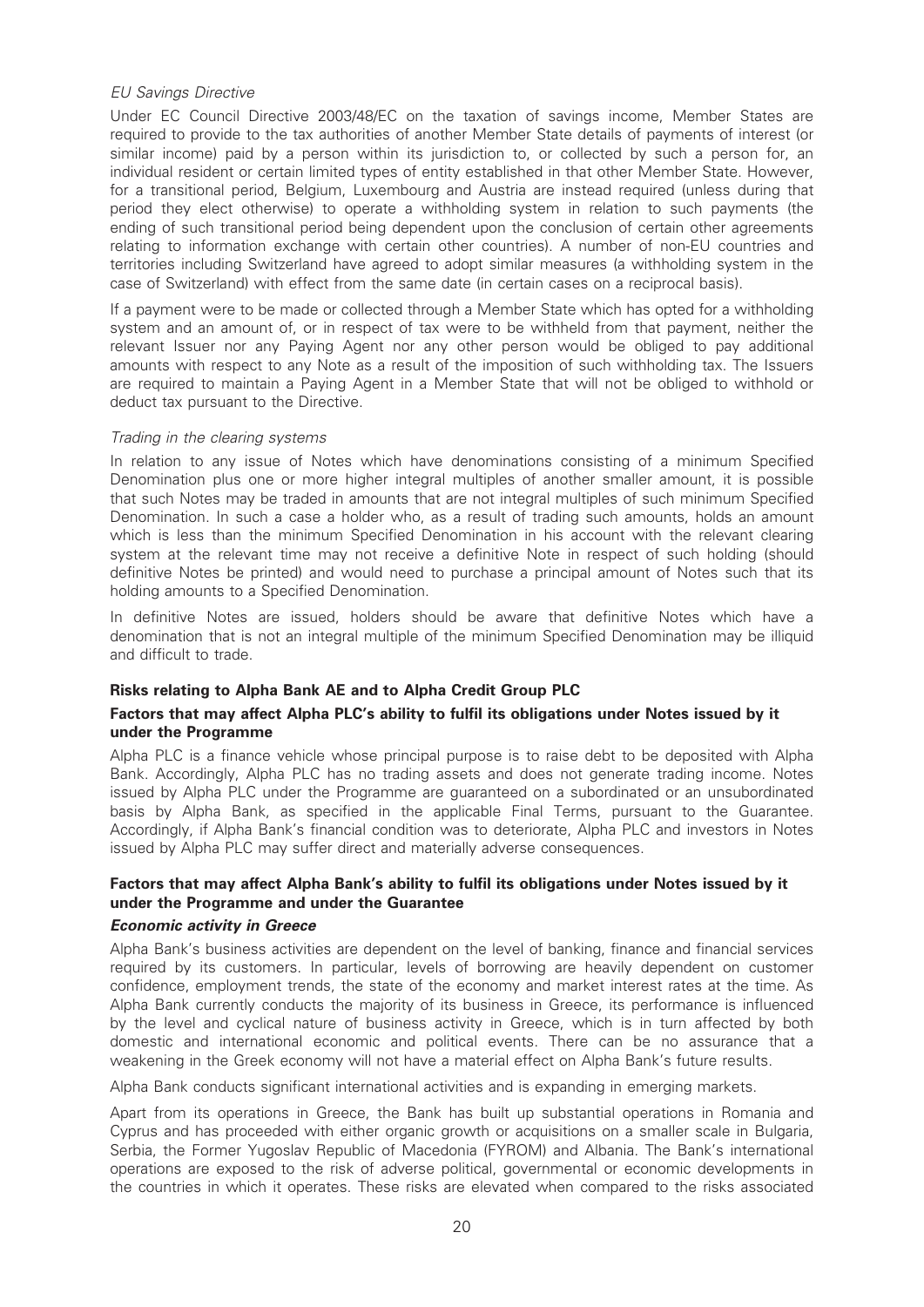with investments in other countries in Europe and to an increasing extent, the Bank's operational and financial performance is impacted by the macroeconomic conditions and economic activity levels in Southeast Europe. In addition, most of the countries outside Greece in which the Bank operates are emerging markets where the Bank faces particular operating risks. These factors could have a material adverse effect on the Group's financial condition and results of operations. The Bank's international operations also expose it to foreign currency risk. A decline in the value of the currencies in which the Bank's international subsidiaries receive their income or hold their assets relative to the value of the euro may have an adverse effect on the Bank's financial condition and results of operations. Given the emerging nature of these countries, foreign currency exposure carries additional risk due to the volatile nature of these currencies and the potential for sharp fluctuations in the asset value of these operations against the Bank's core operational currency during and between reporting dates. Although the Bank has attempted to hedge against such risks, its hedging strategies may not fully cover losses in all foreign currency fluctuation scenarios.

The Bank is actively pursuing expansion of its international market position, through both organic growth and strategic acquisitions in Southeast Europe. The Bank is constantly evaluating a number of acquisition candidates and organic growth plans in these regions and, consequently, the Bank anticipates that its operations will increasingly be exposed to risks associated with business operations in these emerging markets and could potentially be exposed to risks from future acquisitions, if any.

#### Risks related to Alpha Bank's business

As a result of its business activities, Alpha Bank is exposed to a variety of risks, the most significant of which are credit risk, market risk, operational risk and liquidity risk. Failure to control these risks could result in material adverse effects on Alpha Bank's financial performance and reputation.

#### Credit Risk

Risks arising from changes in credit quality and the recoverability of loans and amounts due from counterparties are inherent in a wide range of Alpha Bank's businesses. Adverse changes in the credit quality of Alpha Bank's borrowers and counterparties or a general deterioration in the Greek, U.S. or global economic conditions, or arising from systematic risks in the financial systems, could affect the recoverability and value of Alpha Bank's assets and require an increase in Alpha Bank's provision for bad and doubtful debts and other provisions.

### Market Risk

The most significant market risks that Alpha Bank faces are interest rate, foreign exchange and bond and equity price risks. Changes in interest rate levels, yield curves and spreads may affect the interest rate margin realised between lending and borrowing costs. Changes in currency rates affect the value of assets and liabilities denominated in foreign currencies and may affect income from foreign exchange dealing. The performance of financial markets may cause changes in the value of Alpha Bank's investment and trading portfolios. Alpha Bank has implemented risk management methods to mitigate and control these and other market risks to which Alpha Bank is exposed and exposures are constantly measured and monitored. However, it is difficult to predict with accuracy changes in economic or market conditions and to anticipate the effects that such changes could have on Alpha Bank's financial performance and business operations.

#### Operational Risk

Alpha Bank's businesses are dependent on the ability to process a very large number of transactions efficiently and accurately. Operational risk and losses can result from fraud, errors by employees, failure to document transactions properly or to obtain proper internal authorisation, failure to comply with regulatory requirements and conduct of business rules, equipment failures, natural disasters or the failure of external systems, for example, those of Alpha Bank's suppliers or counterparties. Although Alpha Bank has implemented risk controls and loss mitigation actions, and substantial resources are devoted to developing efficient procedures and to staff training, it is not possible to implement procedures which are fully effective in controlling each of the operational risks.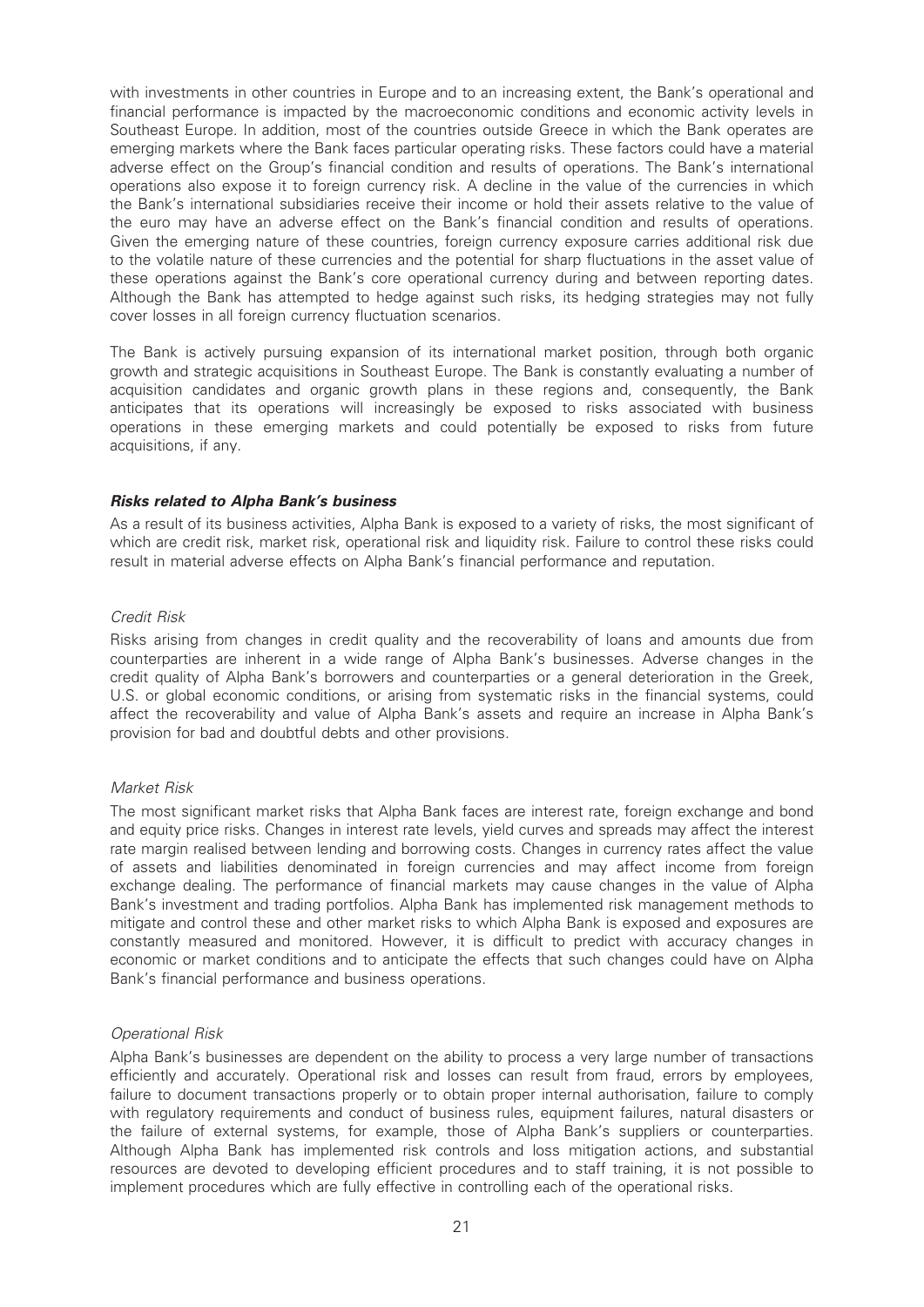#### Liquidity Risk

The inability of a bank, including Alpha Bank, to anticipate and provide for unforeseen decreases or changes in funding sources could have an adverse effect on such bank's ability to meet its obligations when they fall due.

#### Impact of Regulatory Changes

Alpha Bank is subject to financial services laws, regulations, administrative actions and policies in each location that Alpha Bank operates. Changes in supervision and regulation, in particular in Greece, could materially affect Alpha Bank's business, the products and services offered or the value of its assets. Although Alpha Bank works closely with its regulators and continually monitors the situation, future changes in regulation, fiscal or other policies can be unpredictable and are beyond the control of Alpha Bank.

#### International Financial Reporting Standards

Alpha Bank has adopted IFRS for reporting periods beginning 1 January 2005 and thereafter. These standards are, in a number of ways, different from existing generally accepted accounting principles in Greece and their implementation may have a significant effect on the presentation of Alpha Bank's financial statements.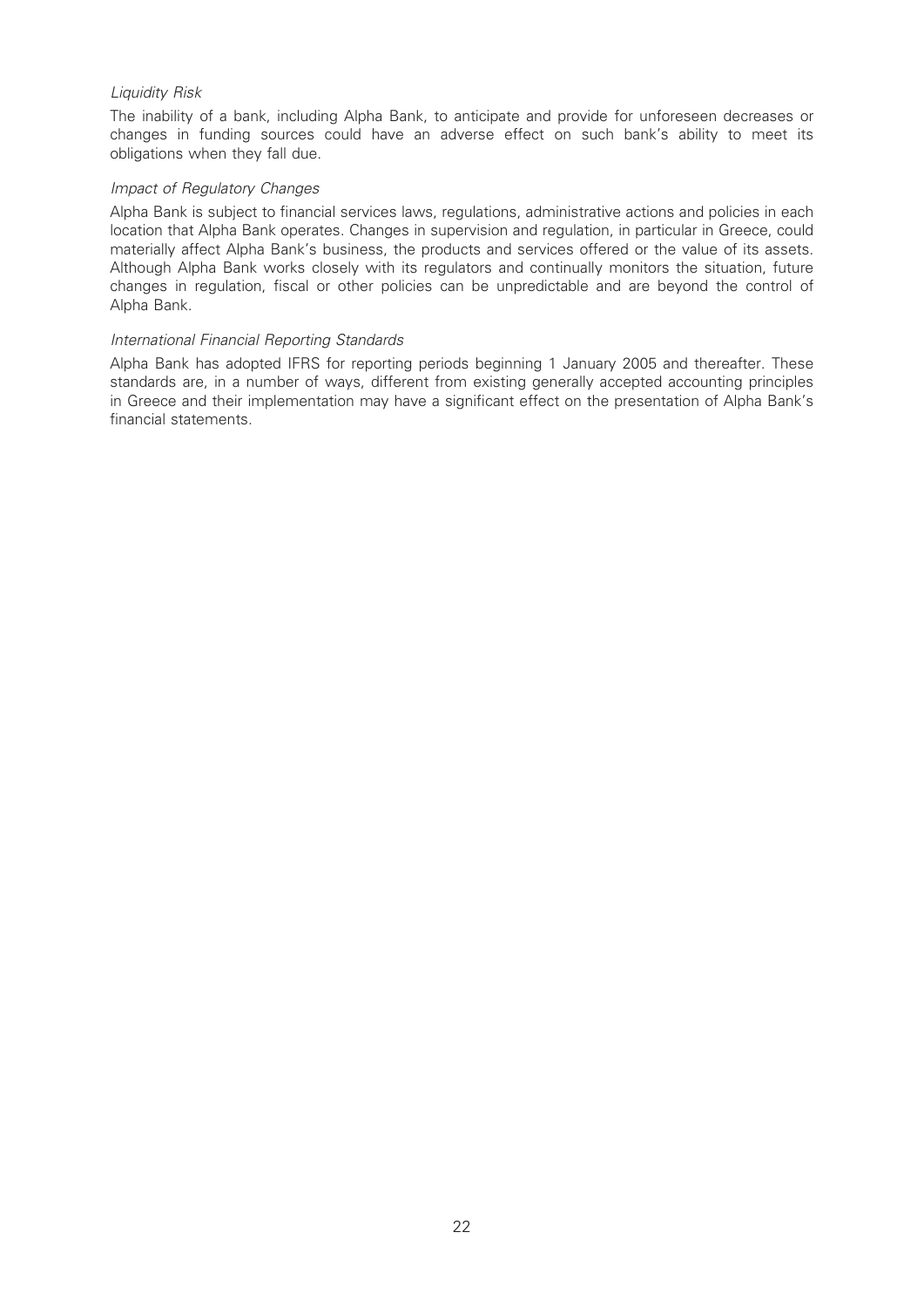#### DOCUMENTS INCORPORATED BY REFERENCE

The following documents, which have previously been published, shall be incorporated in, and to form part of, this Base Prospectus:

1. Audited non-consolidated financial statements for the financial year ended 31 December 2007 for Alpha PLC and annual report, including:

| (a) | balance sheet           | set out on page 7 of the 2007 financial<br>statements and annual report;             |
|-----|-------------------------|--------------------------------------------------------------------------------------|
| (b) | profit and loss account | set out on page 6 of the 2007 financial<br>statements and annual report;             |
| (C) | cashflow statement      | set out on page 9 of the 2007 financial<br>statements and annual report;             |
| (d) | notes                   | set out on pages 10 to 25 of the 2007 financial<br>statements and annual report; and |
| (e) | audit reports           | set out on page 5 of the 2007 financial<br>statements and annual report.             |

2. Audited non-consolidated financial statements for the financial year ended 31 December 2006 for Alpha PLC and annual report, including:

| (a) | balance sheet           | set out on page 7 of the 2006 financial<br>statements and annual report;                 |
|-----|-------------------------|------------------------------------------------------------------------------------------|
| (b) | profit and loss account | set out on page 6 of the 2006 financial<br>statements and annual report;                 |
| (C) | cashflow statement      | set out on page 9 of the 2006 financial<br>statements and annual report;                 |
| (d) | notes                   | set out on pages 10 to 23 of the 2006 and<br>financial statements and annual report; and |
| (e) | audit reports           | set out on page 5 of the 2006 financial<br>statements and annual report.                 |

3. (i) Audited consolidated financial statements for the financial year ended 31 December 2007 for Alpha Bank (the "2007 consolidated financial statements" and (ii) the audited non-consolidated financial statements for the financial year ended 31 December 2007 for Alpha Bank (the "2007 non-consolidated financial statements"), including:

| (a) | consolidated balance sheet                  | set out on page 12 of the 2007 consolidated<br>financial statements;             |
|-----|---------------------------------------------|----------------------------------------------------------------------------------|
| (b) | non-consolidated balance sheet              | set out on page 8 of the 2007 non-consolidated<br>financial statements;          |
| (c) | consolidated profit and loss account        | set out on page 11 of the 2007 consolidated<br>financial statements;             |
| (d) | non-consolidated profit and loss<br>account | set out on page 7 of the 2007 non-consolidated<br>financial statements;          |
| (e) | consolidated cashflow statement             | set out on page 15 of the 2007 consolidated<br>financial statements;             |
| (f) | non-consolidated cashflow statement         | set out on page 11 of the 2007 non-consolidated<br>financial statements;         |
| (g) | consolidated notes                          | set out on pages 16 to 92 of the 2007<br>consolidated financial statements;      |
| (h) | non-consolidated notes                      | set out on pages 12 to 77 of the 2007 non-<br>consolidated financial statements; |
| (i) | consolidated audit reports                  | set out on page 4 to 5 of the 2007 consolidated<br>financial statements; and     |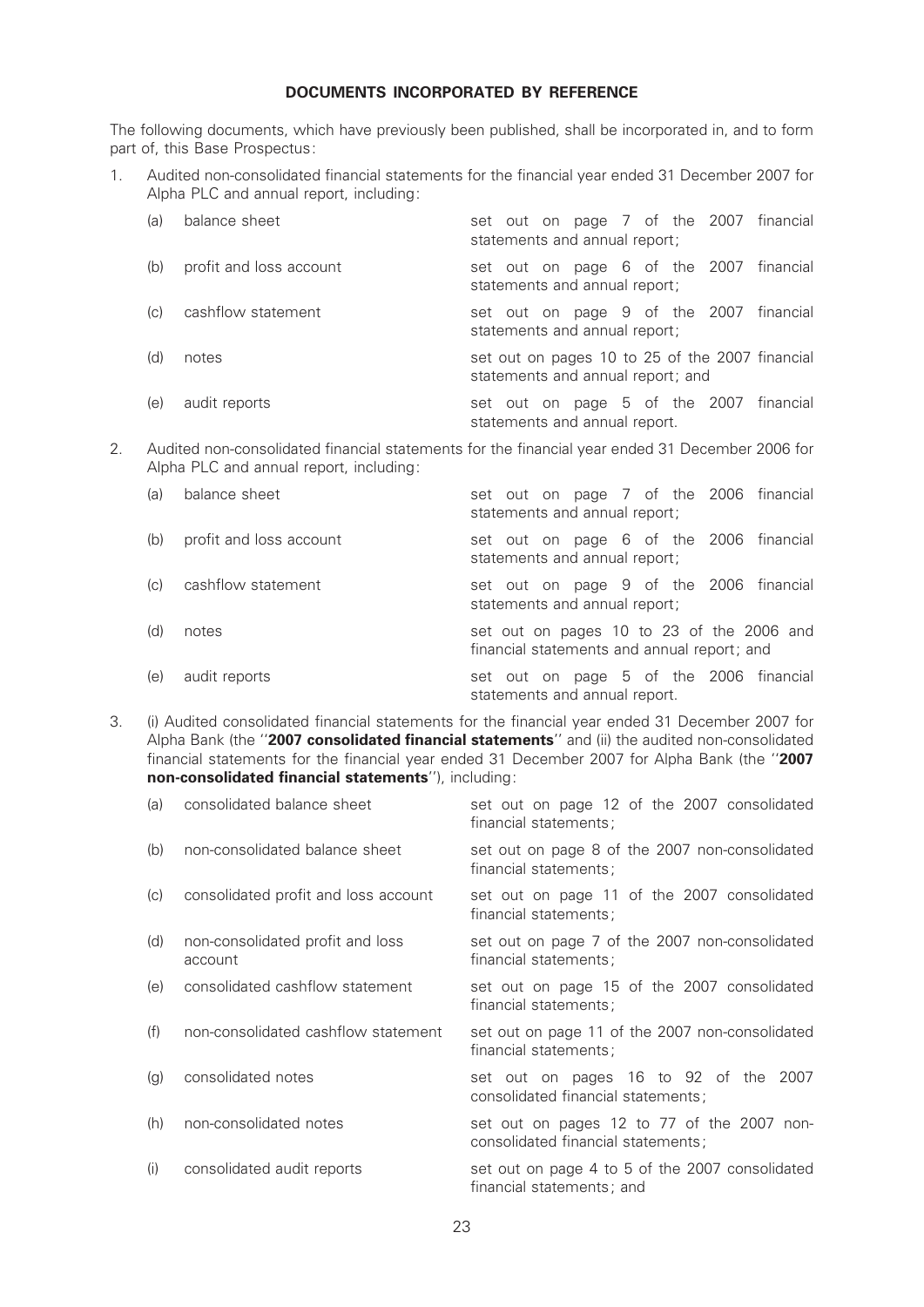(j) non-consolidated audit reports set out on page 5 to 6 of the 2007 nonconsolidated ¢nancial statements.

4. (i) Audited consolidated financial statements for the financial year ended 31 December 2006 for Alpha Bank (the "2006 consolidated financial statements") and (ii) the audited nonconsolidated financial statements for the financial year ended 31 December 2006 for Alpha Bank (the "2006 non-consolidated financial statements"), including:

| (a) | consolidated balance sheet                   | set out on page 6 of the 2006 consolidated<br>financial statements;              |
|-----|----------------------------------------------|----------------------------------------------------------------------------------|
| (b) | non-consolidated balance sheet               | set out on page 6 of the 2006 non-consolidated<br>financial statements;          |
| (C) | consolidated profit and loss accounts        | set out on page 5 of the 2006 consolidated<br>financial statements;              |
| (d) | non-consolidated profit and loss<br>accounts | set out on page 5 of the 2006 non-consolidated<br>financial statements;          |
| (e) | consolidated cashflow statements             | set out on page 9 of the 2006 consolidated<br>financial statements;              |
| (f) | non-consolidated cashflow statements         | set out on page 9 of the 2006 non-consolidated<br>financial statements;          |
| (g) | consolidated notes                           | set out on pages 10 to 70 of the 2006<br>consolidated financial statements;      |
| (h) | non-consolidated notes                       | set out on pages 10 to 63 of the 2006 non-<br>consolidated financial statements; |
| (i) | consolidated audit reports                   | set out on pages 1 to 2 of the 2006 consolidated<br>financial statements; and    |
| (j) | non-consolidated audit reports               | set out on pages 1 to 2 of the 2006 non-<br>consolidated financial statements.   |

Alpha PLC does not produce consolidated financial statements.

Any information not listed in the cross reference tables listed above but included in the documents listed 1 to 4 above is given for information purposes only.

The Issuers will provide, without charge, to each person to whom a copy of this Base Prospectus has been delivered, upon the written request of such person, a copy of any or all of the documents incorporated herein by reference unless such documents have been modified or superseded as specified above. Requests for such documents should be directed to either Issuer at its registered office set out at the end of this Base Prospectus. In addition, copies of such documents will be available, without charge, from Kredietbank S.A. Luxembourgeoise in its capacity as listing agent (the "Luxembourg Listing Agent") for Notes admitted to trading on the Luxembourg Stock Exchange and from each Paying Agent set out at the end of this Base Prospectus during normal business hours and as long as any of the Notes are outstanding.

The relevant Issuer and/or the Guarantor, if applicable, has undertaken, in connection with the admission to trading of Notes on the Luxembourg Stock Exchange, so long as any Note remains outstanding and admitted to trading on such exchange, in the event of any significant new factor, material mistake or inaccuracy relating to the information included in this Base Prospectus, to prepare a further supplement to this Base Prospectus or publish a new Base Prospectus for use in connection with any subsequent issue of Notes to be admitted to trading on the Luxembourg Stock Exchange.

All documents incorporated by reference in this Base Prospectus will be made available on the website of the Luxembourg Stock Exchange (www.bourse.lu). Such documents may also be obtained, free of charge, at the offices of each Paving Agent set out at the end of this Base Prospectus during normal business hours and as long as any of the Notes are outstanding.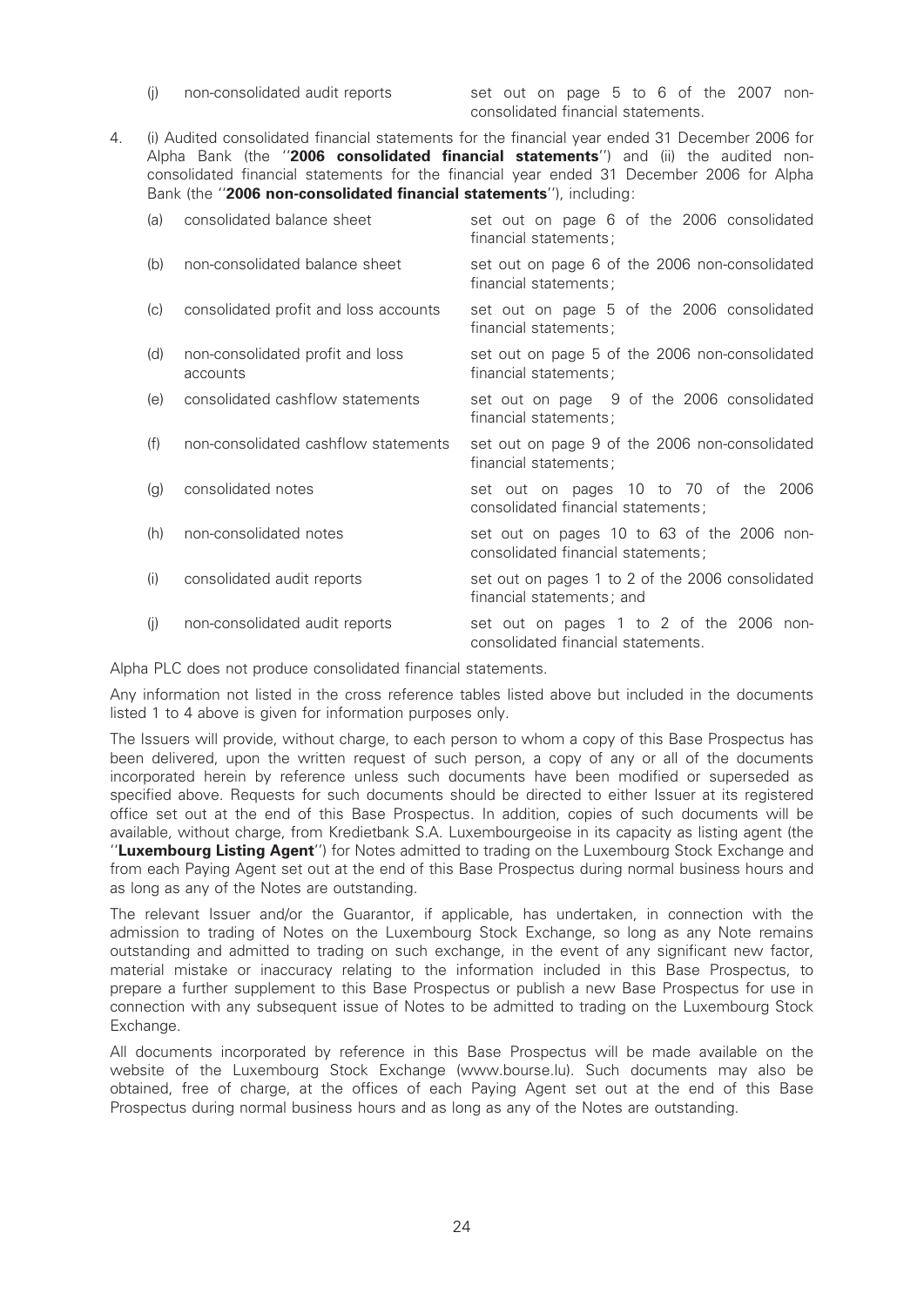#### GENERAL DESCRIPTION OF THE PROGRAMME

The applicable terms of any Notes will be agreed between the relevant Issuer and the relevant Dealer prior to the issue of the Notes and will be set out in the Terms and Conditions of the Notes endorsed on, or annexed to, the Notes, as supplemented by the applicable Final Terms attached to, or endorsed on, such Notes, as more fully described under ''Form of the Notes'' below.

Notes issued under the Programme may be issued pursuant to this Base Prospectus and associated Final Terms or pursuant to a Drawdown Prospectus prepared in connection with a particular Tranche of Notes. Accordingly, references to terms and conditions and other items being as set out in this Base Prospectus and relevant Final Terms should, as the context requires, be construed as being as set out in the relevant Drawdown Prospectus and references to Final Terms should be construed as referring to the Drawdown Prospectus as applicable.

This Base Prospectus and any future supplement to this Base Prospectus will only be valid for the listing of Notes on the regulated market of the Luxembourg Stock Exchange (within the scope of Directive 2004/39/EC on Markets in Financial Instruments) in an aggregate principal amount which, when added to the aggregate principal amount then outstanding of all Notes previously or simultaneously issued under this Programme, does not exceed EUR 30,000,000,000 (or its equivalent in other currencies). For the purpose of calculating the euro equivalent of the aggregate principal amount of Notes issued under the Programme from time to time:

- (a) the euro equivalent of Notes denominated in another Specified Currency (as hereafter defined) shall be determined as of the date of agreement to issue such Notes (the "Agreement Date") on the basis of the forward rate for the sale of the euro against the purchase of such Specified Currency in the London foreign exchange market quoted by any leading bank selected by the relevant Issuer on the Agreement Date;
- (b) the euro equivalent of Dual Currency Notes, Equity Linked Notes and Index Linked Notes (each as hereafter defined) shall be calculated in the manner specified above by reference to the original principal amount of such Notes;
- (c) the principal amount of Zero Coupon Notes (as hereafter de¢ned) and other Notes issued at a discount or a premium shall be deemed to be the net proceeds received by the relevant Issuer for the relevant issue of Notes; and
- (d) the face principal amount of Partly Paid Notes (as hereafter de¢ned) will be taken into account regardless of the amount of the subscription price paid.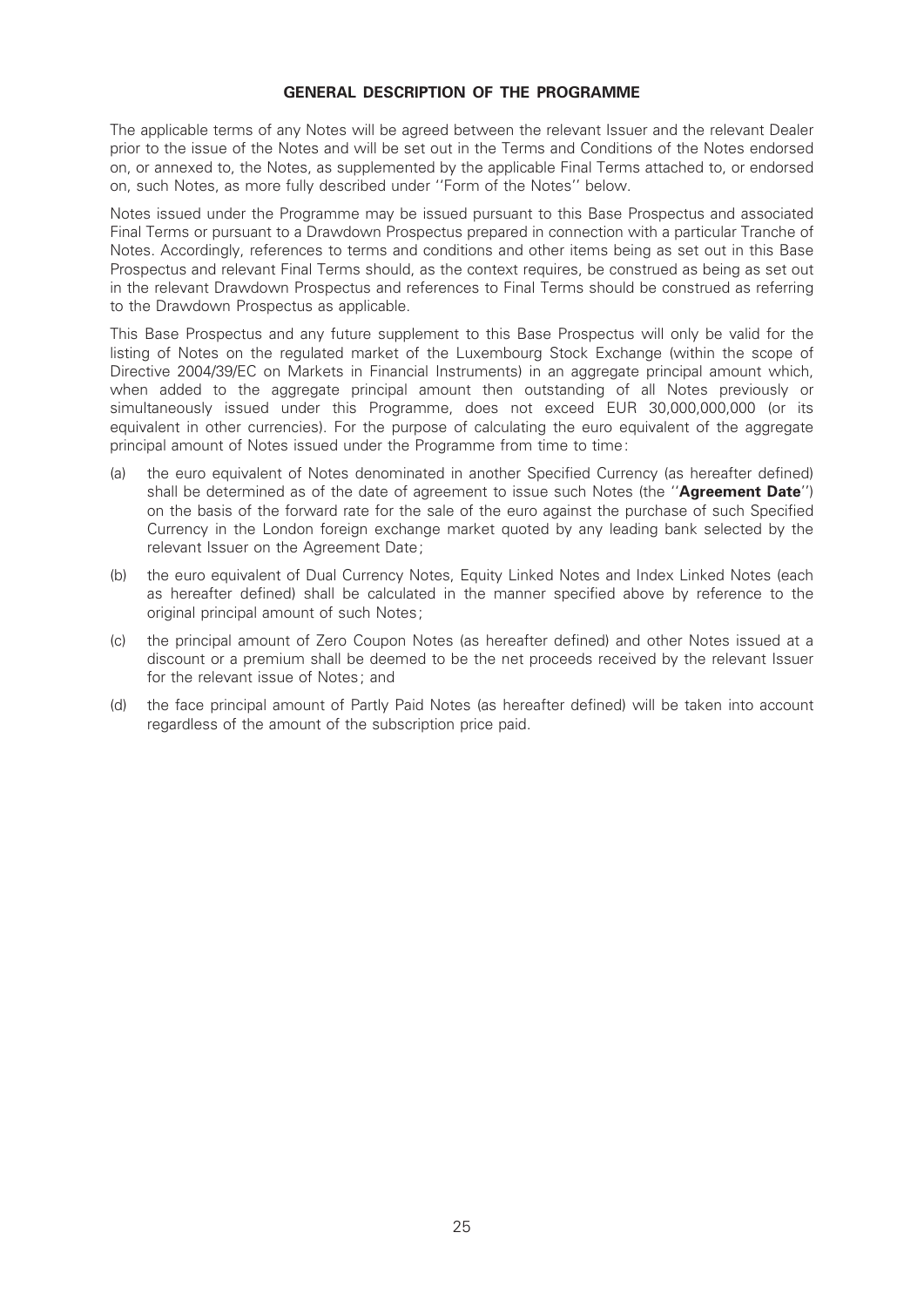#### FINAL TERMS AND DRAWDOWN PROSPECTUSES

In this section the expression ''necessary information'' means, in relation to any Tranche of Notes, the information necessary to enable investors to make an informed assessment of the assets and liabilities, financial position, profits and losses and prospects of the Issuers and of the rights attaching to the Notes. In relation to the different types of Notes which may be issued under the Programme the Issuers have endeavoured to include in this Base Prospectus all of the necessary information except for information relating to the Notes which is not known at the date of this Base Prospectus and which can only be determined at the time of an individual issue of a Tranche of Notes.

Any information relating to the Notes which is not included in this Base Prospectus and which is required in order to complete the necessary information in relation to a Tranche of Notes will be contained either in the relevant Final Terms or in a Drawdown Prospectus. Such information will be contained in the relevant Final Terms unless any of such information constitutes a significant new factor relating to the information contained in this Base Prospectus in which case such information, together with all of the other necessary information in relation to the relevant series of Notes, may be contained in a Drawdown Prospectus.

For a Tranche of Notes which is the subject of Final Terms, those Final Terms will, for the purposes of that Tranche only be read in conjunction with this Base Prospectus. The terms and conditions applicable to any particular Tranche of Notes which is the subject of Final Terms are the Conditions as supplemented, amended and/or replaced to the extent described in the relevant Final Terms.

The terms and conditions applicable to any particular Tranche of Notes which is the subject of a Drawdown Prospectus will be the Conditions as supplemented, amended and/or replaced to the extent described in the relevant Drawdown Prospectus. In the case of a Tranche of Notes which is the subject of a Drawdown Prospectus, each reference in this Base Prospectus to information being specified or identified in the relevant Final Terms shall be read and construed as a reference to such information being specified or identified in the relevant Drawdown Prospectus unless the context requires otherwise.

Each Drawdown Prospectus will be constituted either (1) by a single document containing the necessary information relating to the Issuer and the relevant Notes or (2) by a registration document (the "Registration Document") containing the necessary information relating to the Issuer, a securities note (the "Securities Note") containing the necessary information relating to the relevant Notes and, if necessary, a summary note. In addition, if the Drawdown Prospectus is constituted by a Registration Document and a Securities Note, any significant new factor, material mistake or inaccuracy relating to the information included in the Registration Document which arises or is noted between the date of the Registration Document and the date of the Securities Note which is capable of affecting the assessment of the relevant Notes will be included in the Securities Note.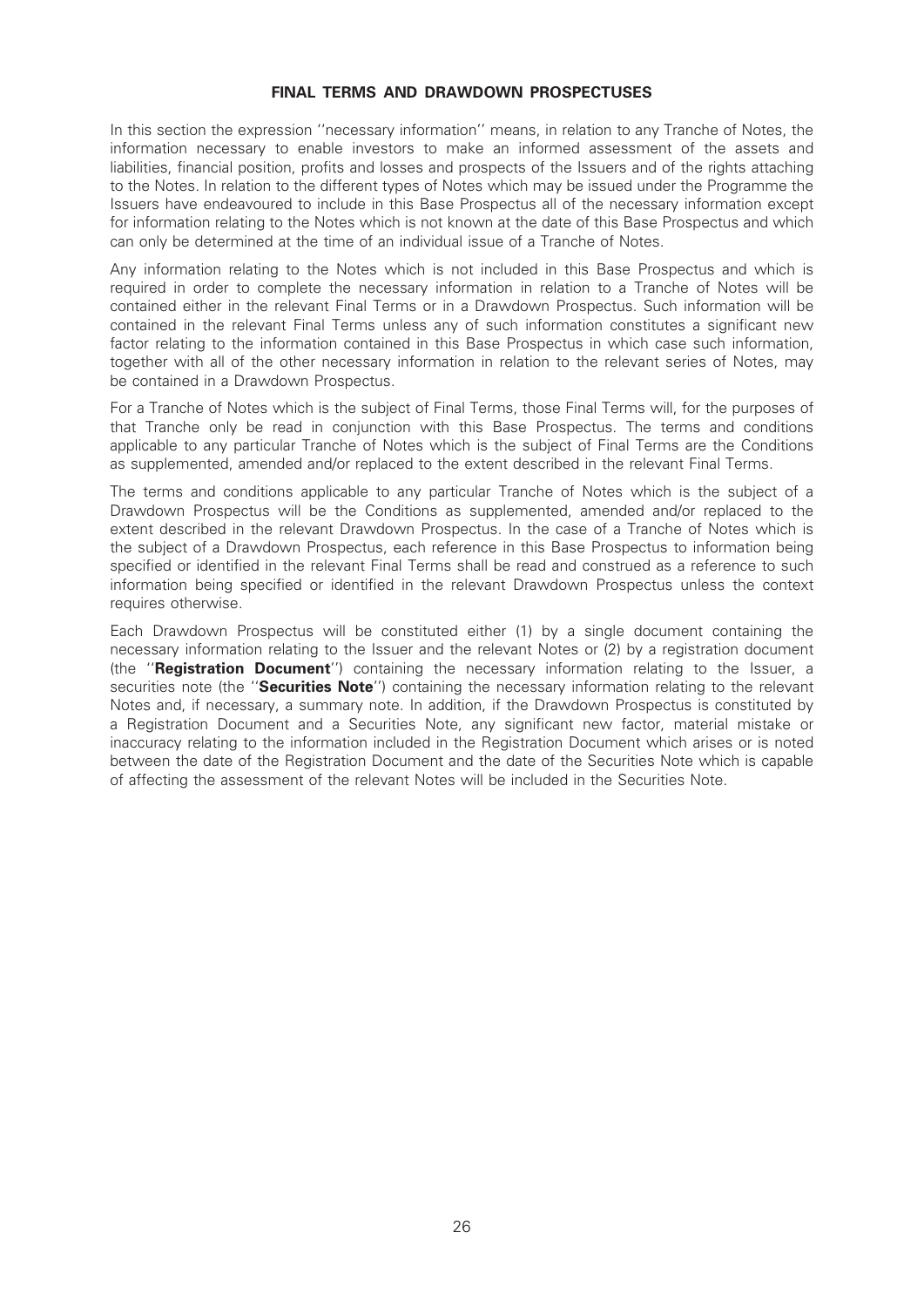#### FORM OF THE NOTES

Each Tranche of Notes will be in bearer form and will (unless otherwise specified in the applicable Final Terms or Drawdown Prospectus (as the case may be) be initially represented by a temporary global Note without receipts, interest coupons or talons. Each temporary global Note which is not intended to be issued in NGN form, as specified in the relevant Final Terms will be delivered on or prior to the original issue date of the relevant Tranche to a common depositary for Euroclear and Clearstream, Luxembourg and each temporary global Note which is intended to be issued in NGN form, as specified in the relevant Final Terms, will be deposited on or around the original issue date of the relevant Tranche of Notes with a common safekeeper for Euroclear and/or Clearstream, Luxembourg. Whilst any Note is represented by a temporary global Note, payments of principal, interest (if any) and any other amount payable in respect of the Notes due prior to the Exchange Date (as defined below) will be made (against presentation of the temporary global Note if the temporary global Note is not intended to be issued in NGN form) only to the extent that certification (in a form to be provided) to the effect that the beneficial owners of interests in such Note are not US persons or persons who have purchased for resale to any US person, as required by US Treasury regulations, has been received by Euroclear and/or Clearstream, Luxembourg and Euroclear and/or Clearstream, Luxembourg, as applicable, has given a like certification (based on the certifications it has received) to the Agent. Any reference in this Section ''Form of the Notes'' to Euroclear and/or Clearstream, Luxembourg shall, whenever the context so permits, be deemed to include a reference to any additional or alternative clearing system approved by the relevant Issuer and the Agent, and in case of issue of Alpha Bank Notes (as defined below) by the Alpha Bank Noteholders Agent (as defined below).

On 13 June 2006 the European Central Bank (the "ECB") announced that Notes in NGN form are in compliance with the ''Standards for the use of EU securities settlement systems in ESCB credit operations" of the central banking system for the euro ("**Eurosystem**"), provided that certain other criteria are fulfilled. At the same time the ECB also announced that arrangements for Notes in NGN form will be offered by Euroclear and Clearstream, Luxembourg as of 30 June 2006 and that debt securities in global bearer form issued through Euroclear and Clearstream, Luxembourg after 31 December 2006 will only be eligible for collateral for Eurosystem operations if the NGN form is used.

On and after the date (the "**Exchange Date**") which is the later of (i) 40 days after the date on which any temporary global Note is issued and (ii) 40 days after the completion of the distribution of the relevant Tranche, as certified by the relevant Dealer (in the case of a non-syndicated issue) or the relevant lead manager (in the case of a syndicated issue) (the "Distribution Compliance Period") but, if such temporary global Note is issued in respect of a Tranche of Notes described as Partly Paid Notes in the applicable Final Terms or the Drawdown Prospectus (as the case may be), only if the final instalment on all outstanding such Notes has been paid, interests in such temporary global Note will be exchangeable (free of charge) upon request as described therein either for interests in a permanent global Note without receipts, interest coupons or talons, or for definitive Notes with, where applicable, receipts, interest coupons and talons attached (as indicated in the applicable Final Terms or the Drawdown Prospectus (as the case may be) and subject, in the case of definitive Notes, to such notice period as is specified in the applicable Final Terms or the Drawdown Prospectus (as the case may be)) in each case against certification of beneficial ownership as described in the immediately preceding paragraph. The holder of a temporary global Note will not be entitled to collect any payment of interest, principal or other amount due on or after the Exchange Date unless, upon due certification, exchange of the temporary global Note for an interest in a permanent global Note or for definitive Notes is improperly withheld or refused.

Pursuant to the Agency Agreement (as defined under "Terms and Conditions of the Notes" below) the Agent shall arrange that, where a further Tranche of Notes is issued which is intended to form a single series with an existing Tranche of Notes, the Notes of such further Tranche shall be temporarily assigned a common code and ISIN by Euroclear and Clearstream, Luxembourg which are different from the common code and ISIN assigned to Notes of any other Tranche of the same Series until at least the expiry of the Distribution Compliance Period applicable to Notes of such Tranche.

In case of issue of Notes by Alpha Bank to which Law 3156/2003 applies and for the purposes of which the appointment of an Alpha Bank Noteholders Agent (as defined below) is required (if so), as per Law 3156/2003, (the "Alpha Bank Notes"), Alpha Bank shall appoint an agent of the holders of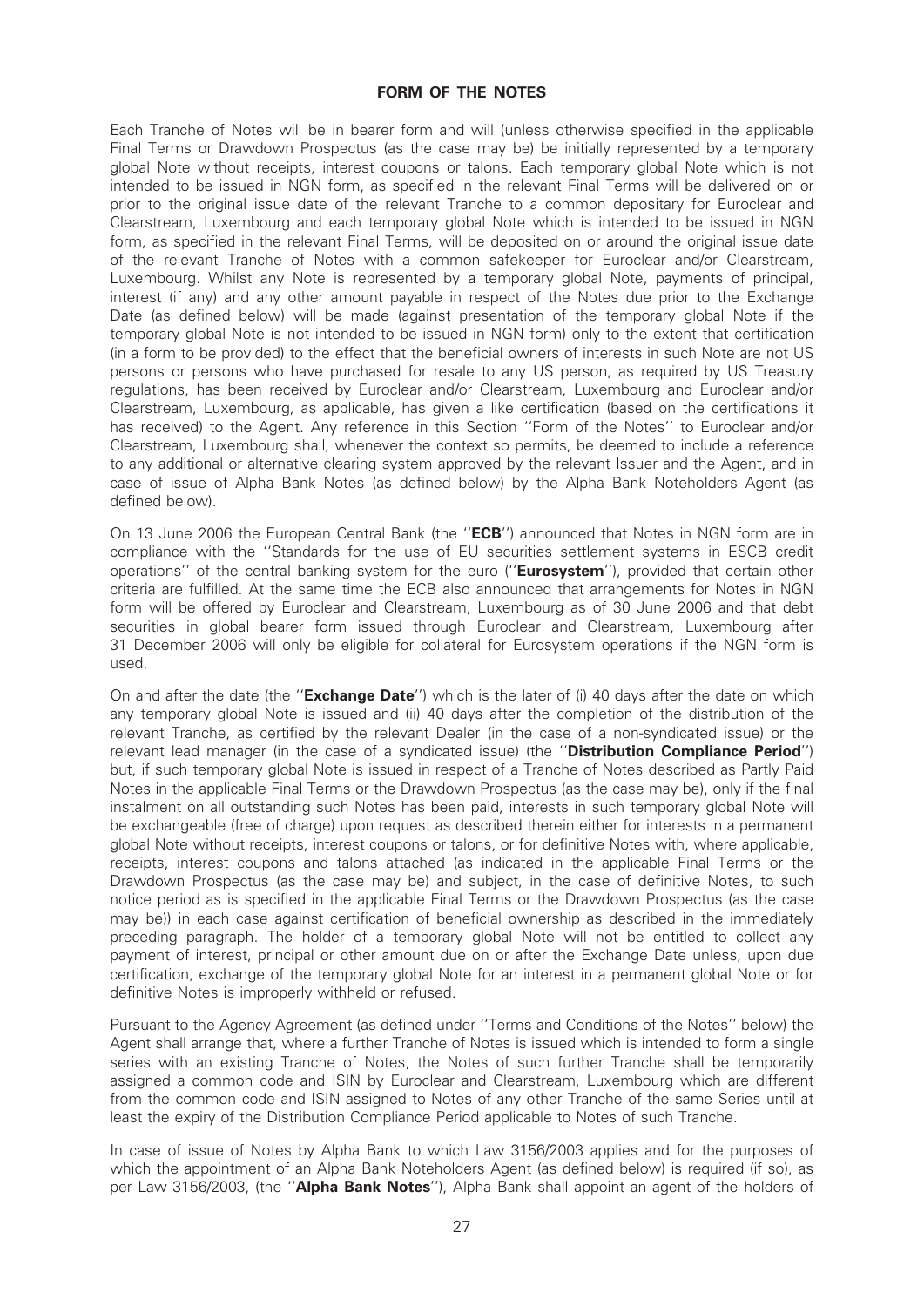Alpha Bank Notes (the "Alpha Bank Noteholders Agent") in accordance with Condition 20 of the Notes below.

Payments of principal, interest (if any) or any other amounts on a permanent global Note will be made through Euroclear and/or Clearstream, Luxembourg (against presentation or surrender (as the case may be) of the permanent global Note if the permanent global Note is not intended to be issued in NGN form) without any requirement for certification.

The applicable Final Terms or the Drawdown Prospectus (as the case may be) will specify that either (i) a permanent global Note will be exchangeable (free of charge), in whole but not in part, for definitive Notes with, where applicable, receipts, interest coupons and talons attached upon not less than 60 days' written notice from Euroclear and/or Clearstream, Luxembourg (acting on the instructions of any holder of an interest in such permanent global Note) to the Agent and, in case of issue of Alpha Bank Notes, to the Alpha Bank Noteholders Agent as described therein or (ii) a permanent global Note will be exchangeable (free of charge), in whole but not in part, for definitive Notes with, where applicable, receipts, interest coupons and talons attached only upon the occurrence of an Exchange Event as described therein. ''Exchange Event'' means (i) in the case of Senior Notes, an Event of Default has occurred and is continuing or in the case of Dated Subordinated Notes any Subordinated Default Event has occurred and is continuing, (ii) the relevant Issuer has been notified that either Euroclear or Clearstream, Luxembourg has been closed for business for a continuous period of 14 days (other than by reason of holiday, statutory or otherwise) or has announced an intention permanently to cease business or has in fact done so and no alternative clearing system is available or (iii) at the option of the relevant Issuer at any time; provided that, in the case of an issue of Notes with denominations consisting of a minimum Specified Denomination plus one or more higher integral multiples of another smaller amount, only Exchange Events (i) or (ii) will apply. The relevant Issuer will promptly give notice to Noteholders in accordance with Condition 18 if an Exchange Event occurs. In the event of the occurrence of an Exchange Event as described in (i) or (ii) above, Euroclear and/or Clearstream, Luxembourg (acting on the instructions of any holder of an interest in such permanent global Note) may give notice to the Agent and, in case of issue of Alpha Bank Notes, to the Alpha Bank Noteholders Agent requesting exchange and in the event of the occurrence of an Exchange Event as described in (iii) above, the relevant Issuer may give notice to the Agent and, in case of issue of Alpha Bank Notes, to the Alpha Bank Noteholders Agent requesting exchange. Any such exchange shall not occur not later than 30 days after the date of receipt of the first relevant notice by the Agent and, in case of issue of Alpha Bank Notes, to the Alpha Bank Noteholders Agent.

The following legend will appear on all global Notes, definitive Notes, receipts, interest coupons and talons:

''Any United States person who holds this obligation will be subject to limitations under the United States income tax laws, including the limitations provided in Sections 165(j) and 1287(a) of the Internal Revenue Code.''

The sections referred to provide that holders who are United States persons (as defined in the United States Revenue Code of 1986, as amended), with certain exceptions, will not be entitled to deduct any loss on any Notes, receipts or interest coupons and will not be entitled to capital gains treatment of any gain on any sale, disposition, redemption or payment of principal in respect of Notes, receipts or interest coupons.

In the event that a global Note (or any part thereof) has become due and repayable in accordance with the Terms and Conditions of the Notes or that the Maturity Date has occurred and, in either case, payment in full of the amount due has not been made in accordance with the provisions of the global Note then, unless within the period of seven days commencing on the relevant due date payment in full of the amount due in respect of the global Note is received by the bearer in accordance with the provisions of the global Note, the global Note will become void at 8.00 p.m. (London time) on such seventh day and the bearer will have no further rights under the global Note. At the same time, holders of interest in such global Note credited to their accounts with Euroclear and/ or Clearstream, Luxembourg, as the case may be, will become entitled to proceed directly against the relevant Issuer on the basis of statements of account provided by Euroclear and Clearstream, Luxembourg, on and subject to the terms of an amended and restated deed of covenant (the "Deed of Covenant'') dated 2 February 2006 executed by the Issuers.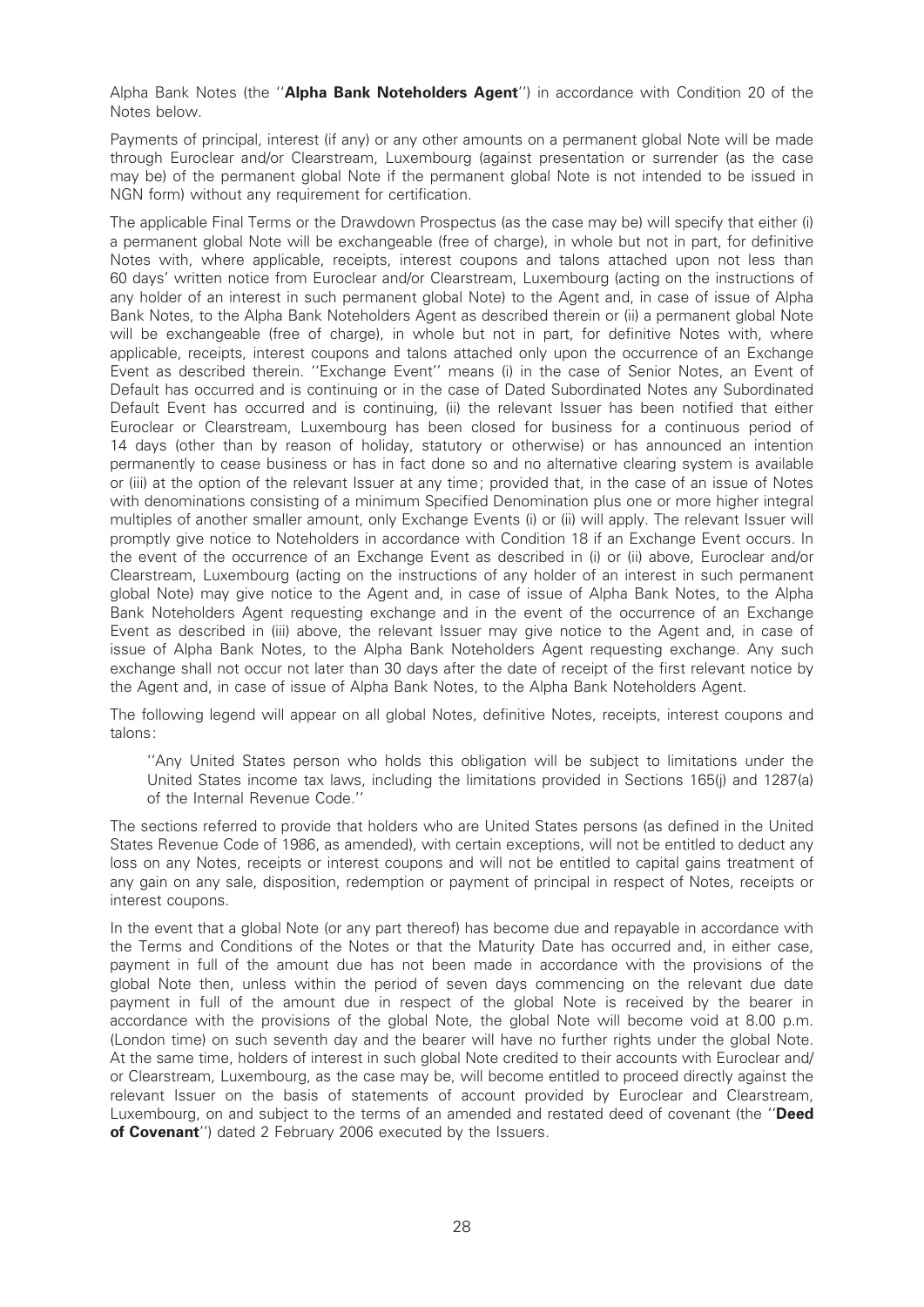Final Terms dated [ ]

### [ALPHA CREDIT GROUP PLC/ALPHA BANK AE]

Issue of [Aggregate Nominal Amount of Tranche] [Title of Notes] under the EUR 30,000,000,000 Euro Medium Term Note Programme

[guaranteed by ALPHA BANK AE (acting through its Guaranteeing Branch)]

[The Base Prospectus referred to below (as completed by these Final Terms) has been prepared on the basis that, except as provided in sub-paragraph (ii) below, any offer of Notes in any Member State of the European Economic Area which has implemented the Prospectus Directive (2003/71/EC) (each, a ''Relevant Member State'') will be made pursuant to an exemption under the Prospectus Directive, as implemented in that Relevant Member State, from the requirement to publish a prospectus for offers of the Notes. Accordingly any person making or intending to make an offer of the Notes may only do so in:

- (i) circumstances in which no obligation arises for the Issuer or any Dealer to publish a prospectus pursuant to Article 3 of the Prospectus Directive or supplement a prospectus pursuant to Article 16 of the Prospectus Directive, in each case, in relation to such offer; or
- (ii) those Public Offer Jurisdictions mentioned in Paragraph 39 of Part A below, provided such person is one of the persons mentioned in Paragraph 39 of Part A below and that such offer is made during the Offer Period specified for such purpose therein.

Neither the Issuer nor any Dealer has authorised, nor do they authorise, the making of any offer of Notes in any other circumstances].

[The Base Prospectus referred to below (as completed by these Final Terms) has been prepared on the basis that any offer of Notes in any Member State of the European Economic Area which has implemented the Prospectus Directive (2003/71/EC) (each, a "Relevant Member State") will be made pursuant to an exemption under the Prospectus Directive, as implemented in that Relevant Member State, from the requirement to publish a prospectus for offers of the Notes. Accordingly any person making or intending to make an offer in that Relevant Member State of the Notes may only do so in circumstances in which no obligation arises for the Issuer or any Dealer to publish a prospectus pursuant to Article 3 of the Prospectus Directive or supplement a prospectus pursuant to Article 16 of the Prospectus Directive, in each case, in relation to such offer. Neither the Issuer nor any Dealer has authorised, nor do they authorise, the making of any offer of Notes in any other circumstances].

(The above paragraph is not required if the minimum denomination of the particular Series is EUR 50,000 or higher).

### Part  $A -$  Contractual Terms

Terms used herein shall be deemed to be defined as such for the purposes of the Conditions set forth in the Base Prospectus dated [ ] [and the supplement to the Base Prospectus dated [ ]] which [together] constitute[s] a Base Prospectus for the purposes of the Prospectus Directive (Directive 2003/71/EC) (the "Prospectus Directive"). This document constitutes the Final Terms of the Notes described herein for the purposes of Article 5.4 of the Prospectus Directive and must be read in conjunction with such Base Prospectus [as so supplemented]. Full information on the Issuer[, the Guarantor] and the offer of the Notes is only available on the basis of the combination of these Final Terms and the Base Prospectus. [The Base Prospectus [and the supplement to the Base Prospectus] [is] [are] available for viewing at [address] [and] [website] and copies may be obtained from [address].]

The following alternate language applies if the first tranche of an issue which is being increased was issued under a Base Prospectus with an earlier date.

[Terms used herein shall be deemed to be de¢ned as such for the purposes of the Conditions (the "Conditions") set forth in the Base Prospectus dated [ ] [and the supplement to the Base Prospectus dated [ ]]. This document constitutes the Final Terms of the Notes described herein for the purposes of Article 5.4 of the Prospectus Directive and must be read in conjunction with the Base Prospectus dated [ ] [and the supplement to the Base Prospectus dated [ ]], which [together] constitute[s] a Base Prospectus for the purposes of the Prospectus Directive, save in respect of the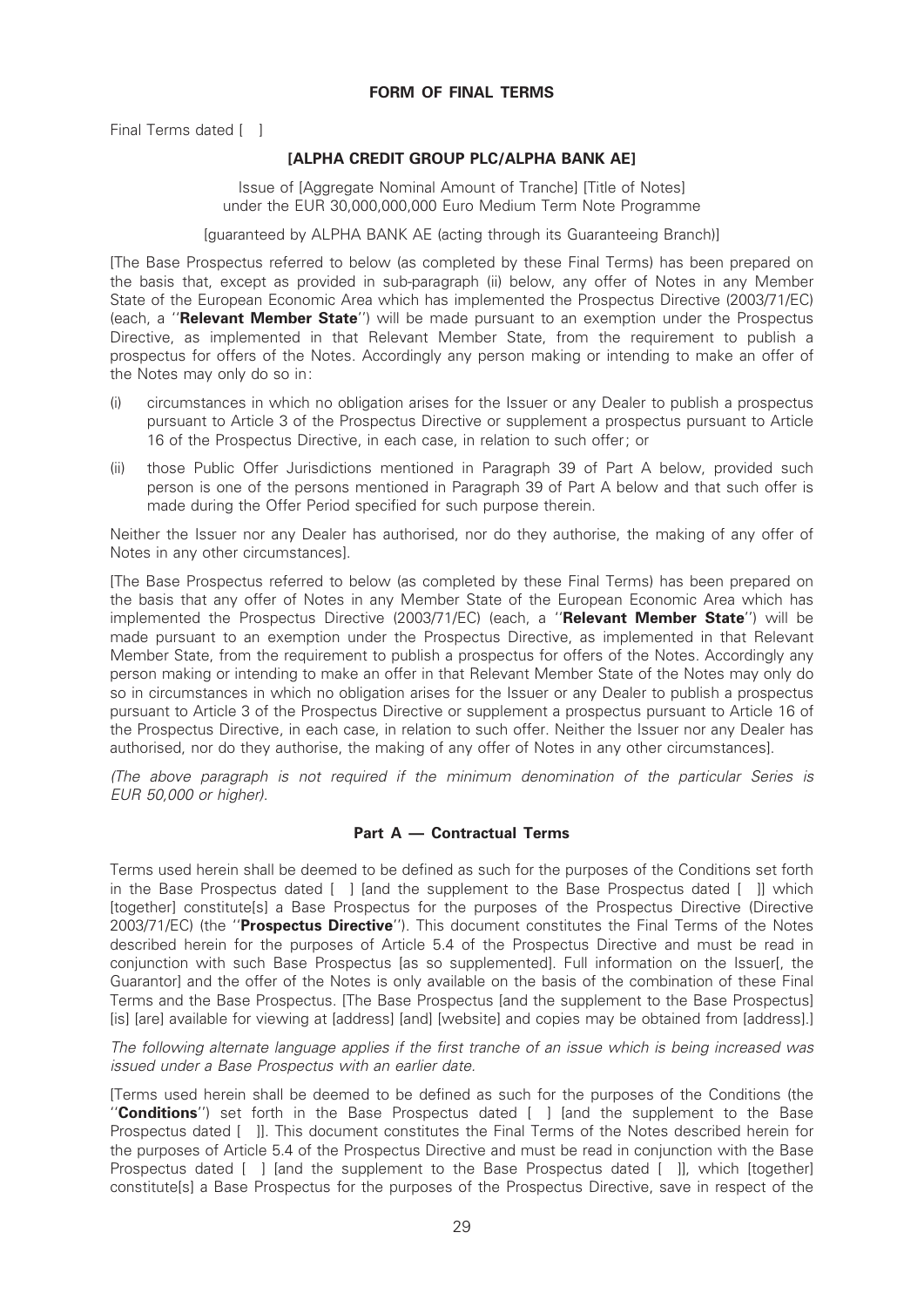Conditions which are extracted from the Base Prospectus dated [ ] [and the supplement to the Base Prospectus dated [ ]] and are attached hereto. Full information on the Issuer and the offer of the Notes is only available on the basis of the combination of these Final Terms and the prospectuses dated [original date] and [current date] [and the supplements to the Base Prospectus dated [ ] and [ I]. [The prospectuses [and the supplements to the Base Prospectus] are available for viewing [at [website]] [and] during normal business hours at [address] and copies may be obtained from [address].]

[Consider including the following paragraph for Equity Linked Notes and Index Linked Notes]

[No person has been authorised to give any information or make any representation not contained in or not consistent with these Final Terms, or any other information supplied in connection with the Notes and, if given or made, such information or representation must not be relied upon as having been authorised by the Issuer, [the Guarantor] or any Dealer.

[By investing in the Notes each investor represents that:

- (a) Non-Reliance. It is acting for its own account, and it has made its own independent decisions to invest in the Notes and as to whether the investment in the Notes is appropriate or proper for it based upon its own judgement and upon advice from such advisers as it has deemed necessary. It is not relying on any communication (written or oral) of the Issuer, [the Guarantor] or any Dealer as investment advice or as a recommendation to invest in the Notes, it being understood that information and explanations related to the Terms and Conditions of the Notes shall not be considered to be investment advice or a recommendation to invest in the Notes. No communication (written or oral) received from the Issuer, [the Guarantor] or any Dealer shall be deemed to be an assurance or guarantee as to the expected results of the investment in the Notes.
- (b) Assessment and Understanding. It is capable of assessing the merits of and understanding (on its own behalf or through independent professional advice), and understands and accepts the terms and conditions and the risks of the investment in the Notes. It is also capable of assuming, and assumes, the risks of the investment in the Notes.
- $(c)$  Status of Parties. None of the the Issuer, [the Guarantor] and any Dealer is acting as a fiduciary for or adviser to it in respect of the investment in the Notes.]

[Include whichever of the following apply or specify as ''Not Applicable'' (N/A). Note that the numbering should remain as set out below, even if ''Not Applicable'' is indicated for individual paragraphs or sub-paragraphs. Italics denote directions for completing the Final Terms.]

[When completing these Final Terms or adding any other final terms or information, consideration should be given as to whether such terms or information constitute "significant new factors" and consequently trigger the need for a supplement to the Base Prospectus under Article 16 of the Final Terms.]

| 1. | (i)   | Issuer:                                                                                                                      | [Alpha Credit Group PLC]<br>[Alpha Bank AE] |
|----|-------|------------------------------------------------------------------------------------------------------------------------------|---------------------------------------------|
|    | (ii)  | Issuing Branch:                                                                                                              | [Not Applicable/specify branch]             |
|    | (iii) | Guarantor:                                                                                                                   | [Alpha Bank AE]                             |
|    | (iv)  | Guaranteeing Branch:                                                                                                         | [Not Applicable/specify branch]             |
| 2. | (i)   | Series Number:                                                                                                               |                                             |
|    | (ii)  | <b>ITranche Number:</b>                                                                                                      |                                             |
|    |       | (If fungible with an existing Series, details of<br>that Series, including the date on which the<br>Notes become fungible.)] |                                             |
| 3. |       | Specified Currency or Currencies:                                                                                            |                                             |
| 4. |       | Aggregate Nominal Amount:                                                                                                    |                                             |
|    | (i)   | Series:                                                                                                                      |                                             |
|    |       |                                                                                                                              |                                             |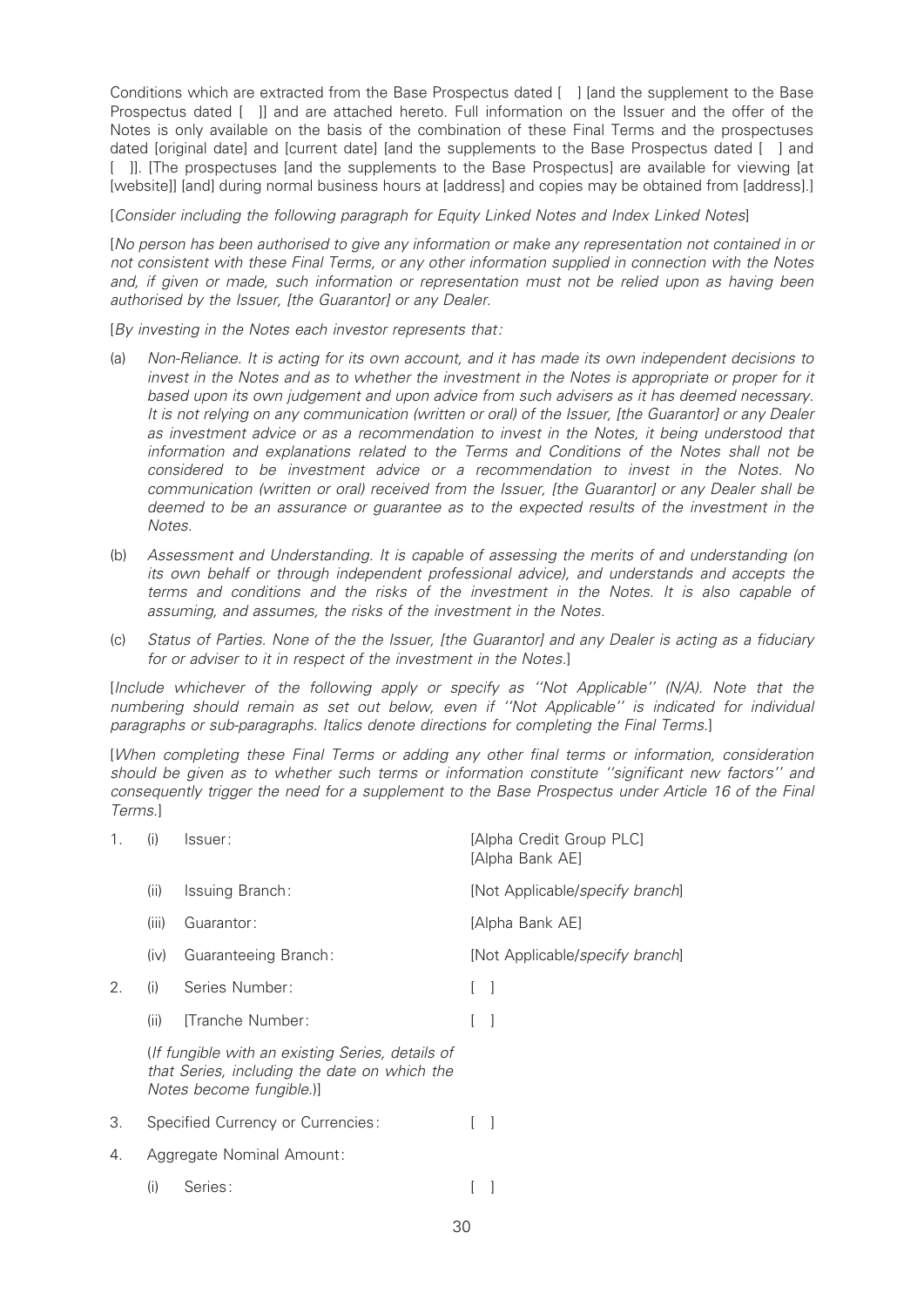|     | (ii) | Tranche:                        | L<br>$\overline{\phantom{0}}$                                                                                                                                                                                                                                                                                                                                                          |
|-----|------|---------------------------------|----------------------------------------------------------------------------------------------------------------------------------------------------------------------------------------------------------------------------------------------------------------------------------------------------------------------------------------------------------------------------------------|
| 5.  |      | Issue Price:                    | I per cent. of the Aggregate Nominal Amount<br>[plus accrued interest from [insert date] (in the<br>case of fungible issues only, if applicable)]                                                                                                                                                                                                                                      |
| 6.  | (i)  | <b>Specified Denominations:</b> | [ ] [Notes must have a minimum denomination<br>of EUR 1,000 (or its equivalent in other<br>currencies).]                                                                                                                                                                                                                                                                               |
|     |      |                                 | $\frac{1}{1}$ and integral multiples of [ ] in excess<br>thereof up to and including [ ]. No Notes in<br>definitive form<br>will<br>be<br>issued<br>with<br>a<br>denomination above [ ]]                                                                                                                                                                                               |
|     | (ii) | <b>Calculation Amount:</b>      | [If only one Specified Denomination insert the<br>Specified Denomination]                                                                                                                                                                                                                                                                                                              |
|     |      |                                 | [If more than one Specified Denomination insert<br>the highest common factor [Note: There must<br>be a common factor in the case of two or more<br>Specified Denominations]]                                                                                                                                                                                                           |
| 7.  | (i)  | Issue Date:                     | $\begin{bmatrix} 1 \end{bmatrix}$                                                                                                                                                                                                                                                                                                                                                      |
|     | (ii) | Interest Commencement Date:     | [Specify/Issue Date/Not Applicable]                                                                                                                                                                                                                                                                                                                                                    |
| 8.  |      | Maturity Date:                  | [specify date or (for Floating Rate Notes) Interest<br>Payment Date falling in or nearest to the relevant<br>month and year]                                                                                                                                                                                                                                                           |
|     |      |                                 | (N.B. in the case of Dated Subordinated Notes<br>this must be at least five years after the Issue<br>Date)]                                                                                                                                                                                                                                                                            |
|     |      |                                 | (N.B.: If the Maturity Date is less than one year<br>from the Issue Date, any Notes issued by the<br>Alpha PLC must have a minimum redemption<br>value of £100,000 (or its equivalent in other<br>currencies) and be sold only to professional<br>investors (or another applicable exception from<br>section 19 of the Financial Services and Markets<br>Act 2000 must be available).) |
| 9.  |      | Interest Basis:                 | [[ ] per cent. Fixed Rate]<br>[[specify reference rate (e.g. LIBOR/EURIBOR)]<br>+/- [ ] per cent. Floating Rate]<br>[Zero Coupon]<br>[Index Linked Interest]<br>[Equity Linked Interest]<br>[Dual Currency Interest]<br>[Other (specify)]<br>(further particulars specified below)                                                                                                     |
| 10. |      | Redemption/Payment Basis:       | [Redemption at par]<br>[Index Linked Redemption]<br>[Equity Linked Redemption]<br>[Dual Currency Redemption]<br>[Partly Paid]<br>[Instalment]<br>[Other (specify)]                                                                                                                                                                                                                     |

1 Please insert this wording if the Issue of Notes has multiple denominations above EUR 50,000 or equivalent.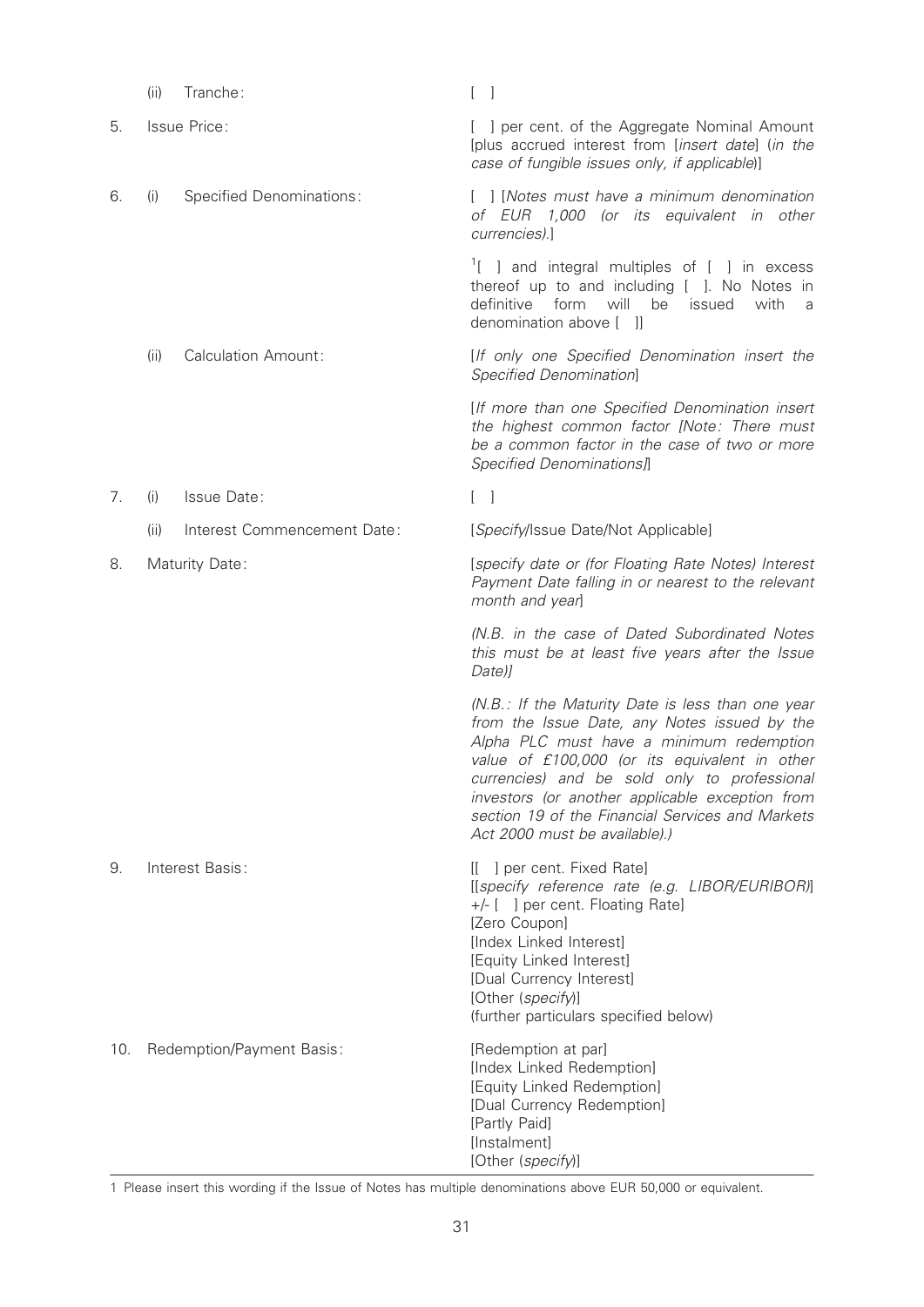| 11. | Change of Interest or Redemption/Payment<br>Basis: |                                                              | [Specify details of any provision for convertibility<br>of Notes into another interest or redemption/<br>payment basis] |
|-----|----------------------------------------------------|--------------------------------------------------------------|-------------------------------------------------------------------------------------------------------------------------|
|     | 12. Put/Call Options:                              |                                                              | <b>Investor Putl</b><br><b>Ilnvestor Call1</b><br>[(further particulars specified below)]                               |
| 13. | (1)                                                | Status of the Notes:                                         | [Senior/[Dated/Subordinated]                                                                                            |
|     | (11)                                               | Status of the Guarantee:                                     | [Senior/[Dated/Subordinated]                                                                                            |
|     | (iii)                                              | Date [Board] approval for issuance of [ ]<br>Notes obtained: |                                                                                                                         |

## 14. Method of distribution: [Syndicated/Non-syndicated]

## PROVISIONS RELATING TO INTEREST (IF ANY) PAYABLE

| 15. | <b>Fixed Rate Note Provisions:</b> |                                                                                           | [Applicable/Not Applicable]<br>(If not applicable, delete the remaining sub-<br>paragraphs of this paragraph)                                                                                                                      |
|-----|------------------------------------|-------------------------------------------------------------------------------------------|------------------------------------------------------------------------------------------------------------------------------------------------------------------------------------------------------------------------------------|
|     | (i)                                | Rate [(s)] of Interest:                                                                   | [ ] per cent. per annum [payable [annually/semi-<br>annually/quarterly/monthly/other<br>(specify)]<br>in.<br>arrear]                                                                                                               |
|     | (ii)                               | Interest Payment Date(s):                                                                 | [ ] in each year                                                                                                                                                                                                                   |
|     | (iii)                              | Fixed Coupon Amount [(s)]:                                                                | [ ] per Calculation Amount                                                                                                                                                                                                         |
|     | (iv)                               | Broken Amount:                                                                            | [ ] per Calculation Amount, payable on the<br>Interest Payment Date falling [in/on] [ ]                                                                                                                                            |
|     |                                    |                                                                                           | [Insert particulars of any initial or final broken<br>interest amounts which do not correspond with<br>the Fixed Coupon Amount [(s)] and the Interest<br>Payment Date(s) to which they relate]                                     |
|     | (v)                                | Day Count Fraction:                                                                       | [Actual/Actual (ICMA)<br>30/360 or 360/360 or Bond Basis<br>30E/360 or Eurobond Basis<br>30E/360 (ISDA)<br>Other]<br>(see Condition 5 for alternatives)                                                                            |
|     | (v <sub>i</sub> )                  | Determination Dates:                                                                      | [ ] in each year (insert regular interest payment<br>dates, ignoring issue date or maturity date in the<br>case of a long or short first or last coupon. N.B.<br>only relevant where Day Count Fraction is Actual/<br>Actual ICMA) |
|     | (vii)                              | Other terms relating to the method of<br>calculating<br>interest for Fixed Rate<br>Notes: | [Not Applicable/give details]                                                                                                                                                                                                      |
| 16. |                                    | <b>Floating Rate Provisions:</b>                                                          | [Applicable/Not Applicable] (If not applicable,<br>delete the remaining sub-paragraphs of this<br>paragraph.)                                                                                                                      |
|     | (i)                                | Interest Period(s):                                                                       | $[\ ]$                                                                                                                                                                                                                             |
|     | (ii)                               | Specified Interest Payment Dates:                                                         | $\Box$                                                                                                                                                                                                                             |
|     | (iii)                              | First Interest Payment Date:                                                              | $\Box$                                                                                                                                                                                                                             |
|     |                                    |                                                                                           |                                                                                                                                                                                                                                    |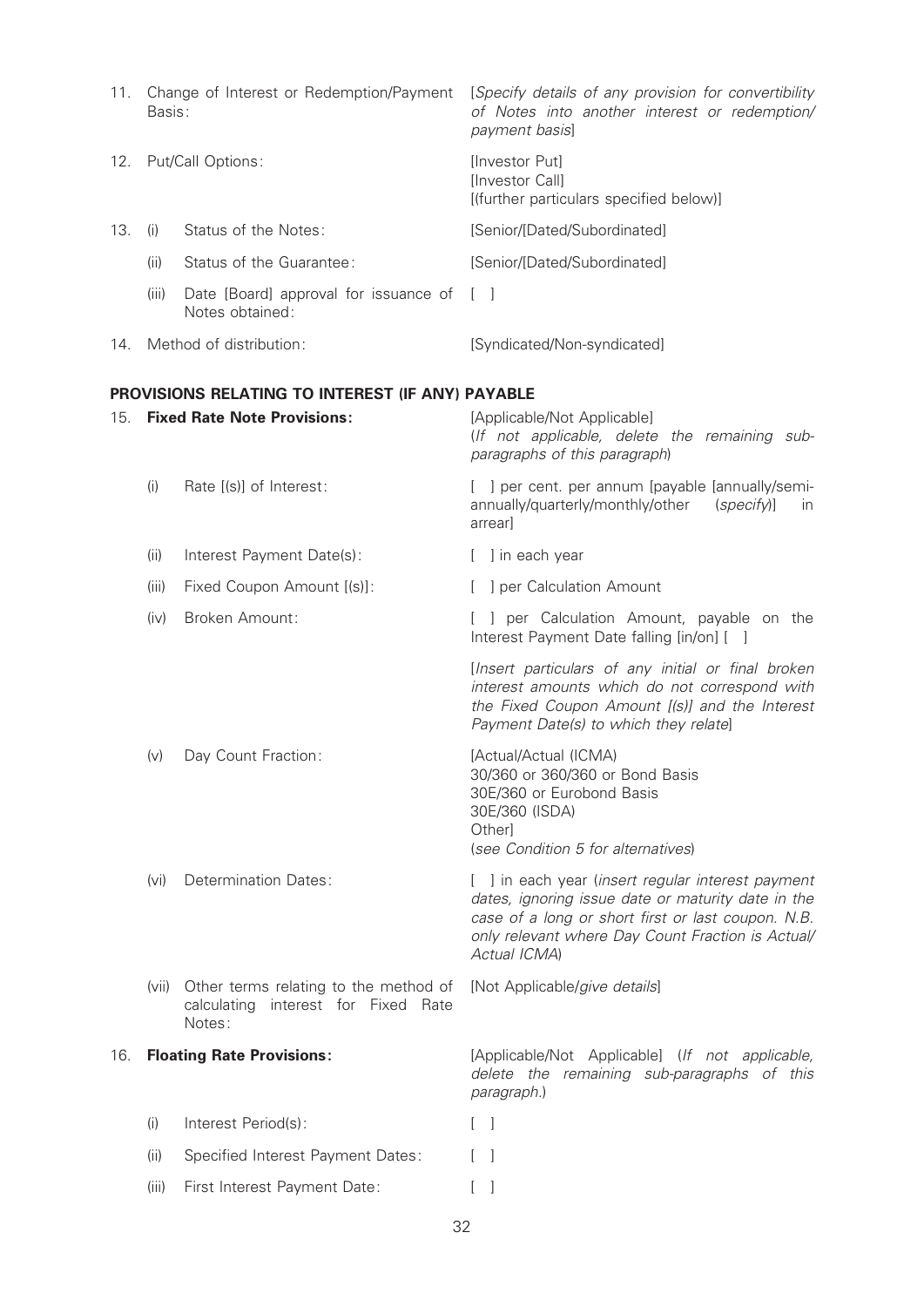|     | (iv)              | <b>Business Day Convention:</b>                                                                                                                                                                                                      | <b>Business</b><br>Day Convention/<br>[Floating]<br>Rate<br>Following<br><b>Business</b><br>Day Convention/Modified<br>Following Business Day Convention/Preceding<br>Business Day Convention/other (give details)]                                                                                                         |
|-----|-------------------|--------------------------------------------------------------------------------------------------------------------------------------------------------------------------------------------------------------------------------------|-----------------------------------------------------------------------------------------------------------------------------------------------------------------------------------------------------------------------------------------------------------------------------------------------------------------------------|
|     | (v)               | Additional Business Centre(s):                                                                                                                                                                                                       | $\begin{bmatrix} 1 \end{bmatrix}$                                                                                                                                                                                                                                                                                           |
|     | (vi)              | Manner in which the Rate(s) of Interest<br>is/are to be determined:                                                                                                                                                                  | [Screen Rate Determination/ISDA Determination/<br>other (give details)]                                                                                                                                                                                                                                                     |
|     | (vii)             | Party responsible for calculating the<br>Rate(s) of Interest and<br>Interest<br>Amount(s) (if not the Agent):                                                                                                                        | $\begin{bmatrix} 1 & 1 \end{bmatrix}$                                                                                                                                                                                                                                                                                       |
|     |                   | (viii) Screen Rate Determination:                                                                                                                                                                                                    | [Applicable/Not Applicable]                                                                                                                                                                                                                                                                                                 |
|     |                   | - Reference Rate:                                                                                                                                                                                                                    | (Either LIBOR, EURIBOR or other, although<br>additional information is required if other -<br>including as to fallback provisions in the Agency<br>Agreement)                                                                                                                                                               |
|     |                   | - Interest Determination Date:                                                                                                                                                                                                       | (Second London business day prior to the start of<br>each Interest Period if LIBOR (other than euro<br>LIBOR or Sterling LIBOR), first day of each<br>Interest Period if Sterling LIBOR and the second<br>day on which the TARGET System is open prior<br>to the start of each Interest Period if EURIBOR<br>or euro LIBOR) |
|     |                   | - Relevant Screen Page:                                                                                                                                                                                                              | $\begin{bmatrix} 1 \end{bmatrix}$                                                                                                                                                                                                                                                                                           |
|     | (ix)              | ISDA Determination:                                                                                                                                                                                                                  | [Applicable/Not Applicable]                                                                                                                                                                                                                                                                                                 |
|     |                   | - Floating Rate Option:                                                                                                                                                                                                              | $\begin{bmatrix} 1 \end{bmatrix}$                                                                                                                                                                                                                                                                                           |
|     |                   | - Designated Maturity:                                                                                                                                                                                                               |                                                                                                                                                                                                                                                                                                                             |
|     |                   | - Reset Date:                                                                                                                                                                                                                        |                                                                                                                                                                                                                                                                                                                             |
|     | (x)               | Margin(s):                                                                                                                                                                                                                           | $[+/]$ $[$ $]$ per cent. per annum                                                                                                                                                                                                                                                                                          |
|     | (x <sub>i</sub> ) | Minimum Rate of Interest:                                                                                                                                                                                                            | [Applicable/Not Applicable/[ ]<br>per<br>cent.<br>per<br>annum]                                                                                                                                                                                                                                                             |
|     |                   | (xii) Maximum Rate of Interest:                                                                                                                                                                                                      | [Applicable/Not Applicable/[ ] per cent. per<br>annum                                                                                                                                                                                                                                                                       |
|     |                   | (xiii) Day Count Fraction:                                                                                                                                                                                                           | [Actual/365 or Actual/Actual (ISDA)<br>Actual/365 (Fixed)<br>Actual/360<br>30/360 or 360/360 or Bond Basis<br>30E/360 or Eurobond Basis<br>30E/360 (ISDA)<br>Other]<br>(see Condition 5 for alternatives)                                                                                                                   |
|     |                   | $(xiv)$ Fall<br>provisions,<br>back<br>rounding<br>provisions, denominator and any other<br>terms relating to the method of<br>calculating interest on Floating Rate<br>Notes, if different from those set out<br>in the Conditions: | $\Box$                                                                                                                                                                                                                                                                                                                      |
| 17. |                   | <b>Zero Coupon Note Provisions:</b>                                                                                                                                                                                                  | [Applicable/Not Applicable] (If not applicable,<br>delete the remaining sub-paragraphs of this<br>paragraph)                                                                                                                                                                                                                |
|     | (i)               | Accrual Yield:                                                                                                                                                                                                                       | [ ] per cent. per annum                                                                                                                                                                                                                                                                                                     |
|     | (ii)              | Reference Price:                                                                                                                                                                                                                     | $\begin{bmatrix} \end{bmatrix}$                                                                                                                                                                                                                                                                                             |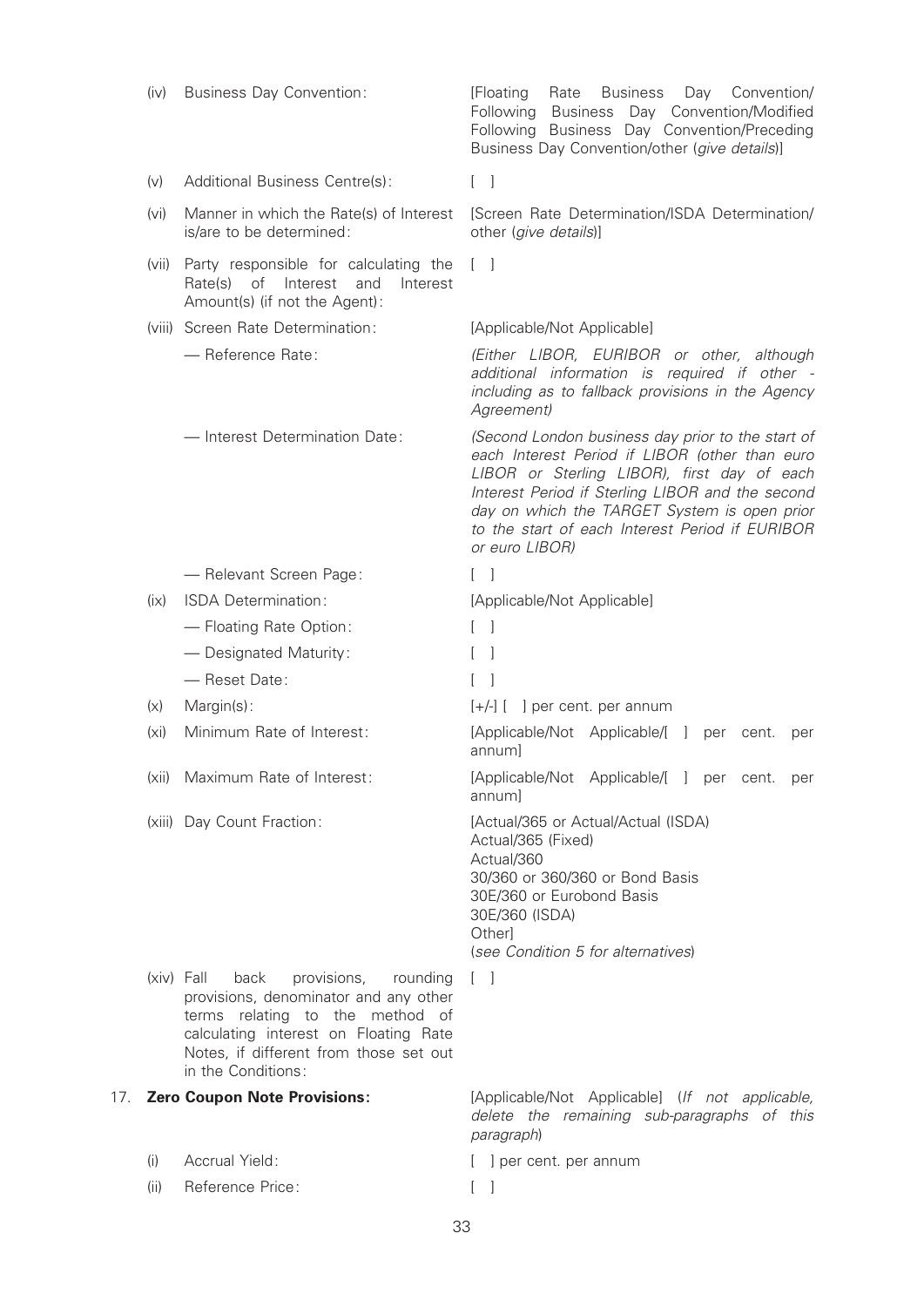(iii) Any other formula/basis of determining [ ] amount payable:

#### 18. Index Linked Interest Note Provisions: [Applicable/Not Applicable]

- (i) Formula for calculating interest rate including provisions for determining Coupon where calculation by reference to Index/Indices is impossible or impracticable and other back up provisions:
- (ii) Whether the Notes relate to a basket of indices or a single index, the identity of the relevant Index/Indices and details of the relevant sponsors:

(If not applicable, delete the remaining subparagraphs of this paragraph)

[give or annex details]

[Basket of Indices/Single Index]

[(Give or annex details)]

[The Index is a Designated Multi-Exchange Index.]

(N.B. Designated Multi-Exchange Index only applies in relation to the Euro Stoxx Index unless otherwise specifically agreed)

- (iii) Calculation Agent responsible for calculating the Rate(s) of Interest and Interest Amount(s) and for making calculations pursuant to Condition 8:
- (iv) Specified Period(s)/Specified Interest [ ] Payment Dates:
- 
- (vi) Additional Business Centre(s): [ ]
- (vii) Minimum Rate of Interest: [ ] per cent. per annum
- (viii) Maximum Rate of Interest: [ ] per cent. per annum

(xv) Multiplier for each Index comprising

the basket:

- (v) Business Day Convention: [Floating Rate Convention/Following Business Day Convention/Modified Following Business Day Convention/Preceding Business Day Convention/specify other/Not Applicable]
	-

 $\lceil$   $\rceil$ 

- 
- 

(ix) Day Count Fraction: [Actual/365 or Actual/Actual (ISDA) Actual/365 (Fixed) Actual/360 30/360 or 360/360 or Bond Basis 30E/360 or Eurobond Basis 30E/360 (ISDA) **Otherl** (see Condition 5 for alternatives) (x) Exchange(s): [ ] (xi) Related Exchange(s): [ /All Exchanges] (xii) Valuation Date(s): [ ]

(xiii) Valuation Time:  $[Condition 8(c) applies/other]$ 

(xiv) Strike Price: [ ]

[Insert details/Not Applicable]

(xvi) Correction of Index Levels: Correction of Index Levels [applies/does not apply and the Reference Price shall be calculated without regard to any subsequently published correction].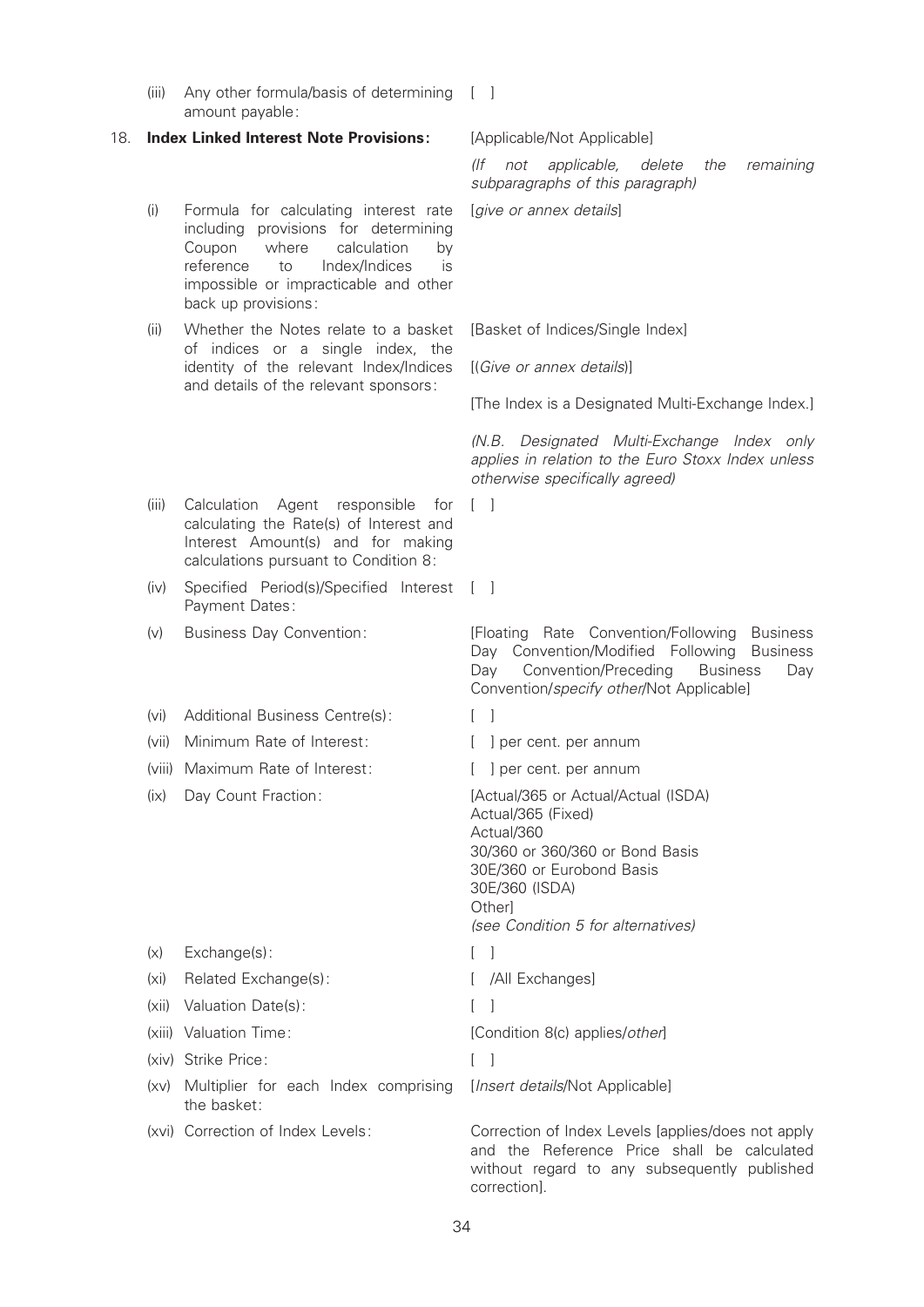|     |                   |                                                                                                                                                                             | (If Correction of Index Levels does not apply,<br>delete the following sub paragraph)                                                                                                                               |
|-----|-------------------|-----------------------------------------------------------------------------------------------------------------------------------------------------------------------------|---------------------------------------------------------------------------------------------------------------------------------------------------------------------------------------------------------------------|
|     |                   | (xvii) Correction Cut-Off Date:                                                                                                                                             | [ ] Business Days prior to each Interest Payment<br>Date.                                                                                                                                                           |
|     |                   | (xviii) Trade Date:                                                                                                                                                         | $\begin{array}{ccc} \end{array}$                                                                                                                                                                                    |
|     |                   | (xix) Other terms or special conditions:                                                                                                                                    | $\lceil$                                                                                                                                                                                                            |
| 19. |                   | <b>Equity Linked Interest Note Provisions:</b>                                                                                                                              | [Applicable/Not Applicable]                                                                                                                                                                                         |
|     |                   |                                                                                                                                                                             | (If not applicable, delete<br>remaining<br>sub-<br>paragraphs of this paragraph)                                                                                                                                    |
|     | (i)               | Formula for calculating interest rate<br>including back up provisions:                                                                                                      | [Give or annex details]                                                                                                                                                                                             |
|     | (ii)              | Whether the Notes relate to a basket<br>of equity securities or a single equity<br>security, and the identity of the                                                        | [Basket of Underlying Equities/Single Underlying<br>Equity]                                                                                                                                                         |
|     |                   | relevant issuer(s) of the Underlying<br>Equity/Equities):                                                                                                                   | [Give or annex details]                                                                                                                                                                                             |
|     | (iii)             | Calculation Agent responsible for<br>calculating the Rate(s) of Interest and<br>Interest Amount(s) and for making<br>calculations pursuant to Condition 9:                  | $\begin{bmatrix} 1 & 1 \end{bmatrix}$                                                                                                                                                                               |
|     | (iv)              | Specified Period(s)/Specified Interest [ ]<br>Payment Dates:                                                                                                                |                                                                                                                                                                                                                     |
|     | (v)               | <b>Business Day Convention:</b>                                                                                                                                             | [Floating Rate Convention/Following<br><b>Business</b><br>Day Convention/Modified Following<br><b>Business</b><br>Convention/Preceding<br>Day<br><b>Business</b><br>Day<br>Convention/specify other/Not Applicable] |
|     | (vi)              | Additional Business Centre(s):                                                                                                                                              | $\begin{bmatrix} 1 \end{bmatrix}$                                                                                                                                                                                   |
|     | (vii)             | Minimum Rate of Interest:                                                                                                                                                   |                                                                                                                                                                                                                     |
|     |                   | (viii) Maximum Rate of Interest:                                                                                                                                            | $\mathbf{I}$                                                                                                                                                                                                        |
|     | (ix)              | Day Count Fraction:                                                                                                                                                         | $\mathbf{I}$                                                                                                                                                                                                        |
|     | (x)               | Exchange(s):                                                                                                                                                                |                                                                                                                                                                                                                     |
|     | (x <sub>i</sub> ) | Related Exchange(s):                                                                                                                                                        | /All Exchanges]                                                                                                                                                                                                     |
|     | (xii)             | Potential Adjustment Events:                                                                                                                                                | [Applicable/Not Applicable]                                                                                                                                                                                         |
|     |                   | (xiii) De-listing, Merger Event,<br>Nationalisation and Insolvency:                                                                                                         | [Applicable/Not Applicable]                                                                                                                                                                                         |
|     |                   | (xiv) Tender Offer:                                                                                                                                                         | [Applicable/Not Applicable]                                                                                                                                                                                         |
|     |                   | (xv) Valuation Date(s):                                                                                                                                                     | $\lceil$ 1                                                                                                                                                                                                          |
|     |                   | (xvi) Valuation Time:                                                                                                                                                       | [Condition 9(e) applies/other]                                                                                                                                                                                      |
|     |                   | (xvii) Strike Price:                                                                                                                                                        | $\begin{bmatrix} 1 & 1 \end{bmatrix}$                                                                                                                                                                               |
|     |                   | (xviii) Exchange Rate:                                                                                                                                                      | [Applicable/Not Applicable]<br>[Insert details]                                                                                                                                                                     |
|     |                   | (xix) Multiplier for each Underlying Equity<br>comprising the<br>basket<br>(which<br>$\overline{\phantom{a}}$ IS<br>subject to adjustment as set out in<br>Condition 9(b)): | [Insert details/Not Applicable]                                                                                                                                                                                     |
|     |                   | (xx) Correction of Share Prices:                                                                                                                                            | Correction of Share Prices [applies/does not apply<br>and the Reference Price shall be calculated                                                                                                                   |

correction].

without regard to any subsequently published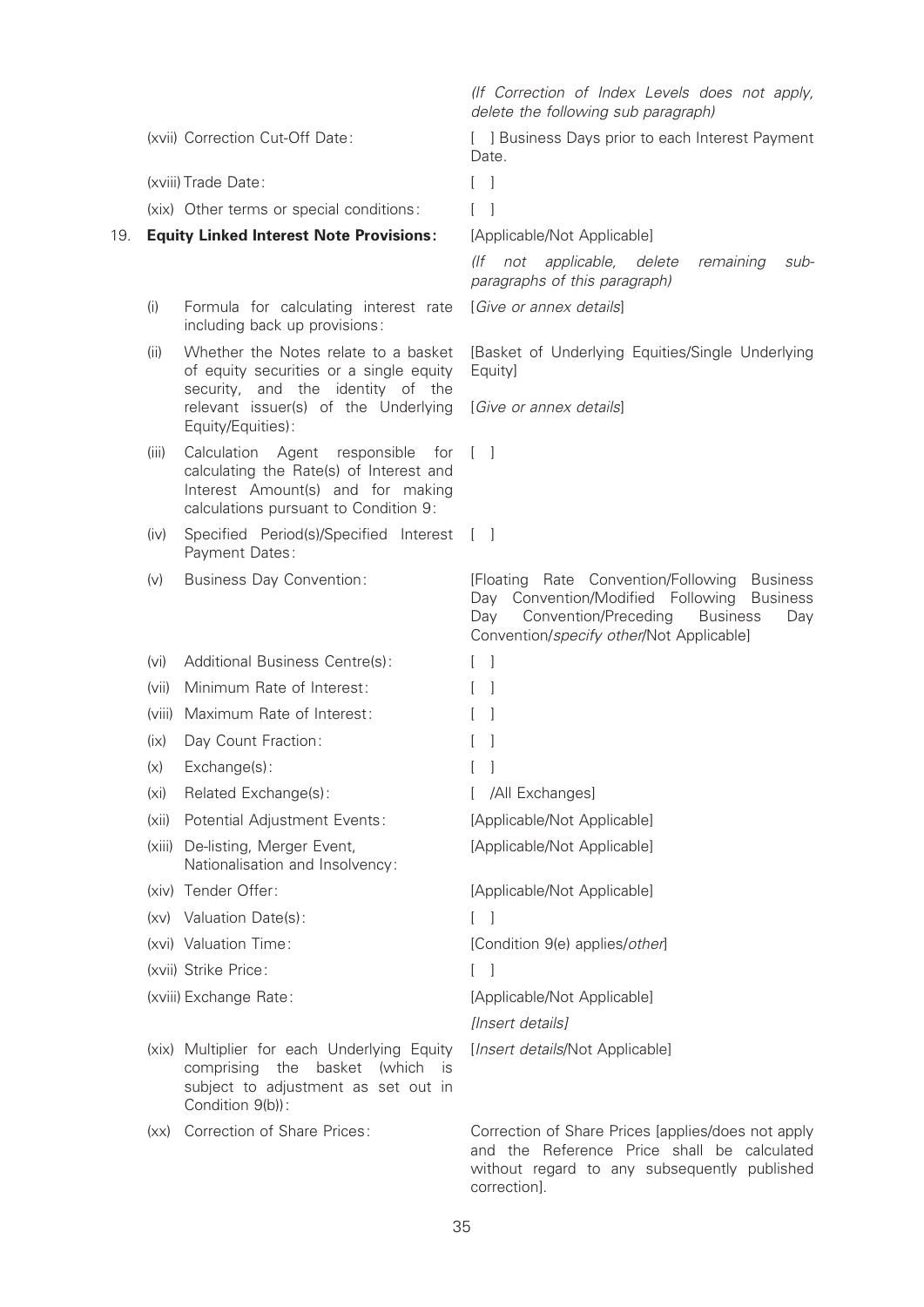(xxii) Trade Date: [ ]

(xxiii) Other terms or special conditions: [ ]

- 20. **Additional Disruption Events** (applicable to Index Linked Interest Notes and Equity Linked Interest Notes only):
	- (i) Hedging Party: [ ]

- (i) Rate of Exchange/Method calculating Rate of Exchange:
- (ii) Calculation Agent, if any, responsible for calculating the principal and/or interest due:
- (iii) Provisions applicable where calculation by reference to Rate of Exchange impossible or impracticable:
- (iv) Person at whose option Specified Currency(ies) is/are payable:
- (v) Day Count Fraction: [ ]

# PROVISIONS RELATING TO REDEMPTION

(i) Optional Redemption Date(s): [ ]

(If Correction of Share Prices does not apply, delete the following sub-paragraph)

(xxi) Correction Cut-Off Date: [ ] Business Days prior to each Interest Payment Date.

[Applicable/Not Applicable]

[Additional Disruption Events are only applicable to certain types of Index Linked Interest Notes or Equity Linked Interest Notes]

(If not applicable, delete the remaining subparagraphs of this paragraph)

[Change in Law]

[Hedging Disruption]

[Increased Cost of Hedging]

[Increased Cost of Stock Borrow]

[Insolvency Filing]

(NB: Only applicable in the case of Equity Linked Interest Notes)

[Loss of Stock Borrow]

[The Maximum Stock Loan Rate in respect of [specify in relation to each Underlying Equity/ Security] is [ ]].

(NB: Only applicable if Loss of Stock Borrow is applicable)

[The Initial Stock Loan Rate in respect of [specify in relation to each Underlying Equity/Security]

(NB: Only applicable if Increased Cost of Stock Borrow is applicable)

21. **Dual Currency Note Provisions:** [Applicable/Not Applicable] (If not applicable, delete the remaining sub-paragraphs of this paragraph)

of [Give details]

 $\lceil$   $\rceil$ 

[ ] [need to include a description of market disruption or settlement disruption events and adjustment provisions]

 $\lceil$   $\rceil$ 

22. **Issuer Call Option: Example 22. In the IAPPLICADE** (If not applicable, 100) delete the remaining sub-paragraphs of this paragraph)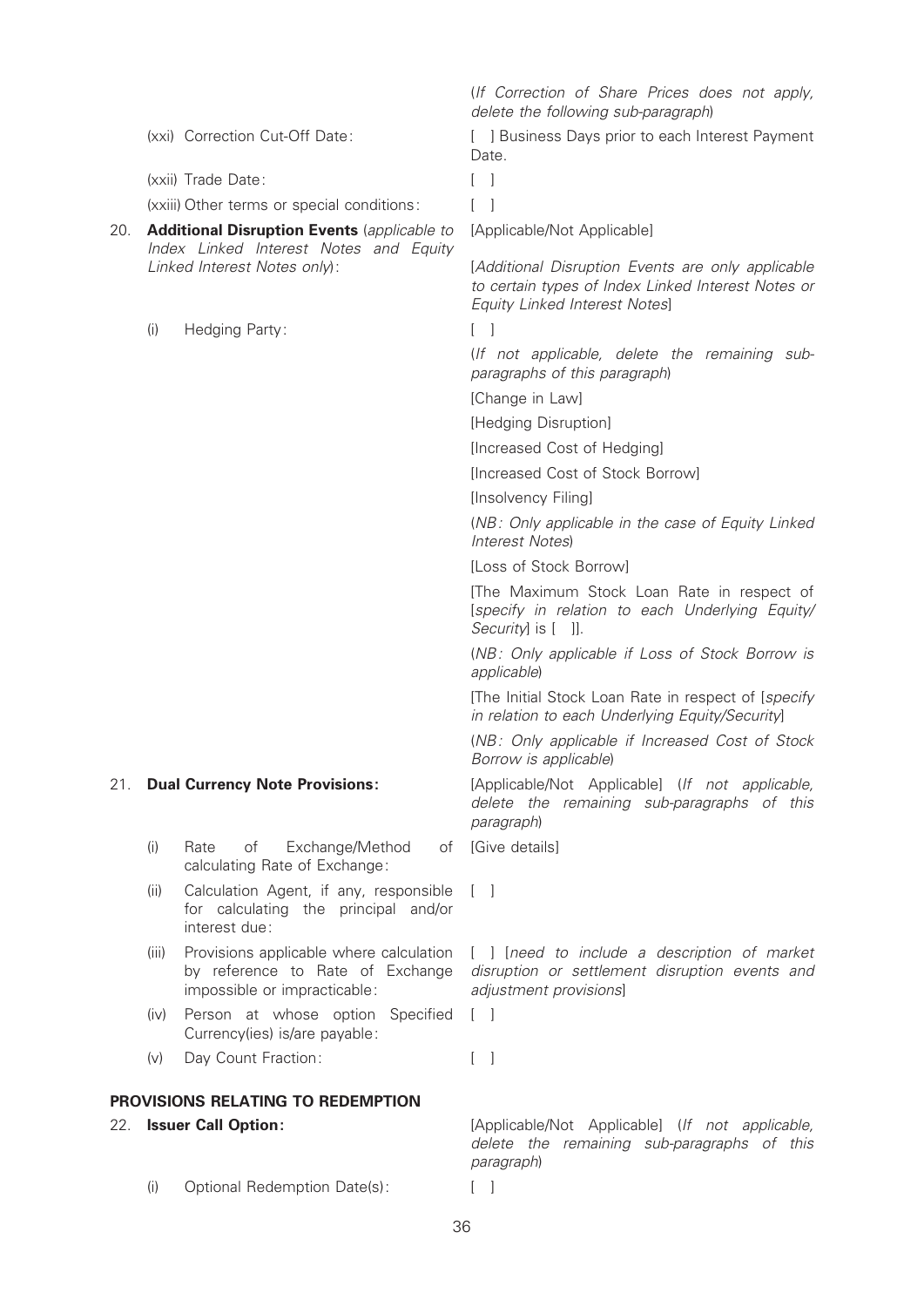calculation of such amount(s): (iii) If redeemable in part: (a) Minimum nominal amount to be [ ] per Calculation Amount redeemed: (b) Maximum nominal amount to be [ ] per Calculation Amount redeemed: (iv) Notice period (If other than as set out [ ] (N.B. If setting notice periods which are in the Conditions): different to those provided in the Conditions, the Issuer is advised to consider the practicalities of distribution of information through intermediaries, for example, clearing systems and custodians, as well as any other notice requirements which may apply, for example, as between the Issuer and the Agent) 23. **Investors Put Option: Example 23. Investors Put Option: Example:** [Applicable/Not Applicable] (If not applicable, delete the remaining sub-paragraphs of this paragraph) (i) Optional Redemption Date(s): [ ] (ii) Optional Redemption Amount(s) of each Note and method, if any, of calculation of such amount(s): [ ] per Calculation Amount (iii) Option Exercise Date(s): [ ] (iv) Description of any other Noteholders' option:  $\lceil$   $\rceil$ (v) Notice period (If other than as set out [ ] (N.B. If setting notice periods which are in the Conditions): different to those provided in the Conditions, the Issuer is advised to consider the practicalities of distribution of information through intermediaries, for example, clearing systems and custodians, as well as any other notice requirements which may apply, for example, as between the Issuer and the Agent) 24. Final Redemption Amount of each Note: [[ ] per Calculation Amount/Other (please specify)/See Appendix] (N.B. If the Final Redemption Amount is other than 100% of the nominal value the Notes will be derivative securities for the purposes of the Prospectus Directive and the requirements of Annex XII to the Prospectus Directive Regulation will apply.) 25. Index Linked Redemption Notes: [Applicable/Not Applicable] (If not applicable, delete the remaining subparagraphs of this paragraph) (i) Whether the Notes relate to a basket of indices or a single index, the identity of the relevant Index/Indices and details of the relevant sponsors: [Basket of Indices/Single Index] [(Give or annex details)]

(ii) Optional Redemption Amount(s) of [ ] per Calculation Amount

each Note and method, if any, of

[The Index is a Designated Multi-Exchange Index]

(N.B. Designated Multi-Exchange Index only applies in relation to the Euro Stoxx Index unless otherwise specifically agreed)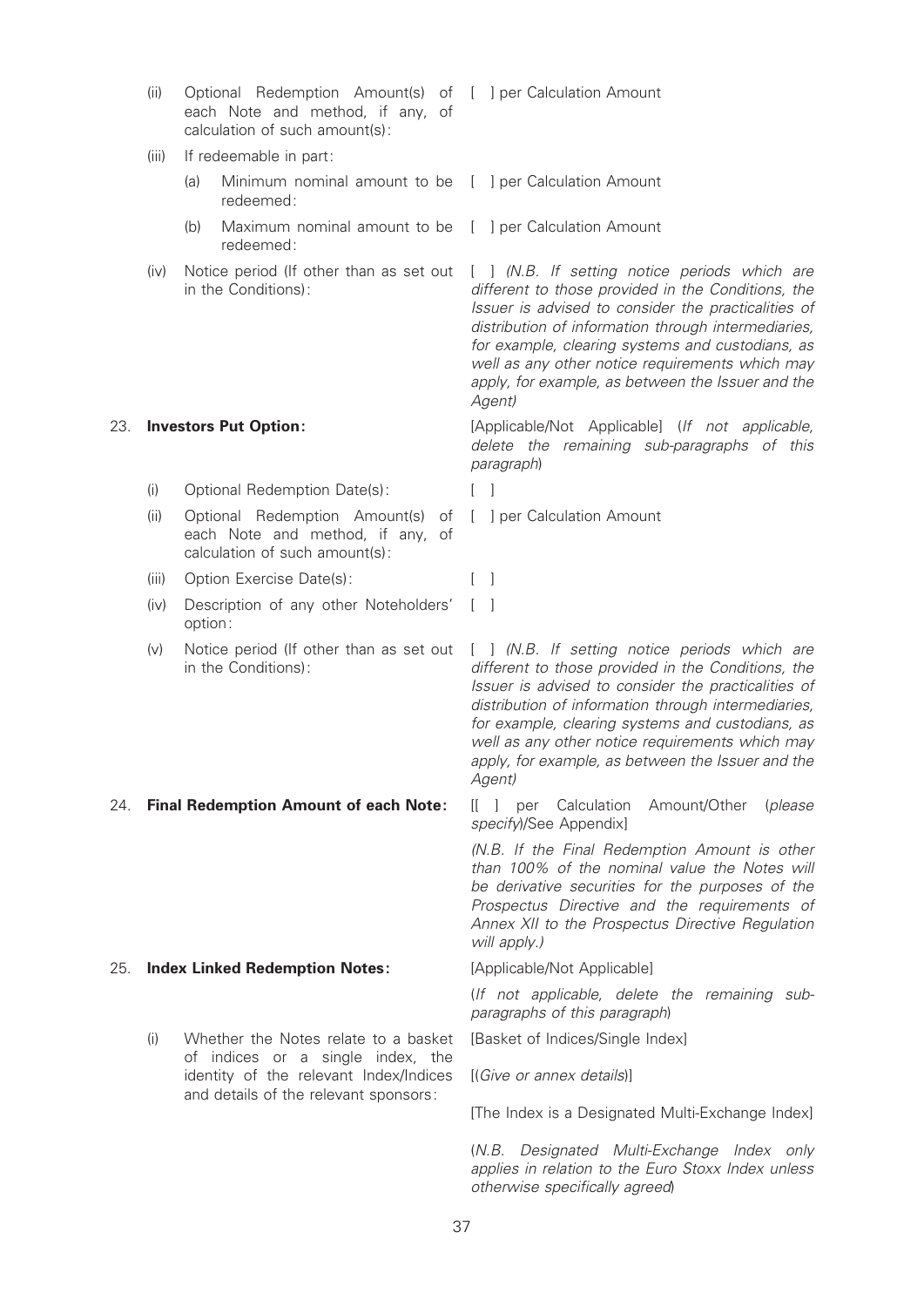|     | (ii)                                   | responsible<br>for<br>making<br>Party<br>calculations pursuant to Condition 8 (if<br>not the [Agent]):                | $[\ ]$                                                                                                                                                                  |
|-----|----------------------------------------|-----------------------------------------------------------------------------------------------------------------------|-------------------------------------------------------------------------------------------------------------------------------------------------------------------------|
|     | (iii)                                  | Exchange(s):                                                                                                          | -1<br>L                                                                                                                                                                 |
|     | (iv)                                   | Related Exchange(s):                                                                                                  | [ /All Exchanges]                                                                                                                                                       |
|     | (v)                                    | Redemption Amount:                                                                                                    | [Express per Calculation Amount/Not Applicable]                                                                                                                         |
|     |                                        | [If Not Applicable:                                                                                                   | [Call Index Linked Redemption Notes/Put Index<br>Linked Redemption Notes]]                                                                                              |
|     | (vi)                                   | Valuation Date:                                                                                                       |                                                                                                                                                                         |
|     |                                        | (vii) Valuation Time:                                                                                                 | [Condition 8(c) applies/other]                                                                                                                                          |
|     |                                        | (viii) Strike Price:                                                                                                  | $\lceil$ $\rceil$                                                                                                                                                       |
|     | (ix)                                   | Multiplier for each Index comprising<br>the basket:                                                                   | [Insert details/Not Applicable]                                                                                                                                         |
|     | (x)                                    | Correction of Index Levels:                                                                                           | Correction of Index Levels [applies/does not apply<br>and the Reference Price shall be calculated<br>without regard to any subsequently published<br>correction].       |
|     |                                        |                                                                                                                       | (If Correction of Index Levels does not apply,<br>delete the following sub paragraph)                                                                                   |
|     | (xi)                                   | <b>Correction Cut-Off Date:</b>                                                                                       | [ ] Business Days prior to the Maturity Date.                                                                                                                           |
|     | (xii)                                  | Trade Date:                                                                                                           | -1                                                                                                                                                                      |
|     |                                        | (xiii) Other terms or special conditions:                                                                             |                                                                                                                                                                         |
| 26. | <b>Equity Linked Redemption Notes:</b> |                                                                                                                       | [Applicable/Nor Applicable]                                                                                                                                             |
|     |                                        |                                                                                                                       | (If not applicable, delete the remaining sub-<br>paragraphs of this paragraph)                                                                                          |
|     | (i)                                    | Whether the Notes relate to a basket<br>of equity securities or a single equity<br>security, and the identity of the  | [Basket of Underlying Equities/Single Underlying<br>Equity]                                                                                                             |
|     |                                        | relevant issuer(s) of the Underlying<br>Equity/Equities):                                                             | [(Give or annex details)]                                                                                                                                               |
|     | (ii)                                   | be by (a) Cash Settlement or (b)<br>Delivery<br>Physical<br>or<br>(c)<br>Cash<br>Settlement and/or Physical Delivery: | Whether redemption of the Notes will [Cash Settlement/Physical Delivery/Cash<br>Settlement and/or Physical Delivery]                                                    |
|     |                                        |                                                                                                                       | (If Cash Settlement and/or Physical Delivery<br>specified, specify details for determining in what<br>circumstances Cash Settlement or Physical<br>Delivery will apply) |
|     | (iii)                                  | responsible<br>Party<br>for<br>making<br>calculations pursuant to Condition 9 (if<br>not the [Agent]):                | $\begin{bmatrix} 1 \end{bmatrix}$                                                                                                                                       |
|     | (iv)                                   | Exchange:                                                                                                             | $\overline{\phantom{a}}$                                                                                                                                                |
|     | (v)                                    | Related Exchange(s):                                                                                                  | /All Exchanges]                                                                                                                                                         |
|     | (v <sub>i</sub> )                      | Potential Adjustment Events:                                                                                          | [Applicable/Not Applicable]                                                                                                                                             |
|     | (vii)                                  | De-listing,<br>Merger<br>Event,<br>Nationalisation and Insolvency:                                                    | [Applicable/Not Applicable]                                                                                                                                             |
|     |                                        | (viii) Tender Offer:                                                                                                  | [Applicable/Not Applicable]                                                                                                                                             |
|     | (ix)                                   | Redemption Amount:                                                                                                    | [Express per Calculation Amount/Not Applicable]                                                                                                                         |
|     |                                        | [If Not Applicable:                                                                                                   | [Call Equity Linked Redemption Notes/Put Equity<br>Linked Redemption Notes]]                                                                                            |
|     | (x)                                    | Valuation Date:                                                                                                       | $[\ ]$                                                                                                                                                                  |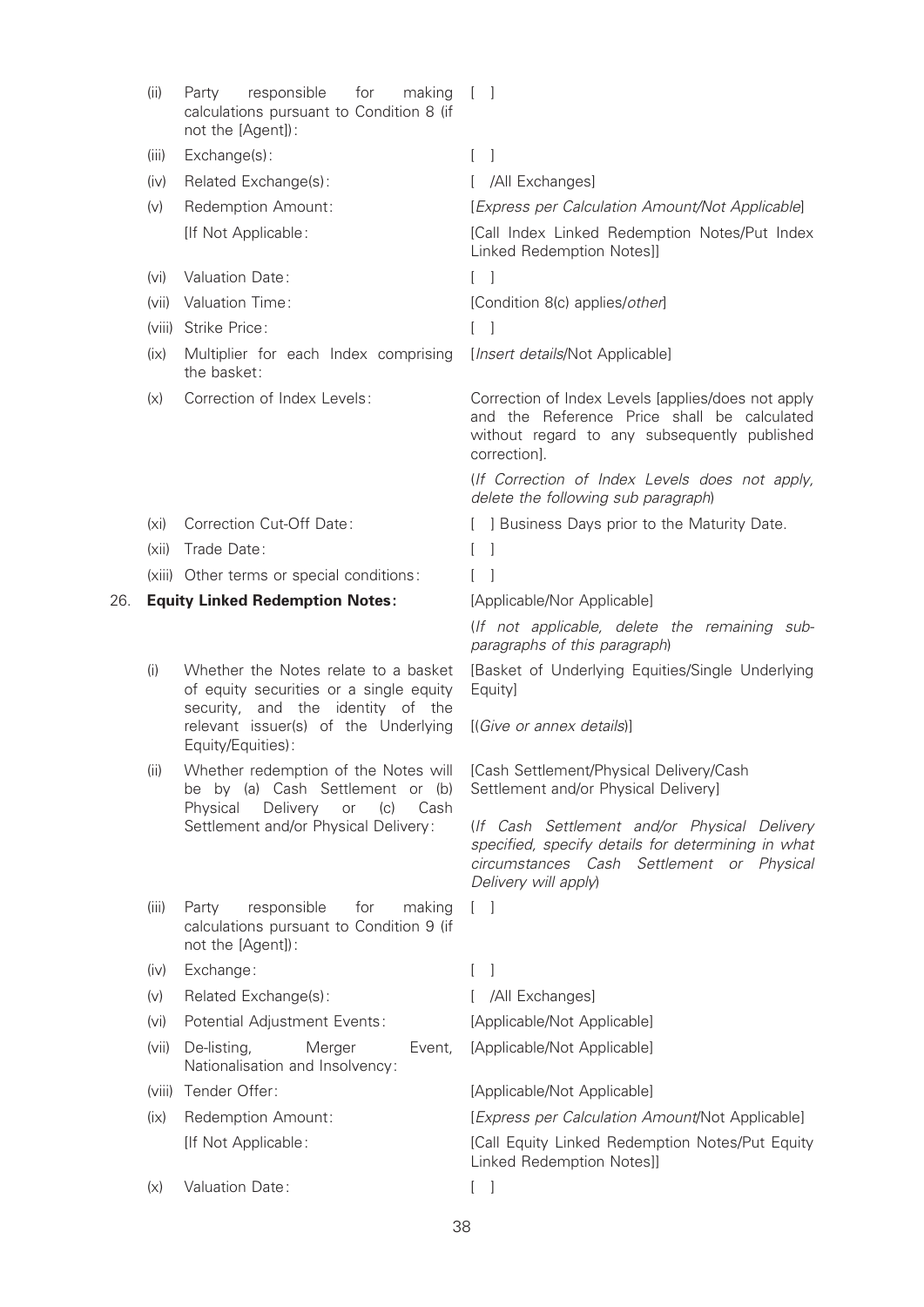|     | (x <sub>i</sub> )                                                          | Valuation Time:                                                                                                                           | [Condition 9(e) applies/other]                                                                                                                                    |
|-----|----------------------------------------------------------------------------|-------------------------------------------------------------------------------------------------------------------------------------------|-------------------------------------------------------------------------------------------------------------------------------------------------------------------|
|     | (xii)                                                                      | Strike Price:                                                                                                                             |                                                                                                                                                                   |
|     |                                                                            | (xiii) Exchange Rate:                                                                                                                     | [Applicable/Not Applicable]                                                                                                                                       |
|     |                                                                            |                                                                                                                                           | [Insert details]                                                                                                                                                  |
|     |                                                                            | (xiv) Multiplier for each Underlying Equity<br>comprising the basket (which is<br>subject to adjustment as set out in<br>Condition 9(b)): | [Insert details/Not Applicable]                                                                                                                                   |
|     | (xv)                                                                       | Correction of Share Prices,<br>Index<br>Levels or Official Settlement Prices:                                                             | Correction of Share Prices [applies/does not apply<br>and the Reference Price shall be calculated<br>without regard to any subsequently published<br>correction]. |
|     |                                                                            |                                                                                                                                           | (If Correction of Share Prices does not apply,<br>delete the following sub-paragraph)                                                                             |
|     |                                                                            | (xvi) Correction Cut-Off Date:                                                                                                            | [ ] Business Days prior to the Maturity Date.                                                                                                                     |
|     |                                                                            | (xvii) Trade Date:                                                                                                                        | - 1<br>L                                                                                                                                                          |
|     |                                                                            | (xviii) Relevant Assets:                                                                                                                  |                                                                                                                                                                   |
|     |                                                                            | (xix) Asset Amount:                                                                                                                       | [Express per Calculation Amount]                                                                                                                                  |
|     |                                                                            | (xx) Cut-Off Date:                                                                                                                        | $\lceil$ $\rceil$                                                                                                                                                 |
|     |                                                                            | (xxi) Delivery provisions for Asset Amount<br>(including details of who is to make<br>such delivery):                                     | L                                                                                                                                                                 |
|     |                                                                            | (xxii) Failure to deliver due to Illiquidity:                                                                                             | [Applicable/Not Applicable]                                                                                                                                       |
|     |                                                                            |                                                                                                                                           | (NB: Only applicable to certain types of Equity<br>Linked Redemption Notes).                                                                                      |
|     |                                                                            | (xxiii) Other terms or special conditions:                                                                                                | $[\ ]$                                                                                                                                                            |
| 27. |                                                                            | <b>Additional Disruption Events (applicable to</b>                                                                                        | [Applicable/Not Applicable]                                                                                                                                       |
|     | Index Linked Redemption Notes and Equity<br>Linked Redemption Notes only): |                                                                                                                                           | [Additional Disruption Events are only applicable<br>to certain types of Index Linked Redemption<br>Notes or Equity Linked Redemption Notes]                      |
|     | (i)                                                                        | Hedging Party:                                                                                                                            | - 1<br>L                                                                                                                                                          |
|     |                                                                            |                                                                                                                                           | (If not applicable, delete the remaining sub-<br>paragraphs of this paragraph)                                                                                    |
|     |                                                                            |                                                                                                                                           | [Change in Law]                                                                                                                                                   |
|     |                                                                            |                                                                                                                                           | [Hedging Disruption]                                                                                                                                              |
|     |                                                                            |                                                                                                                                           | [Increased Cost of Hedging]                                                                                                                                       |
|     |                                                                            |                                                                                                                                           | [Increased Cost of Stock Borrow]                                                                                                                                  |
|     |                                                                            |                                                                                                                                           | [Insolvency Filing]                                                                                                                                               |
|     |                                                                            |                                                                                                                                           | (NB: Only applicable in the case of Equity Linked<br><b>Redemption Notes)</b>                                                                                     |
|     |                                                                            |                                                                                                                                           | [Loss of Stock Borrow]                                                                                                                                            |
|     |                                                                            |                                                                                                                                           | [The Maximum Stock Loan Rate in respect of<br>[specify in relation to each Underlying Equity/<br>Security] is [ ]].                                               |
|     |                                                                            |                                                                                                                                           | (NB: Only applicable if Loss of Stock Borrow is<br>applicable)                                                                                                    |
|     |                                                                            |                                                                                                                                           | [The Initial Stock Loan Rate in respect of [specify]                                                                                                              |
|     |                                                                            |                                                                                                                                           | in relation to each Underlying Equity/Security]                                                                                                                   |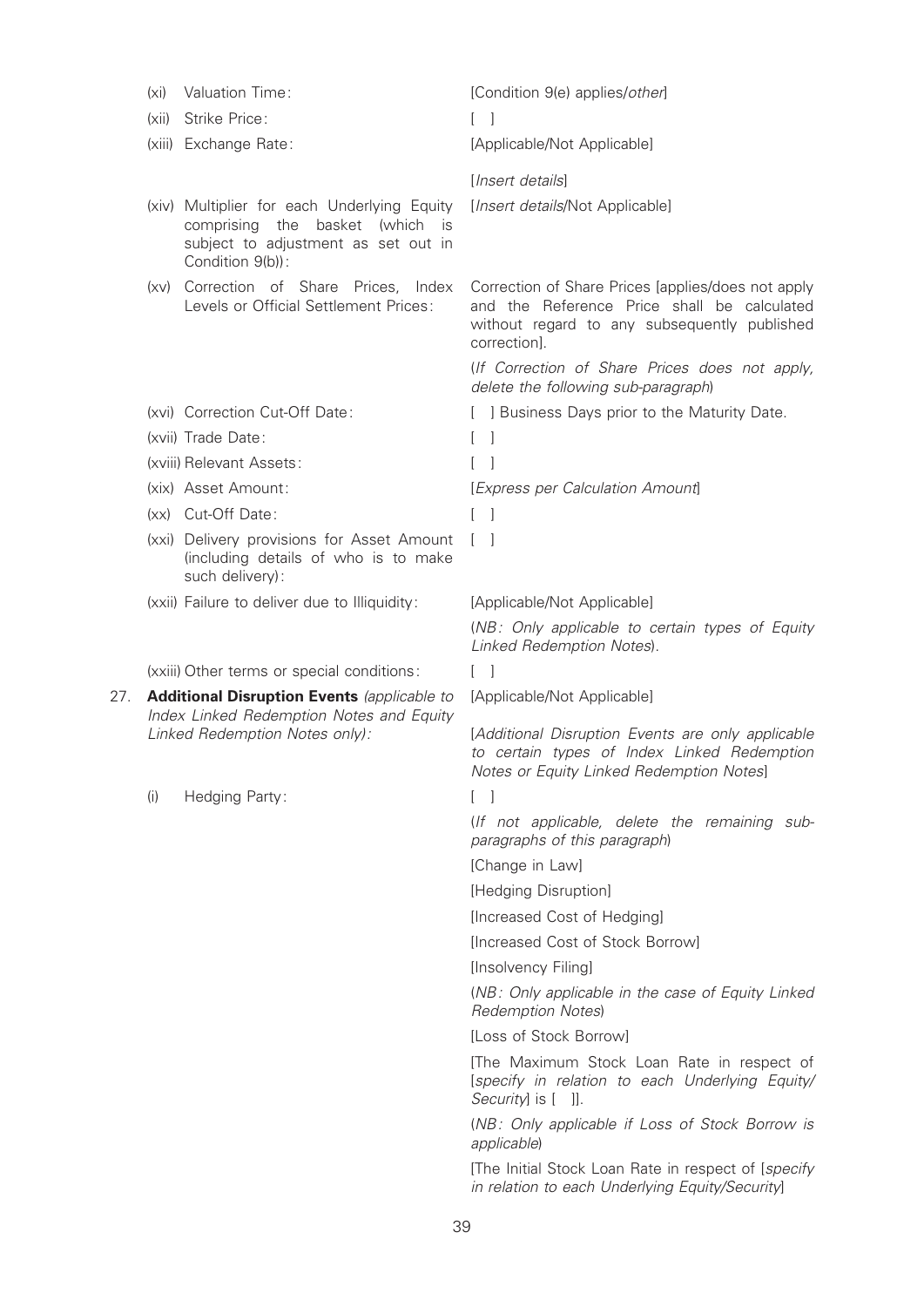#### 28. Early Redemption Amount:

Early Redemption Amount payable on redemption for taxation reasons or on event of default or on an illegality (or, in the case of Index Linked Notes, following an Index Adjustment Event in accordance with Condition 8(b)(ii)(B) or, in the case of Equity Linked Notes, following a Delisting and/or Merger Event and/or Nationalisation and/or Insolvency and/or Tender Offer in accordance with Condition 9(b)(ii)(B) or, in the case of Index Linked Notes or Equity Linked Notes, following an Additional Disruption Event (if applicable)):

(NB: Only applicable if Increased Cost of Stock Borrow is applicable)

[[ ] per Calculation Amount/specify other/see **Appendixl** 

[(Consider including the wording below in the case of Index Linked Notes, following an Index Adjustment Event in accordance with Condition 8(b)(ii)(B) or in the case of Equity Linked Notes, following a De-listing and/or Merger Event and/or Nationalisation and/or Insolvency and/or Tender Offer in accordance with Condition 9(b)(ii)(B) or, in the case of Index Linked Notes or Equity Linked Notes, following an Additional Disruption Event (if applicable)]

With respect to each Calculation Amount, such amount(s) determined by the Calculation Agent which shall represent the fair market value of such Calculation Amount on the date of redemption, including accrued interest (if any), adjusted to account fully for any losses, expenses and costs to the Hedging Party of unwinding any underlying or related hedging and funding arrangements, all as determined by the Calculation Agent in its sole and absolute discretion. For the purposes hereof the references to ''together (if appropriate) with interest accrued to (but excluding) the date of redemption'' shall be deemed to be deleted from each of Condition 6(b) and Condition 14.

# GENERAL PROVISIONS APPLICABLE TO THE NOTES

| 29. | <b>Form of Notes:</b>                                                                    | [Bearer Notes]                                                                                                                                                                                                                                                                                                                 |  |
|-----|------------------------------------------------------------------------------------------|--------------------------------------------------------------------------------------------------------------------------------------------------------------------------------------------------------------------------------------------------------------------------------------------------------------------------------|--|
|     |                                                                                          | [Delete as appropriate]                                                                                                                                                                                                                                                                                                        |  |
|     | Temporary or Permanent Global Note:<br>(i)                                               | [Temporary Global Note exchangeable for a<br>Permanent Global Note which is exchangeable<br>for Definitive Notes on 60 days' notice given at<br>any time/only upon an Exchange Event]                                                                                                                                          |  |
|     |                                                                                          | [Temporary Global Note exchangeable<br>for<br>Definitive Notes on [ ] days' notice]                                                                                                                                                                                                                                            |  |
|     |                                                                                          | [Permanent Global Note exchangeable<br>for<br>Definitive Notes on 60 days' notice given at any<br>time/only upon an Exchange Event]                                                                                                                                                                                            |  |
|     |                                                                                          | (N.B. The exchange upon notice/at any time<br>options should not be expressed to be applicable<br>if the Specified Denomination of the Notes in<br>paragraph 6 includes language substantially to<br>the following effect; "[ ] and integral multiples<br>of $[ \quad ]$ in excess thereof up to and including $[ \quad ]$ .") |  |
|     | Applicable TEFRA exemption:<br>(ii)                                                      | [C Rules/D Rules/Not Applicable]                                                                                                                                                                                                                                                                                               |  |
| 30. | New Global Note form:                                                                    | [Applicable/Not Applicable]                                                                                                                                                                                                                                                                                                    |  |
| 31. | Additional Financial Centre(s) or other<br>special provisions relating to payment dates: | [Not Applicable/ <i>Give details</i> . Note<br>that<br>this<br>paragraph relates to the place of payment, and                                                                                                                                                                                                                  |  |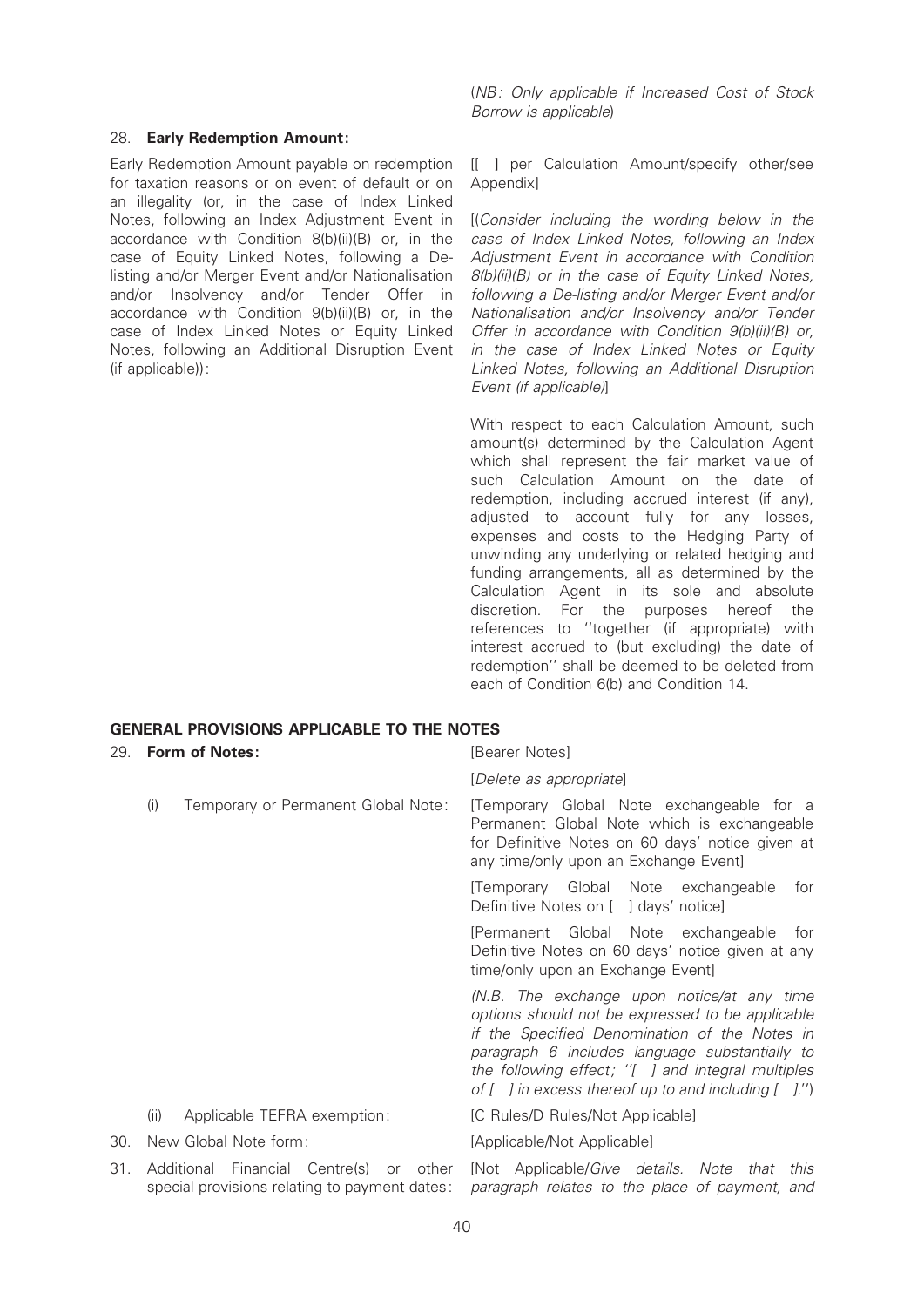|     |                                                                                                                                                                                                                                                                                               |                                                                                        | not interest period end dates, to which sub-<br>paragraph 17(iii) relates]]                                                                                                                                                                                                                                                                                                                                                                                                       |
|-----|-----------------------------------------------------------------------------------------------------------------------------------------------------------------------------------------------------------------------------------------------------------------------------------------------|----------------------------------------------------------------------------------------|-----------------------------------------------------------------------------------------------------------------------------------------------------------------------------------------------------------------------------------------------------------------------------------------------------------------------------------------------------------------------------------------------------------------------------------------------------------------------------------|
| 32. | Talons for future Coupons or Receipts to be<br>attached to Definitive Notes (and dates on<br>which such Talons mature):                                                                                                                                                                       |                                                                                        | [Yes/No. If yes, give details]                                                                                                                                                                                                                                                                                                                                                                                                                                                    |
| 33. | Details relating to Partly Paid Notes: amount<br>of each payment comprising the Issue Price<br>and date on which each payment is to be<br>made and consequences (if any) of failure<br>to pay, including any right of the Issuer to<br>forfeit the Notes and interest due on late<br>payment: |                                                                                        | [Not Applicable/give details]                                                                                                                                                                                                                                                                                                                                                                                                                                                     |
| 34. | Details relating to Instalment Notes:                                                                                                                                                                                                                                                         |                                                                                        | Not Applicable/give details]                                                                                                                                                                                                                                                                                                                                                                                                                                                      |
|     | (i)                                                                                                                                                                                                                                                                                           | Instalment Amount(s):                                                                  | $\lceil$ $\rceil$                                                                                                                                                                                                                                                                                                                                                                                                                                                                 |
|     | (ii)                                                                                                                                                                                                                                                                                          | Instalment Date(s):                                                                    | - 1                                                                                                                                                                                                                                                                                                                                                                                                                                                                               |
|     | (iii)                                                                                                                                                                                                                                                                                         | Minimum Instalment Amount:                                                             |                                                                                                                                                                                                                                                                                                                                                                                                                                                                                   |
|     | (iv)                                                                                                                                                                                                                                                                                          | Maximum Instalment Amount:                                                             |                                                                                                                                                                                                                                                                                                                                                                                                                                                                                   |
| 35. |                                                                                                                                                                                                                                                                                               | Other terms or special conditions:                                                     | [Not Applicable/give details]                                                                                                                                                                                                                                                                                                                                                                                                                                                     |
|     |                                                                                                                                                                                                                                                                                               | <b>DISTRIBUTION</b>                                                                    |                                                                                                                                                                                                                                                                                                                                                                                                                                                                                   |
| 36. | (i)                                                                                                                                                                                                                                                                                           | If syndicated, names [and addresses]<br>of Managers [and underwriting<br>commitments]: | [Not Applicable/give names]<br>(Addresses and underwriting commitments are<br>not required if the minimum denomination of the<br>particular Series is EUR 50,000 or higher)                                                                                                                                                                                                                                                                                                       |
|     | (ii)                                                                                                                                                                                                                                                                                          | Date of Subscription Agreement:                                                        |                                                                                                                                                                                                                                                                                                                                                                                                                                                                                   |
|     | (iii)                                                                                                                                                                                                                                                                                         | Stabilising Manager (if any):                                                          | [Not Applicable/give name]                                                                                                                                                                                                                                                                                                                                                                                                                                                        |
|     | (iv)                                                                                                                                                                                                                                                                                          | [Dealer's Commission]:                                                                 | (Dealer's Commission is not required if the<br>minimum denomination of the particular Series is<br>EUR 50,000 or higher)                                                                                                                                                                                                                                                                                                                                                          |
|     | 37. If non-syndicated, name and address<br>of Dealer:                                                                                                                                                                                                                                         |                                                                                        | [Not Applicable/give name]                                                                                                                                                                                                                                                                                                                                                                                                                                                        |
| 38. | US Selling Restrictions:                                                                                                                                                                                                                                                                      |                                                                                        | [Reg. S Compliance Category; TEFRA C/TEFRA<br>D/ TEFRA not applicable]                                                                                                                                                                                                                                                                                                                                                                                                            |
| 39. | Non-exempt Offer:                                                                                                                                                                                                                                                                             |                                                                                        | [Not Applicable] [An offer of the Notes may be<br>made by the Managers [and [specify, if<br>applicable]] other than pursuant to Article 3(2) of<br>the Prospectus Directive in [specify relevant<br>Member State(s) - which must be jurisdictions<br>where the Prospectus and any supplements<br>have been passported] (Public Offer Jurisdictions)<br>during the period from [specify date] until [specify<br>date] (Offer Period). See further Paragraph 11 of<br>Part B below. |
| 40. |                                                                                                                                                                                                                                                                                               | Additional selling restrictions:                                                       | [Not Applicable/give details]                                                                                                                                                                                                                                                                                                                                                                                                                                                     |

## PURPOSE OF FINAL TERMS

These Final Terms comprise the final terms required for issue [and] [public offer in the Public Offer Jurisdictions] [and] [admission to trading on [specify relevant regulated market] of Notes described herein pursuant to the Issuer's [and Guarantor's] EUR 30,000,000,000 Euro Medium Term Note Programme.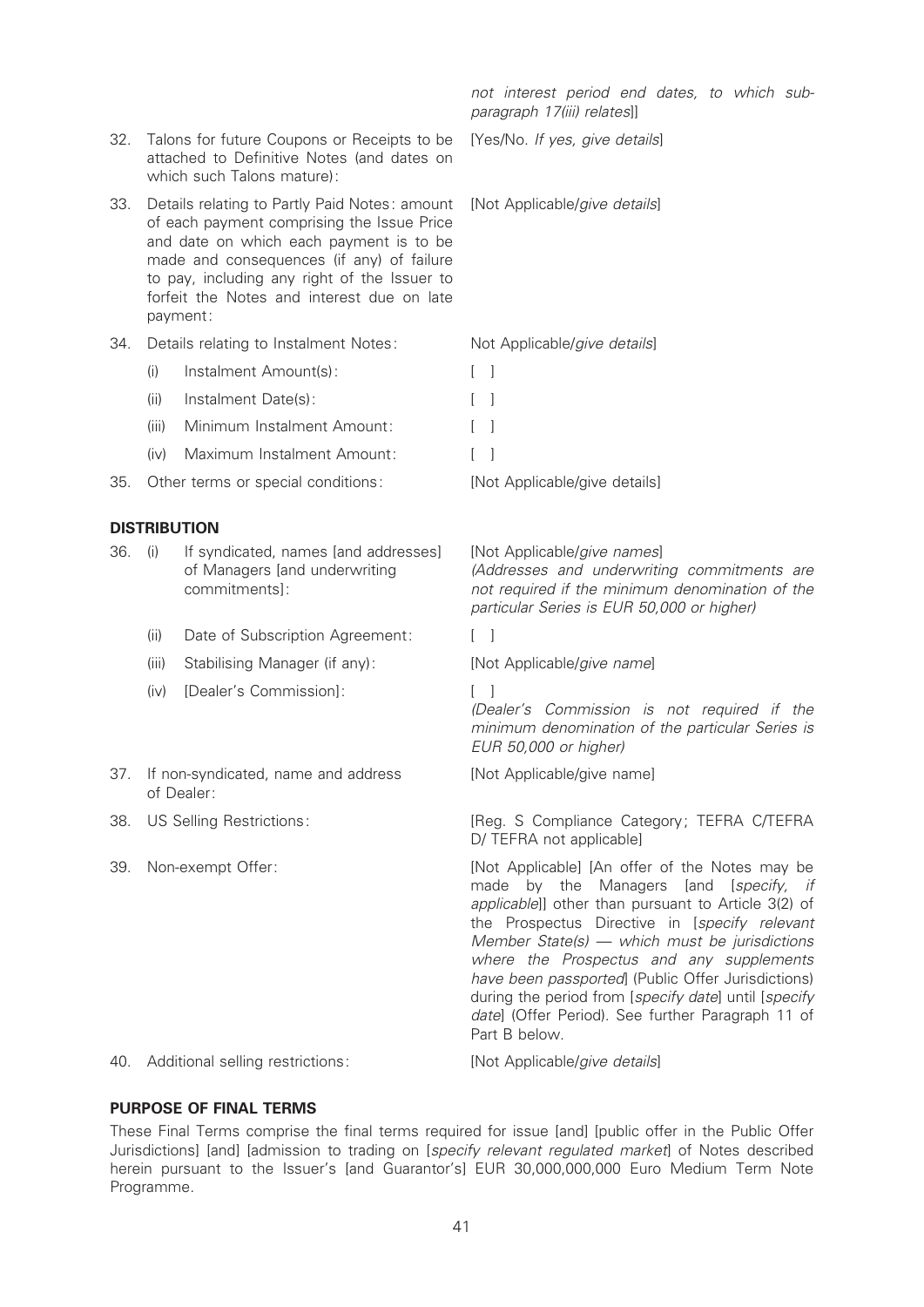### **STABILISING**

In connection with this issue, [insert name of Stabilising Manager(s)] (the "**Stabilising Manager(s)**") (or any person acting for the Stabilising Manager(s)) may over-allot or effect transactions with a view to supporting the market price of the Notes at a level higher than that which might otherwise prevail for a limited period. However, there may be no obligation on the Stabilising Manger(s) (or any agent of the Stabilising Manager(s)) to do this. Such stabilising, if commenced, may be discontinued at any time and must be brought to an end after a limited period. Any stabilisation action or over-allotment must be conducted by the relevant Stabilising Manager(s) (or person(s) acting on behalf of any Stabilising Manager(s)) in accordance with all applicable laws and rules.

### **RESPONSIBILITY**

The Issuer [and the Guarantor] accept[s] responsibility for the information contained in these Final Terms which, when read together with the Base Prospectus referred to above, contains all information that is material in the context of the issue of the Notes.

Signed on behalf of the Issuer:

By: ........................................................... Duly authorised

[Signed on behalf of the Guarantor:

By: ........................................................... Duly authorised]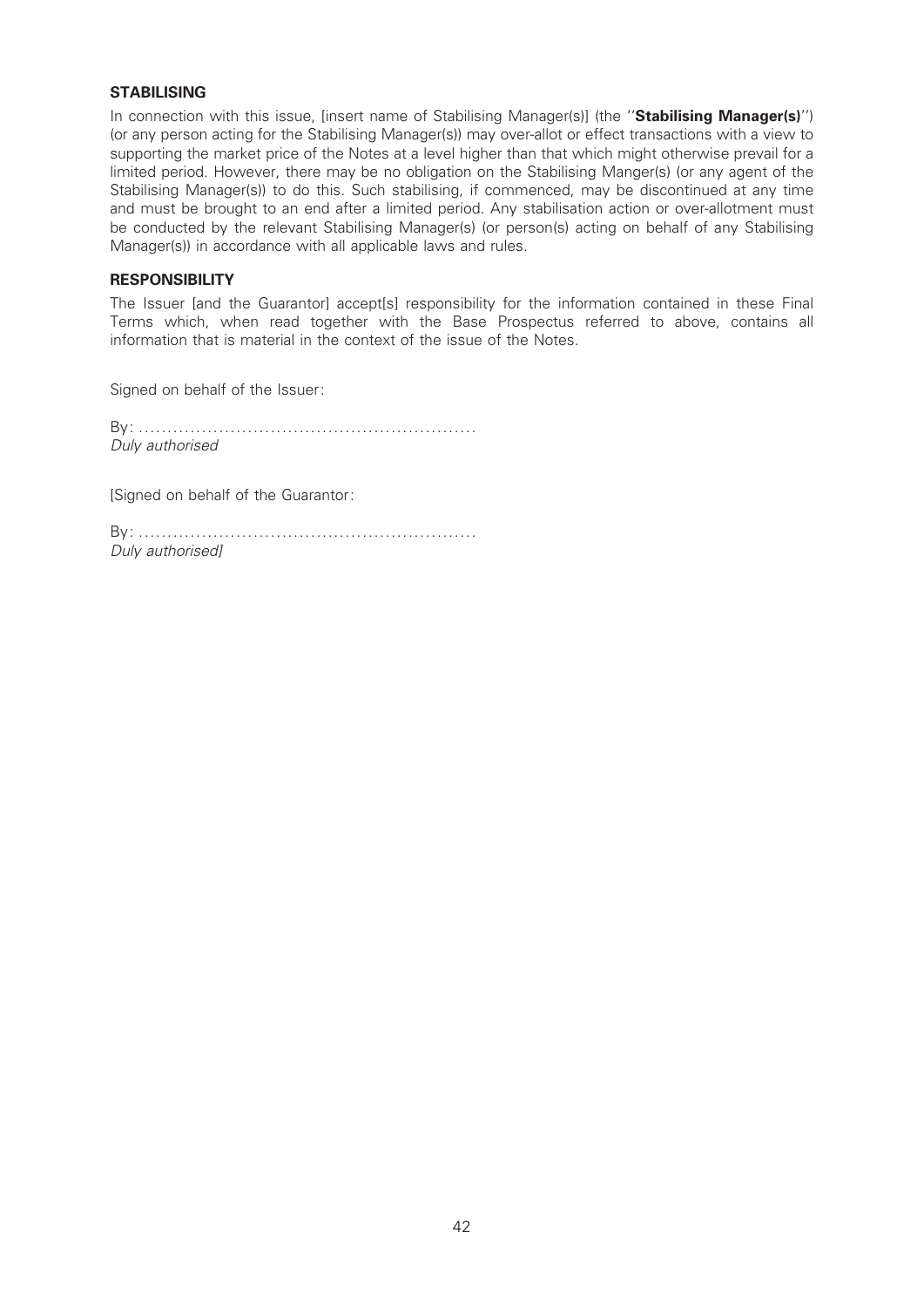## Part  $B -$  Other Information

## 1. ADMISSION TO TRADING

(i) Admission to trading: [Application has been made by the Issuer (or on its behalf) for the Notes to be admitted to trading on [specify relevant regulated market] with effect from [ ].] [Application is expected to be made by the Issuer (or on its behalf) for the Notes to be admitted to trading on [specify relevant regulated market]] with effect from [ ].] [Not Applicable.] (Where documenting a fungible issue need to indicate that original Notes are already admitted to trading) (ii) [Estimate of total expenses related to admission to trading:]  $\lceil$   $\rceil$ (Estimate of total expenses is required if the minimum denomination of the particular Series is

## 2. RATINGS

Ratings: The Notes to be issued have been rated:

[S & P: [ ]]

[Moody's: [ ]]

EUR 50,000 or higher)

[Fitch: [ ]]

[[Other]: [ ]]

(include a brief explanation of the meaning of the rating  $-$  this explanation is not required if the minimum denomination of the particular Series is EUR 50,000 or higher)

(The above disclosure should reflect the rating allocated to Notes of the type being issued under the Programme generally or, where the issue has been specifically rated, that rating.)

# 3. [INTERESTS OF NATURAL AND LEGAL PERSONS INVOLVED IN THE [ISSUE/OFFER]

Need to include a description of any interest, including conflicting ones, that is material to the issue/offer, detailing the persons involved and the nature of the interest. May be satisfied by the inclusion of the following statement:

''Save as discussed in [''Subscription and Sale''], so far as the Issuer is aware, no person involved in the offer of the Notes has an interest material to the offer.'']

[(When adding any other description, consideration should be given as to whether such matters described constitute "significant new factors" and consequently trigger the need for a supplement to the Prospectus under Article 16 of the Prospectus Directive.)

## 4. [REASONS FOR THE OFFER, ESTIMATED NET PROCEEDS AND TOTAL EXPENSES

[(i) Reasons for the offer: [ ]

(See [''Use of Proceeds''] wording in Base Prospectus if reasons for offer different from making profit and/or hedging certain risks will need to include those reasons here.)] (This is not required if the minimum denomination of the particular Series is EUR 50,000 or higher)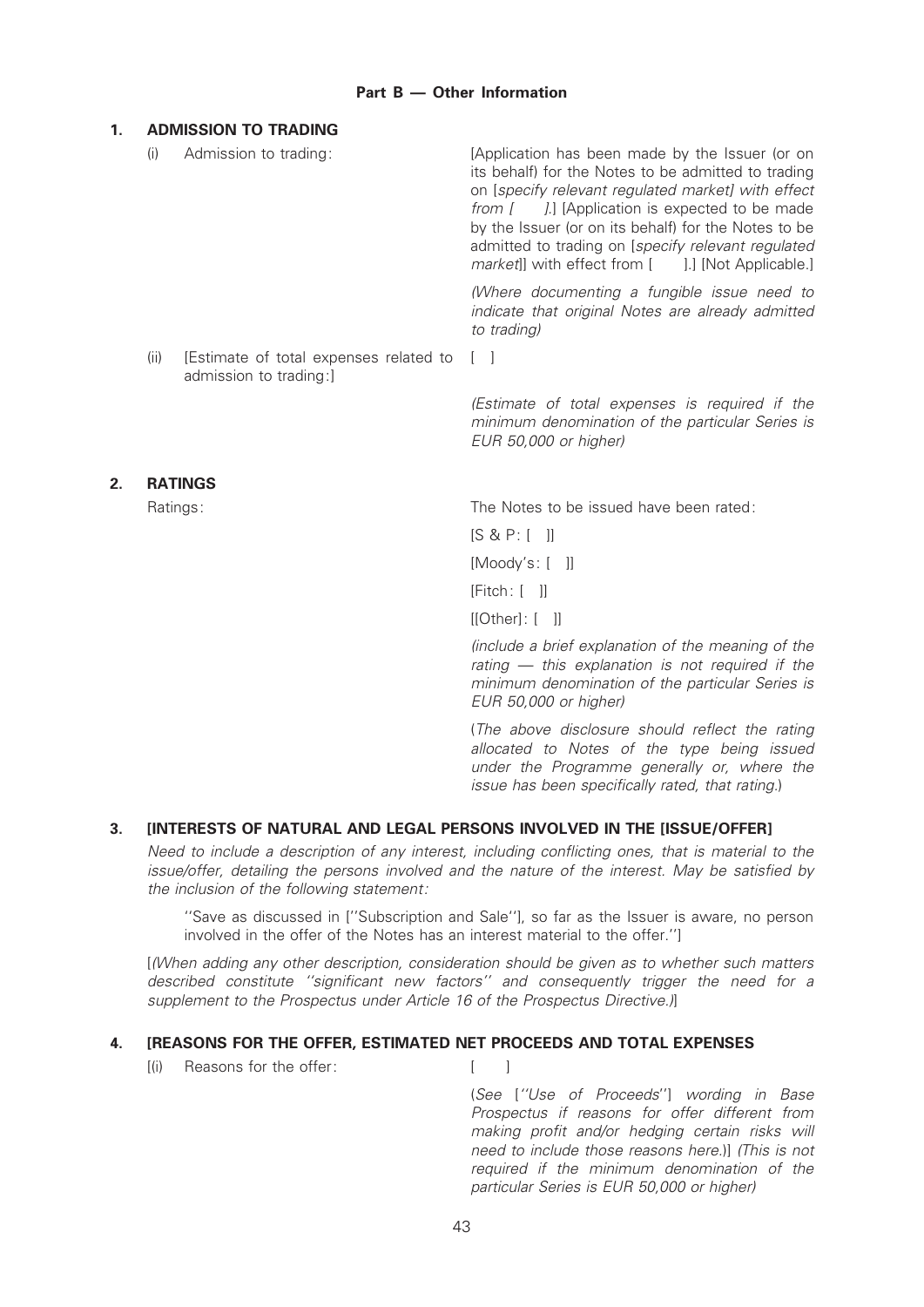|    | [(ii)] Estimated net proceeds:    |                                                                                                                                                                                                                                                                                                                               |
|----|-----------------------------------|-------------------------------------------------------------------------------------------------------------------------------------------------------------------------------------------------------------------------------------------------------------------------------------------------------------------------------|
|    |                                   | (If proceeds are intended for more than one use<br>will need to split out and present in order of<br>priority. If proceeds insufficient to fund all<br>proposed uses state amount and sources of<br>other funding.) (This is not required if the<br>minimum denomination of the particular Series is<br>EUR 50,000 or higher) |
|    | [(iii)] Estimated total expenses: | [ ] [Include breakdown of expenses.] (This is not<br>required if the minimum denomination of the<br>particular Series is EUR 50,000 or higher)                                                                                                                                                                                |
|    |                                   | (Only necessary to include disclosure of net<br>proceeds and total expenses at (ii) and (iii) above<br>where disclosure is included at (i) above.)]                                                                                                                                                                           |
| 5. | [Fixed Rate Notes only - YIELD    |                                                                                                                                                                                                                                                                                                                               |
|    | Indication of yield:              |                                                                                                                                                                                                                                                                                                                               |

The yield is calculated at the Issue Date on the basis of the Issue Price. It is not an indication of future yield. ]

- 6. HISTORIC INTEREST RATES (Floating Rate Notes only) (This is not required if the minimum denomination of the particular Series is EUR 50,000 or higher)
- 7. PERFORMANCE OF [INDEX/BASKET OF INDICES], EXPLANATION OF EFFECT ON VALUE OF INVESTMENT AND ASSOCIATED RISKS AND OTHER INFORMATION CONCERNING THE [INDEX/BASKET OF INDICES] (Index Linked Notes only)

[Need to include details of where past and future performance and volatility of the index/formula can be obtained] [Need to include a clear and comprehensive explanation of how the value of the investment is affected by the underlying and the circumstances when the risks are most evident.]

[Need to include the name of [the/each] Index and a description if composed by the Issuer and if [the/each] Index is not composed by the Issuer need to include details of where the information about [the/each] Index can be obtained.]

[(When adding any other description, consideration should be given as to whether such matters described constitute "significant new factors" and consequently trigger the need for a supplement to the Base Prospectus under Article 16 of the Prospectus Directive.)]

### 8. PERFORMANCE OF ITHE EQUITY/BASKET OF EQUITIES], EXPLANATION OF EFFECT ON VALUE OF INVESTMENT AND ASSOCIATED RISKS [AND OTHER INFORMATION CONCERNING [THE EQUITY/BASKET OF EQUITIES]] (Equity Linked Notes only)

[Need to include details of where past and future performance and volatility of the [equity/basket of equities] can be obtained.] [Need to include a clear and comprehensive explanation of how the value of the investment is affected by the underlying and the circumstances when the risks are most evident.]

[Need to include the name of [the/each] issuer of the [equity/equities in the basket] and the ISIN or other identification code.]

[(When adding any other description, consideration should be given as to whether such matters described constitute "significant new factors" and consequently trigger the need for a supplement to the Base Prospectus under Article 16 of the Prospectus Directive.)]

#### 9. [Dual Currency Notes only PERFORMANCE OF RATE[S] OF EXCHANGE

Need to include details of where past and future performance and volatility of the relevant rate[s] can be obtained.]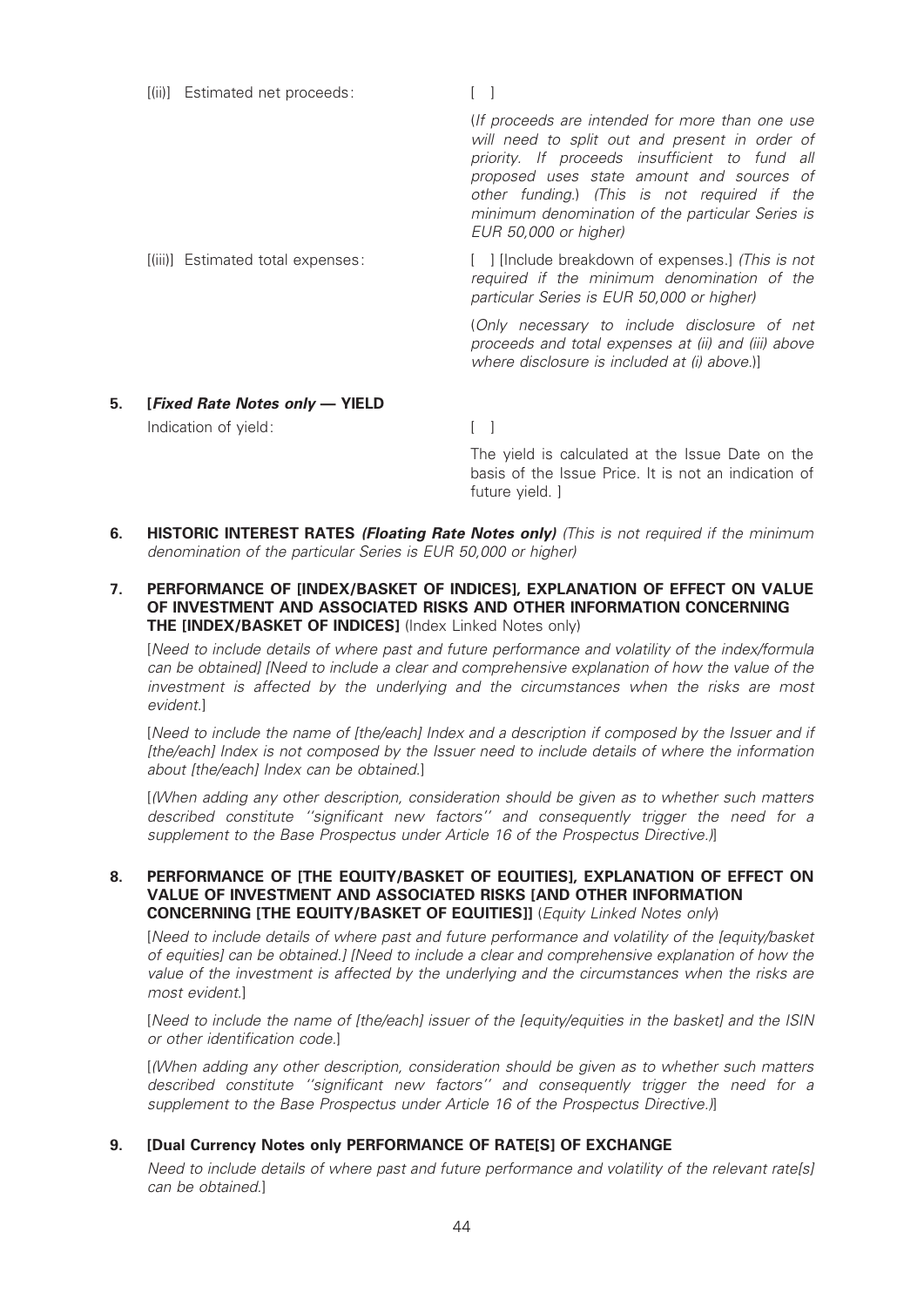[Include a clear and comprehensive explanation of how the value of the investment is affected by the underlying and the circumstances when the risks are most evident.]

[(When completing this paragraph, consideration should be given as to whether such matters described constitute "significant new factors" and consequently trigger the need for a supplement to the Prospectus under Article 16 of the Prospectus Directive.)]

### 10. OPERATIONAL INFORMATION

(i) ISIN Code: [ ]

- (ii) Common Code: [ ]
- (iii) New Global Note intended to be held in a manner which would allow Eurosystem eligibility: [Not Applicable/Yes/No] Note that the designation ''Yes'' simply means that the Notes are intended upon issue to be

(iv) Any clearing system(s) other than Euroclear Bank S.A./N.V. and<br>Clearstream Banking Société Clearstream Banking Anonyme and the relevant identification number(s):

- 
- (vi) Names and addresses of Initial Paying Agent(s):
- (vii) Names and addresses of additional [ ] Paying Agent(s) (if any):

## 11. TERMS AND CONDITIONS OF THE OFFER

(i) Offer Price: [Issue Price][specify] (ii) Conditions to which the offer is subject: [Not Applicable/give details] (iii) Description of the application process: [Not Applicable/give details] (iv) Description of possibility to reduce subscriptions and manner for refunding excess amount paid by applicants: [Not Applicable/give detail] (v) Details of the minimum and/or maximum amount of application: [Not Applicable/give details] (vi) Details of the method and time limits for paying up and delivering the Notes: [Not Applicable/give details] (vii) Manner in and date on which results of [Not Applicable/give details] the offer are to be made public:

[Not Applicable/give name(s) and number(s)]

deposited with Euroclear or Clearstream, Luxembourg as common safekeeper and does not necessarily mean that the Notes will be recognised as eligible collateral for Eurosystem monetary policy and intra-day credit operations by the Eurosystem either upon issue or at any or all times during their life. Such recognition will depend upon satisfaction of the Eurosystem eligibility criteria.] [Include this text if "Yes" selected in which case the Notes must be

(v) Delivery: Delivery [against/free of] payment

issued in NGN form.]

 $\lceil$   $\rceil$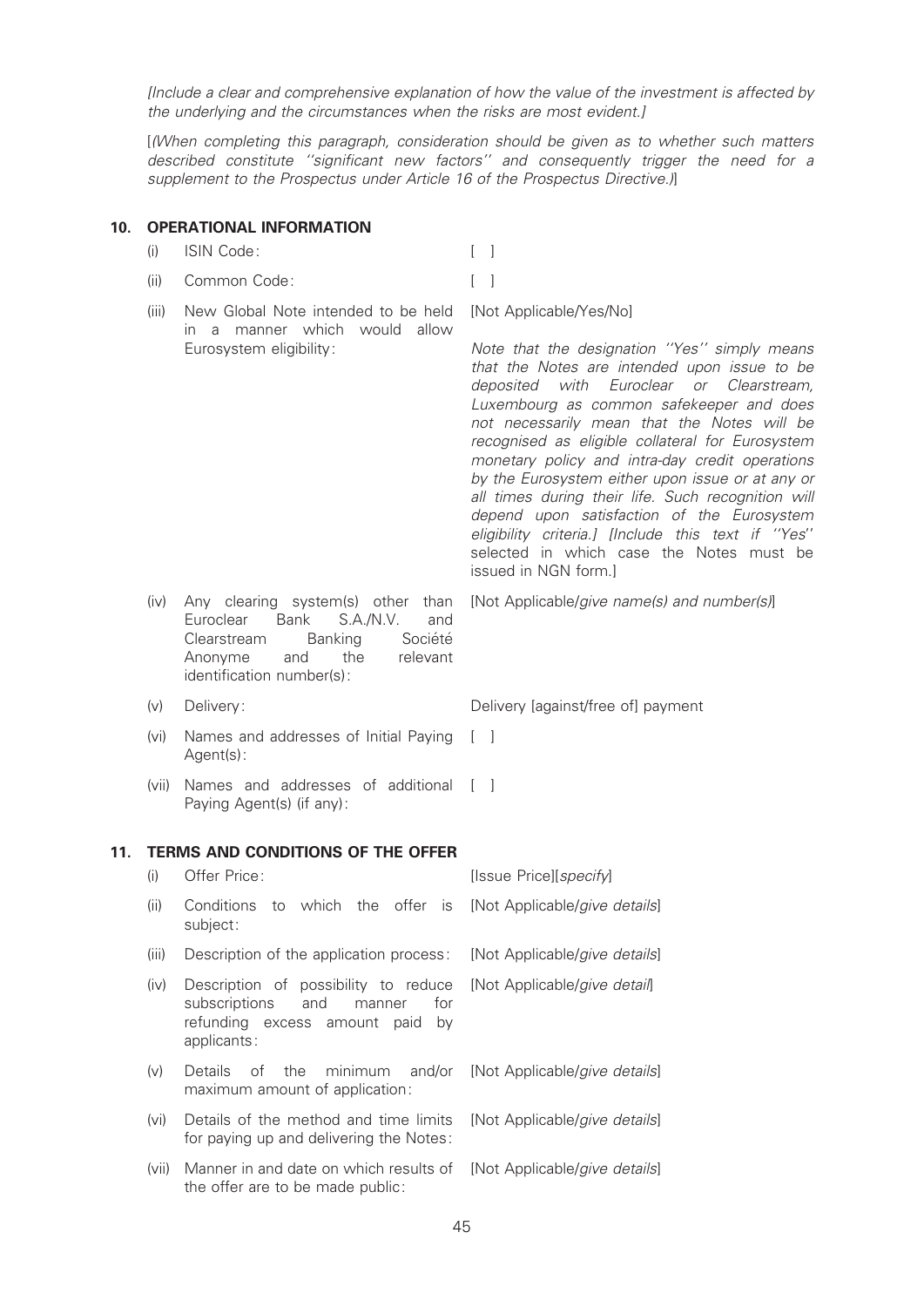- (viii) Procedure for exercise of any right of<br>pre-emption, megotiability of pre-emption, negotiability of subscription rights and treatment of subscription rights not exercised:
- (ix) Categories of potential investors to which the Notes are offered and whether tranche(s) have been reserved for certain countries:
- (x) Process for notification to applicants of the amount allotted and the indication whether dealing may begin before notification is made:
- (xi) Amount of any expenses and taxes specifically charged to the subscriber or purchaser:
- (xii) Name(s) and address(es), to the extent known to the Issuer, of the placers in the various countries where the offer takes place.

[Not Applicable/give details]

[Not Applicable/give details]

[Not Applicable/give details]

[Not Applicable/give details]

[None/give details]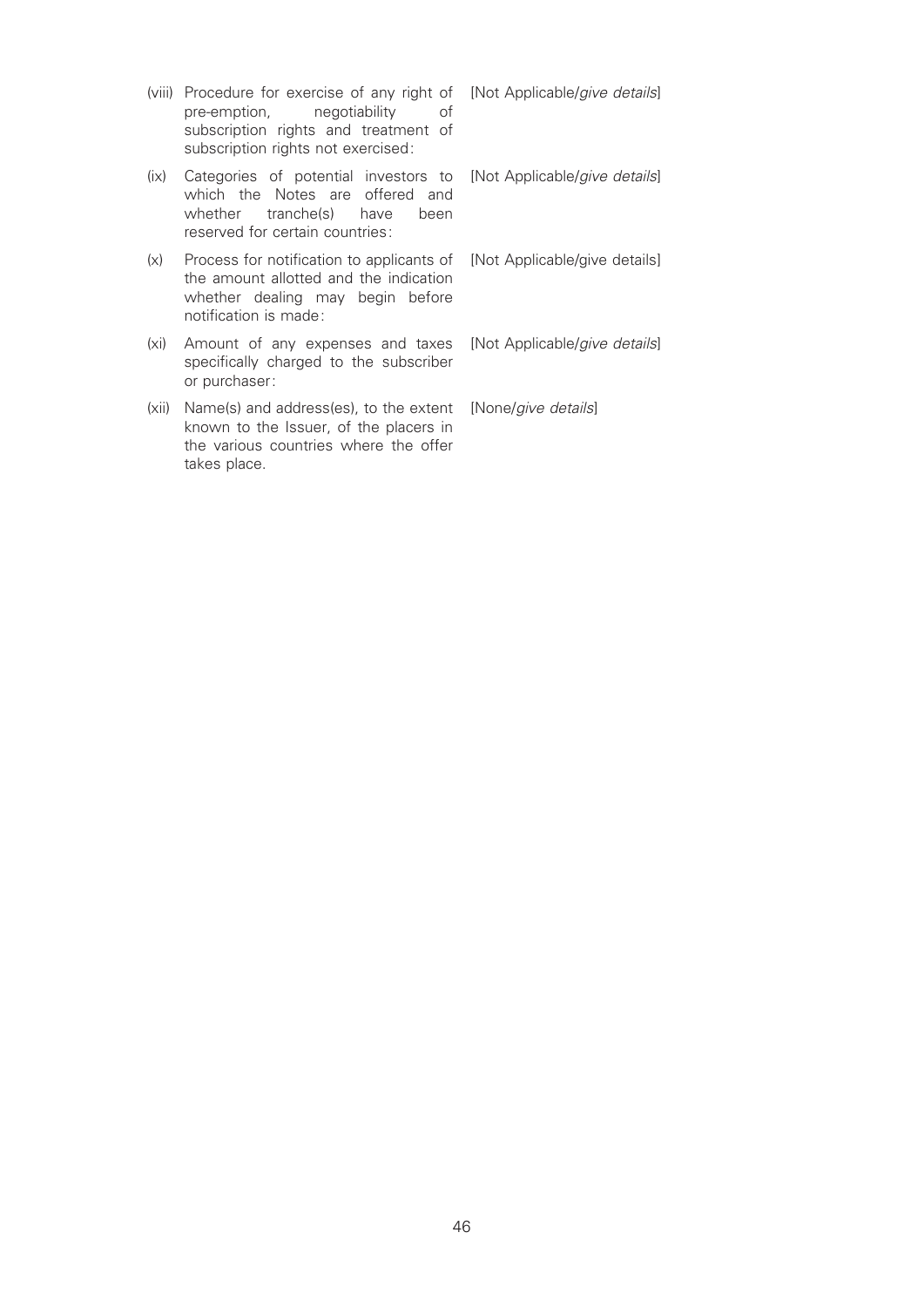### TERMS AND CONDITIONS OF THE NOTES

The following are the Terms and Conditions of the Notes which will be incorporated by reference into each global Note and each definitive Note, in the latter case only if permitted by the relevant stock exchange (if any) and agreed by the relevant Issuer and the relevant Dealer at the time of issue but, if not so permitted and agreed, each de¢nitive Note will have endorsed thereon or attached thereto such Terms and Conditions. The term ''Issuer'' as used in these Terms and Conditions refers to the Issuer specified as such in the applicable Final Terms or the Drawdown Prospectus (as the case may be) in relation to a particular Tranche of Notes. The applicable Final Terms or the Drawdown Prospectus (as the case may be) in relation to any Tranche of Notes may specify other terms and conditions which shall, to the extent so specified or to the extent inconsistent with the following Terms and Conditions, replace or modify the following Terms and Conditions for the purpose of such Notes. The applicable Final Terms or the Drawdown Prospectus (as the case may be) (or the relevant provisions thereof) will be endorsed upon, or attached to, each global Note and each definitive Note. Reference should be made to ''Form of the Notes and the Final Terms or the Drawdown Prospectus'' for a description of the content of Final Terms or the Drawdown Prospectus (as the case may be) which will specify which of such terms are to apply in relation to the relevant Notes.

This Note is one of a Series of notes issued by the Issuer specified as such in the applicable Final Terms or the Drawdown Prospectus (as the case may be) (as defined below), being either Alpha Credit Group PLC ("Alpha PLC") or Alpha Bank AE ("Alpha Bank"), acting through its Issuing Branch (as specified in the applicable Final Terms) (together the "Issuers") the notes of such Series being hereinafter called the "Notes", which expression shall mean (i) in relation to any Notes represented by a global Note, units of each Specified Denomination in the Specified Currency, (ii) definitive Notes issued in exchange for a global Note and (iii) any global Note each as issued in accordance with an amended and restated Fiscal Agency Agreement (the "Agency Agreement", which expression shall include any amendments or supplements thereto) dated 6 March 2008 and made between the Alpha PLC, Alpha Bank and Citibank, N.A. in its capacity as Issuing and Principal Paying Agent (the "Agent", which expression shall include any successor to Citibank, N.A. in its capacity as such) and the other Paying Agents named therein (the "Paying Agents", which expression shall include the Agent and any substitute or additional Paying Agents appointed in accordance with the Agency Agreement).

The Notes, the Receipts and the Coupons (each as defined below) have the benefit of a deed of covenant (the ''Deed of Covenant'', which expression shall include any amendments or supplements thereto) dated 2 February 2006 executed by the Issuers in relation to the Notes. The original Deed of Covenant is held by the common depositary for Euroclear and Clearstream, Luxembourg (each as defined below).

Notes issued by Alpha PLC are the subject of an amended and restated deed of guarantee (the "Guarantee") dated 6 March 2008 (as amended or supplemented from time to time, the "Deed of Guarantee") entered into by Alpha Bank (in such capacity, the "Guarantor").

Interest bearing definitive Notes will (unless otherwise indicated in the applicable Final Terms or the Drawdown Prospectus (as the case may be)) have interest coupons ("**Coupons**") and, if indicated in the applicable Final Terms or the Drawdown Prospectus (as the case may be), talons for further Coupons (''Talons'') attached on issue. Any reference herein to Coupons or coupons shall, unless the context otherwise requires, be deemed to include a reference to Talons or talons. Definitive Notes repayable in instalments will have receipts ("Receipts") for the payment of the instalments of principal (other than the final instalment) attached on issue.

The Final Terms or the Drawdown Prospectus (as the case may be) for this Note (or the relevant provisions thereof) is attached hereto or endorsed hereon and supplements these Terms and Conditions and may specify other terms and conditions which shall, to the extent so specified or to the extent inconsistent with these Terms and Conditions, supplement, replace or modify these Terms and Conditions for the purposes of this Note. References herein to "applicable Final Terms or the Drawdown Prospectus (as the case may be)" are to the Final Terms or the Drawdown Prospectus (as the case may be) attached hereto or endorsed hereon.

The Final Terms or the Drawdown Prospectus (as the case may be) for each Tranche of Notes will state in particular whether this Note is (i) a senior Note (a "Senior Note") or (ii) a dated subordinated Note (a ''Dated Subordinated Note'').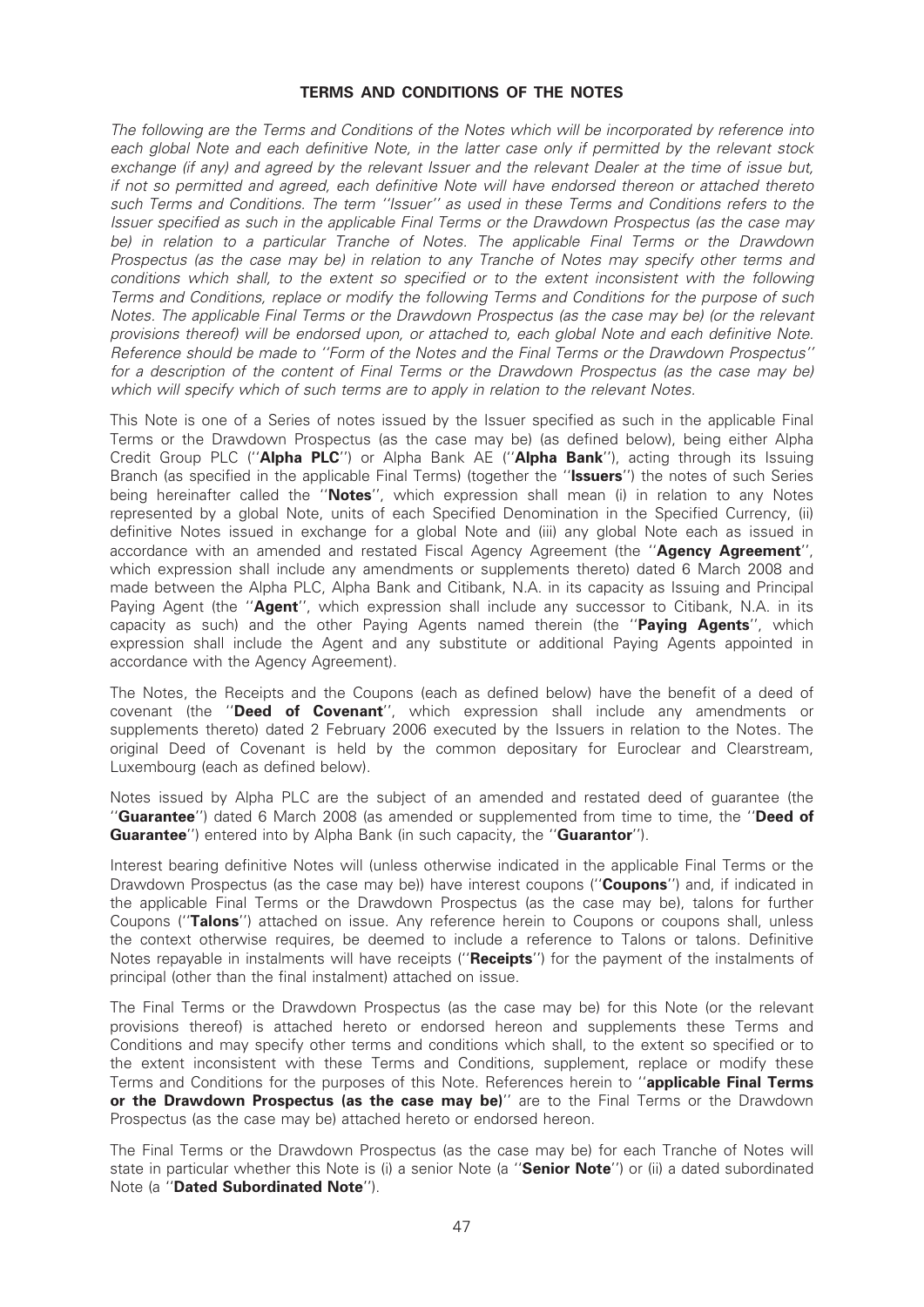In case of issue of Notes by Alpha Bank to which Law 3156/2003 applies and for the purposes of which the appointment of an Alpha Bank Noteholders Agent (as defined below) is required (if so), as per Law 3156/2003, (the "Alpha Bank Notes"). Alpha Bank shall appoint an agent of the holders of Alpha Bank Notes (the "Alpha Bank Noteholders Agent") in accordance with Condition 20 of the Notes below.

Alpha Bank has not authorised the issuance of Alpha Bank Notes in the form of Index Linked Notes, Equity Linked Notes (each as defined below) and/or Notes linked to one or more Reference Items (as defined below) the Redemption Amount (as defined below) of which, as payable upon Redemption (as defined below) may be less than the nominal amount invested in such Notes. Also, Alpha Bank has not authorised the issuance of Equity Linked Notes providing for redemption by physical delivery of Alpha Bank Shares.

As used herein, "**Tranche**" means Notes which are identical in all respects (including as to listing) and "Series" means a Tranche of Notes together with any further Tranche or Tranches of Notes which are (i) expressed to be consolidated and form a single series and (ii) identical in all respects (including as to listing) except for their respective Issue Dates, Interest Commencement Dates and/or Issue Prices.

Any reference to "Noteholders" or "holders" in relation to any Notes shall mean the holders of the Notes and shall, in relation to any Notes represented by a global Note, be construed as provided below. Any reference to "Alpha Bank Noteholders" in relation to any Notes shall mean the holders of Alpha Bank Notes, as defined in Condition 20 below, and shall, in relation to any Notes represented by a global Note, be construed as provided below. Any reference herein to "Receiptholders" shall mean the holders of the Receipts and any reference herein to "**Couponholders**" shall mean the holders of the Coupons and shall, unless the context otherwise requires, include the holders of the Talons.

Certain provisions of these Conditions are summaries of the Agency Agreement and the Deed of Guarantee and subject to their detailed provisions. The Noteholders, the Receiptholders and the Couponholders are deemed to have notice of, and are entitled to the benefit of, all the provisions of the Agency Agreement, the Deed of Covenant, the Deed of Guarantee and the applicable Final Terms or the Drawdown Prospectus (as the case may be) which are applicable to them. Copies of the Agency Agreement, the Deed of Covenant and the Deed of Guarantee are available for inspection and copies of the applicable Final Terms or the Drawdown Prospectus (as the case may be) may be obtained during normal business hours at the specified office of each of the Agent and the other Paying Agents and, in case of issue of Alpha Bank Notes, of the Alpha Bank Noteholders Agent, save that, if this Note is an unlisted Note of a Series, the applicable Final Terms or the Drawdown Prospectus (as the case may be) may only be obtained by a Noteholder holding one or more unlisted Notes of any Series and such Noteholder must produce evidence satisfactory to the relevant Paying Agent as to its holding of Notes and as to identity.

Words and expressions defined in the Agency Agreement, the Deed of Covenant or the Deed of Guarantee or which are used in the applicable Final Terms or the Drawdown Prospectus (as the case may be) shall have the same meanings where used in these Terms and Conditions unless the context otherwise requires or unless otherwise stated and provided that, in the event of inconsistency between the Agency Agreement, Deed of Covenant or the Deed of Guarantee and the applicable Final Terms or the Drawdown Prospectus (as the case may be), the applicable Final Terms or the Drawdown Prospectus (as the case may be) will prevail.

## 1. Form, Denomination and Title

The Notes are in bearer form in the Specified Currency and the Specified Denomination(s) and, in the case of definitive Notes, serially numbered. Notes of one Specified Denomination may not be exchanged for Notes of another Specified Denomination provided that in the case of any Notes which are to be admitted to trading on a regulated market within the European Economic Area or offered to the public in a Member State of the European Economic Area in circumstances which require the publication of a prospectus under the Prospectus Directive (2003/71/EC), the minimum denomination shall be  $\epsilon$ 1,000 (or its equivalent in any other currency as at the date of issue of the Notes).

This Note may be a Fixed Rate Note, a Floating Rate Note, a Zero Coupon Note, an Equity Linked Interest Note, an Index Linked Interest Note, a Dual Currency Interest Note or a combination of any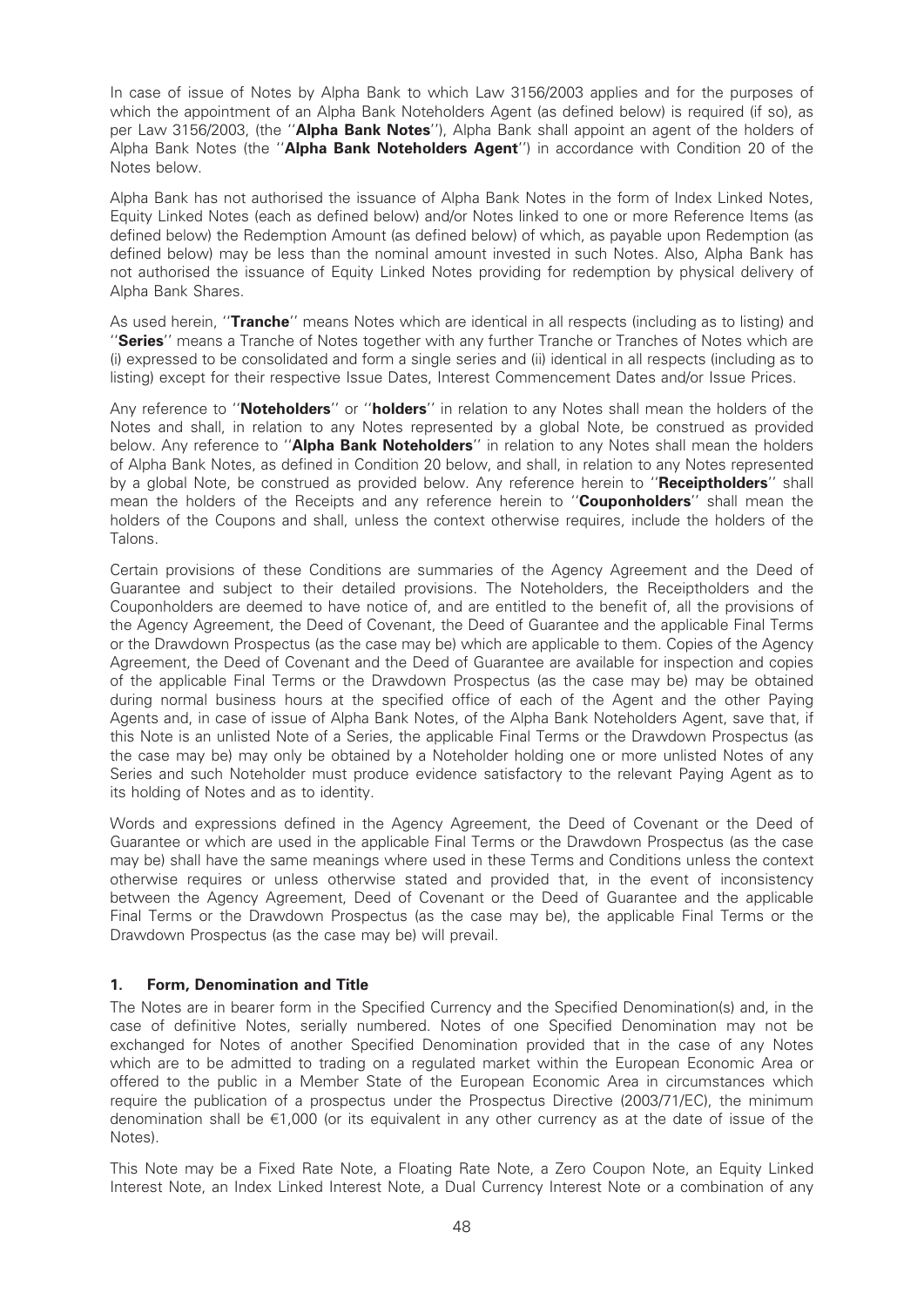of the foregoing, depending upon the Interest Basis shown in the applicable Final Terms or the Drawdown Prospectus (as the case may be).

This Note may be an Equity Linked Redemption Note, an Index Linked Redemption Note, an Instalment Note, a Dual Currency Redemption Note or a Partly Paid Note or a combination of any of the foregoing, depending upon the Redemption/Payment Basis shown in the applicable Final Terms or the Drawdown Prospectus (as the case may be).

This Note may be a Senior Note or a Dated Subordinated Note depending upon the Status of the Notes shown in the applicable Final Terms or the Drawdown Prospectus (as the case may be).

Definitive Notes are issued with Coupons attached, unless they are Zero Coupon Notes in which case references to Coupons and Couponholders in these Terms and Conditions are not applicable. Instalment Notes in definitive form are issued with Receipts attached.

Subject as set out below, title to the Notes, Receipts and Coupons will pass by delivery. Except as ordered by a court of competent jurisdiction or as required by law, the Issuer and any Paying Agent shall (subject as provided below) be entitled to deem and treat (and no such person will be liable for so deeming and treating) the bearer of any Note, Receipt or Coupon as the absolute owner thereof (whether or not overdue and notwithstanding any notice of ownership or writing thereon or notice of any previous loss or theft thereof) for all purposes but, in the case of any global Note, without prejudice to the provisions set out in the next succeeding paragraph.

For so long as any of the Notes is represented by a global Note held on behalf of Euroclear Bank S.A./ N.V. ("Euroclear") and/or Clearstream Banking, société anonyme ("Clearstream, Luxembourg") each person (other than Euroclear or Clearstream, Luxembourg) who is for the time being shown in the records of Euroclear or Clearstream, Luxembourg as the holder of a particular nominal amount of Notes (in which regard any certificate or other document issued by Euroclear or Clearstream, Luxembourg as to the nominal amount of Notes standing to the account of any person shall be conclusive and binding for all purposes save in the case of manifest error) shall be treated by the relevant Issuer and/or the Guarantor, if applicable, the Agent, any other Paying Agent and, in case of issue of Alpha Bank Notes, the Alpha Bank Noteholders Agent as the holder of such nominal amount of Notes for all purposes other than with respect to the payment of principal or interest on such Notes, for which purpose the bearer of the relevant global Note shall be treated by the relevant Issuer and/or the Guarantor, if applicable, the Agent, any other Paying Agent and, in case of issue of Alpha Bank Notes, the Alpha Bank Noteholders Agent as the holder of such nominal amount of Notes in accordance with and subject to the terms of the relevant global Note (and the expressions "Noteholder", "holder of Notes" and "Alpha Bank Noteholders" and related expressions shall be construed accordingly). Notes which are represented by a global Note will be transferable only in accordance with the rules and procedures for the time being of Euroclear or of Clearstream, Luxembourg, as the case may be.

Any reference herein to Euroclear and/or Clearstream, Luxembourg shall, whenever the context so permits, be deemed to include a reference to any additional or alternative clearing system approved by the relevant Issuer and/or the Guarantor, if applicable, and the Agent and specified in the applicable Final Terms or the Drawdown Prospectus (as the case may be).

### 2. Status of the Senior Notes and the Guarantee in respect of Senior Notes issued by Alpha PLC

- (a) If the Notes are speci¢ed as Senior Notes in the applicable Final Terms or the Drawdown Prospectus (as the case may be), the Notes and any relative Receipts and Coupons are direct, unconditional, unsubordinated and (subject to the provisions of Condition 4) unsecured obligations of the Issuer which will at all times rank *pari passu* without any preference among themselves and at least pari passu with all other present and future unsecured (subject as aforesaid) and unsubordinated obligations of the Issuer, save for such obligations as may be preferred by mandatory provisions of law.
- (b) The obligations of the Guarantor under the Guarantee in respect of Senior Notes issued by Alpha PLC constitute direct, general, unconditional and unsubordinated obligations of the Guarantor which will at all times rank at least *pari passu* with all other present and future unsecured (subject as aforesaid) and unsubordinated obligations of the Guarantor, save for such obligations as may be preferred by mandatory provisions of law.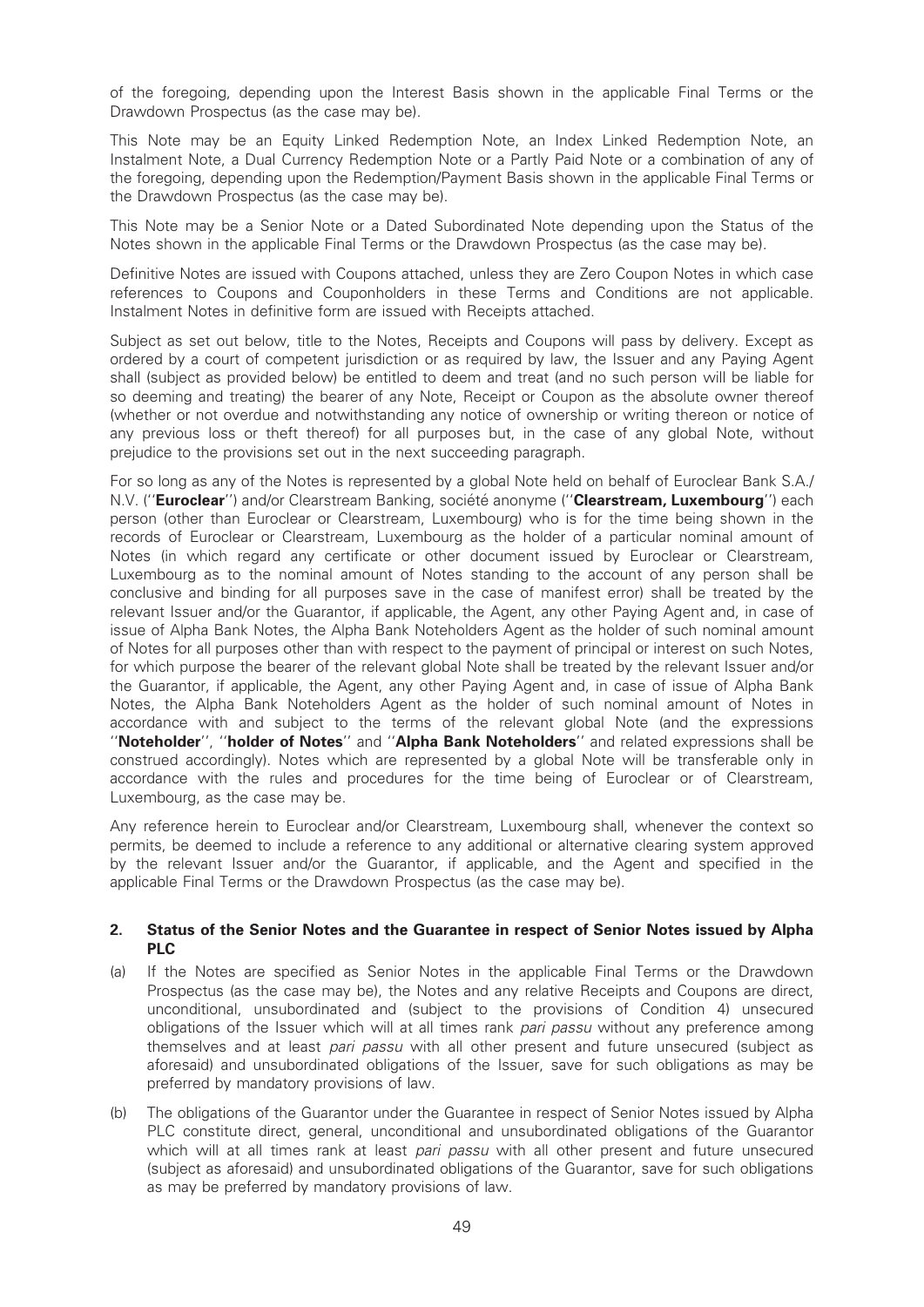## 3. Status of Dated Subordinated Notes and the Guarantee in respect of Dated Subordinated **Notes**

(a) The Notes are and will be, direct, unsecured and subordinated obligations of the Issuer and rank at all times *pari passu* among themselves.

The claims of the Noteholders will be subordinated to the claims of Senior Creditors of the Issuer (as de¢ned below) in that payments of principal and interest in respect of the Notes (whether in the winding up of the Issuer or otherwise) will be conditional upon the Issuer being solvent at the time of payment by the Issuer and in that no principal or interest shall be payable in respect of the Notes (whether in the winding up of the Issuer or otherwise) except to the extent that the Issuer could make such payment and still be solvent immediately thereafter. For this purpose, the Issuer shall be considered to be solvent if it can pay principal and interest in respect of the Notes and still be able to pay its outstanding debts to Senior Creditors of the Issuer, which are due and payable.

"Senior Creditors of the Issuer" means creditors of the Issuer (a) who are unsubordinated creditors of the Issuer, or (b) who are subordinated creditors of the Issuer whose claims are expressed to rank in priority to the claims of the holders of Dated Subordinated Notes (whether only in the winding up of the Issuer or otherwise).

In case of dissolution, liquidation and/or bankruptcy of the Issuer the holders of Dated Subordinated Notes will only be paid by the Issuer after all Senior Creditors of the Issuer have been paid in full and the holders of Dated Subordinated Notes irrevocably waive their right to be treated equally with all other unsecured, unsubordinated creditors of the Issuer in such circumstances.

(b) The payment of principal and interest in respect of the Dated Subordinated Notes has been irrevocably guaranteed on a subordinated basis by the Guarantor.

All claims under the Guarantee will be subordinated to the claims of Senior Creditors of the Guarantor (as defined below) in that payments under the Guarantee (whether in the winding up of the Guarantor or otherwise) will be conditional upon the Guarantor being solvent at the time of payment by the Guarantor and in that no amount shall be payable under the Guarantee (whether in the winding up of the Guarantor or otherwise) except to the extent that the Guarantor could make such payment and still be solvent immediately thereafter. For this purpose, the Guarantor shall be considered to be solvent if it can pay principal and interest in respect of the Dated Subordinated Notes and still be able to pay its outstanding debts to Senior Creditors of the Guarantor, which are due and payable.

"Senior Creditors of the Guarantor" means creditors of the Guarantor (a) who are unsubordinated creditors of the Guarantor, or (b) who are subordinated creditors of the Guarantor whose claims are expressed to rank in priority to the claims of the holders of Dated Subordinated Notes or other persons claiming under the Guarantee (whether only in the winding up of the Guarantor or otherwise).

In case of dissolution, liquidation and/or bankruptcy of the Guarantor the holders of Dated Subordinated Notes will only be paid by the Guarantor after all Senior Creditors of the Guarantor have been paid in full and the holders of Dated Subordinated Notes irrevocably waive their right to be treated equally with all other unsecured, unsubordinated creditors of the Guarantor.

## 4. Negative Pledge

This Condition 4 shall apply only to Senior Notes and references to ''Notes'' and ''Noteholders'' shall be construed accordingly. So long as any of the Notes remains outstanding (as defined in the Agency Agreement), neither the Issuer nor the Guarantor (if applicable) shall create or permit to be outstanding any mortgage, charge, lien, pledge or other similar encumbrance or security interest upon the whole or any part of its undertaking or assets, present or future (including any uncalled capital), to secure any Indebtedness (as defined below) or any guarantee or indemnity given in respect of any Indebtedness, without, in the case of the creation of an encumbrance or security interest, at the same time and, in any other case, promptly according to the Noteholders an equal and rateable interest in the same or providing to the Noteholders such other security as shall be approved by an Extraordinary Resolution (as defined in the Agency Agreement) of the Noteholders save that the Issuer or the Guarantor (if applicable) may create or permit to subsist a security interest to secure Indebtedness and/or any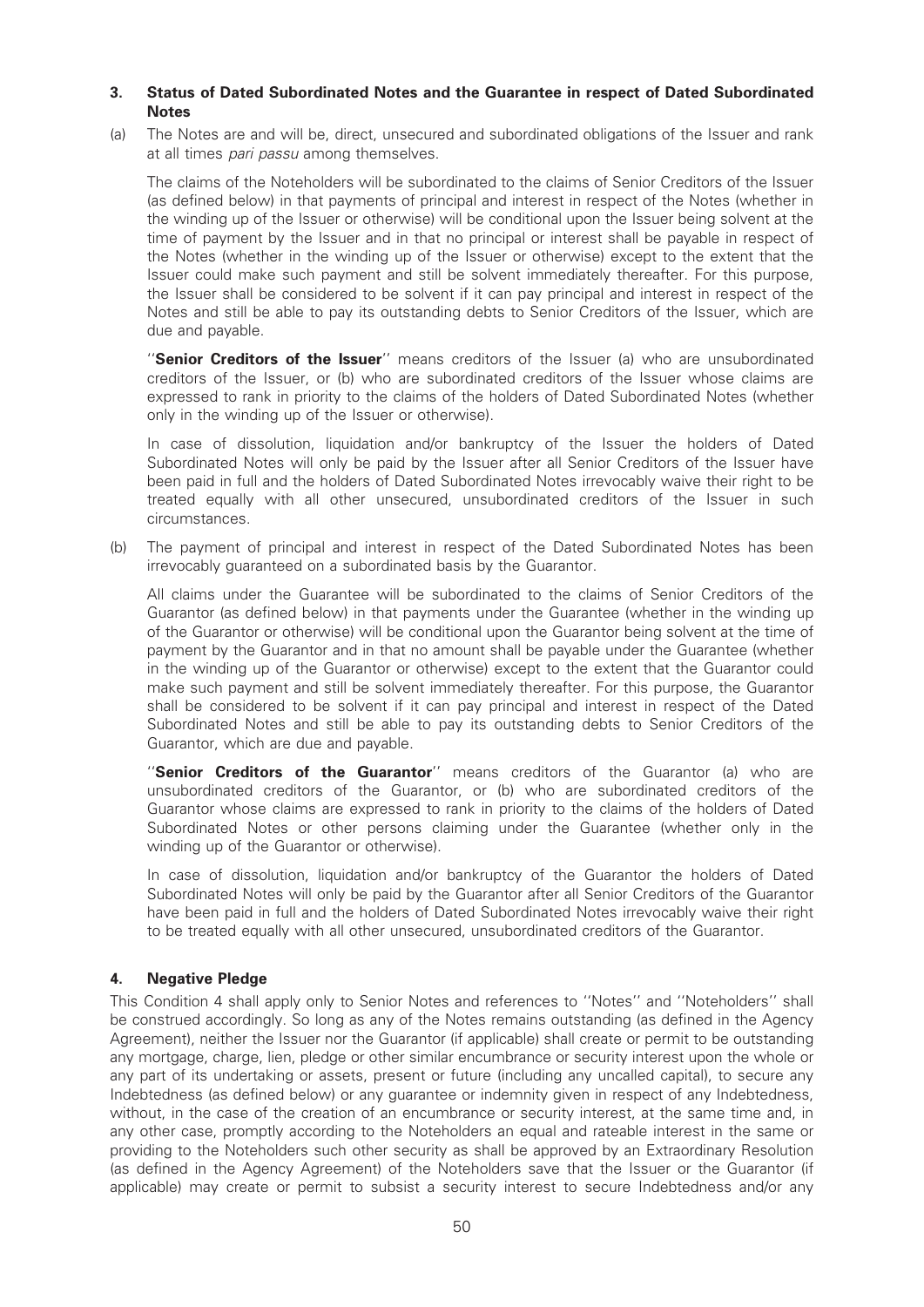guarantee or indemnity given in respect of Indebtedness of any person, in each case as aforesaid, (but without the obligation to accord or provide to the Noteholders either, an equal and rateable interest in the same or such other security as aforesaid) where such security interest:

- (a) is created pursuant to any securitisation, asset-backed ¢nancing or like arrangement in accordance with normal market practice and whereby the amount of Indebtedness secured by such security interest or in respect of which any guarantee or indemnity is secured by such security interest is limited to the value of the assets secured; or
- (b) is granted in relation to assets-backed bonds issued by Alpha Bank under Greek law as ''covered bonds''.

''Indebtedness'' means any borrowings having an original maturity of more than one year in the form of or represented by bonds, notes, debentures or other securities which, with the consent of the Issuer are, or are intended to be, listed or traded on any stock exchange, over-the-counter or other organised market for securities (whether or not initially distributed by way of private placing).

### 5. Interest

If the Notes are specified in the applicable Final Terms as Index Linked Interest Notes, then the provisions of this Condition 5 are subject to Condition 8. If the Notes are specified in the applicable Final Terms as Equity Linked Interest Notes, then the provisions of this Condition 5 are subject to Condition 9.

### (a) Interest on Fixed Rate Notes

Each Fixed Rate Note bears interest on its outstanding nominal amount (or, if it is a Partly Paid Note, the amount paid up) from (and including) the Interest Commencement Date specified in the applicable Final Terms or the Drawdown Prospectus (as the case may be) at the rate(s) per annum equal to the Rate(s) of Interest so specified payable in arrear on the Interest Payment Date(s) in each year and on the Maturity Date so specified if that does not fall on an Interest Payment Date.

Except as provided in the applicable Final Terms or the Drawdown Prospectus (as the case may be), the amount of interest payable on each Interest Payment Date in respect of the Fixed Interest Period ending on such date shall be the Fixed Coupon Amount. Payments of interest on any Interest Payment Date will, if so specified in the applicable Final Terms or the Drawdown Prospectus (as the case may be), amount to the Broken Amount so specified.

As used in these Terms and Conditions, "**Fixed Interest Period**" means the period from (and including) an Interest Payment Date (or the Interest Commencement Date) to (but excluding) the next (or first) Interest Payment Date.

If interest is required to be calculated for a period other than a Fixed Interest Period, such interest shall be calculated by applying the Rate of Interest to the Calculation Amount, multiplying such sum by the applicable Day Count Fraction, and rounding the resultant figure to the nearest subunit of the relevant Specified Currency, half of any such sub-unit being rounded upwards or otherwise in accordance with applicable market convention. The amount of interest in respect of each Calculation Amount will be aggregated for each Note of each Specified Denomination.

"Calculation Amount" will be as specified in the applicable Final Terms.

''Day Count Fraction'' means, in respect of the calculation of an amount for any period of time (the "Calculation Period"), such day count fraction as may be specified in these Conditions or the applicable Final Terms or the Drawdown Prospectus (as the case may be) and:

- (i) if "**Actual/Actual (ICMA)**" is so specified, this means:
	- (a) where the Calculation Period is equal to or shorter than the Regular Period during which it falls, the actual number of days in the Calculation Period divided by the product of (1) the actual number of days in such Regular Period and (2) the number of Regular Periods in any year; and
	- (b) where the Calculation Period is longer than one Regular Period, the sum of: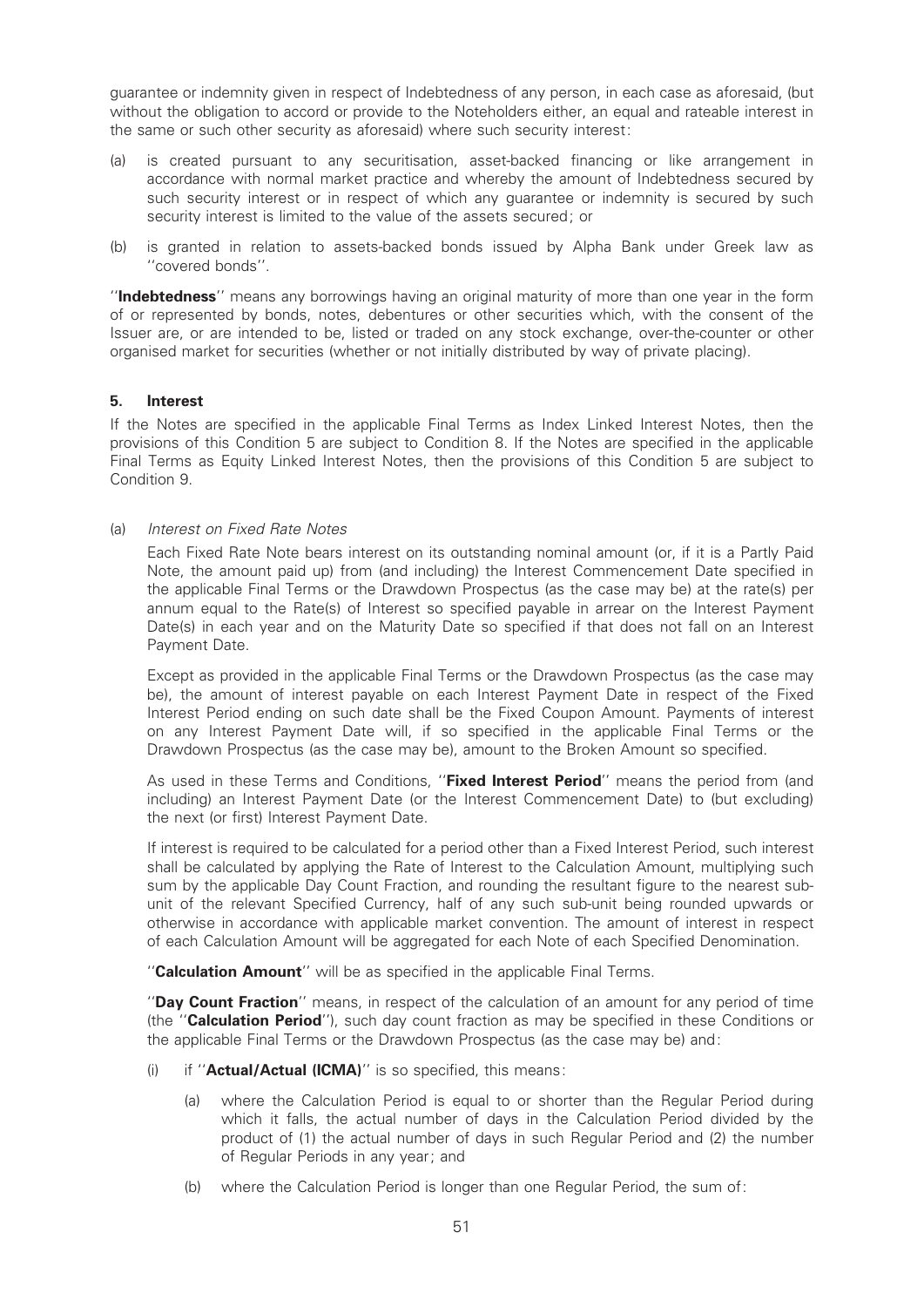- (A) the actual number of days in such Calculation Period falling in the Regular Period in which it begins divided by the product of (1) the actual number of days in such Regular Period and (2) the number of Regular Periods in any year; and
- (B) the actual number of days in such Calculation Period falling in the next Regular Period divided by the product of (1) the actual number of days in such Regular Period and (2) the number of Regular Periods in any year;
- (ii) if "30/360" or "360/360" or "Bond Basis" is so specified, means the number of days in the Calculation Period in respect of which payment is being made divided by 360, calculated on a formula basis as follows:

Day Count Fraction =  $\frac{[360 \times (Y_2 - Y_1)] + [30 \times (M_2 - M_1)] + (D_2 - D_1)}{[360 \times (Y_2 - Y_1)] + [30 \times (M_2 - M_1)] + (D_2 - D_1)}$ 360

where:

 $'Y_1'$  is the year, expressed as a number, in which the first day of the Calculation Period falls;

"Y<sub>2</sub>" is the year, expressed as a number, in which the day immediately following the last day included in the Calculation Period falls;

 $M_1$ <sup>"</sup> is the calendar month, expressed as a number, in which the first day of the Calculation Period falls;

" $M<sub>2</sub>$ " is the calendar month, expressed as number, in which the day immediately following the last day included in the Calculation Period falls;

" $D_1$ " is the first calendar day, expressed as a number, of the Calculation Period, unless such number would be 31, in which case  $D_1$  will be 30; and

 $P'$  is the calendar day, expressed as a number, immediately following the last day included in the Calculation Period, unless such number would be 31 and  $D_1$  is greater than 29, in which case D2 will be 30;

## (iii) if " $30E/360$ " or "Eurobond Basis" is so specified, means

Day Count Fraction = 
$$
\frac{[360 \times (Y_2 - Y_1)] + [30 \times (M_2 - M_1)] + (D_2 - D_1)}{360}
$$

where:

 $'Y_1'$  is the year, expressed as a number, in which the first day of the Calculation Period falls;

 $'Y_2'$  is the year, expressed as a number, in which the day immediately following the last day included in the Calculation Period falls;

" $M_1$ " is the calendar month, expressed as a number, in which the first day of the Calculation Period falls;

 $M_2$ <sup>"</sup> is the calendar month, expressed as a number, in which the day immediately following the last day included in the Calculation Period falls;

 $U'D_1$ " is the first calendar day, expressed as a number, of the Calculation Period, unless such number would be 31, in which case  $D_1$  will be 30; and

 $P_{\text{D}}$ <sup>"</sup> is the calendar day, expressed as a number, immediately following the last day included in the Calculation Period, unless such number would be 31, in which case D2 will be 30; and

 $(iv)$  if "30E/360 (ISDA)" is so specified, means the number of days in the Calculation Period in respect of which payment is being made divided by 360, calculated on a formula basis as follows:

Day Count Fraction =  $\frac{[360 \times (Y_2 - Y_1)] + [30 \times (M_2 - M_1)] + (D_2 - D_1)}{200}$ 360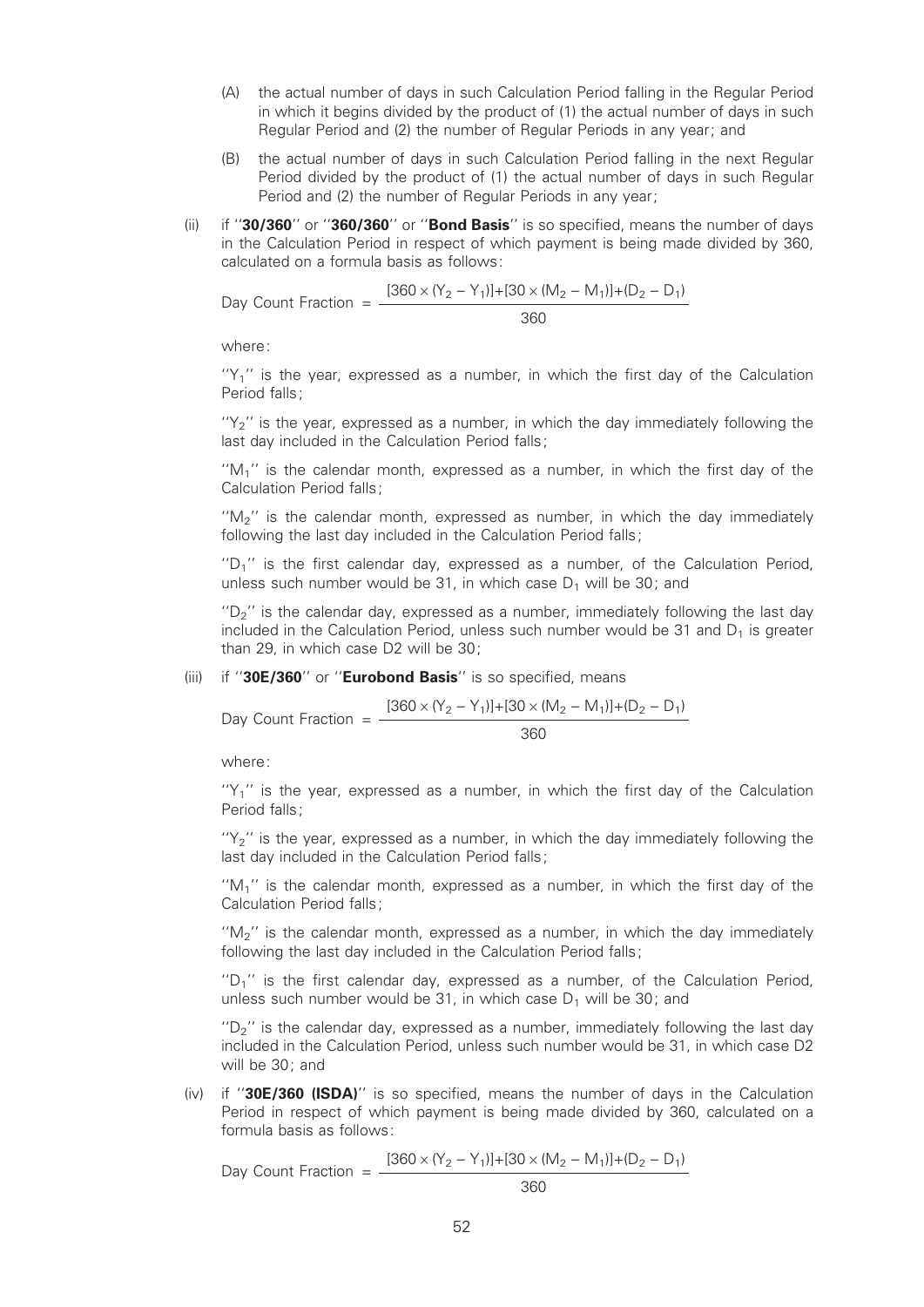where:

 $''Y_1''$  is the year, expressed as a number, in which the first day of the Calculation Period falls;

 $'Y_2'$  is the year, expressed as a number, in which the day immediately following the last day included in the Calculation Period falls;

 $M_1$ <sup>"</sup> is the calendar month, expressed as a number, in which the first day of the Calculation Period falls;

 $M_2$ <sup>"</sup> is the calendar month, expressed as a number, in which the day immediately following the last day included in the Calculation Period falls:

''D1'' is the ¢rst calendar day, expressed as a number, of the Calculation Period, unless (i) that day is the last day of February or (ii) such number would be 31, in which case  $D_1$  will be 30; and

 $P_{\text{D}}$ <sup>"</sup> is the calendar day, expressed as a number, immediately following the last day included in the Calculation Period, unless (i) that day is the last day of February but not the Maturity Date or (ii) such number would be 31, in which case  $D<sub>2</sub>$  will be 30;

In these Terms and Conditions:

#### "Regular Period" means:

- in the case of Notes where interest is scheduled to be paid only by means of regular payments, each period from and including the Interest Commencement Date to but excluding the first Interest Payment Date and each successive period from and including one Interest Payment Date to but excluding the next Interest Payment Date;
- (ii) in the case of Notes where, apart from the first Interest Period, interest is scheduled to be paid only by means of regular payments, each period from and including a Regular Date falling in any year to but excluding the next Regular Date, where "Regular Date" means the day and month (but not the year) on which any Interest Payment Date falls; and
- (iii) in the case of Notes where, apart from one Interest Period other than the first Interest Period, interest is scheduled to be paid only by means of regular payments, each period from and including a Regular Date falling in any year to but excluding the next Regular Date, where ''Regular Date'' means the day and month (but not the year) on which any Interest Payment Date falls other than the Interest Payment Date falling at the end of the irregular Interest Period; and

"sub-unit" means, with respect to any currency other than euro, the lowest amount of such currency that is available as legal tender in the country of such currency and, with respect to euro, one cent.

(b) Interest on Floating Rate Notes, Equity Linked Interest Notes and Index Linked Interest Notes

#### (i) Interest Payment Dates

Each Floating Rate Note, Equity Linked Interest Note and Index Linked Interest Note bears interest on its outstanding nominal amount (or, if it is a Partly Paid Note, the amount paid up) from (and including) the Interest Commencement Date and such interest will be payable in arrear on either:

- (A) the Specified Interest Payment Date(s) (each an "Interest Payment Date") in each year specified in the applicable Final Terms or the Drawdown Prospectus (as the case may be); or
- (B) if no Specified Interest Payment Date(s) is/are specified in the applicable Final Terms or the Drawdown Prospectus (as the case may be), each date (each an "Interest Payment Date") which (save as otherwise mentioned in these Terms and Conditions or the applicable Final Terms or the Drawdown Prospectus (as the case may be)) falls the number of months or other period specified as the Specified Period in the applicable Final Terms or the Drawdown Prospectus (as the case may be) after the preceding Interest Payment Date or, in the case of the first Interest Payment Date, after the Interest Commencement Date.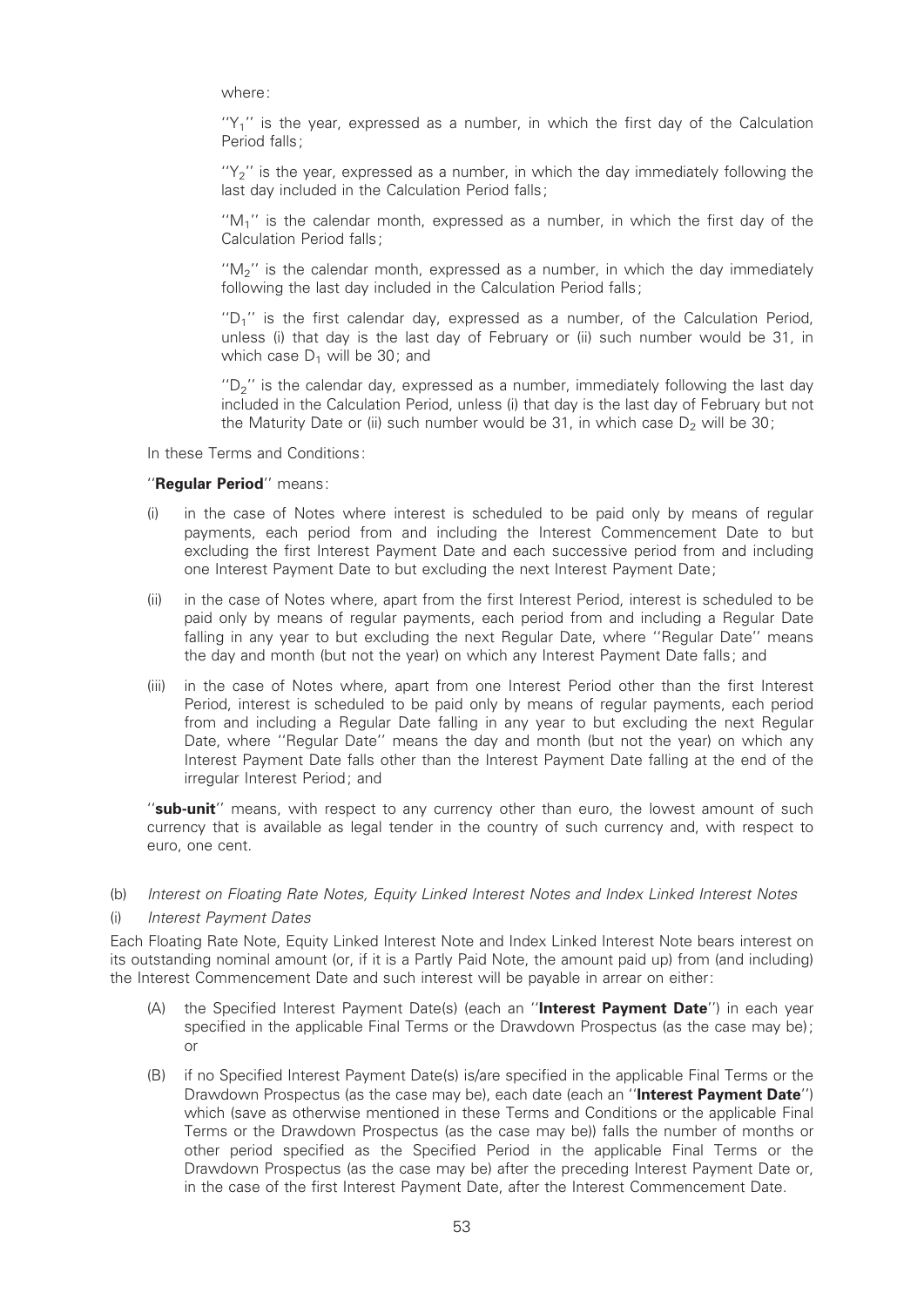Such interest will be payable in respect of each Interest Period (which expression shall, in these Terms and Conditions, mean the period from (and including) an Interest Payment Date (or the Interest Commencement Date) to (but excluding) the next (or first) Interest Payment Date).

If a Business Day Convention is specified in the applicable Final Terms or the Drawdown Prospectus (as the case may be) and (x) if there is no numerically corresponding day on the calendar month in which an Interest Payment Date should occur or (y) if any Interest Payment Date would otherwise fall on a day which is not a Business Day (as defined below), then, if the Business Day Convention specified is:

- (1) in any case where Specified Periods are specified in accordance with Condition  $5(b)(i)(B)$ above, the Floating Rate Convention, such Interest Payment Date (i) in the case of (x) above, shall be the last day that is a Business Day in the relevant month and the provisions of (B) below shall apply *mutatis mutandis* or (ii) in the case of (y) above, shall be postponed to the next day which is a Business Day unless it would thereby fall into the next calendar month, in which event (A) such Interest Payment Date shall be brought forward to the immediately preceding Business Day and (B) each subsequent Interest Payment Date shall be the last Business Day in the month which falls the Specified Period after the preceding applicable Interest Payment Date occurred; or
- (2) the Following Business Day Convention, such Interest Payment Date shall be postponed to the next day which is a Business Day; or
- (3) the Modified Following Business Day Convention, such Interest Payment Date shall be postponed to the next day which is a Business Day unless it would thereby fall into the next calendar month, in which event such Interest Payment Date shall be brought forward to the immediately preceding Business Day; or
- (4) the Preceding Business Day Convention, such Interest Payment Date shall be brought forward to the immediately preceding Business Day.

In these Terms and Conditions:

"Business Day" means (unless otherwise stated in the applicable Final Terms or the Drawdown Prospectus (as the case may be)) a day which is both:

- (A) a day on which commercial banks and foreign exchange markets settle payments and are open for general business (including dealing in foreign exchange and foreign currency deposits) in London and any Additional Business Centre specified in the applicable Final Terms or the Drawdown Prospectus (as the case may be); and
- (B) either (1) in relation to any sum payable in a Specified Currency other than euro, a day on which commercial banks and foreign exchange markets settle payments and are open for general business (including dealing in foreign exchange and foreign currency deposits) in the principal financial centre of the country of the relevant Specified Currency (if other than London and any Additional Business Centre and which if the Specified Currency is Australian dollars or New Zealand dollars shall be Melbourne or Auckland, respectively) or (2) in relation to any sum payable in euro, a day on which the Trans-European Automated Real-Time Gross Settlement Express Transfer (TARGET) system (the "TARGET System") is open.

## (ii) Rate of Interest

The Rate of Interest payable from time to time in respect of Floating Rate Notes, Equity Linked Interest Notes and Index Linked Interest Notes will be determined in the manner specified in the applicable Final Terms or the Drawdown Prospectus (as the case may be).

## (iii) ISDA Determination for Floating Rate Notes

Where ISDA Determination is specified in the applicable Final Terms or the Drawdown Prospectus (as the case may be) as the manner in which the Rate of Interest is to be determined, the Rate of Interest for each Interest Period will be the relevant ISDA Rate plus or minus (as indicated in the applicable Final Terms or the Drawdown Prospectus (as the case may be)) the Margin (if any). For the purposes of this sub-paragraph (iii), "ISDA Rate" for an Interest Period means a rate equal to the Floating Rate that would be determined by the Agent or other person specified in the applicable Final Terms or the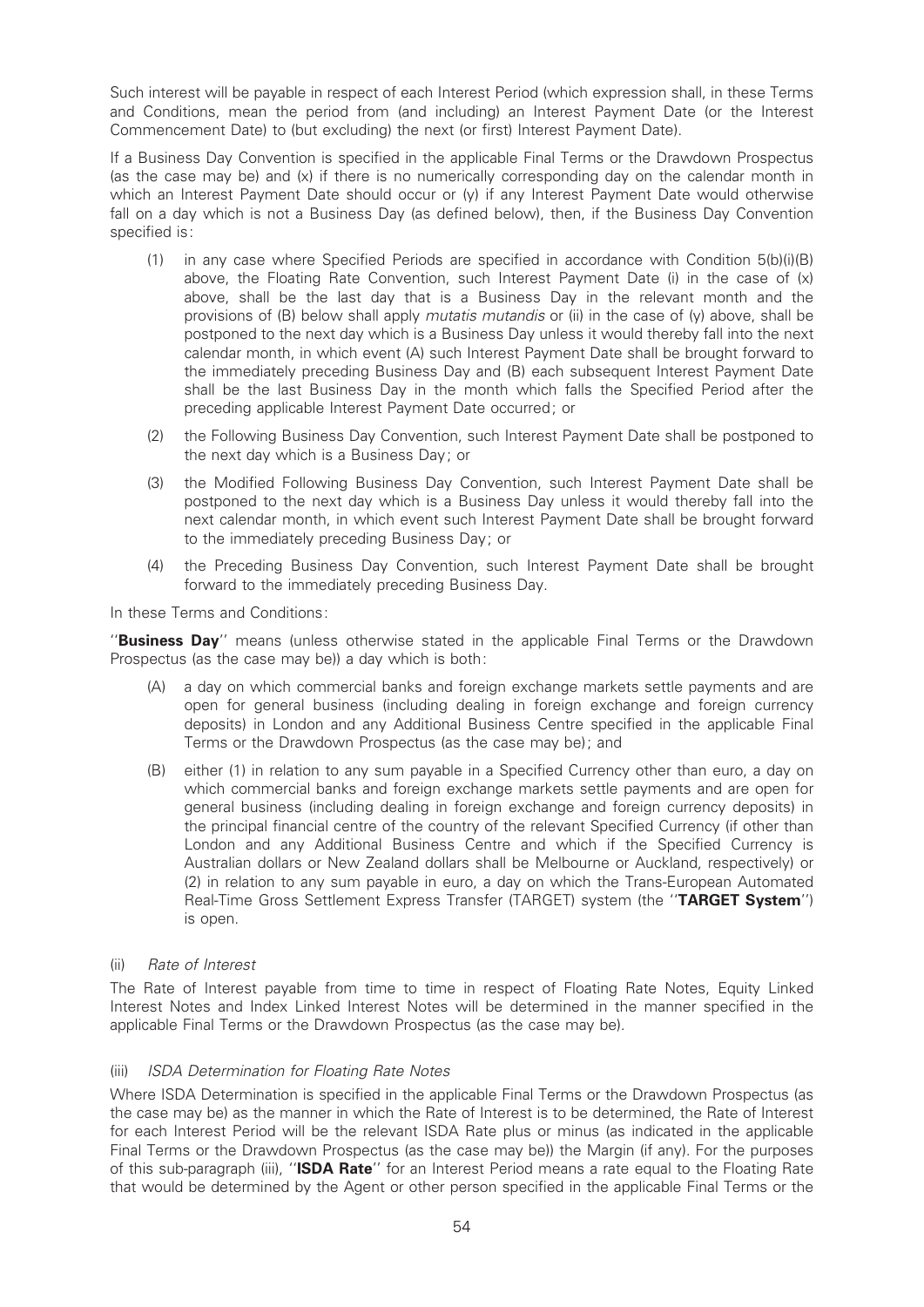Drawdown Prospectus (as the case may be) under an interest rate swap transaction if the Agent or that other person were acting as Calculation Agent for that swap transaction under the terms of an agreement incorporating the 2006 ISDA Definitions as published by the International Swaps and Derivatives Association, Inc. and as amended and updated as at the Issue Date of the first Tranche of the Notes (the "ISDA Definitions") and under which:

- (A) the Floating Rate Option is as speci¢ed in the applicable Final Terms or the Drawdown Prospectus (as the case may be);
- (B) the Designated Maturity is a period specified in the applicable Final Terms or the Drawdown Prospectus (as the case may be); and
- (C) the relevant Reset Date is either (i) if the applicable Floating Rate Option is based on the London inter-bank offered rate ("LIBOR") or on the Euro-zone inter-bank offered rate ("**EURIBOR**") for a currency, the first day of that Interest Period or (ii) in any other case, as specified in the applicable Final Terms or the Drawdown Prospectus (as the case may be).

For purposes of this sub-paragraph (iii), (a) "Floating Rate", "Calculation Agent", "Floating Rate Option", "Designated Maturity" and "Reset Date" have the meanings given to those terms in the ISDA Definitions, (b) the definition of "Banking Day" in the ISDA Definitions shall be amended to insert after the words "are open for" in the second line the word "general" and (c) "Euro-zone" means the region comprised of Member States of the European Union that adopt the single currency in accordance with the Treaty.

Where this sub-paragraph (iii) applies, in respect of each relevant Interest Period, the Agent will be deemed to have discharged its obligations under paragraph (vi) below in respect of the determination of the Rate of Interest if it has determined the Rate of Interest in respect of such Interest Period in the manner provided in this sub-paragraph (iii).

Unless otherwise stated in the applicable Final Terms or the Drawdown Prospectus (as the case may be), the Minimum Rate of Interest shall be deemed to be zero.

#### (iv) Screen Rate Determination for Floating Rate Notes

Where Screen Rate Determination is specified in the applicable Final Terms or the Drawdown Prospectus (as the case may be) as the manner in which the Rate of Interest is to be determined, the Rate of Interest for each Interest Period will, subject as provided below, be either:

- (A) the offered quotation (if there is only one quotation on the Relevant Screen Page); or
- (B) the arithmetic mean (rounded if necessary to the fourth decimal place, with 0.00005 being rounded upwards) of the offered quotations,

(expressed as a percentage rate per annum), for the Reference Rate which appears or appear, as the case may be, on the Relevant Screen Page as at 11.00 a.m. (London time, in the case of LIBOR, or Brussels time, in the case of EURIBOR) on the Interest Determination Date in question plus or minus (as indicated in the applicable Final Terms or the Drawdown Prospectus (as the case may be)) the Margin (if any), all as determined by the Agent. If five or more such offered quotations are available on the Relevant Screen Page, the highest (or, if there is more than one such highest quotation, one only of such quotations) and the lowest (or, if there is more than one such lowest quotation, only one of such quotations) shall be disregarded by the Agent for the purpose of determining the arithmetic mean (rounded as provided above) of such offered quotations.

The Agency Agreement contains provisions for determining the Rate of Interest in the event that the Relevant Screen Page is not available or if, in the case of (A) above no such quotation appears or, in the case of (B) above, fewer than three such offered quotations appear, in each case as at the time specified in the preceding paragraph.

If the Reference Rate from time to time in respect of Floating Rate Notes is specified in the applicable Final Terms or the Drawdown Prospectus (as the case may be) as being other than LIBOR or EURIBOR, the Rate of Interest in respect of such Notes will be determined as provided in the applicable Final Terms or the Drawdown Prospectus (as the case may be).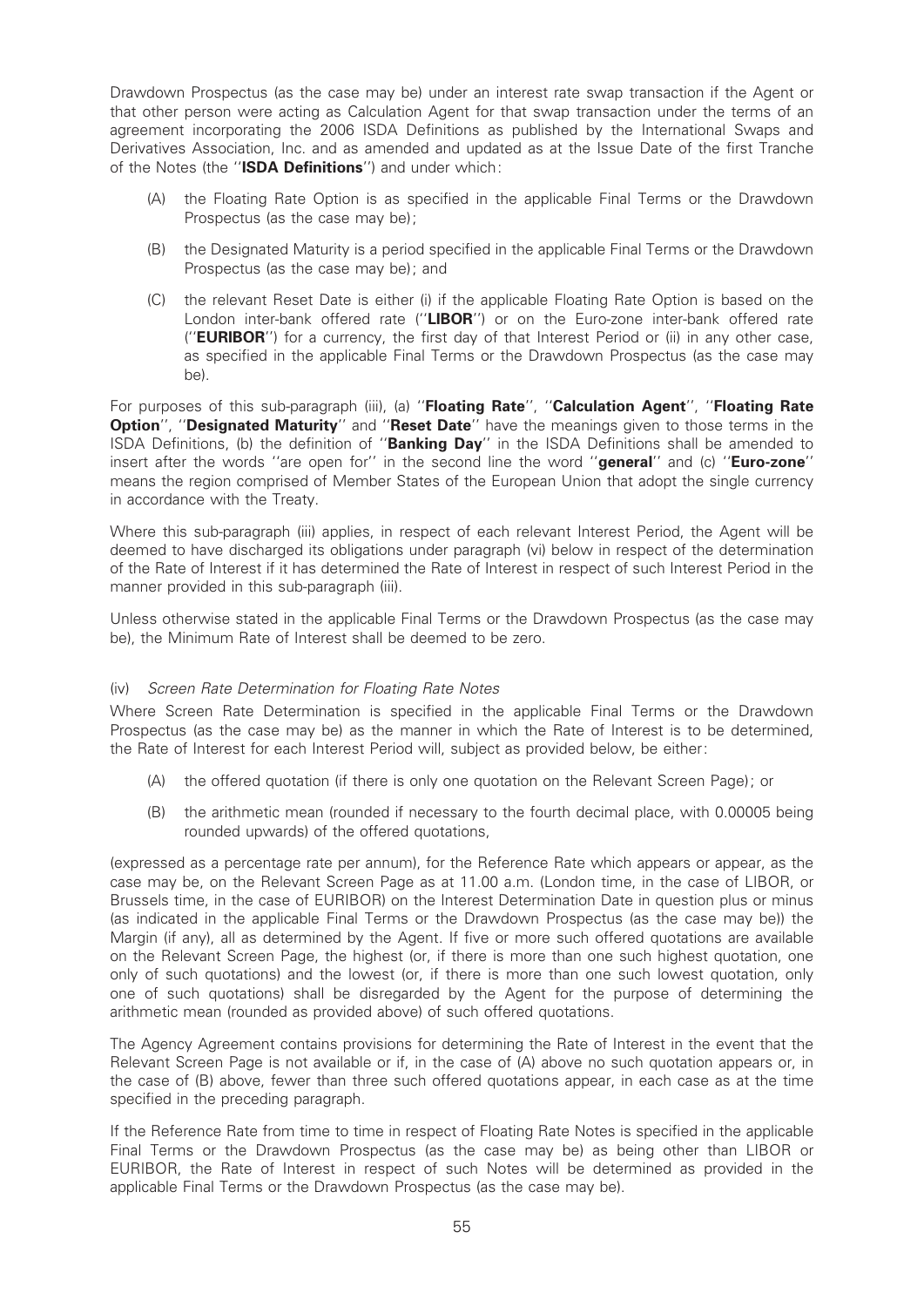### (v) Minimum and/or Maximum Rate of Interest

If the applicable Final Terms or the Drawdown Prospectus (as the case may be) specifies a Minimum Rate of Interest for any Interest Period then, in the event that the Rate of Interest in respect of such Interest Period determined in accordance with the above provisions is less than such Minimum Rate of Interest, the Rate of Interest for such Interest Period shall be such Minimum Rate of Interest. If the applicable Final Terms or the Drawdown Prospectus (as the case may be) specifies a Maximum Rate of Interest for any Interest Period then, in the event that the Rate of Interest in respect of any such Interest Period determined in accordance with the above provisions is greater than such Maximum Rate of Interest, the Rate of Interest for such Interest Period shall be such Maximum Rate of Interest.

### (vi) Determination of Rate of Interest and Calculation of Interest Amount

The Agent, in the case of Floating Rate Notes, and the Calculation Agent, in the case of Equity Linked Interest Notes and Index Linked Interest Notes, will, at or as soon as practicable after each time at which the Rate of Interest is to be determined, determine the Rate of Interest for the relevant Interest Period. In the case of Equity Linked Interest Notes and Index Linked Interest Notes, the Calculation Agent will notify the Agent of the Rate of Interest for the relevant Interest Period as soon as practicable after calculating the same. The Agent will calculate the amount of interest (the "Interest Amount") payable on each Floating Rate Note, Equity Linked Interest Note or Index Linked Interest Note in respect of each Calculation Amount for the relevant Interest Period. Each Interest Amount shall be calculated by applying the Rate of Interest to the Calculation Amount, multiplying such sum by the applicable Day Count Fraction, and rounding the resultant figure to the nearest cent (or its approximate equivalent sub-unit of the relevant Specified Currency, half of any sub-unit being rounded upwards or otherwise in accordance with applicable market convention). The amount of interest in respect of each Calculation Amount will be aggregated for each Note of each Specified Denomination.

''Day Count Fraction'' means, in respect of the calculation of an amount for any period of time (the "Calculation Period"), such day count fraction as may be specified in these Conditions or the applicable Final Terms or the Drawdown Prospectus (as the case may be) and:

- (i) if " $Actual/365"$  or " $Actual/Actual (ISDA)"$  is so specified, means the actual number of days in the Calculation Period in respect of which payment is being made divided by 365 (or, if any portion of that Calculation Period falls in a leap year, the sum of (i) the actual number of days in that portion of the Calculation Period falling in a leap year divided by 366 and (ii) the actual number of days in that portion of the Calculation Period falling in a non-leap year divided by 365);
- (ii) if " $Actual/365$  (Fixed)" is so specified, means the actual number of days in the Calculation Period in respect of which payment is being made divided by 365;
- (iii) if " $Actual/360$ " is so specified, means the actual number of days in the Calculation Period in respect of which payment is being made divided by 360;
- (iv) if " $30/360$ " or " $360/360$ " or "Bond Basis" is so specified, means the number of days in the Calculation Period in respect of which payment is being made divided by 360, calculated on a formula basis as follows:

Day Count Fraction = 
$$
\frac{[360 \times (Y_2 - Y_1)] + [30 \times (M_2 - M_1)] + (D_2 - D_1)}{360}
$$

where:

" $Y_1$ " is the year, expressed as a number, in which the first day of the Calculation Period falls;

"Y<sub>2</sub>" is the year, expressed as a number, in which the day immediately following the last day included in the Calculation Period falls;

" $M_1$ " is the calendar month, expressed as a number, in which the first day of the Calculation Period falls;

" $M<sub>2</sub>$ " is the calendar month, expressed as number, in which the day immediately following the last day included in the Calculation Period falls;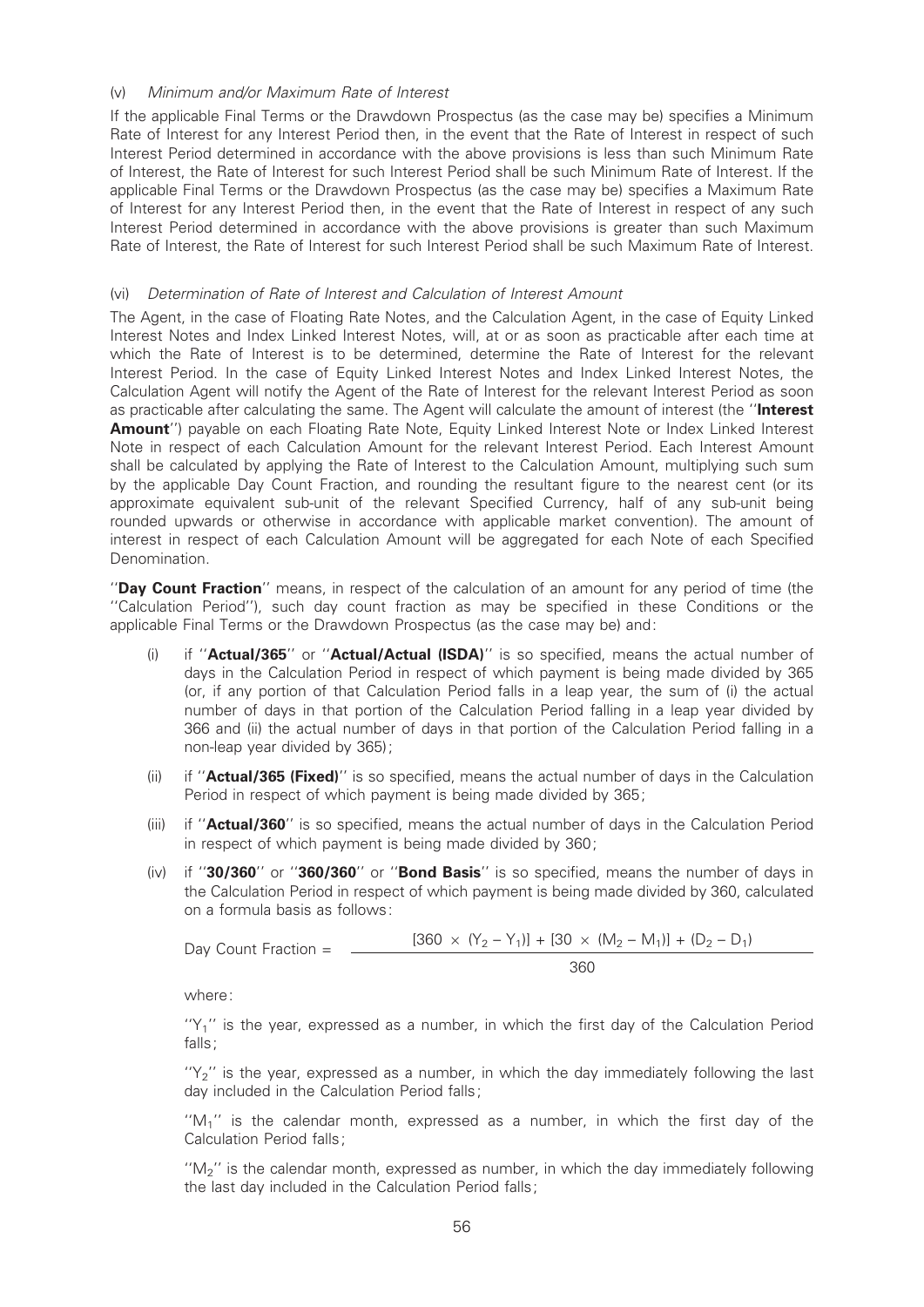" $D_1$ " is the first calendar day, expressed as a number, of the Calculation Period, unless such number would be 31, in which case  $D_1$  will be 30; and

"D<sub>2</sub>" is the calendar day, expressed as a number, immediately following the last day included in the Calculation Period, unless such number would be 31 and  $D_1$  is greater than 29, in which case  $D_2$  will be 30;

#### (v) if " $30E/360$ " or "Eurobond Basis" is so specified, means

Day Count Fraction = 
$$
\frac{[360 \times (Y_2 - Y_1)] + [30 \times (M_2 - M_1)] + (D_2 - D_1)}{360}
$$

where:

 $'Y_1'$  is the year, expressed as a number, in which the first day of the Calculation Period falls;

 $'Y_2'$  is the year, expressed as a number, in which the day immediately following the last day included in the Calculation Period falls;

" $M_1$ " is the calendar month, expressed as a number, in which the first day of the Calculation Period falls;

''M2'' is the calendar month, expressed as a number, in which the day immediately following the last day included in the Calculation Period falls:

"D<sub>1</sub>" is the first calendar day, expressed as a number, of the Calculation Period, unless such number would be 31, in which case  $D_1$  will be 30; and

" $D_2$ " is the calendar day, expressed as a number, immediately following the last day included in the Calculation Period, unless such number would be  $31$ , in which case  $D<sub>2</sub>$  will be 30; and

(vi) if "30E/360 (ISDA)" is so specified, means the number of days in the Calculation Period in respect of which payment is being made divided by 360, calculated on a formula basis as follows:

Day Count Fraction =  $\frac{[360 \times (Y_2 - Y_1)] + [30 \times (M_2 - M_1)] + (D_2 - D_1)}{[360 \times (Y_2 - Y_1)]}$ 360

where:

 $'Y_1'$  is the year, expressed as a number, in which the first day of the Calculation Period falls;

 $'Y_2$ " is the year, expressed as a number, in which the day immediately following the last day included in the Calculation Period falls;

 $M_1$ <sup>"</sup> is the calendar month, expressed as a number, in which the first day of the Calculation Period falls;

" $M_2$ " is the calendar month, expressed as a number, in which the day immediately following the last day included in the Calculation Period falls;

 $D_1$ " is the first calendar day, expressed as a number, of the Calculation Period, unless (i) that day is the last day of February or (ii) such number would be 31, in which case  $D_1$  will be 30; and

 $D_2$ <sup>"</sup> is the calendar day, expressed as a number, immediately following the last day included in the Calculation Period, unless (i) that day is the last day of February but not the Maturity Date or (ii) such number would be 31, in which case  $D_2$  will be 30;

#### (vii) Noti¢cation of Rate of Interest and Interest Amount

The Agent will cause the Rate of Interest and each Interest Amount for each Interest Period and the relevant Interest Payment Date to be notified *inter alia* to the Issuer and to any stock exchange on which the relevant Floating Rate Notes, Equity Linked Interest Notes or Index Linked Interest Notes are for the time being listed, and notice thereof to be published in accordance with Condition 18 as soon as possible after their determination but in no event later than the fourth London Business Day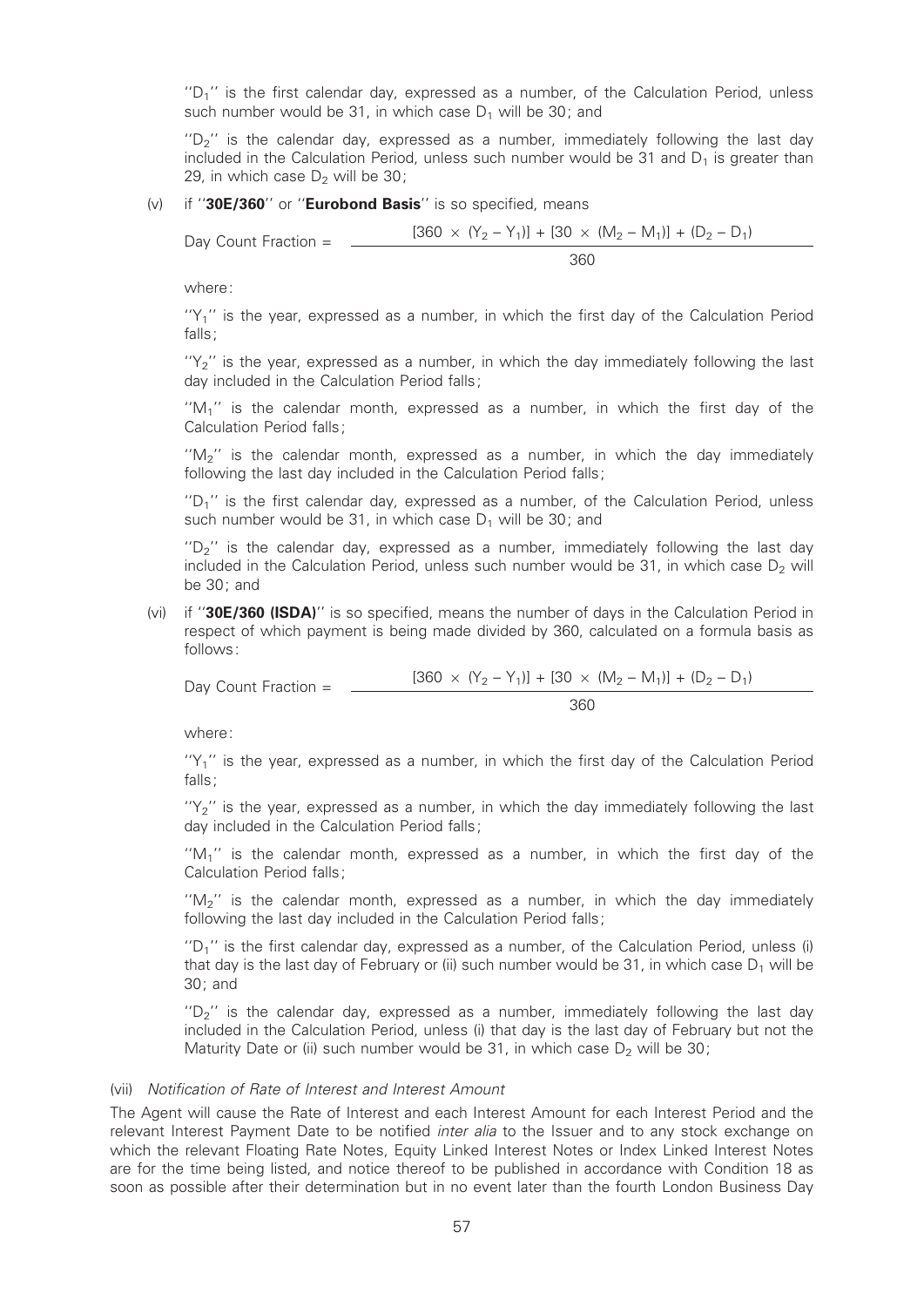thereafter. Each Interest Amount and Interest Payment Date so notified may subsequently be amended (or appropriate alternative arrangements made by way of adjustment) without notice in the event of an extension or shortening of the Interest Period. Any such amendment will be promptly notified to each stock exchange on which the relevant Floating Rate Notes, Equity Linked Interest Notes or Index Linked Interest Notes are for the time being listed and to the Noteholders in accordance with Condition 18. For the purposes of this paragraph, the expression "**London Business** Day" means a day (other than a Saturday or a Sunday) on which commercial banks and foreign exchange markets are open for general business in London.

## (viii) Certificates to be final

All certificates, communications, opinions, determinations, calculations, quotations and decisions given, expressed, made or obtained for the purposes of the provisions of this Condition 5(b) shall (in the absence of wilful default, bad faith or manifest error) be binding on the Issuer, the Agent, the Calculation Agent (if applicable), the other Paying Agents and all Noteholders, Receiptholders and Couponholders and (in the absence as aforesaid) no liability to the Issuer, the Noteholders, the Receiptholders or the Couponholders shall attach to the Agent or the Calculation Agent (if applicable) in connection with the exercise or non-exercise by it of its powers, duties and discretions pursuant to such provisions.

## (c) Interest on Dual Currency Notes

In the case of Dual Currency Notes, if the rate or amount of interest falls to be determined by reference to an exchange rate, the rate or amount of interest payable shall be determined in the manner specified in the applicable Final Terms or the Drawdown Prospectus (as the case may be).

### (d) Interest on Partly Paid Notes

In the case of Partly Paid Notes (other than Partly Paid Notes which are Zero Coupon Notes), interest will accrue as aforesaid on the paid-up nominal amount of such Notes and otherwise as specified in the applicable Final Terms or the Drawdown Prospectus (as the case may be).

### (e) Accrual of Interest

Each Note (or in the case of the redemption of part only of a Note, that part only of such Note) will cease to bear interest (if any) from the due date for its redemption unless, upon due presentation thereof, payment of principal is improperly withheld or refused. In such event, interest will continue to accrue thereon (as well after as before any demand or judgment) at the rate then applicable to the principal amount of the Notes or such other rate as may be specified in the applicable Final Terms or the Drawdown Prospectus (as the case may be) until whichever is the earlier of (1) the date on which all amounts due in respect of such Note have been paid, and (2) date on which the Agent having received the funds required to make such payment, notice is given to the Noteholders in accordance with Condition 18 of that circumstance (except to the extent that there is failure in the subsequent payment thereof to the relevant Noteholder).

## 6. Redemption and Purchase

## (a) Redemption at Maturity

Unless previously redeemed or purchased and cancelled as specified below, each Note (unless it is an Index Linked Redemption Note or Equity Linked Redemption Note) will be redeemed by the Issuer at its Final Redemption Amount specified in, or determined in the manner specified in, the applicable Final Terms or the Drawdown Prospectus (as the case may be) in the relevant Specified Currency on the Maturity Date specified in the applicable Final Terms or the Drawdown Prospectus (as the case may be).

#### (b) Redemption for Tax Reasons

If, as a result of any amendment to or change in the laws or regulations of the jurisdiction of incorporation of the Issuer or, if applicable, the Guarantor or, in the case of Alpha Bank issuing or guaranteeing Notes through a branch situated in a jurisdiction other than the Hellenic Republic, such other jurisdiction or in each case of any political subdivision thereof or any authority or agency therein or thereof having power to tax or any change in the application or official interpretation or administration of any such laws or regulations, which amendment or change becomes effective on or after the date on which agreement is reached to issue the first Tranche of the Notes, the Issuer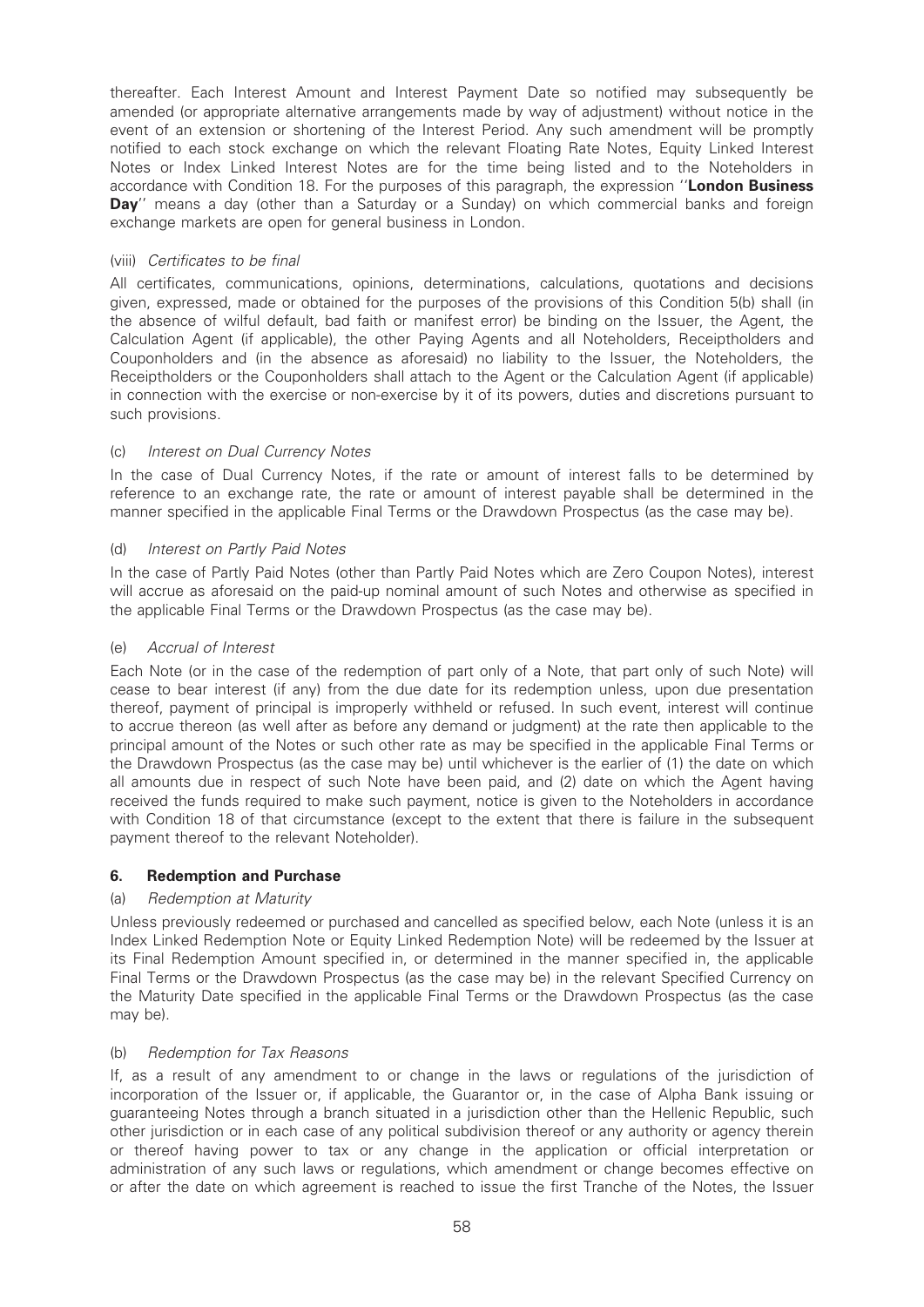would be required to pay additional amounts as provided in Condition 13, or the Guarantor (if applicable) would be unable for reasons outside its control to procure payment by the Issuer and in making payment itself would be required to pay additional amounts as provided in Condition 13, the Issuer may (subject, in the case of Dated Subordinated Notes, to the prior consent of the Bank of Greece), at its option and having given no less than 30 nor more than 60 days' notice (ending, in the case of Notes which bear interest at a floating rate, on any Interest Payment Date) to the Agent and, in case of issue of Alpha Bank Notes, to the Alpha Bank Noteholders Agent, and, in accordance with Condition 18, the Noteholders (which notice shall be irrevocable), redeem all (but not some only) of the outstanding Notes at their Early Redemption Amount as may be specified in, or determined in accordance with, the applicable Final Terms or the Drawdown Prospectus (as the case may be) together (if appropriate) with interest accrued to (but excluding) the date of redemption provided that no such notice of redemption shall be given earlier than 90 days prior to the earliest date on which the Issuer or, as the case may be, the Guarantor (if applicable) would be obliged to pay such additional amounts were a payment in respect of the Notes then due. Upon the expiry of such notice, the Issuer shall be bound to redeem the Notes accordingly.

### (c) Redemption at the Option of the Issuer (Issuer Call)

If Issuer Call is specified in the applicable Final Terms or the Drawdown Prospectus (as the case may be), the Issuer may, (subject, in the case of Dated Subordinated Notes, to the prior consent of the Bank of Greece), having (unless otherwise specified in the applicable Final Terms or the Drawdown Prospectus (as the case may be)) given not more than 30 nor less than 15 days' notice to the Agent and, in case of issue of Alpha Bank Notes, to the Alpha Bank Noteholders Agent, and, in accordance with Condition 18, the Noteholders (which notice shall be irrevocable), redeem all or some only of the Notes then outstanding on any Optional Redemption Date and at the Optional Redemption Amount(s) specified in, or determined in the manner specified in, the applicable Final Terms or the Drawdown Prospectus (as the case may be) together, if applicable, with interest accrued to (but excluding) the relevant Optional Redemption Date. Upon the expiry of such notice, the Issuer shall be bound to redeem the Notes accordingly.

In the event of a redemption of some only of the Notes, such redemption must be of a nominal amount being not less than the Minimum Redemption Amount or not more than a Maximum Redemption Amount, both as indicated in the applicable Final Terms or the Drawdown Prospectus (as the case may be). In the case of a partial redemption of definitive Notes, the Notes to be redeemed will be selected individually by not more than 30 days prior to the date fixed for redemption and a list of the Notes called for redemption will be published in accordance with Condition 18 not less than 15 days prior to such date. In the case of a partial redemption of Notes which are represented by a global Note, the relevant Notes will be selected in accordance with the rules of Euroclear and/or Clearstream, Luxembourg (to be reflected in the records of Euroclear and Clearstream, Luxembourg as either a pool factor or a reduction in nominal amount at their discretion).

#### (d) Redemption at the Option of the Noteholders (Investor Put)

This Condition 6(d) is applicable only in relation to Notes specified in the applicable Final Terms or the Drawdown Prospectus (as the case may be) as being Senior Notes and references to ''Notes'' and ''Noteholders'' shall be construed accordingly.

If Investor Put is specified in the applicable Final Terms or the Drawdown Prospectus (as the case may be), upon any Noteholder giving to the Issuer in accordance with Condition 18 not more than 30 nor less than 15 days' notice (which notice shall be irrevocable), the Issuer will, upon the expiry of such notice, redeem subject to, and in accordance with, the terms specified in the applicable Final Terms or the Drawdown Prospectus (as the case may be) such Note on the Optional Redemption Date and at the Optional Redemption Amount specified in, or determined in the manner specified in, the applicable Final Terms or the Drawdown Prospectus (as the case may be) together, if applicable, with interest accrued to (but excluding) the relevant Optional Redemption Date.

If this Note is in definitive form, to exercise any right to require redemption of this Note the holder of this Note must deliver such Note at the specified office of any Paying Agent at any time during normal business hours of such Paying Agent falling within the notice period, accompanied by a duly completed and signed notice of exercise in the form (for the time being current) obtainable from any specified office of any Paying Agent (a "Put Notice") and in which the holder must specify a bank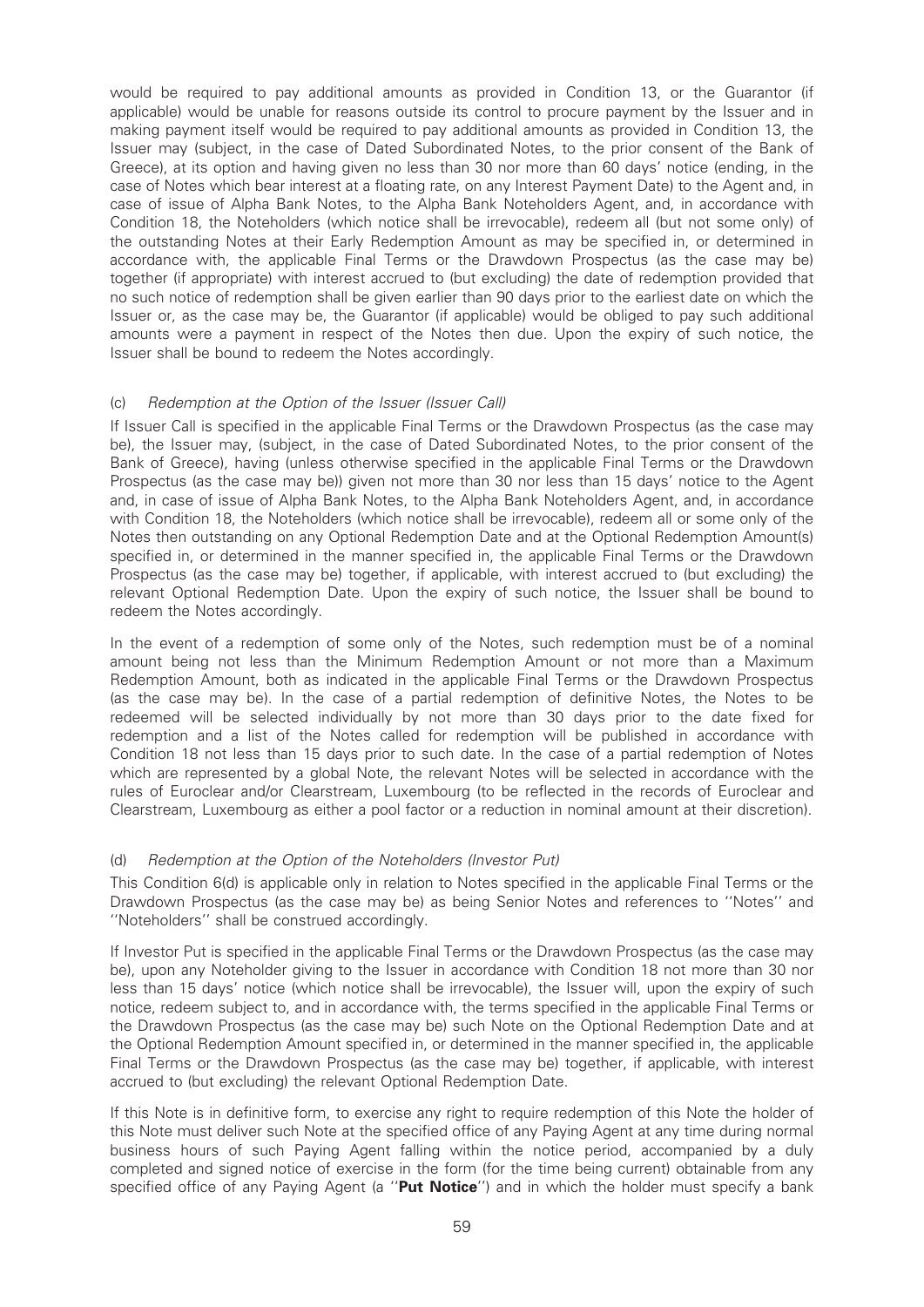account (or, if payment is by cheque, an address) to which payment is to be made under this Condition.

Any Put Notice given by a holder of any Note pursuant to this paragraph shall be irrevocable except where prior to the due date of repayment an Event of Default shall have occurred and be continuing in which event such holder, at its option, may elect by notice to the Issuer to withdraw the notice given pursuant to this paragraph.

### (e) Early Redemption Amounts

For the purposes of paragraph (b) above and Condition 14, each Note will be redeemed at an amount (the ''Early Redemption Amount'') determined or calculated as follows:

- (i) in the case of a Note with a Final Redemption Amount equal to the Issue Price, at the Final Redemption Amount thereof; or
- (ii) in the case of a Note (other than a Zero Coupon Note but including an Instalment Note and Partly Paid Note) with a Final Redemption Amount which is or may be less or greater than the Issue Price or which is payable in a Specified Currency other than that in which the Notes are denominated, at the amount set out in, or determined in the manner set out in, the applicable Final Terms or the Drawdown Prospectus (as the case may be) or, if no such amount or manner is set out in that Final Terms or the Drawdown Prospectus (as the case may be), at their nominal amount; or
- (iii) in the case of a Zero Coupon Note, at an amount (the "**Amortised Face Amount**") equal to the sum of:
	- (A) the Reference Price specified in the applicable Final Terms or the Drawdown Prospectus (as the case may be); and
	- (B) the product of the Accrual Yield specified in the applicable Final Terms or the Drawdown Prospectus (as the case may be) (compounded annually) being applied to the Reference Price from (and including) the Issue Date of the first Tranche of the Notes to (but excluding) the date fixed for redemption or (as the case may be) the date upon which such Note becomes due and repayable,

or such other amount as is provided in the applicable Final Terms or the Drawdown Prospectus (as the case may be).

Where such calculation is to be made for a period which is not a whole number of years, it shall be made (i) in the case of a Zero Coupon Note other than a Zero Coupon Note payable in euro, on the basis of a 360-day year consisting of 12 months of 30 days each or (ii) in the case of a Zero Coupon Note payable in euro, on the basis of the actual number of days elapsed divided by 365 (or, if any of the days elapsed falls in a leap year, the sum of  $(x)$ the number of those days falling in a leap year divided by 366 and (y) the number of those days falling in a non-leap year divided by 365) or (in either case) on such other calculation basis as may be speci¢ed in the applicable Final Terms or the Drawdown Prospectus (as the case may be); or

(iv) in the case of an Index Linked Interest Note, an Index Linked Redemption Note, an Equity Linked Interest Note or an Equity Linked Redemption Note, the Early Redemption Amount in respect of each nominal amount of such Notes equal to the Calculation Amount will be determined by reference to the provisions in the applicable Final Terms.

#### (f) Instalments

If the Notes are repayable in instalments, they will be redeemed in the Instalment Amounts and on the Instalment Dates speci¢ed in the applicable Final Terms or the Drawdown Prospectus (as the case may be).

#### (g) Partly Paid Notes

Partly Paid Notes will be redeemed, whether at maturity, early redemption or otherwise, in accordance with the provisions of this Condition and the applicable Final Terms or the Drawdown Prospectus (as the case may be).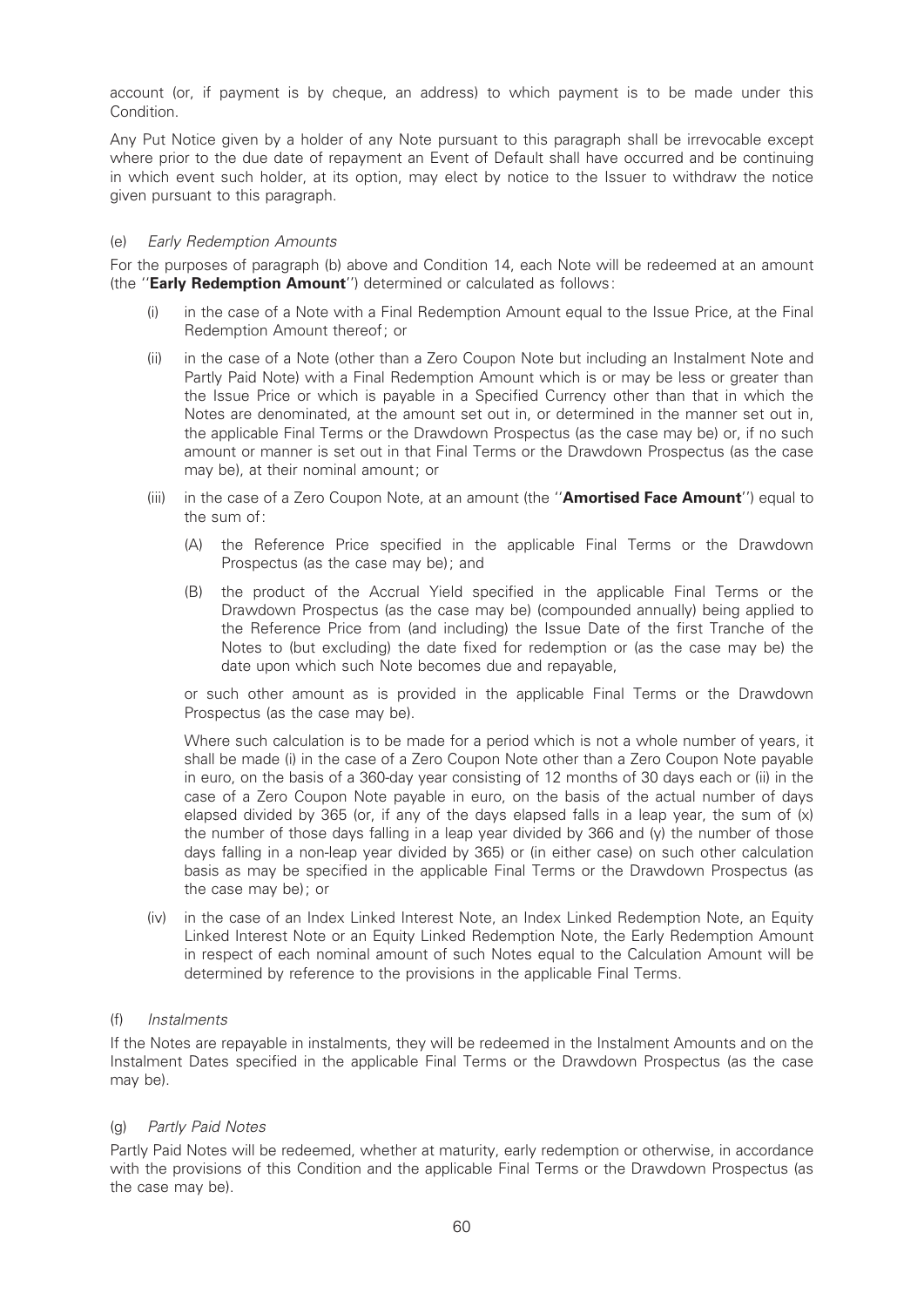## (h) Illegality

In the event that the Calculation Agent determines in good faith that the performance of the Issuer's obligations under the Notes or that any arrangements made to hedge the Issuer's obligations under the Notes has or will become unlawful, illegal or otherwise prohibited in whole or in part as a result of compliance with any applicable present or future law, rule, regulation, judgment, order or directive of any governmental, administrative, legislative or judicial authority or power, or in the interpretation thereof, the Issuer having given not less than 10 nor more than 30 days' notice to Noteholders in accordance with Condition 18 (which notice shall be irrevocable), may, on expiry of such notice redeem all, but not some only, of the Notes, each Note being redeemed at the Early Redemption Amount together (if appropriate) with interest accrued to (but excluding) the date of redemption.

### (i) Purchases

The Issuer, the Guarantor (if applicable) or any Subsidiary (as defined in the Agency Agreement) of the Issuer or the Guarantor (if applicable) may (subject, in the case of Dated Subordinated Notes, to the prior consent of the Bank of Greece), at any time purchase Notes (together, in the case of definitive Notes, with all Receipts, Coupons and Talons appertaining thereto) in any manner and at any price. Such Notes may be held, reissued, resold or, at the option of the Issuer or the Guarantor, as the case may be, surrendered to any Paying Agent for cancellation.

## (j) Cancellation

All Notes which are redeemed in full will forthwith be cancelled (together with all unmatured Receipts, Coupons and Talons attached thereto or surrendered therewith at the time of redemption). All Notes so cancelled and the Notes which are purchased and cancelled pursuant to paragraph (i) above (together with all unmatured Receipts, Coupons and Talons attached thereto or delivered therewith) shall be forwarded to the Agent and cannot be reissued or resold.

## (k) Late Payment on Zero Coupon Notes

If the amount payable in respect of any Zero Coupon Note upon redemption of such Zero Coupon Note pursuant to paragraph (a), (b), (c) or (d) above or upon its becoming due and repayable as provided in Condition 14 is improperly withheld or refused, the amount due and repayable in respect of such Zero Coupon Note shall be the amount calculated as provided in paragraph (e)(iii) above as though the references therein to the date fixed for redemption or the date upon which the Zero Coupon Note becomes due and repayable were replaced by references to the date which is the earlier of:

- (1) the date on which all amounts due in respect of the Zero Coupon Note have been paid; and
- (2) the date on which the full amount of the moneys payable has been received by the Agent and notice to that effect has been given to the Noteholders in accordance with Condition 18.

## 7. Payments

(a) Method of Payment

Subject as provided below:

- (i) payments in a Specified Currency other than euro will be made by credit or transfer to an account in the relevant Specified Currency maintained by the payee with, or, at the option of the payee, by a cheque in such Specified Currency drawn on, a bank in the principal financial centre of the country of such Specified Currency (which, if the Specified Currency is Australian dollars or New Zealand dollars, shall be Melbourne or Auckland, respectively); and
- (ii) payments in euro will be made by credit or transfer to a euro account (or any other account to which euro may be credited or transferred) specified by the payee or, at the option of the payee, by a euro cheque.

Payments will be subject in all cases to any fiscal or other laws and regulations applicable thereto in the place of payment, but without prejudice to the provisions of Condition 13.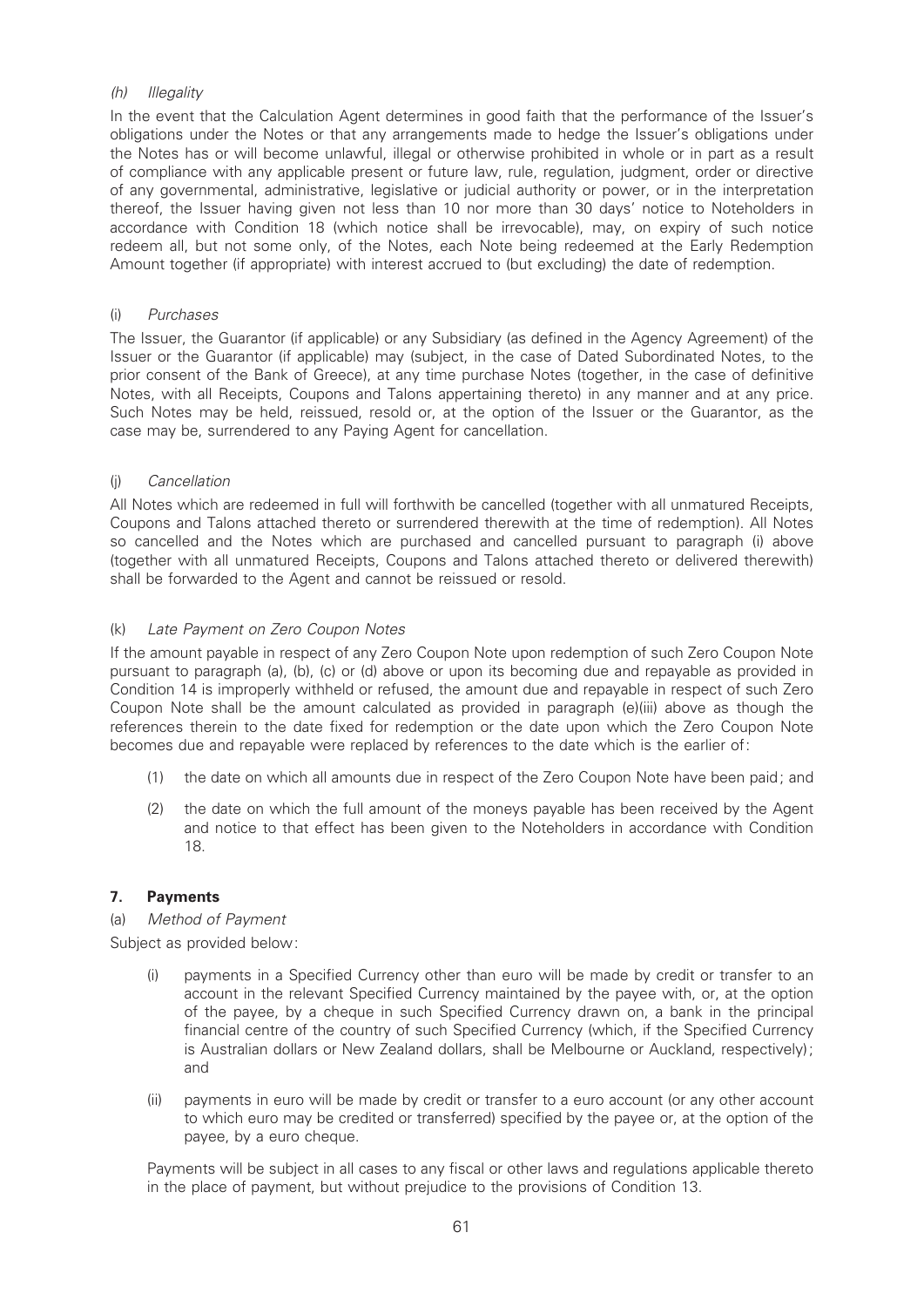### (b) Presentation of Notes, Receipts and Coupons

Payments of principal in respect of definitive Notes will (subject as provided below) be made in the manner provided in paragraph (a) above only against presentation and surrender (or, in the case of part payment only, endorsement) of definitive Notes and payments of interest in respect of definitive Notes will (subject as provided below) be made as aforesaid against presentation and surrender (or, in the case of part payment only, endorsement) of Coupons, in each case at the specified office of any Paying Agent outside the United States (as referred to below).

Payments of instalments (if any) of principal in respect of definitive Notes, other than the final instalment, will (subject as provided below) be made in the manner provided in (a) above against presentation and surrender (or, in the case of part payment of any sum due, endorsement) at the specified office of any Paying Agent of the relevant Receipt in accordance with the preceding paragraph. Payment of the final instalment will be made in the manner provided in (a) above only against surrender (or, in the case of part payment of any sum due, endorsement) of the relevant Note. Each Receipt must be presented for payment of the relevant instalment together with the definitive Note to which it appertains. Receipts presented without the definitive Note to which they appertain do not constitute valid obligations of the Issuer. Upon the date on which any definitive Note becomes due and repayable, unmatured Receipts (if any) appertaining thereto (whether or not attached) shall become void and no payment shall be made in respect thereof.

Fixed Rate Notes in definitive form (other than Dual Currency Notes, Equity Linked Notes or Index Linked Notes) should be presented for payment together with all unmatured Coupons appertaining thereto (which expression shall for this purpose include Coupons falling to be issued on exchange of matured Talons) failing which the amount of any missing unmatured Coupon (or, in the case of payment not being made in full, the same proportion of the amount of such missing unmatured Coupon as the sum so paid bears to the sum due) will be deducted from the sum due for payment. Each amount of principal so deducted will be paid in the manner mentioned above against presentation and surrender (or, in the case of part payment only, endorsement) of the relative missing Coupon at any time before the expiry of ten years after the Relevant Date (as defined in Condition 13) in respect of such principal (whether or not such Coupon would otherwise have become void under Condition 17) or, if later, five years from the date on which such Coupon would otherwise have become due but in no event thereafter. Upon any Fixed Rate Note in definitive form becoming due and repayable prior to its Maturity Date, all unmatured Talons (if any) appertaining thereto will become void and no further Coupons will be issued in respect thereof.

Upon the date on which any Floating Rate Note, Dual Currency Note, Equity Linked Interest Note or Index Linked Interest Note in definitive form becomes due and repayable, unmatured Coupons and Talons (if any) relating thereto (whether or not attached) shall become void and no payment or, as the case may be, exchange for further Coupons shall be made in respect thereof.

If the due date for redemption of any definitive Note is not an Interest Payment Date, interest (if any) accrued in respect of such Note from (and including) the preceding Interest Payment Date or, as the case may be, the Interest Commencement Date shall be payable only against surrender of the relevant definitive Note.

Payments of principal and interest (if any) in respect of Notes represented by any global Note will (subject as provided below) be made in the manner specified above in relation to definitive Notes and otherwise in the manner specified in the relevant global Note against presentation or surrender (or, in the case of part payment only, endorsement), as the case may be, of such global Note at the specified office of any Paying Agent outside the United States. A record of each payment made against presentation or surrender of such global Note, distinguishing between any payment of principal and any payment of interest, will be made on such global Note by the Paying Agent to which it was presented and such record shall be *prima facie* evidence that the payment in question has been made.

The holder of the relevant global Note shall be the only person entitled to receive payments in respect of Notes represented by such global Note and the Issuer will be discharged by payment to, or to the order of, the holder of such global Note in respect of each amount so paid. Each of the persons shown in the records of Euroclear or Clearstream, Luxembourg as the beneficial holder of a particular nominal amount of Notes represented by such Global Note must look solely to Euroclear or Clearstream, Luxembourg, as the case may be, for his share of each payment so made by the Issuer, or to the order of, the holder of the relevant global Note. No person other than the holder of the relevant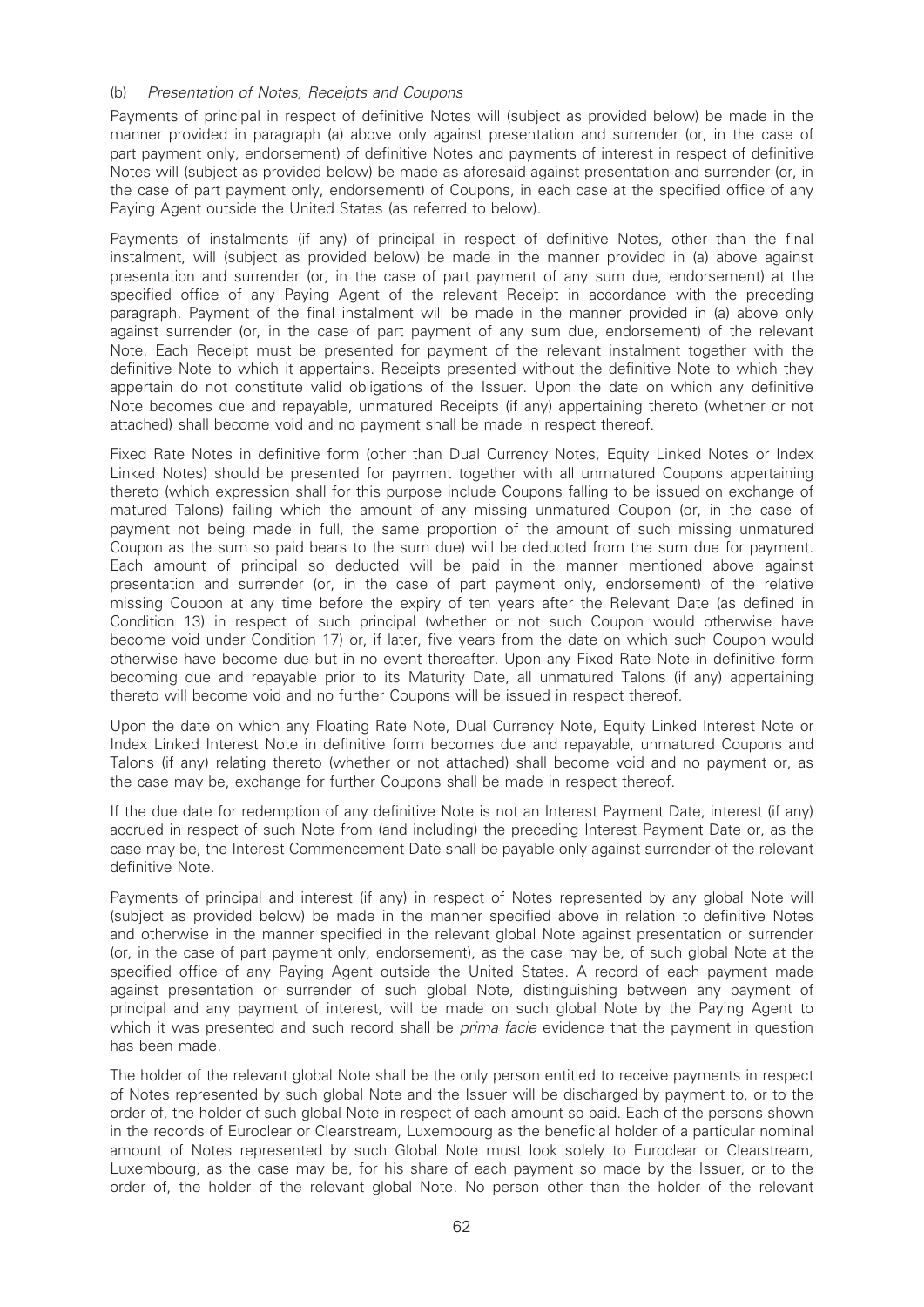global Note shall have any claim against the Issuer in respect of any payments due in respect of the Notes represented by such global Note.

Payments of principal and/or interest in respect of the Notes will be made at the specified office of a Paying Agent in the United States (which expression, as used herein, means the United States of America (including the States and the District of Columbia, its territories, its possessions and other areas subject to its jurisdiction)) if:

- (i) the Issuer has appointed Paying Agents with specified offices outside the United States with the reasonable expectation that such Paying Agents would be able to make payment at such specified offices outside the United States of the full amount of principal and interest on the Notes in the manner provided above when due;
- (ii) payment of the full amount of such principal and interest at such specified offices outside the United States is illegal or effectively precluded by exchange controls or other similar restrictions on the full payment or receipt of principal and interest; and
- (iii) such payment is then permitted under United States law without involving, in the opinion of the Issuer, adverse tax consequences to the Issuer or the Guarantor (if applicable).

#### (c) Payment Day

If the date for payment of any amount in respect of any Note, Receipt or Coupon is not a Payment Day, the holder thereof shall not be entitled to payment until the next following Payment Day in the relevant place and shall not be entitled to further interest or other payment in respect of such delay. For these purposes, unless otherwise specified in the applicable Final Terms or the Drawdown Prospectus (as the case may be), "**Payment Day**" means any day which (subject to Condition 17) is:

- (i) a day on which commercial banks and foreign exchange markets settle payments and are open for general business (including dealing in foreign exchange and foreign currency deposits) in:
	- (a) the relevant place of presentation;
	- (b) London;
	- (c) any Additional Financial Centre speci¢ed in the applicable Final Terms or the Drawdown Prospectus (as the case may be); and
- (ii) either (1) in relation to any sum payable in a Specified Currency other than euro, a day on which commercial banks and foreign exchange markets settle payments and are open for general business (including dealing in foreign exchange and foreign currency deposits) in the principal financial centre of the country of the relevant Specified Currency (if other than the place of presentation, London and any Additional Financial Centre) and which if the Specified Currency is Australian dollars or New Zealand dollars shall be Melbourne or Auckland, respectively or (2) in relation to any sum payable in euro, a day on which the TARGET System is open.

#### (d) Interpretation of Principal and Interest

Any reference in these Terms and Conditions to principal in respect of the Notes shall be deemed to include, as applicable:

- (i) any additional amounts which may be payable with respect to principal under Condition 13;
- (ii) the Final Redemption Amount of the Notes;
- (iii) the Early Redemption Amount of the Notes;
- (iv) the Optional Redemption Amount(s) (if any) of the Notes;
- (v) in relation to Equity Linked Redemption Notes, the Failure to Deliver Settlement Price (if any);
- (vi) in relation to Equity Linked Redemption Notes, the Disruption Cash Settlement Price (if any);
- (vii) in relation to Notes redeemable in instalments, the Instalment Amounts;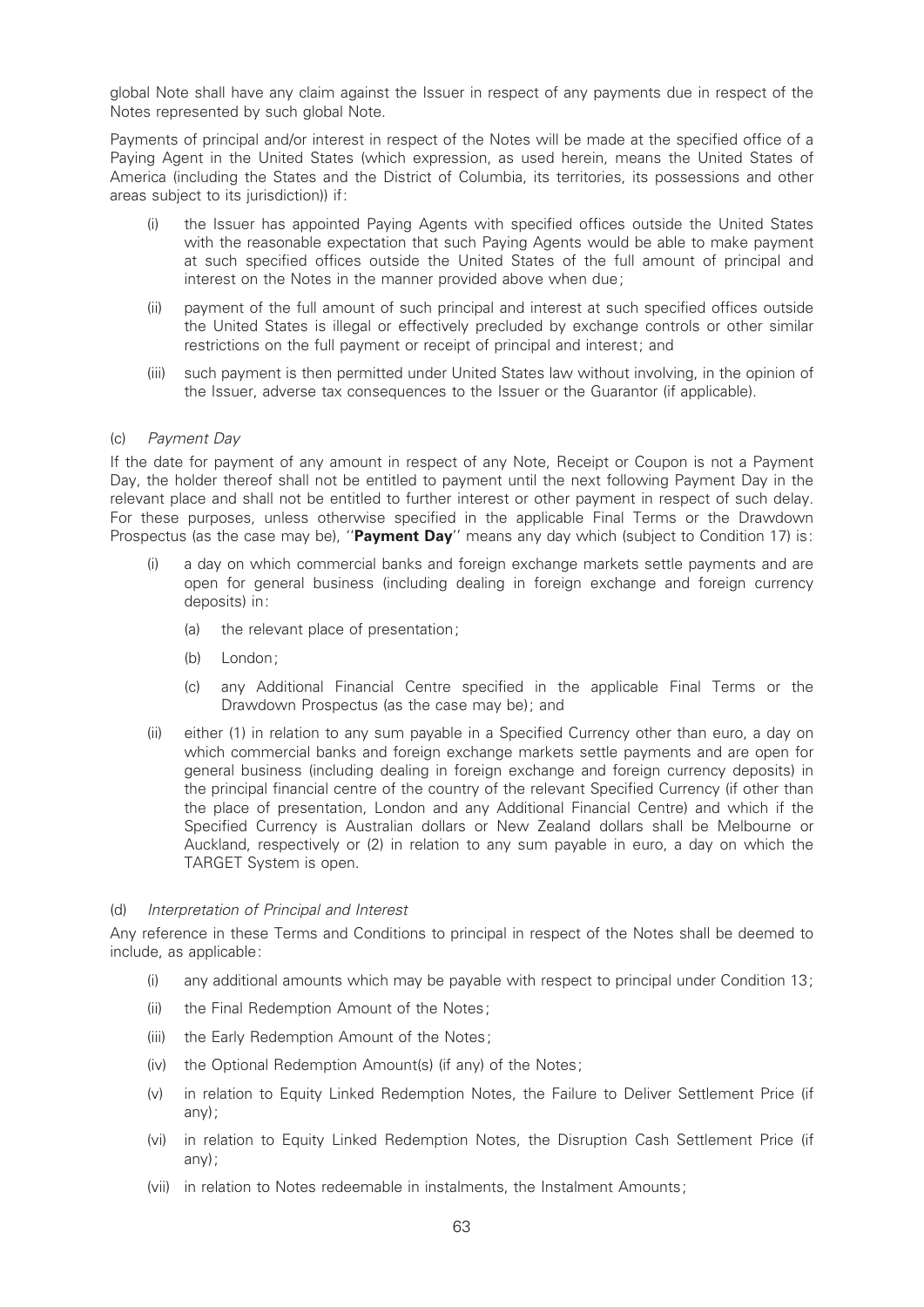- (viii) in relation to Zero Coupon Notes, the Amortised Face Amount (as defined in Condition  $6(e)$ ; and
- (ix) any premium and any other amounts (other than interest) which may be payable by the Issuer under or in respect of the Notes.

Any reference in these Terms and Conditions to interest in respect of the Notes shall be deemed to include, as applicable, any additional amounts which may be payable with respect to interest under Condition 13.

### 8. Index Linked Notes

If the Notes are specified as Index Linked Interest Notes and/or Index Linked Redemption Notes in the applicable Final Terms then the provisions of this Condition 8 apply, as applicable, as modified by the applicable Final Terms.

(a) Redemption of Index Linked Redemption Notes

Unless previously redeemed or purchased and cancelled, each nominal amount (the "Specified Amount") of the Notes equal to the Calculation Amount set out in the applicable Final Terms will be redeemed by the Issuer at its Redemption Amount (as defined below) on the Maturity Date.

- (b) Adjustments to an Index
	- (i) Successor Index Sponsor Calculates and Reports an Index

If a relevant Index is (A) not calculated and announced by the Index Sponsor but is calculated and announced by a successor sponsor (a "Successor Index Sponsor") acceptable to the Calculation Agent or (B) replaced by a successor index using, in the determination of the Calculation Agent, the same or a substantially similar formula for and method of calculation as used in the calculation of that Index, then, in each case, that index (the "**Successor Index**") will be deemed to be the Index.

(ii) Modification and Cessation of Calculation of an Index

If (A) on or prior to a Valuation Date the relevant Index Sponsor makes or announces that it will make a material change in the formula for or the method of calculating a relevant Index or in any other way materially modifies that Index (other than a modification prescribed in that formula or method to maintain that Index in the event of changes in constituent stock and capitalisation, contracts or commodities and other routine events) (an "Index **Modification''**) or permanently cancels the Index and no Successor Index exists (an "Index Cancellation"), or  $(B)$  on a Valuation Date the Index Sponsor or (if applicable) the Successor Index Sponsor fails to calculate and announce a relevant Index (an "Index Disruption" and, together with an Index Modification and an Index Cancellation, each an "Index Adjustment Event"), then the Issuer may take the action described in  $(A)$  or  $(B)$ below:

- (A) require the Calculation Agent to determine if such Index Adjustment Event has a material effect on the Notes and, if so, shall calculate the Reference Price using, in lieu of a published level for that Index, the level for that Index as at the Valuation Time on that Valuation Date as determined by the Calculation Agent in accordance with the formula for and method of calculating that Index last in effect prior to the change, failure or cancellation, but using only those securities/commodities that comprised that Index immediately prior to that Index Adjustment Event; or
- (B) give notice to the Noteholders in accordance with Condition 18 and redeem all, but not some only, of the Notes, each nominal amount of Notes equal to the Calculation Amount being redeemed at the Early Redemption Amount.
- (iii) Correction of an Index

If Correction of Index Levels is specified as applying in the applicable Final Terms and the official closing level of an Index published on a Valuation Date is subsequently corrected and the correction (the "Corrected Index Level") is published by the Index Sponsor or (if applicable) the Successor Index Sponsor prior to the Correction Cut-Off Date specified in the applicable Final Terms, then such Corrected Index Level shall be deemed to be the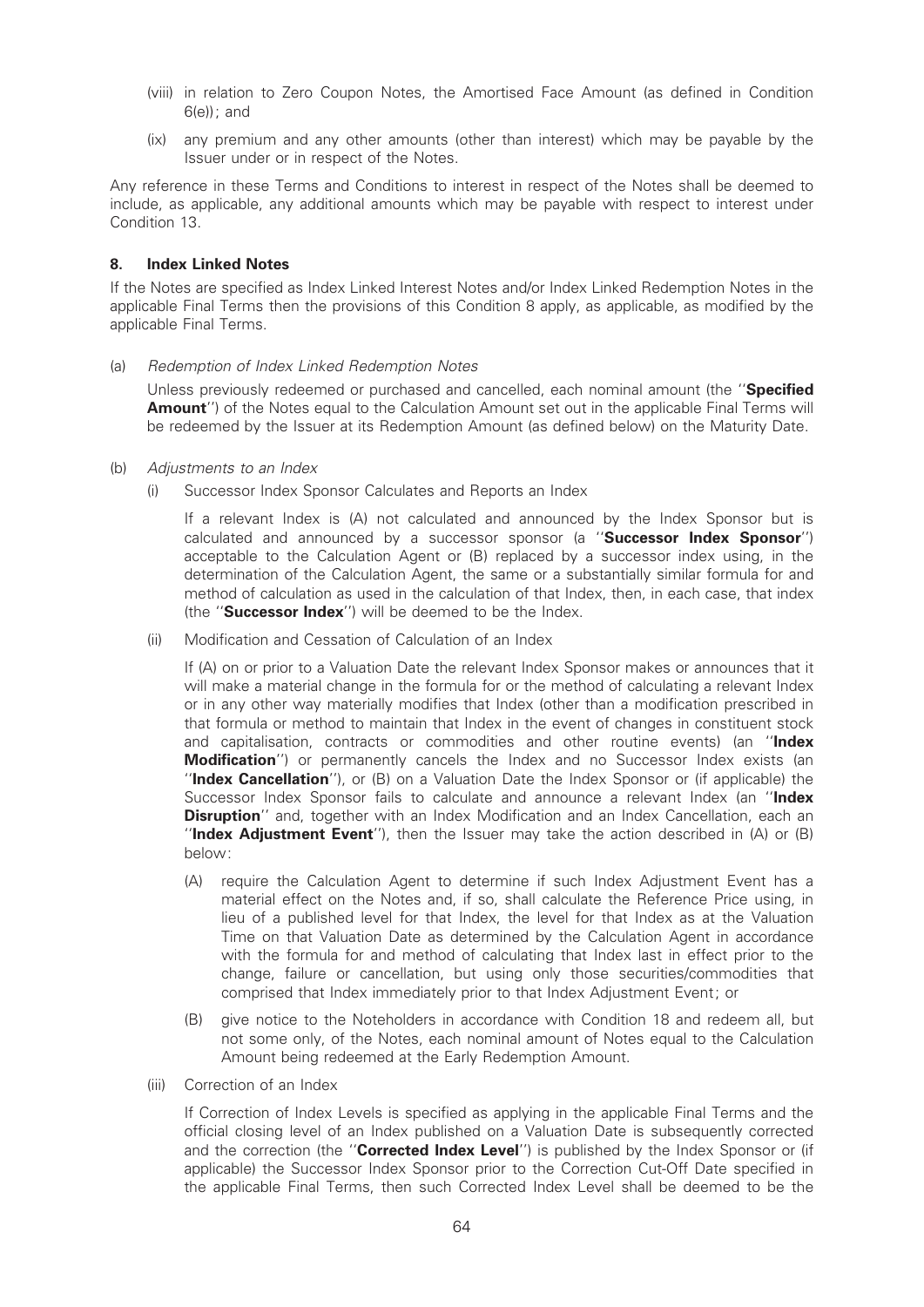closing level for such Index for that Valuation Date and the Calculation Agent shall use such Corrected Index Level in determining the relevant Interest Amount and/or Redemption Amount.

(iv) Notice

Upon the occurrence of an Index Adjustment Event, the Issuer shall give notice as soon as practicable to Noteholders in accordance with Condition 18 giving details of the action proposed to be taken in relation thereto.

(c) Definitions applicable to Index Linked Notes For the purposes of this Condition 8:

#### "Disrupted Day" means:

- (a) where the Index is not specified in the applicable Final Terms as being a Designated Multi-Exchange Index, any Scheduled Trading Day on which a relevant Exchange or any Related Exchange fails to open for trading during its regular trading session or on which a Market Disruption Event has occurred; or
- (b) where the Index is specified in the applicable Final Terms as being a Designated Multi-Exchange Index, any Scheduled Trading Day on which (i) the Index Sponsor fails to publish the level of the Index, (ii) any Related Exchange fails to open for trading during its regular trading session or (iii) a Market Disruption Event has occurred.

#### "Exchange" means:

- (a) where the Index is not specified in the applicable Final Terms as being a Designated Multi-Exchange Index, each exchange or quotation system specified as such for such Index in the applicable Final Terms, any successor to such exchange or quotation system or any substitute exchange or quotation system to which trading in the securities/commodities comprising such Index has temporarily relocated (provided that the Calculation Agent has determined that there is comparable liquidity relative to the securities/commodities, comprising such Index on such temporary substitute exchange or quotation system as on the original Exchange); or
- (b) where the Index is specified in the applicable Final Terms as being a Designated Multi-Exchange Index, in relation to each component security of that Index (each a ''Component Security''), the principal stock exchange on which such Component Security is principally traded, as determined by the Calculation Agent.

## "Exchange Business Day" means:

- (a) where the Index is not specified in the applicable Final Terms as being a Designated Multi-Exchange Index, any Scheduled Trading Day on which each Exchange and each Related Exchange are open for trading during their respective regular trading sessions, notwithstanding any such Exchange or Related Exchange closing prior to its Scheduled Closing Time; or
- (b) where the Index is specified in the applicable Final Terms as being a Designated Multi-Exchange Index, any Scheduled Trading Day on which (i) the Index Sponsor publishes the level of the Index and (ii) each Related Exchange is open for trading during its regular trading session, notwithstanding any such Related Exchange closing prior to its Scheduled Closing Time.

''Indices'' and ''Index'' mean, subject to adjustment in accordance with Condition 8, the indices or index speci¢ed in the applicable Final Terms and related expressions shall be construed accordingly.

''Index Sponsor'' means, in relation to an Index, the corporation or other entity that (i) is responsible for setting and reviewing the rules and procedures and the methods of calculation and adjustments, if any, related to such Index and (ii) announces (directly or through an agent) the level of such Index on a regular basis during each Scheduled Trading Day, which as of the Issue Date is the index sponsor specified for such Index in the applicable Final Terms.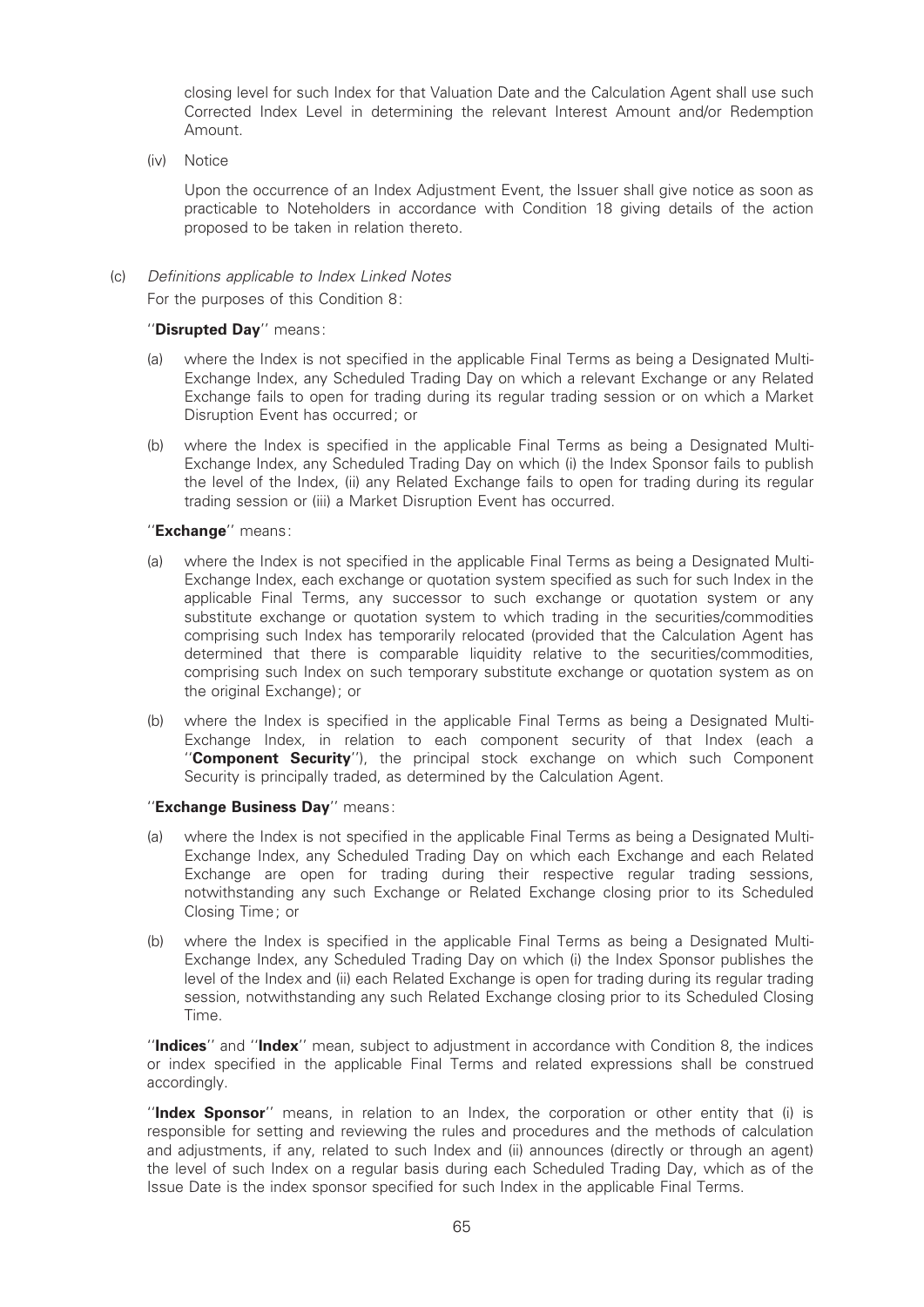### ''Market Disruption Event'' means:

- (a) in respect of an Index other than a Designated Multi-Exchange Index:
	- (i) the occurrence or existence at any time during the one hour period that ends at the relevant Valuation Time of:
		- (A) any suspension of or limitation imposed on trading by the relevant Exchange or Related Exchange or otherwise and whether by reason of movements in price exceeding limits permitted by the relevant Exchange or Related Exchange or otherwise:
			- (x) on any relevant Exchange(s) relating to securities/commodities that comprise 20 per cent. or more of the level of the relevant Index; or
			- (y) in futures or options contracts relating to the relevant Index on any relevant Related Exchange; or
		- (B) any event (other than an event described in (ii) below) that disrupts or impairs (as determined by the Calculation Agent) the ability of market participants in general (x) to effect transactions in, or obtain market values for, on any relevant Exchange(s) securities/commodities that comprise 20 per cent. or more of the level of the relevant Index, or (y) to effect transactions in, or obtain market values for, futures or options contracts relating to the relevant Index on any relevant Related Exchange,

which in either case the Calculation Agent determines is material; or

- (ii) the closure on any Exchange Business Day of any relevant Exchange(s) relating to securities/commodities that comprise 20 per cent. or more of the level of the relevant Index or any Related Exchange(s) prior to its Scheduled Closing Time unless such earlier closing time is announced by such Exchange(s) or such Related Exchange(s), as the case may be, at least one hour prior to the earlier of (A) the actual closing time for the regular trading session on such Exchange(s) or such Related Exchange(s) on such Exchange Business Day or, if earlier, (B) the submission deadline for orders to be entered into the Exchange or Related Exchange system for execution at the Valuation Time on such Exchange Business Day; or
- (b) in respect of a Designated Multi-Exchange Index either:
	- (i) the occurrence or existence, in respect of any Component Security, of:
		- (A) a Trading Disruption in respect of such Component Security, which the Calculation Agent determines is material, at any time during the one hour period that ends at the relevant Valuation Time in respect of the Exchange in respect of such Component Security;
		- (B) an Exchange Disruption in respect of such Component Security, which the Calculation Agent determines is material, at any time during the one hour period that ends at the relevant Valuation Time in respect of the Exchange in respect of such Component Security; or
		- (C) an Early Closure in respect of such Component Security, which the Calculation Agent determines is material; and

the aggregate of all Component Securities in respect, of which a Trading Disruption, an Exchange Disruption or an Early Closure occurs or exists, comprises 20 per cent. or more of the level of the Index; or

(ii) the occurrence or existence, in respect of futures or options contracts relating to the Index, of: (A) a Trading Disruption at any time during the one hour period that ends at the Valuation Time in respect of any Related Exchange, (B) an Exchange Disruption at any time during the one hour period that ends at the Valuation Time in respect of any Related Exchange or (C) an Early Closure, in each case in respect of such futures or options contracts and which the Calculation Agent determines is material.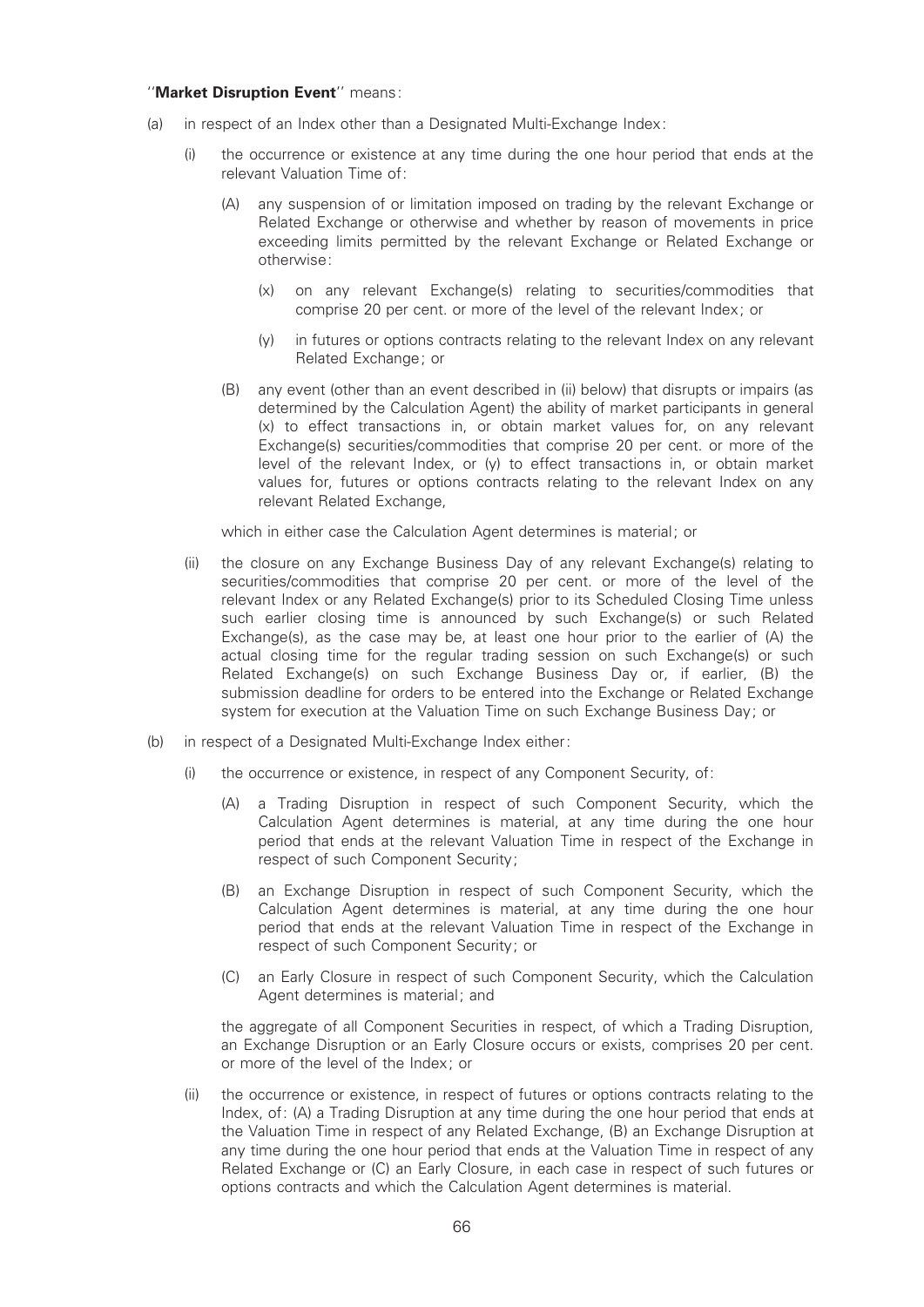As used above:

"Early Closure" means the closure on any Exchange Business Day of the Exchange in respect of any Component Security or any Related Exchange prior to its Scheduled Closing Time unless such earlier closing is announced by such Exchange or Related Exchange, as the case may be, at least one hour prior to the earlier of: (A) the actual closing time for the regular trading session on such Exchange or Related Exchange, as the case may be, on such Exchange Business Day; and (B) the submission deadline for orders to be entered into the relevant Exchange or Related Exchange system for execution at the relevant Valuation Time on such Exchange Business Day.

"Exchange Disruption" means any event (other than an Early Closure) that disrupts or impairs (as determined by the Calculation Agent) the ability of market participants in general to effect transactions in, or obtain market values for: (A) any Component Security on the Exchange in respect of such Component Security; or (B) futures or options contracts relating to the Index on any Related Exchange.

''Trading Disruption'' means any suspension of or limitation imposed on trading by the relevant Exchange or Related Exchange, as the case may be, or otherwise and whether by reason of movements in price exceeding limits permitted by the relevant Exchange or Related Exchange or otherwise: (A) relating to any Component Security on the Exchange in respect of such Component Security; or (B) in futures or options contracts relating to the Index on any Related Exchange.

For the purposes of determining whether a Market Disruption Event in respect of an Index or a Component Security exists at any time, if a Market Disruption Event occurs in respect of a security/commodity included in the Index or such Component Security at that time, then the relevant percentage contribution of that security/commodity or Component Security, as the case may be, to the level of the Index shall be based on a comparison of (A) the portion of the level of the Index attributable to that security/commodity or Component Security, as the case may be, and (B) the overall level of the Index, in each case either (1) except where the Index is a Designated Multi-Exchange Index, immediately before the occurrence of such Market Disruption Event or (2) where the Index is a Designated Multi-Exchange Index, using the official opening weightings as published by the Index Sponsor as part of the market ''opening data''.

''Redemption Amount'' means, in relation to an Index Linked Redemption Note, the Redemption Amount specified in the applicable Final Terms.

"Reference Price" means, in relation to a Valuation Date:

- (a) where the Notes are specified in the applicable Final Terms to relate to a single Index, an amount (which shall be deemed to be an amount of the Specified Currency) equal to the official closing level of the Index as determined by the Calculation Agent (or if a Valuation Time other than the Scheduled Closing Time is specified in the applicable Final Terms, the level of the Index determined by the Calculation Agent at such Valuation Time) on that Valuation Date (as defined below), without regard to any subsequently published correction; and
- (b) where the Notes are specified in the applicable Final Terms to relate to a Basket of Indices, an amount (which shall be deemed to be an amount of the Specified Currency) equal to the sum of the values calculated for each Index as the official closing level of each Index as determined by the Calculation Agent (or if a Valuation Time other than the Scheduled Closing Time is specified in the applicable Final Terms, the level of the Index determined by the Calculation Agent at such Valuation Time) on that Valuation Date, without regard to any subsequently published correction, multiplied by the relevant Multiplier specified in the applicable Final Terms.

"Related Exchange" means, in relation to an Index, each exchange or quotation system specified as such for such Index in the applicable Final Terms, any successor to such exchange or quotation system or any substitute exchange or quotation system to which trading in futures or options contracts relating to such Index has temporarily relocated (provided that the Calculation Agent has determined that there is comparable liquidity relative to the futures or options contracts relating to such Index on such temporary substitute exchange or quotation system as on the original Related Exchange), provided that where "All Exchanges" is specified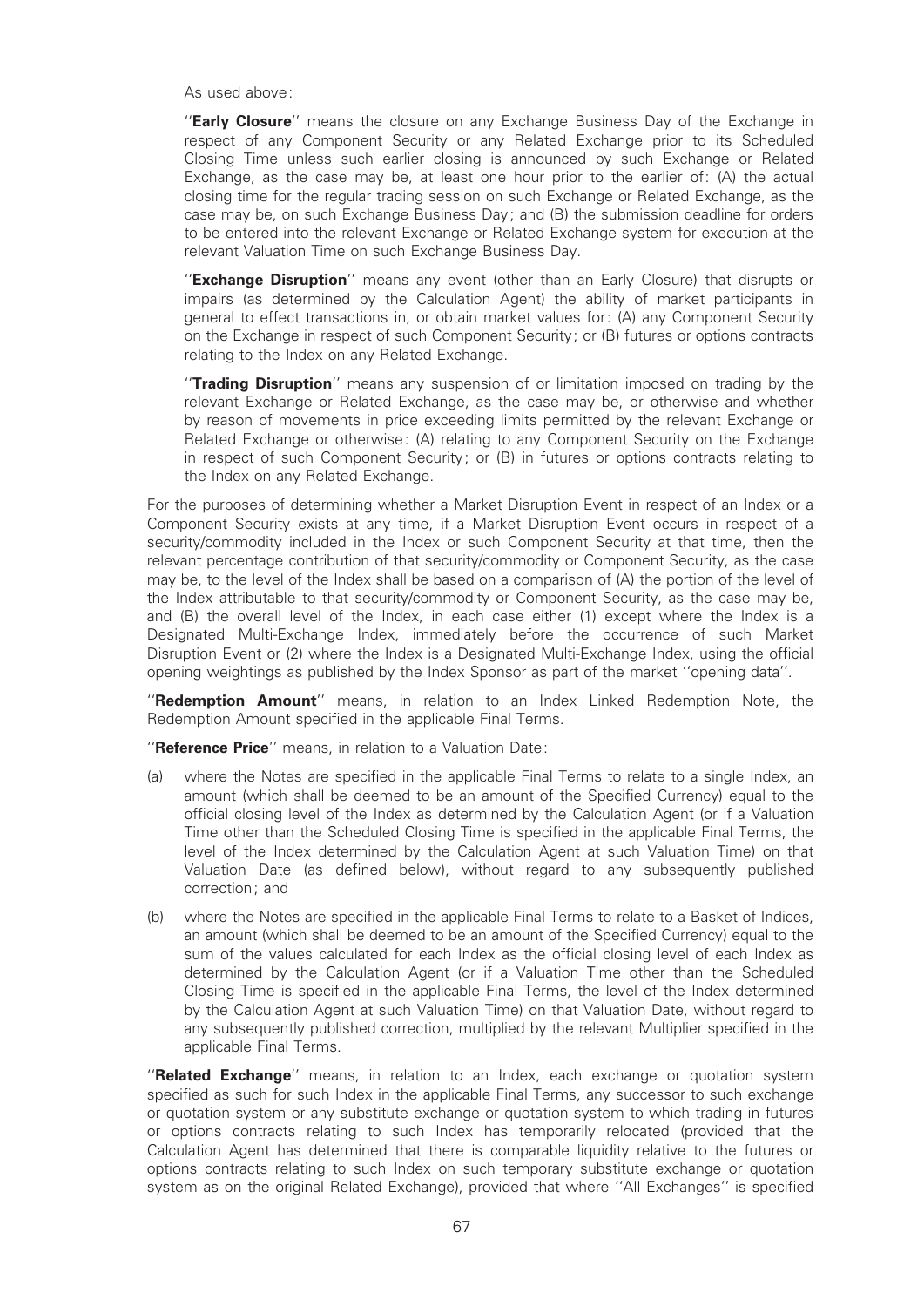as the Related Exchange in the applicable Final Terms, ''Related Exchange'' shall mean each exchange or quotation system where trading has a material effect (as determined by the Calculation Agent) on the overall market for futures or options contracts relating to such Index.

"Scheduled Closing Time" means, in respect of an Exchange or Related Exchange and a Scheduled Trading Day, the scheduled weekday closing time of such Exchange or Related Exchange on such Scheduled Trading Day, without regard to after hours or any other trading outside of the regular trading session hours.

#### "Scheduled Trading Day" means:

- (a) where the Index is not specified in the applicable Final Terms as being a Designated Multi-Exchange Index, any day on which each Exchange and each Related Exchange are scheduled to be open for trading for their respective regular trading sessions; or
- (b) where the Index is specified in the applicable Final Terms as being a Designated Multi-Exchange Index, (A) any day on which the Index Sponsor is scheduled to publish the level of that Index and (B) each Related Exchange is scheduled to be open for trading for its regular trading session.

''Scheduled Valuation Date'' means, in relation to a Valuation Date, any original date that, but for the occurrence of an event causing a Disrupted Day, would have been that Valuation Date.

"Strike Price" means the amount specified as such in the applicable Final Terms.

"Valuation Date" means the date or, in the case of Index Linked Interest Notes, each date specified as such in the applicable Final Terms or, if any such date is not a Scheduled Trading Day, the next following Scheduled Trading Day unless, in the opinion of the Calculation Agent, such day is a Disrupted Day. If such day is a Disrupted Day then:

- (a) where the Notes are specified in the applicable Final Terms to relate to a single Index, that Valuation Date shall be the first succeeding Scheduled Trading Day that is not a Disrupted Day, unless each of the eight Scheduled Trading Days immediately following the Scheduled Valuation Date is a Disrupted Day. In that case (A) that eighth Scheduled Trading Day shall be deemed to be that Valuation Date notwithstanding the fact that such day is a Disrupted Day and (B) the Calculation Agent shall, where practicable, determine the Reference Price in the manner set out in the applicable Final Terms or, if not set out or not so practicable, determine the Reference Price by determining the level of the Index as of the Valuation Time on that eighth Scheduled Trading Day in accordance with the formula for and method of calculating the Index last in effect prior to the occurrence of the first Disrupted Day using the Exchange traded or quoted price as of the Valuation Time on that eighth Scheduled Trading Day of each security/commodity comprised in the Index (or if an event giving rise to a Disrupted Day has occurred in respect of the relevant security/commodity on that eighth Scheduled Trading Day, its good faith estimate of the value for the relevant security/commodity as of the Valuation Time on that eighth Scheduled Trading Day); or
- (b) where the Notes are specified in the applicable Final Terms to relate to a Basket of Indices, that Valuation Date for each Index not affected by the occurrence of a Disrupted Day shall be the Scheduled Valuation Date and that Valuation Date for each Index affected by the occurrence of a Disrupted Day (each an "**Affected Index**") shall be the first succeeding Scheduled Trading Day that is not a Disrupted Day relating to the Affected Index, unless each of the eight Scheduled Trading Days immediately following the Scheduled Valuation Date is a Disrupted Day relating to that Index. In that case, (A) that eighth Scheduled Trading Day shall be deemed to be the Valuation Date for the Affected Index, notwithstanding the fact that such day is a Disrupted Day, and (B) the Calculation Agent shall, where applicable, determine the Reference Price using, in relation to the Affected Index, the level of that Index determined in the manner set out in the applicable Final Terms or, if not set out or if not so practicable, using the level of that Index as of the Valuation Time on that eighth Scheduled Trading Day in accordance with the formula for and method of calculating that Index last in effect prior to the occurrence of the Disrupted Day using the Exchange traded or quoted price as of the Valuation Time on that eighth Scheduled Trading Day of each security/commodity comprised in that Index (or, if an event giving rise to a Disrupted Day has occurred in respect of the relevant security/commodity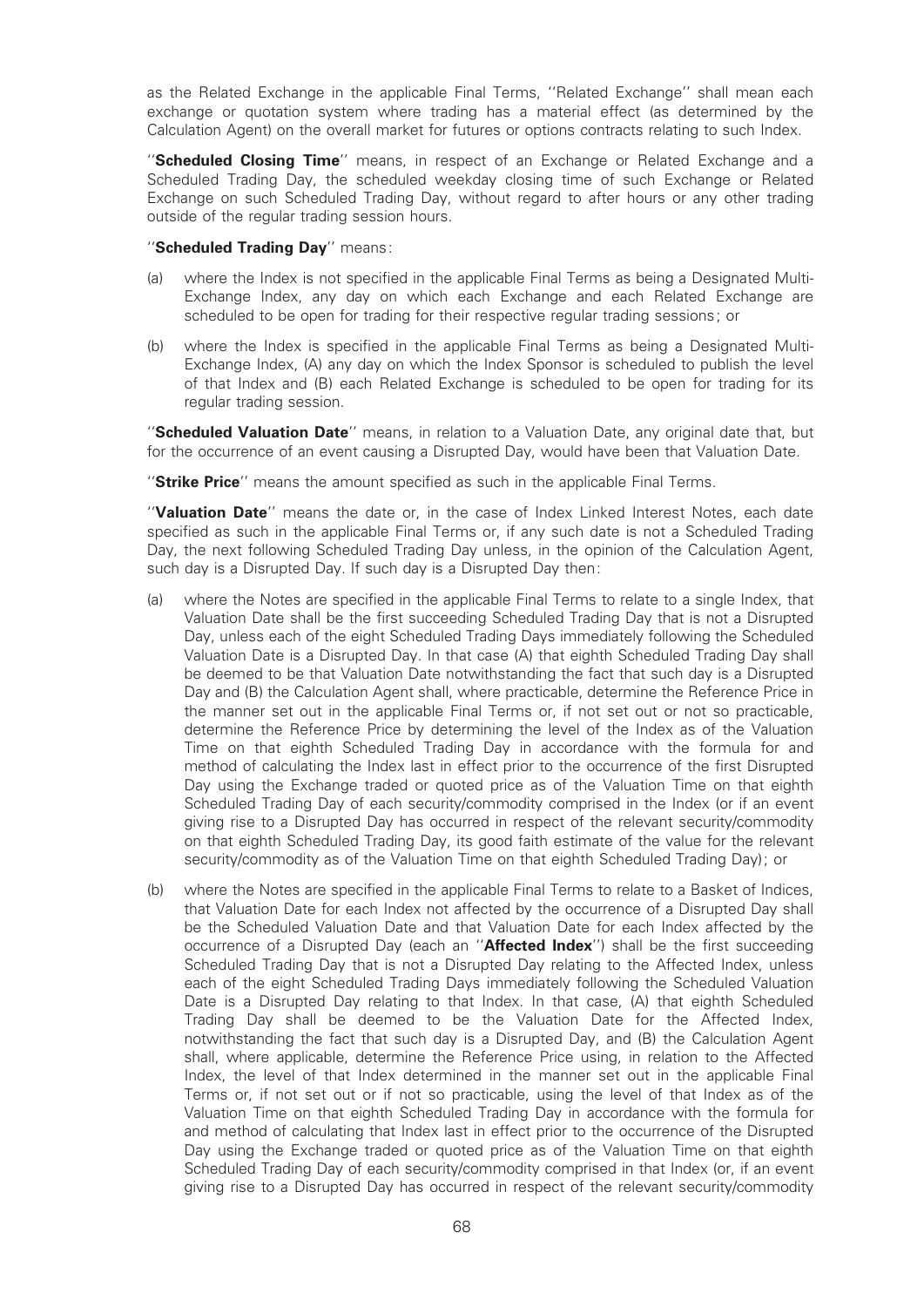on that eighth Scheduled Trading Day, its good faith estimate of the value for the relevant security/commodity as of the Valuation Time on that eighth Scheduled Trading Day).

### "Valuation Time" means:

- (a) where the Index is not specified in the applicable Final Terms as being a Designated Multi-Exchange Index, the Valuation Time specified in the applicable Final Terms or, if no Valuation Time is specified, the Scheduled Closing Time on the relevant Exchange on the relevant Valuation Date in relation to each Index to be valued. If the relevant Exchange closes prior to its Scheduled Closing Time and the specified Valuation Time is after the actual closing time for its regular trading session, then the Valuation Time shall be such actual closing time; or
- (b) where the Index is specified in the applicable Final Terms as being a Designated Multi-Exchange Index, the Valuation Time specified in the applicable Final Terms or, if no Valuation Time is specified, (A) for the purposes of determining whether a Market Disruption Event has occurred: (1) in respect of a Component Security, the Scheduled Closing Time on the relevant Exchange and (2) in respect of any options contracts or futures contacts on the Index, the close of trading on the relevant Related Exchange, and (B) in all other circumstances, the time at which the official closing level of the Index is calculated and published by the Index Sponsor. If, for the purposes of (A) above, the relevant Exchange closes prior to its Scheduled Closing Time and the specified Valuation Time is after the actual closing time for its regular trading session, then the Valuation Time shall be such actual closing time.

### 9. Equity Linked Notes

If the Notes are specified as Equity Linked Interest Notes and/or Equity Linked Redemption Notes in the applicable Final Terms then the provisions of this Condition 9 apply, as applicable, as modified by the applicable Final Terms.

(a) Redemption of Equity Linked Redemption Notes

Unless previously redeemed or purchased and cancelled as specified below, each nominal amount (the "Specified Amount") of Equity Linked Redemption Notes equal to the Calculation Amount set out in the applicable Final Terms will be redeemed by the Issuer (A) if Cash Settlement is specified in the applicable Final Terms, by payment of the Redemption Amount on the Maturity Date or (B) if Physical Delivery is specified in the applicable Final Terms, by delivery of the Asset Amount on the Maturity Date or (C) if Cash Settlement and/or Physical Delivery is specified in the applicable Final Terms, by payment of the Redemption Amount and/ or by delivery of the Asset Amount on the terms set out in the applicable Final Terms, in each case on the Maturity Date, in each case subject as provided below.

- (b) Potential Adjustment Events, De-listing, Merger Event, Tender Offer, Nationalisation and Insolvency, Correction of Share Prices and Adjustments for Equity Linked Notes in respect of Underlying Equities quoted in European Currencies
	- (i) If Potential Adjustment Events are speci¢ed as applying in the applicable Final Terms, then following the declaration by an Equity Issuer of the terms of any Potential Adjustment Event, the Calculation Agent will, in its sole and absolute discretion, determine whether such Potential Adjustment Event has a diluting, concentrative or other effect on the theoretical value of the Underlying Equities and, if so, will (A) make the corresponding adjustment, if any, to any one or more of the relevant Interest Amount and/or the Redemption Amount and/or the Asset Amount and/or the Strike Price and/or the Multiplier and/or any of the other terms of these Terms and Conditions and/or the applicable Final Terms as the Calculation Agent in its sole and absolute discretion determines appropriate to account for that diluting, concentrative or other effect (provided that no adjustments will be made to account solely for changes in volatility, expected dividends, stock loan rate or liquidity relative to the relevant Underlying Equity) and (B) determine the effective date of that adjustment. The Calculation Agent may (but need not) determine the appropriate adjustment by reference to the adjustment in respect of such Potential Adjustment Event made by an options exchange to options on the Underlying Equities traded on that options exchange.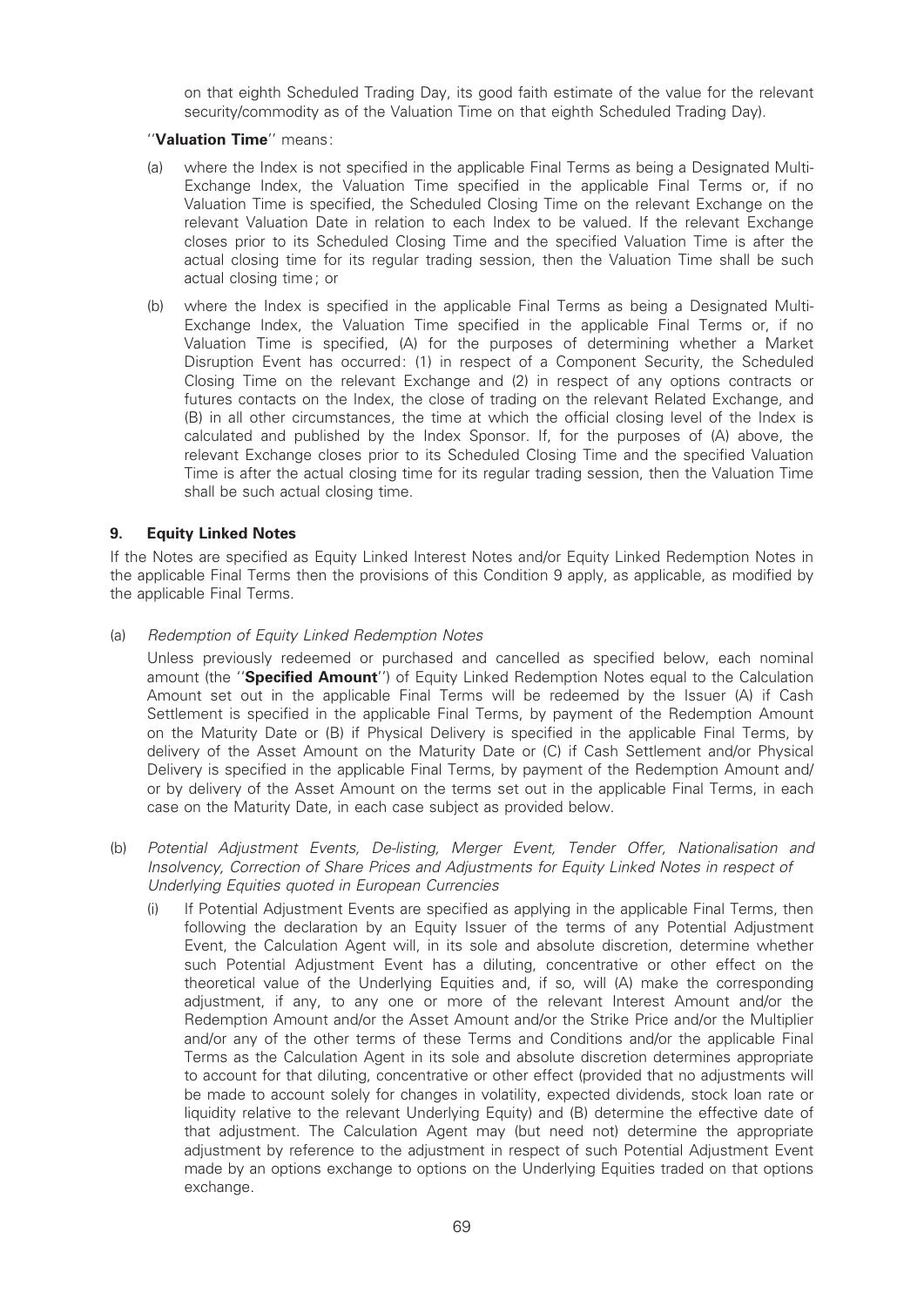Upon making any such adjustment, the Issuer shall give notice as soon as practicable to the Noteholders in accordance with Condition 18, stating the adjustment to the relevant Interest Amount and/or Redemption Amount and/or the Asset Amount, the Strike Price and/or the Multiplier and/or any of the other terms of these Terms and Conditions and/or the applicable Final Terms and giving brief details of the Potential Adjustment Event.

For the purposes of this Condition 9:

"Potential Adjustment Event" means any of the following:

- (a) a subdivision, consolidation or reclassi¢cation of relevant Underlying Equities (unless resulting in a Merger Event), or a free distribution or dividend of any such Underlying Equities to existing holders by way of bonus, capitalisation or similar issue;
- (b) a distribution, issue or dividend to existing holders of the relevant Underlying Equities of (A) such Underlying Equities or (B) other share capital or securities granting the right to payment of dividends and/or the proceeds of liquidation of an Equity Issuer equally or proportionately with such payments to holders of such Underlying Equities or (C) share capital or other securities of another issuer acquired or owned (directly or indirectly) by the Equity Issuer as a result of a spin-off or other similar transaction or (D) any other type of securities, rights or warrants or other assets, in any case for payment (in cash or other consideration) at less than the prevailing market price as determined by the Calculation Agent;
- (c) an extraordinary dividend as determined by the Calculation Agent;
- (d) a call by an Equity Issuer in respect of relevant Underlying Equities that are not fully paid;
- (e) a repurchase by an Equity Issuer or any of its subsidiaries of relevant Underlying Equities whether out of profits or capital and whether the consideration for such repurchase is cash, securities or otherwise;
- (f) in respect of an Equity Issuer, an event that results in any shareholder rights being distributed or becoming separated from shares of common stock or other shares of the capital stock of such Equity Issuer, pursuant to a shareholder rights plan or arrangement directed against hostile takeovers that provides upon the occurrence of certain events for a distribution of preferred stock, warrants, debt instruments or stock rights at a price below their market value as determined by the Calculation Agent, provided that any adjustment effected as a result of such an event shall be readjusted upon any redemption of such rights; or
- (g) any other event that has or may have, in the opinion of the Calculation Agent, a diluting, concentrative or other effect on the theoretical value of the relevant Underlying Equities.
- (ii) If (x) De-listing, Merger Event, Nationalisation and Insolvency is speci¢ed as applying in the applicable Final Terms and/or (y) if Tender Offer is specified as applying in the applicable Final Terms and (in the case of (x)), a De-listing, Merger Event, Nationalisation or Insolvency occurs or (in the case of (y)) a Tender Offer occurs, in each case, in relation to an Underlying Equity, the Issuer in its sole and absolute discretion may:
	- (A) require the Calculation Agent to determine in its sole and absolute discretion the appropriate adjustment, if any, to be made to any one or more of the relevant Interest Amount and/or the Redemption Amount and/or the Asset Amount and/or the Strike Price and/or the Multiplier and/or any of the other terms of these Terms and Conditions and/or the applicable Final Terms to account for the De-listing, Merger Event, Tender Offer, Nationalisation or Insolvency, as the case may be, and determine the effective date of that adjustment. The relevant adjustments may in the case of adjustments following a Merger Event or Tender Offer include, without limitation, adjustment to account for changes in volatility, expected dividends, stock loan rate or liquidity relevant to the Shares; or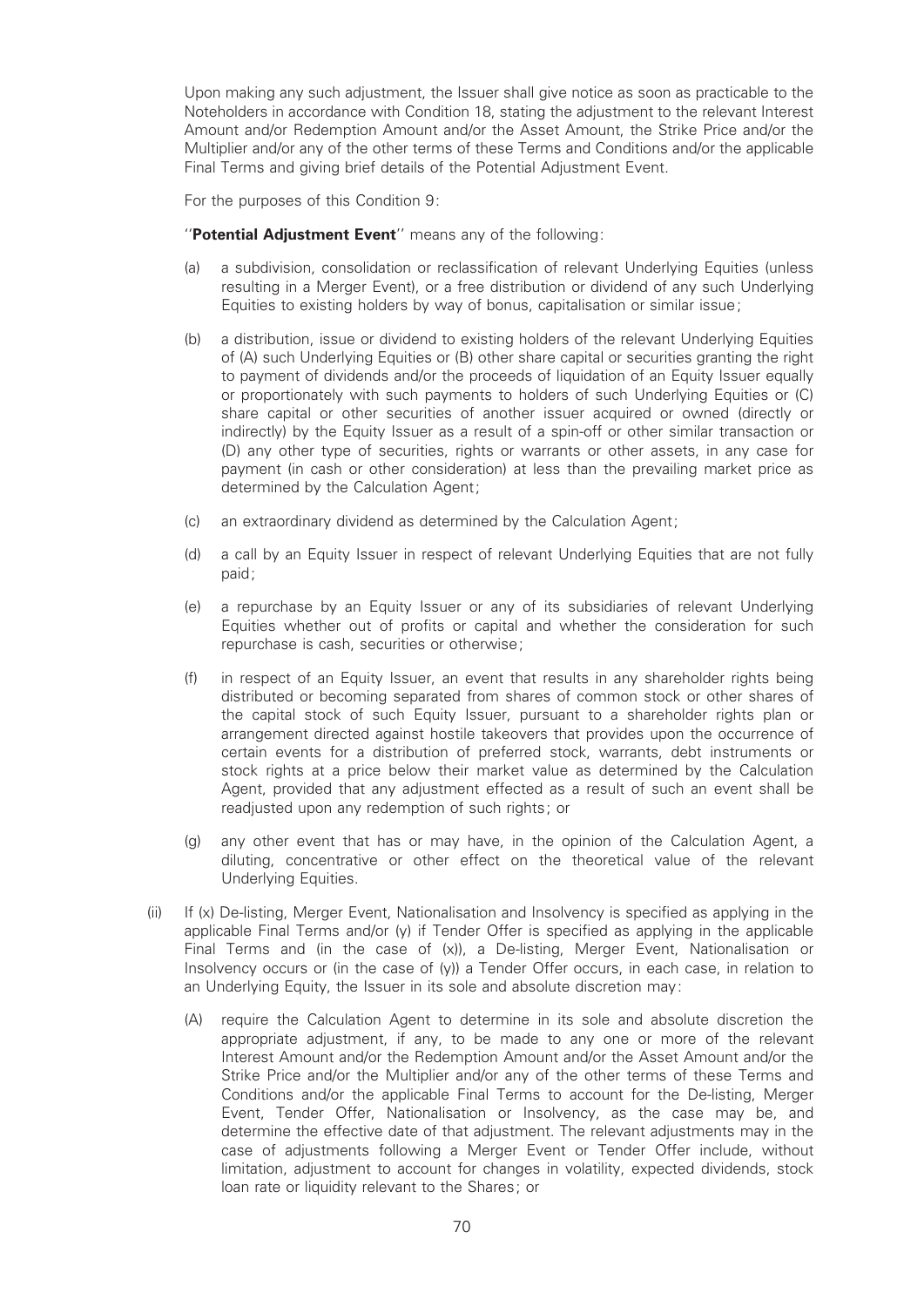(B) give notice to the Noteholders in accordance with Condition 18 and redeem all, but not some only, of the Notes, each nominal amount of Notes equal to the Calculation Amount being redeemed at the Early Redemption Amount.

If the provisions of Condition 9 apply the Calculation Agent may (but need not) determine the appropriate adjustment by reference to the adjustment in respect of the De-listing, Merger Event, Tender Offer, Nationalisation or Insolvency, as the case may be, made by an options exchange to options on the Underlying Equities traded on that options exchange.

Upon the occurrence (if applicable) of a De-listing, Merger Event, Tender Offer, Nationalisation or Insolvency, the Issuer shall give notice as soon as practicable to the Noteholders in accordance with Condition 18 stating the occurrence of the De-listing, Merger Event, Tender Offer, Nationalisation or Insolvency, as the case may be, giving details thereof and the action proposed to be taken in relation thereto.

For the purposes of these Terms and Conditions:

"De-listing" means, in respect of any relevant Underlying Equities, the Exchange announces that pursuant to the rules of such Exchange, such Underlying Equities cease (or will cease) to be listed, traded or publicly quoted on the Exchange for any reason (other than a Merger Event or Tender Offer) and are not immediately re-listed, re-traded or re-quoted on an exchange or quotation system located in the same country as the Exchange (or, where the Exchange is within the European Union, in any member state of the European Union);

''Insolvency'' means that by reason of the voluntary or involuntary liquidation, bankruptcy, insolvency, dissolution or winding-up of, or any analogous proceeding affecting, an Equity Issuer (A) all the Underlying Equities of that Equity Issuer are required to be transferred to a trustee, liquidator or other similar official or (B) holders of the Underlying Equities of that Equity Issuer become legally prohibited from transferring them;

"**Merger Date**" means the closing date of a Merger Event or, where a closing date cannot be determined under the local law applicable to such Merger Event, such other date as determined by the Calculation Agent;

"Merger Event" means, in respect of any relevant Underlying Equities, any (A) reclassification or change of such Underlying Equities that results in a transfer of, or an irrevocable commitment to transfer, all such Underlying Equities outstanding to another entity or person, (B) consolidation, amalgamation, merger or binding share exchange of an Equity Issuer with or into another entity or person (other than a consolidation, amalgamation, merger or binding share exchange in which such Equity Issuer is the continuing entity and which does not result in any such reclassification or change of all such Underlying Equities outstanding), (C) takeover offer, tender offer, exchange offer, solicitation, proposal or other event by any entity or person to purchase or otherwise obtain 100 per cent. of the outstanding Underlying Equities of the Equity Issuer that results in a transfer of or an irrevocable commitment to transfer all such Underlying Equities (other than such Underlying Equities owned or controlled by such other entity or person), or (D) consolidation, amalgamation, merger or binding share exchange of the Equity Issuer or its subsidiaries with or into another entity in which the Equity Issuer is the continuing entity and which does not result in a reclassification or change of all such Underlying Equities outstanding but results in the outstanding Underlying Equities (other than Underlying Equities owned or controlled by such other entity) immediately prior to such event collectively representing less than 50 per cent. of the outstanding Underlying Equities immediately following such event, in each case if the Merger Date is on or before the relevant Valuation Date or, if the Notes are to be redeemed by delivery of Underlying Equities, the Maturity Date;

''Nationalisation'' means that all the Underlying Equities or all or substantially all the assets of an Equity Issuer are nationalised, expropriated or are otherwise required to be transferred to any governmental agency, authority, entity or instrumentality thereof; and

"Tender Offer" means a takeover offer, tender offer, exchange offer, solicitation, proposal or other event by any entity or person that results in such entity or person purchasing, or otherwise obtaining or having the right to obtain, by conversion or other means, greater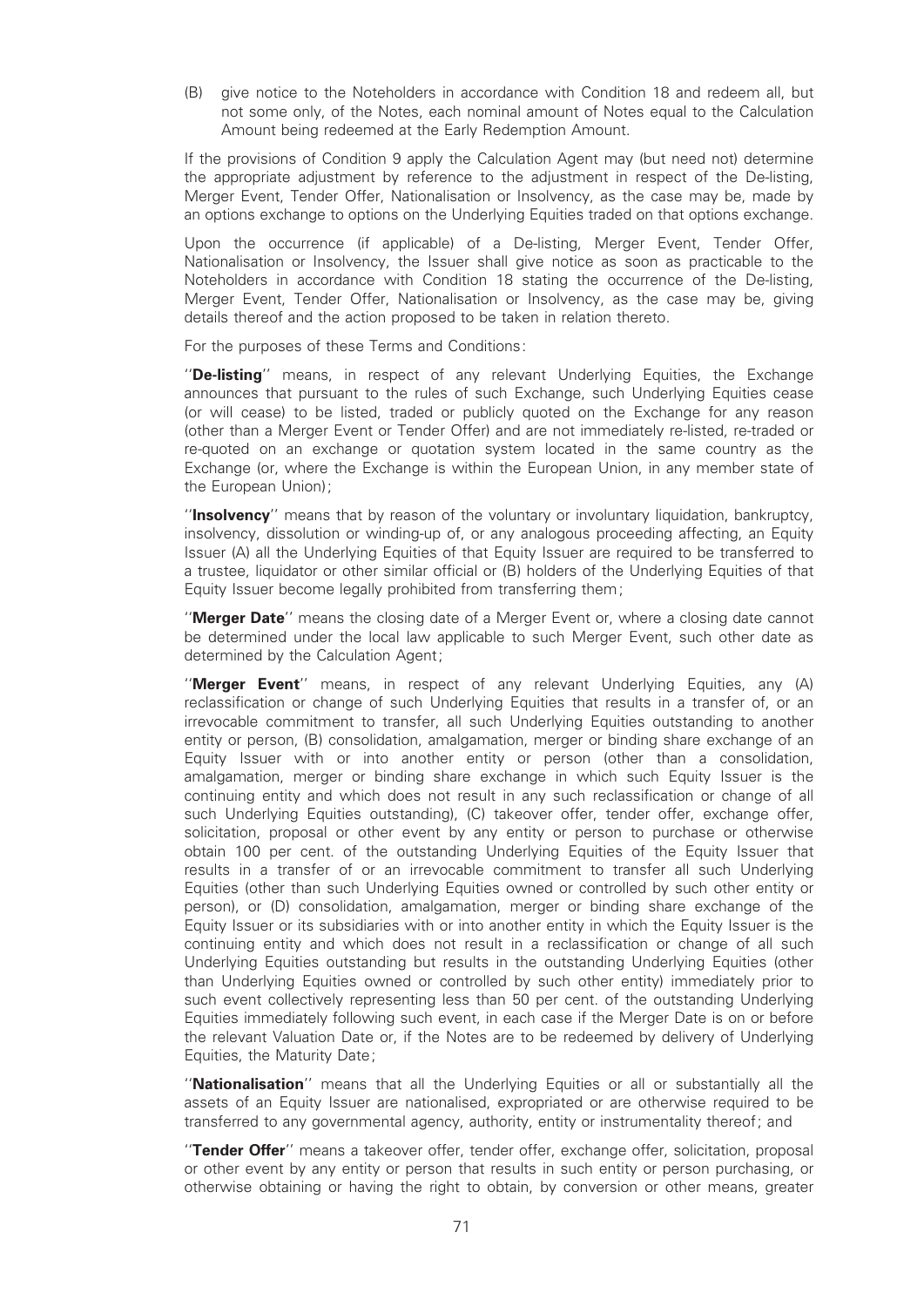than 10 per cent. and less than 100 per cent. of the outstanding voting shares of the Equity Issuer, as determined by the Calculation Agent, based upon the making of filings with governmental or self regulatory agencies or such other information as the Calculation Agent deems relevant.

- (iii) If Correction of Share Prices is specified as applying in the applicable Final Terms and the price of a Share published on a Valuation Date is subsequently corrected and the correction (the "**Corrected Share Price**") is published on the relevant Exchange prior to the Correction Cut-Off Date specified in the applicable Final Terms, then such Corrected Share Price shall be deemed to be the closing price for such Share for that Valuation Date and the Calculation Agent shall use such Corrected Share Price in determining the relevant Interest Amount and/or Redemption Amount.
- (iv) In respect of Equity Linked Notes relating to Underlying Equities originally quoted, listed and/or dealt as of the Trade Date in a currency of a member state of the European Union that has not adopted the single currency in accordance with the Treaty establishing the European Community, as amended, if such Underlying Equities are at any time after the Trade Date quoted, listed and/or dealt exclusively in euro on the relevant Exchange, then the Calculation Agent will adjust any one or more of the relevant Interest Amount and/or the Redemption Amount and/or the Asset Amount and/or the Strike Price and/or the Multiplier and/or any of the other terms of these Terms and Conditions and/or the applicable Final Terms as the Calculation Agent determines in its sole and absolute discretion to be appropriate to preserve the economic terms of the Notes. The Calculation Agent will make any conversion necessary for the purposes of any such adjustment as of the Valuation Time at an appropriate mid-market spot rate of exchange determined by the Calculation Agent prevailing as of the Valuation Time. No adjustments under this Condition 9(b)(iv) will affect the currency denomination of any payments in respect of the Notes.

### (c) Physical Delivery

If any Notes are to be redeemed by delivery of the Asset Amount, in order to obtain delivery of the Asset Amount(s) in respect of any Note:

- (i) if such Note is represented by a Global Note, the relevant Noteholder must deliver to Euroclear or Clearstream, Luxembourg (as applicable), with a copy to the Issuer not later than the close of business in each place of reception on the Cut-Off Date, a duly completed Asset Transfer Notice substantially in the form set out in the Agency Agreement (the "Asset Transfer Notice"); and
- (ii) if such Note is in definitive form, the relevant Noteholder must deliver to any Paying Agent, with a copy to the Issuer not later than the close of business in each place of reception on the Cut-Off Date, a duly completed Asset Transfer Notice.

The Issuer will arrange for forms of the Asset Transfer Notice to be obtainable during normal business hours from the specified office of any Paying Agent.

An Asset Transfer Notice may only be delivered (A) if such Note is represented by a Global Note, in such manner as is acceptable to Euroclear or Clearstream, Luxembourg, as the case may be, which is expected to be by authenticated SWIFT message or tested telex or (B) if such Note is in definitive form, in writing.

If this Note is in definitive form, this Note must be delivered together with the duly completed Asset Transfer Notice.

The delivery of the Asset Amount shall be made in the manner specified in the applicable Final Terms or in such other commercially reasonable manner as the Issuer shall, in its sole discretion, determine to be appropriate for such delivery and shall notify to the Noteholders in accordance with Condition 18.

All expenses including any applicable depositary charges, transaction or exercise charges, stamp duty, stamp duty reserve tax and/or other similar taxes or duties (together "Delivery Expenses") arising from the delivery and/or transfer of any Asset Amount shall be for the account of the relevant Noteholder and no delivery and/or transfer of any Asset Amount shall be made until all Delivery Expenses have been paid to the satisfaction of the Issuer by the relevant Noteholder.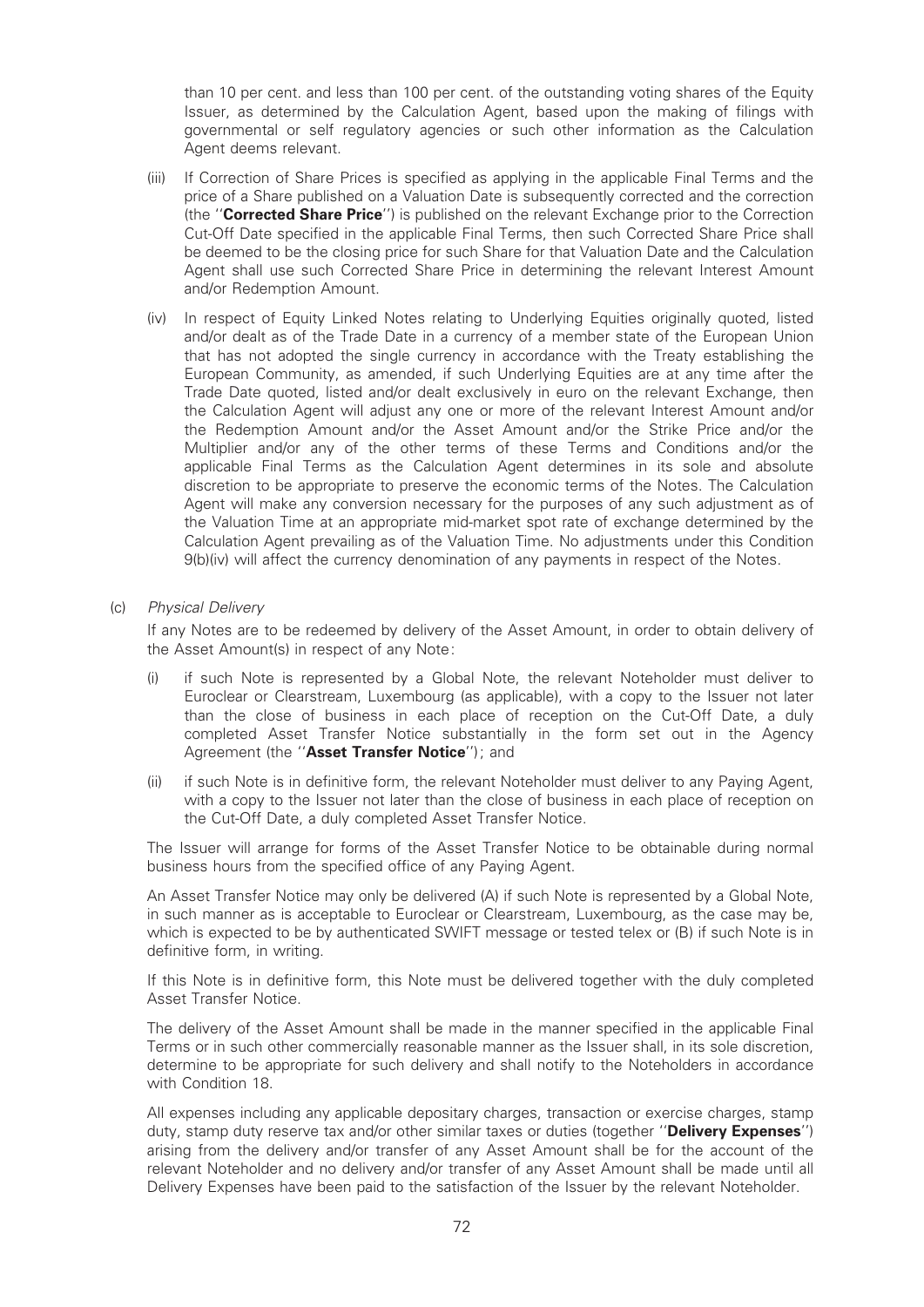Alpha PLC will not issue Equity Linked Redemption Notes, providing for redemption by physical delivery of Alpha Bank share or other Reference Item(s), triggering the application of the Greek Financial Assistance Rules under the Guarantee.

An Asset Transfer Notice must:

- (i) specify the name and address of the relevant Noteholder, any account details required for delivery as set out in the applicable Final Terms and the person from whom the Issuer may obtain details for the delivery of the Asset Amount if such delivery is to be made otherwise than in the manner specified in the applicable Final Terms;
- (ii) in the case of Notes represented by a Global Note, specify the nominal amount of Notes which are the subject of such notice and the number of the Noteholder's account at Euroclear or Clearstream, Luxembourg, as the case may be, to be debited with such Notes and irrevocably instruct and authorise Euroclear or Clearstream, Luxembourg, as the case may be, to debit the relevant Noteholder's account with such Notes on or before the Maturity Date;
- (iii) include an undertaking to pay all Delivery Expenses and, in the case of Notes represented by a Global Note, an authority to debit a specified account of the Noteholder at Euroclear or Clearstream, Luxembourg, as the case may be, in respect thereof and to pay such Delivery Expenses;
- (iv) specify an account to which any dividends payable pursuant to this Condition 9(c) or any other cash amounts specified in the applicable Final Terms as being payable are to be paid; and
- (v) authorise the production of such notice in any applicable administrative or legal proceedings.

No Asset Transfer Notice may be withdrawn after receipt thereof by Euroclear, Clearstream, Luxembourg, or a Paying Agent, as the case may be, as provided above. After delivery of an Asset Transfer Notice, the relevant Noteholder may not transfer the Notes which are the subject of such notice.

In the case of Notes represented by a Global Note, upon receipt of such notice, Euroclear or Clearstream, Luxembourg, as the case may be, shall verify that the person specified therein as the Noteholder is the holder of the specified nominal amount of Notes according to its books.

Failure to properly complete and deliver an Asset Transfer Notice may result in such notice being treated as null and void. Any determination as to whether such notice has been properly completed and delivered as provided in these Terms and Conditions shall be made, in the case of Notes represented by a Global Note, by Euroclear or Clearstream, Luxembourg, as the case may be, after consultation with the Issuer and shall be conclusive and binding on the Issuer and the relevant Noteholder and, in the case of Notes in definitive form, by the relevant Paying Agent after consultation with the Issuer, and shall be conclusive and binding on the Issuer and the relevant Noteholder.

Subject as provided in this Condition, in relation to each Note which is to be redeemed by delivery of the Asset Amount, the Asset Amount will be delivered at the risk of the relevant Noteholder, in the manner provided above on the Maturity Date (such date, subject to adjustment in accordance with this Condition, the "Delivery Date"), provided that the Asset Transfer Notice is duly delivered to Euroclear, Clearstream, Luxembourg or a Paying Agent, as the case may be, with a copy to the Issuer, as provided above, not later than the close of business in each place of receipt on the Cut-Off Date.

If an Asset Transfer Notice is delivered to Euroclear, Clearstream, Luxembourg or a Paying Agent, as the case may be, with a copy to the Issuer, later than the close of business in each place of receipt on the Cut-Off Date, then the Asset Amount will be delivered as soon as practicable after the Maturity Date (in which case, such date of delivery shall be the Delivery Date) at the risk of such Noteholder in the manner provided above. For the avoidance of doubt, in such circumstances such Noteholder shall not be entitled to any payment, whether of interest or otherwise, as a result of such Delivery Date falling after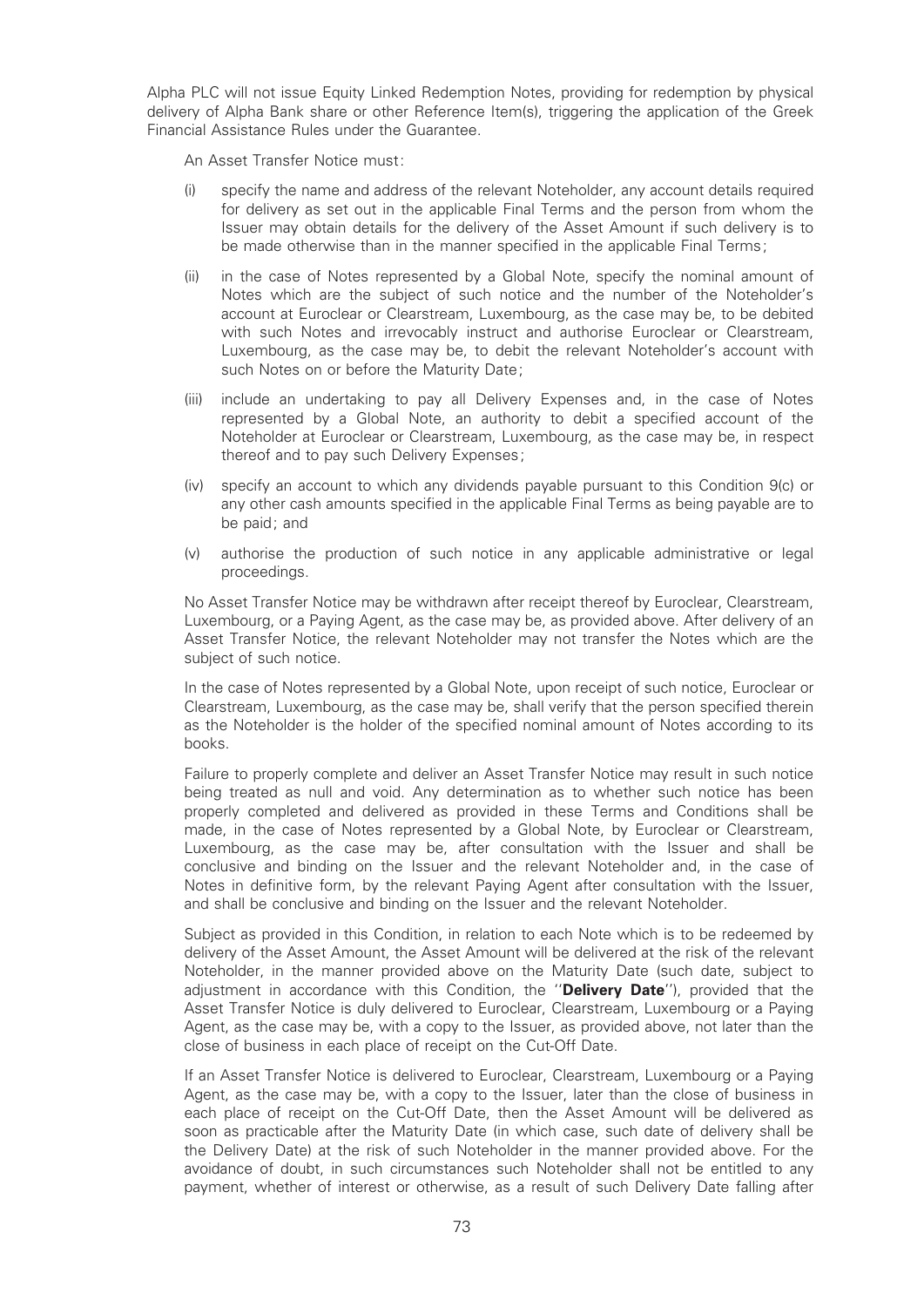the originally designated Delivery Date and no liability in respect thereof shall attach to the Issuer.

If, prior to the delivery of the Asset Amount in accordance with this Condition, a Settlement Disruption Event is subsisting, then the Delivery Date in respect of such Note shall be postponed until the date on which no Settlement Disruption Event is subsisting and notice thereof shall be given to the relevant Noteholder, in accordance with Condition 18. Such Noteholder shall not be entitled to any payment, whether of interest or otherwise, on such Note as a result of any delay in the delivery of the Asset Amount pursuant to this paragraph. Where delivery of the Asset Amount has been postponed as provided in this paragraph the Issuer shall not be in breach of these Conditions and no liability in respect thereof shall attach to the Issuer or the Guarantor.

For so long as delivery of the Asset Amount in respect of any Note is not practicable by reason of a Settlement Disruption Event, then in lieu of physical settlement and notwithstanding any other provision hereof, the Issuer may elect in its sole discretion to satisfy its obligations in respect of the relevant Note by payment to the relevant Noteholder of the Disruption Cash Settlement Price not later than on the third Business Day following the date that the notice of such election (the "**Election Notice**") is given to the Noteholders in accordance with Condition 18. Payment of the Disruption Cash Settlement Price will be made in such manner as shall be notified to the Noteholders in accordance with Condition 18.

For such period of time after the Maturity Date as any person other than the relevant Noteholder shall continue to be the legal owner of the securities comprising the Asset Amount (the "Intervening Period"), neither the Issuer nor any other such person shall (A) be under any obligation to deliver or procure delivery to the relevant Noteholder or any subsequent beneficial owner of such Note any letter, certificate, notice, circular or any other document or payment whatsoever received by that person in its capacity as the holder of such Note, (B) be under any obligation to exercise or procure exercise of any or all rights (including voting rights) attaching to such Note during the Intervening Period or (C) be under any liability to the relevant Noteholder, or any subsequent beneficial owner of such Note in respect of any loss or damage which the relevant Noteholder, or subsequent beneficial owner may sustain or suffer as a result, whether directly or indirectly, of that person being the legal owner of such Notes during such Intervening Period.

Any interest, dividend or other distribution in respect of any Asset Amount will be payable to the party that would receive such interest, dividend or other distribution according to market practice for a sale of the Underlying Equity executed on the Maturity Date and to be delivered in the same manner as the Asset Amount. Any such interest dividend or other distribution to be paid to a Noteholder shall be paid to the account specified in the relevant Asset Transfer Notice.

Where the Asset Amount is, in the determination of the Issuer, an amount other than an amount of Relevant Assets capable of being delivered, the Noteholders will receive an Asset Amount comprising of the nearest number (rounded down) of Relevant Assets capable of being delivered by the Issuer (taking into account that a Noteholder's entire holding may be aggregated at the Issuer's sole and absolute discretion for the purpose of delivering the Asset Amounts), and an amount in the Specified Currency which shall be the value of the amount of the Relevant Assets so rounded down, as calculated by the Calculation Agent in its sole and absolute discretion from such source(s) as it may select (converted if necessary into the Specified Currency by reference to such exchange rate as the Calculation Agent deems appropriate). Payment will be made in such manner as shall be notified to the Noteholders in accordance with Condition 18.

For the purposes of this Condition 9(c):

"Disruption Cash Settlement Price" means an amount equal to the fair market value of the relevant Note (but not taking into account any interest accrued on such Note as such interest shall be paid pursuant to Conditions 5 and 6) on such day as shall be selected by the Issuer in its sole and absolute discretion provided that such day is not more than 15 days before the date that the Election Notice is given as provided above adjusted to take account fully for any losses, expenses and costs to the Hedging Party of unwinding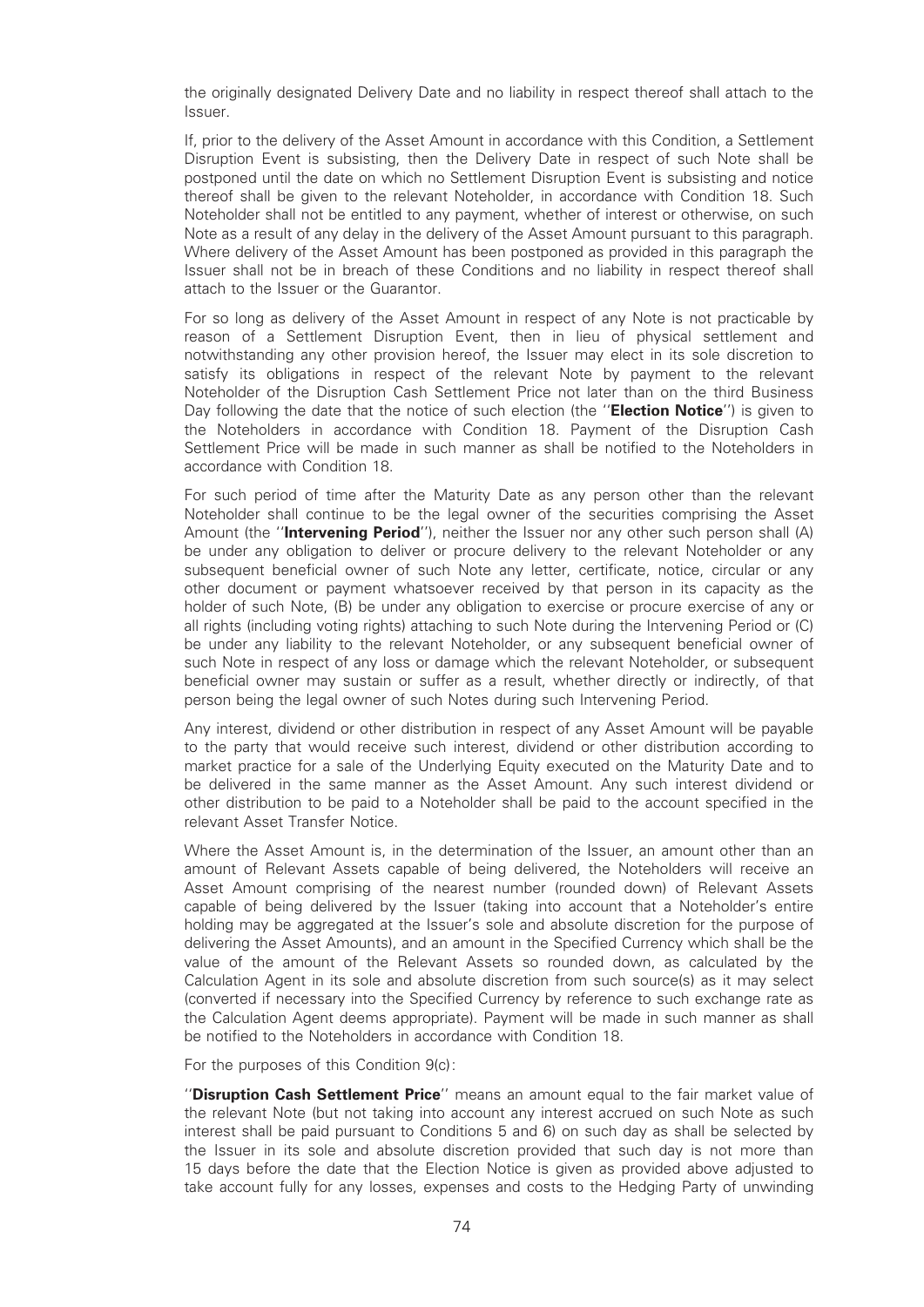or adjusting any underlying or related hedging arrangements (including but not limited to any options or selling or otherwise realising any Relevant Asset or other instruments of any type whatsoever which the Hedging Party may hold as part of such hedging arrangements), all as calculated by the Calculation Agent in its sole and absolute discretion; and

"Settlement Disruption Event" means an event beyond the control of the Issuer, as a result of which, in the opinion of the Calculation Agent, delivery of the Asset Amount by or on behalf of the relevant Issuer and/or the Guarantor, if applicable, in accordance with these Terms and Conditions and/or the applicable Final Terms is not practicable.

#### (d) Failure to Deliver due to Illiquidity

If Failure to Deliver due to Illiquidity is specified as applying in the applicable Final Terms and, in the opinion of the Calculation Agent, it is impossible or impracticable to deliver, when due, some or all of the Relevant Assets comprising the Asset Amount (the "**Affected Relevant Assets**"), where such failure to deliver is due to illiquidity in the market for the Relevant Assets (a ''Failure to Deliver''), then:

- (i) subject as provided elsewhere in these Terms and Conditions and/or the applicable Final Terms, any Relevant Assets which are not Affected Relevant Assets, will be delivered on the originally designated Delivery Date in accordance with Condition 9(c); and
- (ii) in respect of any Affected Relevant Assets, in lieu of physical settlement and notwithstanding any other provision hereof, the Issuer may elect in its sole discretion, in lieu of delivery of the Affected Relevant Assets, to pay to the relevant Noteholder the Failure to Deliver Settlement Price (as defined below) on the fifth Business Day following the date the Failure to Deliver Notice (as defined below) is given to the Noteholders in accordance with Condition 18. Payment of the Failure to Deliver Settlement Price will be made in such manner as shall be notified to the Noteholders in accordance with Condition 18. The Issuer shall give notice (such notice a "Failure to Deliver Notice") as soon as reasonably practicable to the Noteholders in accordance with Condition 18 that the provisions of this Condition 9(d) apply.

In these Terms and Conditions:

"Failure to Deliver Settlement Price" means, in respect of each nominal amount of the Notes equal to the Calculation Amount, the fair market value of the Affected Relevant Assets on the fifth Business Day prior to the date on which the Failure to Deliver Notice is given as provided above, less the proportionate cost to the Hedging Party of unwinding or adjusting any underlying or related hedging arrangements in respect of the Notes, all as calculated by the Calculation Agent in its sole and absolute discretion.

(e) Definitions applicable to Equity Linked Notes

For the purposes of this Condition 9:

"Asset Amount" has the meaning given to it in the relevant Final Terms or the Drawdown Prospectus.

''Disrupted Day'' means any Scheduled Trading Day on which a relevant Exchange or any Related Exchange fails to open for trading during its regular trading session or on which a Market Disruption Event has occurred.

"Equity Issuer" means, in relation to an Underlying Equity, the issuer of such Underlying Equity.

"Exchange" means, in respect of an Underlying Equity, each exchange or quotation system specified as such for such Underlying Equity in the applicable Final Terms, any successor to such exchange or quotation system or any substitute exchange or quotation system to which trading in the Underlying Equity has temporarily relocated (provided that the Calculation Agent has determined that there is comparable liquidity relative to such Underlying Equity on such temporary substitute exchange or quotation system as on the original Exchange).

"Exchange Business Day" means any Scheduled Trading Day on which each Exchange and each Related Exchange are open for trading during their respective regular trading sessions, notwithstanding any such Exchange or Related Exchange closing prior to its Scheduled Closing Time.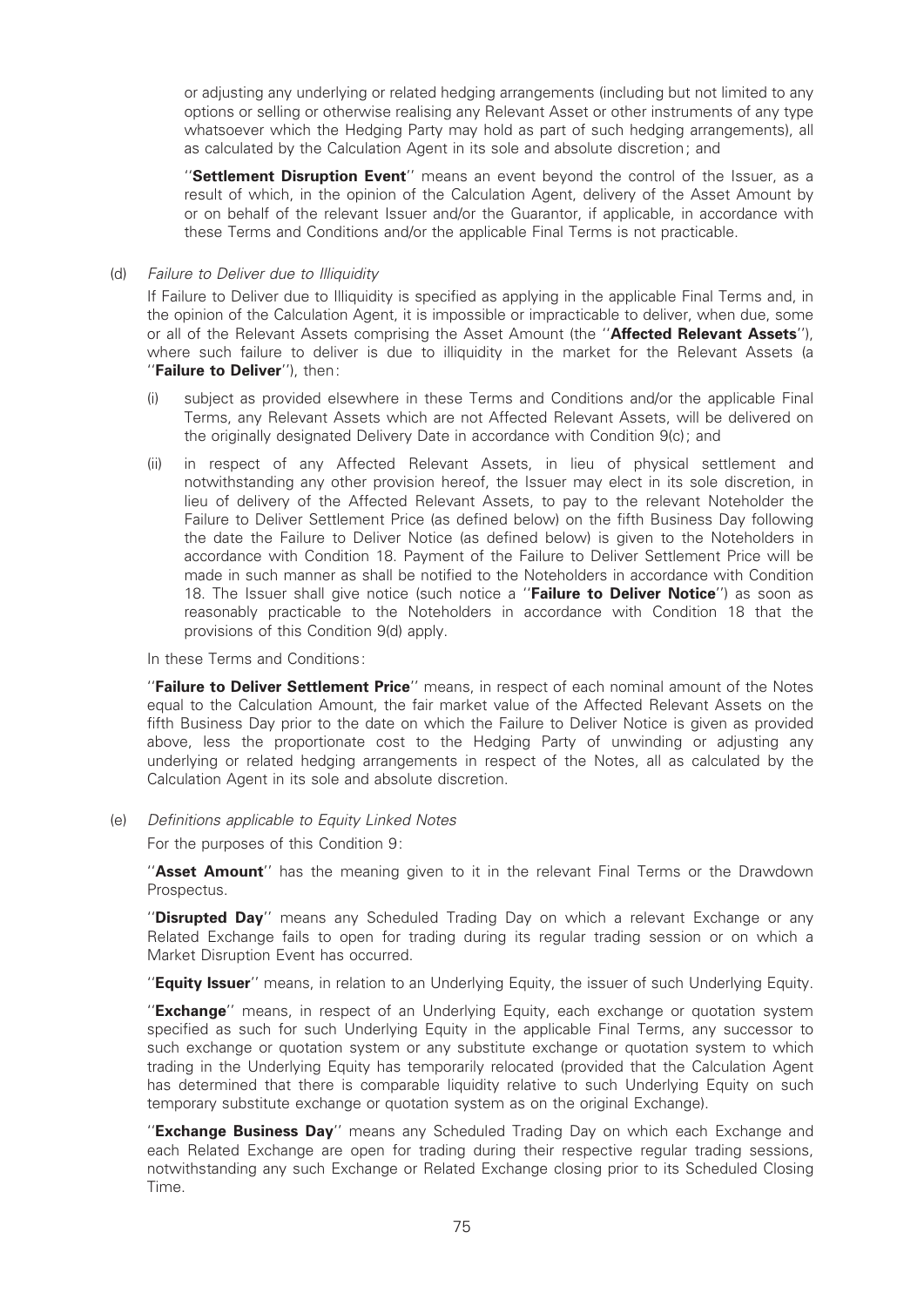"Greek Financial Assistance Rules" means the rules set in articles 16a and 17 of the Greek Codified Law 2130/1920, on prohibited financial assistance for the acquisition of own shares.

"Market Disruption Event" means, in respect of an Underlying Equity:

- (a) the occurrence or existence at any time during the one hour period that ends at the relevant Valuation Time of:
	- (i) any suspension of or limitation imposed on trading by the relevant Exchange or Related Exchange or otherwise and whether by reason of movements in price exceeding limits permitted by the relevant Exchange or Related Exchange or otherwise:
		- (A) relating to the Underlying Equity on the Exchange; or
		- (B) in futures or options contracts relating to the Underlying Equity on any relevant Related Exchange; or
	- (ii) any event (other than an event described in (b) below) that disrupts or impairs (as determined by the Calculation Agent) the ability of market participants in general (A) to effect transactions in, or obtain market values for the Underlying Equities on the Exchange, or (B) to effect transactions in, or obtain market values for, futures or options contracts relating to the relevant Underlying Equity on any relevant Related Exchange,

which in either case the Calculation Agent determines is material; or

(b) the closure on any Exchange Business Day of any relevant Exchange(s) or Related Exchange(s) prior to its Scheduled Closing Time unless such earlier closing time is announced by such Exchange(s) or such Related Exchange(s), as the case may be, at least one hour prior to (A) the actual closing time for the regular trading session on such Exchange(s) or such Related Exchange(s) on such Exchange Business Day or if earlier (B) the submission deadline for orders to be entered into the Exchange or Related Exchange system for execution at the Valuation Time on such Exchange Business Day.

"Redemption Amount" means, in relation to an Equity Linked Redemption Note, the Redemption Amount specified in the applicable Final Terms.

"Reference Price" means, in relation to a Valuation Date:

- (a) where the Notes are specified in the applicable Final Terms to relate to a single Underlying Equity, an amount equal to the official closing price on that Valuation Date (or, if so specified in the applicable Final Terms the price at the Valuation Time on that Valuation Date) of the Underlying Equity quoted on the Exchange without regard to any subsequently published correction as determined by the Calculation Agent (or if, in the opinion of the Calculation Agent, no such price (or, as the case may be, no such official closing price) can be determined at such time and, if either Disrupted Day is specified as applying in the applicable Final Terms and that Valuation Date is not a Disrupted Day or if Disrupted Day is specified as not applying in the applicable Final Terms, an amount determined by the Calculation Agent to be equal to the arithmetic mean of the fair market buying price at the Valuation Time on that Valuation Date and the fair market selling price at the Valuation Time on that Valuation Date for the Underlying Equity based, at the Calculation Agent's discretion, either on the arithmetic mean of the foregoing prices or the middle market quotations provided to it by two or more financial institutions (as selected by the Calculation Agent) engaged in the trading of the Underlying Equity or on such other factors as the Calculation Agent shall decide). The amount determined pursuant to the foregoing shall be converted, if Exchange Rate is specified as applying in the applicable Final Terms, into the Specified Currency at the Exchange Rate and such converted amount shall be the Reference Price; and
- (b) where the Notes are specified in the applicable Final Terms to relate to a Basket of Underlying Equities, an amount equal to the sum of the values calculated for each Underlying Equity as the official closing price on that Valuation Date (or, if so specified in the applicable Final Terms, the price at the Valuation Time on that Valuation Date) of the Underlying Equity quoted on the relevant Exchange without regard to any subsequently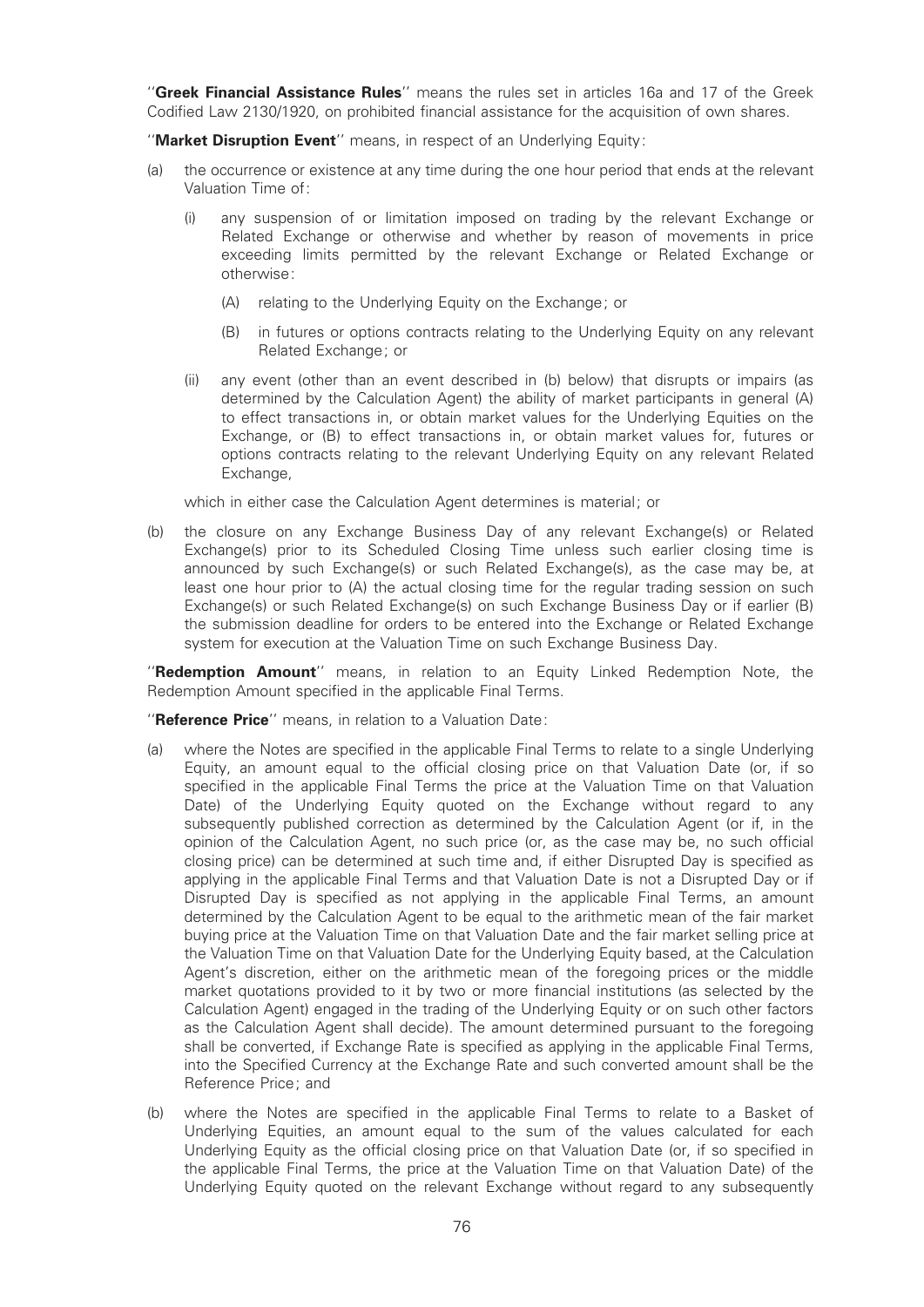published correction as determined by the Calculation Agent (or if, in the opinion of the Calculation Agent, no such price (or, as the case may be, any such official closing price) can be determined at such time and, if Disrupted Day is specified as applying in the applicable Final Terms, and that Valuation Date is not a Disrupted Day or if Disrupted Day is speci¢ed as not applying in the applicable Final Terms, an amount determined by the Calculation Agent to be equal to the arithmetic mean of the fair market buying price at the Valuation Time (or, as the case may be, of the closing fair market buying price) on that Valuation Date and the fair market selling price at the Valuation Time (or, as the case may be, of the closing fair market selling price) on that Valuation Date for the Underlying Equity based, at the Calculation Agent's discretion, either on the arithmetic mean of the foregoing prices or the middle market quotations provided to it by two or more financial institutions (as selected by the Calculation Agent) engaged in the trading of the Underlying Equity or on such other factors as the Calculation Agent shall decide), multiplied by the Multiplier specified in the applicable Final Terms. Each value determined pursuant to the foregoing shall be converted, if Exchange Rate is specified as applying in the applicable Final Terms, into the Specified Currency at the Exchange Rate and the sum of such converted amounts shall be the Reference Price.

''Related Exchange'' means, in relation to an Underlying Equity, each exchange or quotation system specified as such in relation to such Underlying Equity in the applicable Final Terms, any successor to such exchange or quotation system or any substitute exchange or quotation system to which trading in futures or options contracts relating to such Underlying Equity has temporarily relocated (provided that the Calculation Agent has determined that there is comparable liquidity relative to the futures or options contracts relating to such Underlying Equity on such temporary substitute exchange or quotation system as on the original Related Exchange), Provided That where "All Exchanges" is specified as the Related Exchange in the applicable Final Terms, ''Related Exchange'' shall mean each exchange or quotation system where trading has a material effect (as determined by the Calculation Agent) on the overall market for futures or options contracts relating to such Underlying Equity.

''Scheduled Closing Time'' means, in respect of an Exchange or Related Exchange and a Scheduled Trading Day, the scheduled weekday closing time of such Exchange or Related Exchange on such Scheduled Trading Day, without regard to after hours or any other trading outside of the regular trading session hours.

''Scheduled Trading Day'' means any day on which each Exchange and each Related Exchange are scheduled to be open for trading for their respective regular trading sessions.

''Scheduled Valuation Date'' means, in relation to a Valuation Date, any original date that, but for the occurrence of an event causing a Disrupted Day, would have been that Valuation Date.

"Strike Price" means the amount specified as such in the applicable Final Terms.

"Underlying Equities" and "Underlying Equity" mean the equity securities or equity security specified as such in the applicable Final Terms and related expressions shall be construed accordingly.

"Valuation Date" means the date or, in the case of Equity Linked Interest Notes, each date specified as such in the applicable Final Terms or, if any such date is not a Scheduled Trading Day, the next following Scheduled Trading Day unless, in the opinion of the Calculation Agent, such day is a Disrupted Day. If such day is a Disrupted Day:

(a) where the Notes are specified in the applicable Final Terms to relate to a single Underlying Equity, that Valuation Date shall be the first succeeding Scheduled Trading Day that is not a Disrupted Day, unless each of the eight Scheduled Trading Days immediately following the Scheduled Valuation Date is a Disrupted Day. In that case (A) the eighth Scheduled Trading Day shall be deemed to be that Valuation Date, notwithstanding the fact that such day is a Disrupted Day, and (B) the Calculation Agent shall, where practicable, determine the Reference Price in the manner set out in the applicable Final Terms or, if not set out or not so practicable, determine the Reference Price in accordance with its good faith estimate of the Reference Price as of the Valuation Time on that eighth Scheduled Trading Day; or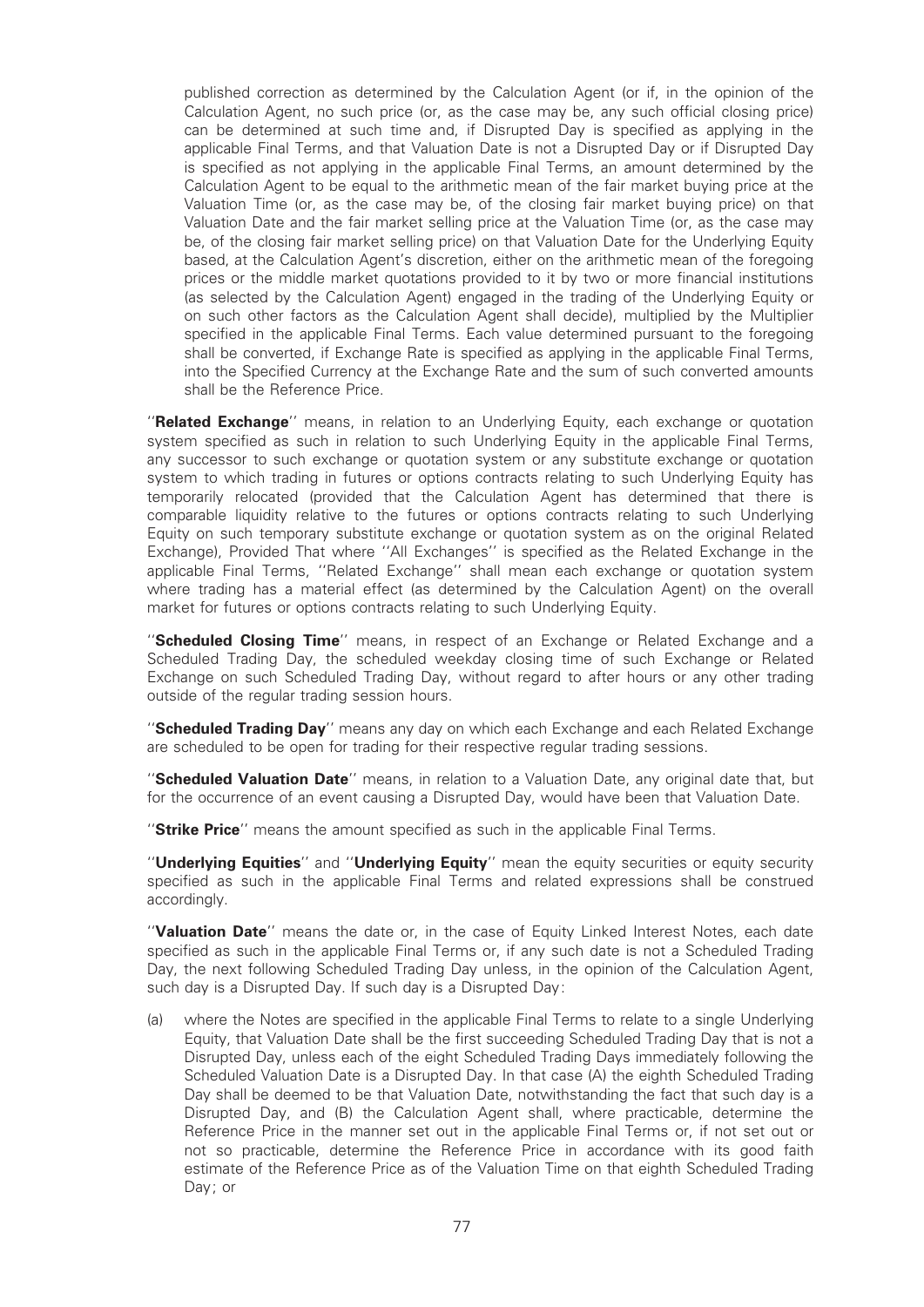(b) where the Notes are specified in the applicable Final Terms to relate to a Basket of Underlying Equities, that Valuation Date for each Underlying Equity not affected by the occurrence of a Disrupted Day shall be the Scheduled Valuation Date and that Valuation Date for each Underlying Equity affected (each an "Affected Equity") by the occurrence of a Disrupted Day shall be the first succeeding Scheduled Trading Day that is not a Disrupted Day relating to the Affected Equity unless each of the eight Scheduled Trading Days immediately following the Scheduled Valuation Date is a Disrupted Day relating to the Affected Equity. In that case (A) that eighth Scheduled Trading Day shall be deemed to be that Valuation Date for the Affected Equity, notwithstanding the fact that such day is a Disrupted Day, and (B) the Calculation Agent shall, where practicable, determine the Reference Price using, in relation to the Affected Equity, a price determined in the manner set out in the applicable Final Terms or, if not set out or if not so practicable, using its good faith estimate of the value for the Affected Equity as of the Valuation Time on that eighth Scheduled Trading Day and otherwise in accordance with the above provisions.

"Valuation Time" means the Valuation Time specified in the applicable Final Terms or, if no Valuation Time is specified, the Scheduled Closing Time on the relevant Exchange on the relevant Valuation Date in relation to each Underlying Equity to be valued. If the relevant Exchange closes prior to its Scheduled Closing Time and the specified Valuation Time is after the actual closing time for its regular trading session, then the Valuation Time shall be such actual closing time.

#### 10. Additional Disruption Events (applicable to Index Linked Notes and Equity Linked Notes only)

#### (a) Additional Disruption Event

If the Notes are Index Linked Notes or Equity Linked Notes and Additional Disruption Events are specified as applicable in the applicable Final Terms, then if an Additional Disruption Event occurs, the Issuer in its sole and absolute discretion may take the action described in (i) or (ii) below:

- (i) require the Calculation Agent to determine in its sole and absolute discretion the appropriate adjustment, if any, to be made to any one or more of the relevant Interest Amount and/or the Redemption Amount and/or the Asset Amount and/or the Strike Price and/or the Multiplier and/or any of the other terms of these Terms and Conditions and/or the applicable Final Terms to account for the Additional Disruption Event and determine the effective date of that adjustment; or
- (ii) give notice to the Noteholders in accordance with Condition 18 and redeem all, but not some only, of the Notes, each nominal amount of Notes equal to the Calculation Amount being redeemed at the Early Redemption Amount.

Upon the occurrence of an Additional Disruption Event, the Issuer shall give notice as soon as practicable to the Noteholders in accordance with Condition 18 stating the occurrence of the Additional Disruption Event, as the case may be, giving details thereof and the action proposed to be taken in relation thereto.

# (b) Definitions applicable to Additional Disruption Events

''Additional Disruption Event'' means any of Change in Law, Hedging Disruption, Increased Cost of Hedging, Increased Cost of Stock Borrow, Insolvency Filing (applicable only for Equity Linked Redemption Notes) and/or Loss of Stock Borrow, in each case if specified in the applicable Final Terms.

"Affiliate" means in relation to any entity (the "First Entity"), any entity controlled, directly or indirectly, by the First Entity, any entity that controls, directly or indirectly, the First Entity or any entity directly or indirectly under common control with the First Entity. For these purposes ''control'' means ownership of a majority of the voting power of an entity.

"Change in Law" means that, on or after the Trade Date (as specified in the applicable Final Terms) (A) due to the adoption of or any change in any applicable law or regulation (including, without limitation, any tax law), or (B) due to the promulgation of or any change in the interpretation by any court, tribunal or regulatory authority with competent jurisdiction of any applicable law or regulation (including any action taken by a taxing authority), the Calculation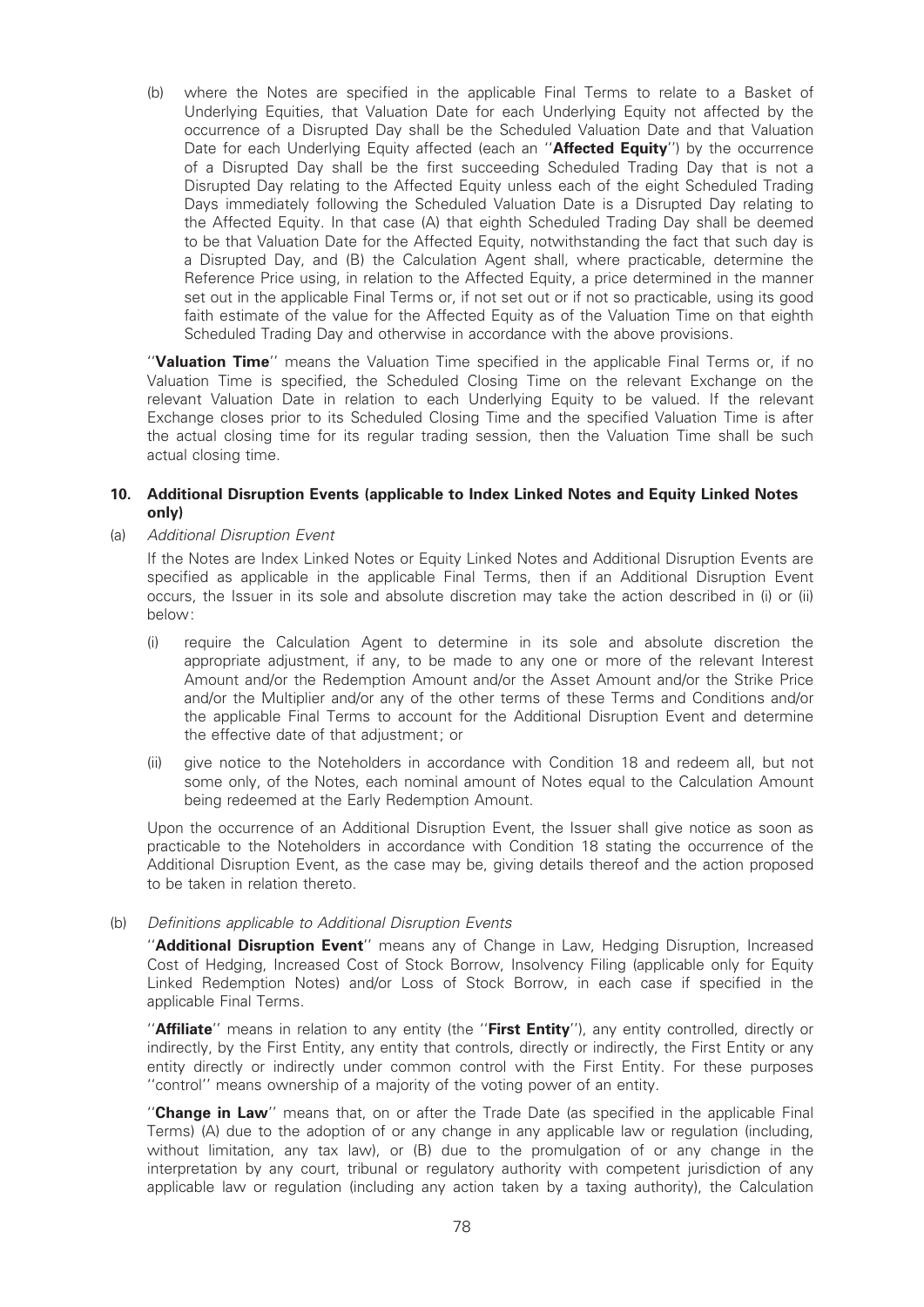Agent determines in its sole and absolute discretion that (X) it has become illegal to hold, acquire or dispose of any relevant Underlying Equity (in the case of Equity Linked Notes) or any relevant security/commodity comprised in an Index (in the case of Index Linked Notes) or (Y) the Issuer will incur a materially increased cost in performing its obligations in relation to the Notes (including, without limitation, due to any increase in tax liability, decrease in tax bene¢t or other adverse effect on the tax position of the Issuer and/or any of its Affiliates).

"Hedging Disruption" means that the Hedging Party is unable, after using commercially reasonable efforts, to (A) acquire, establish, re-establish, substitute, maintain, unwind or dispose of any transaction(s) or asset(s) it deems necessary to hedge the equity or other price risk of the Issuer issuing and performing its obligations with respect to the Notes, or (B) realise, recover or remit the proceeds of any such transaction(s) or asset(s).

''Hedging Shares'' means the number of Underlying Equities (in the case of Equity Linked Notes) or securities/commodities comprised in an Index (in the case of Index Linked Notes) that the Hedging Party deems necessary to hedge the equity or other price risk of the Issuer entering into and performing its obligations with respect to the Notes.

"Increased Cost of Hedging" means that the Hedging Party would incur a materially increased (as compared with circumstances existing on the Trade Date) amount of tax, duty, expense or fee (other than brokerage commissions) to (A) acquire, establish, re-establish, substitute, maintain, unwind or dispose of any transaction(s) or asset(s) it deems necessary to hedge the equity or other price risk of the Issuer issuing and performing its obligations with respect to the Notes, or (B) realise, recover or remit the proceeds of any such transaction(s) or asset(s). provided that any such materially increased amount that is incurred solely due to the deterioration of the creditworthiness of the Hedging Party shall not be deemed an Increased Cost of Hedging.

"Increased Cost of Stock Borrow" means that the Hedging Party would incur a rate to borrow any Underlying Equity (in the case of Equity Linked Notes) or any security/commodity comprised in an Index (in the case of Index Linked Notes) that is greater than the Initial Stock Loan Rate.

''Initial Stock Loan Rate'' means, in respect of an Underlying Equity (in the case of Equity Linked Notes) or a security/commodity comprised in an Index (in the case of Index Linked Notes), the Initial Stock Loan Rate specified in relation to such Underlying Equity, security or commodity in the applicable Final Terms.

"Insolvency Filing" means that an Equity Issuer institutes or has instituted against it by a regulator, supervisor or any similar official with primary insolvency, rehabilitative or regulatory jurisdiction over it in the jurisdiction of its incorporation or organisation or the jurisdiction of its head or home office, or it consents to a proceeding seeking a judgement of insolvency or bankruptcy or any other relief under any bankruptcy or insolvency law or other similar law affecting creditors' rights, or a petition is presented for its winding-up or liquidation by it or such regulator, supervisor or similar official or it consents to such a petition, provided that proceedings instituted or petitions presented by creditors and not consented to by the Equity Issuer shall not be deemed an Insolvency Filing.

"Loss of Stock Borrow" means that the Hedging Party is unable, after using commercially reasonable efforts, to borrow (or maintain a borrowing of) any Underlying Equity (in the case of Equity Linked Notes) or any securities/commodities comprised in an Index (in the case of Index Linked Notes) in an amount equal to the Hedging Shares at a rate equal to or less than the Maximum Stock Loan Rate.

"Maximum Stock Loan Rate" means, in respect of an Underlying Equity (in the case of Equity Linked Notes) or a security/commodity comprised in an Index (in the case of Index Linked Notes), the Maximum Stock Loan Rate specified in the applicable Final Terms.

# 11. Agent and Paying Agents

The names of the initial Agent and the other initial Paying Agents and their initial specified offices are set out below.

The Issuer and, if applicable, the Guarantor is/are entitled to vary or terminate the appointment of any Paying Agent and/or appoint additional or other Paying Agents and/or approve any change in the specified office through which any Paying Agent acts, provided that: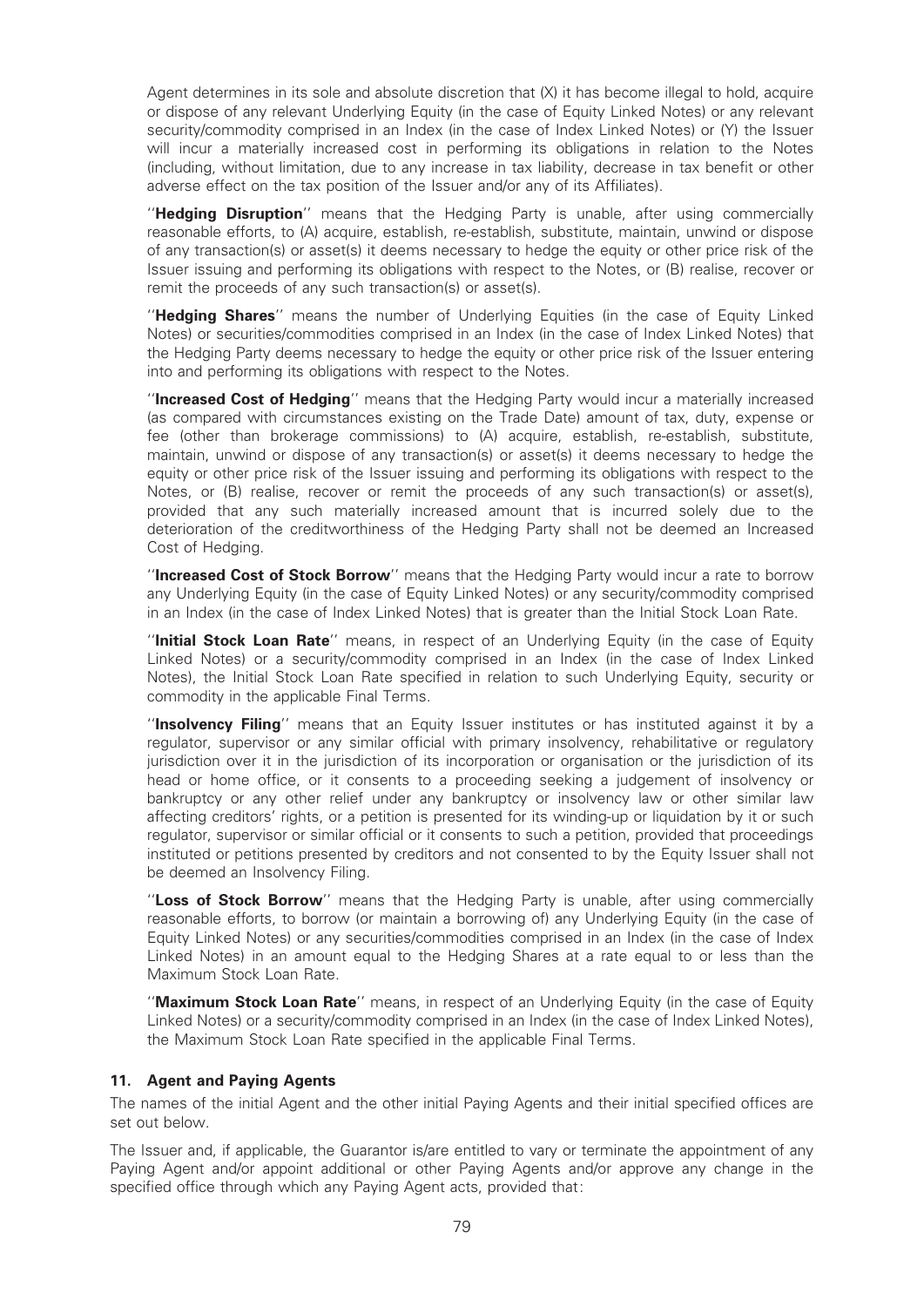- (i) so long as the Notes are listed on any stock exchange, there will at all times be a Paying Agent with a specified office in such place as may be required by the rules and regulations of the relevant stock exchange (or any other relevant authority);
- (ii) there will at all times be a Paying Agent with a specified office in a city in continental Europe;
- (iii) there will at all times be an Agent; and
- (iv) the Issuer undertakes that it will ensure it maintains a Paying Agent in a Member State of the European Union that is not obliged to withhold or deduct tax pursuant to European Council Directive 2003/48/EC or any law implementing or complying with, or introduced in order to conform to, such Directive.

In addition, the Issuer shall forthwith appoint a Paying Agent having a specified office in New York City in the circumstances described in the final paragraph of Condition 7(b). Any variation, termination, appointment or change shall only take effect (other than in the case of insolvency, when it shall be of immediate effect) after not less than 30 nor more than 45 days' prior notice thereof shall have been given to the Alpha Bank Noteholders Agent (in case of issue of Alpha Bank Notes) and the Noteholders in accordance with Condition 18 provided that no such variation, termination, appointment or change shall take effect (except in the case of insolvency) within 15 days before or after any Interest Payment Date.

# 12. Exchange of Talons

On and after the Interest Payment Date on which the final Coupon comprised in any Coupon sheet matures, the Talon (if any) forming part of such Coupon sheet may be surrendered at the specified office of the Agent or any other Paying Agent in exchange for a further Coupon sheet including (if such further Coupon sheet does not include Coupons to (and including) the final date for the payment of interest due in respect of the Notes to which it appertains) a further Talon, subject to the provisions of Condition 17. Each Talon shall, for the purposes of these Terms and Conditions, be deemed to mature on the Interest Payment Date on which the final Coupon comprised in the relative Coupon sheet matures.

# 13. Taxation

All amounts of principal, premium and interest in respect of the Notes, Receipts and Coupons payable by or on behalf of the Issuer or the Guarantor (if applicable) shall be made free and clear of, and without withholding or deduction for or on account of, any present or future taxes, duties, assessments or governmental charges of whatever nature imposed, collected, withheld, assessed or levied by or on behalf of, in the case of Alpha PLC, the United Kingdom or, in the case of Alpha Bank, the Hellenic Republic and, in the case of Alpha Bank issuing or guaranteeing Notes through a branch situated in a jurisdiction other than the Hellenic Republic, the jurisdiction where such branch is situated and, in the case of Alpha Bank guaranteeing Notes issued by Alpha PLC, the United Kingdom or, in each case, any political subdivision thereof or any authority or agency therein or thereof having power to tax, unless such withholding or deduction of such taxes, duties, assessments or governmental charges is required by law. In such event, the Issuer or, as the case may be, the Guarantor shall pay such additional amounts as may be necessary in order that the net amounts received by the holders of the Notes, Receipts or Coupons after such withholding or deduction shall equal the respective amounts which would otherwise have been receivable in respect of the Notes, Receipts or Coupons, as the case may be, in the absence of such withholding or deduction; except that no such additional amounts shall be payable in respect of any Note, Receipt or Coupon:

- (i) presented for payment by or on behalf of, a Noteholder, Receiptholders or Couponholder who is liable to such taxes, duties, assessments or governmental charges in respect of such Note, Receipt or Coupon by reason of his having some connection with the jurisdiction by which such taxes, duties, assessments or charges have been imposed, levied, collected, withheld or assessed other than the mere holding of such Note, Receipt or Coupon; or
- (ii) presented for payment more than 30 days after the Relevant Date (as defined below), except to the extent that the relevant Noteholder, Receiptholders or Couponholder would have been entitled to such additional amounts on presenting the same for payment on the expiry of such period of 30 days; or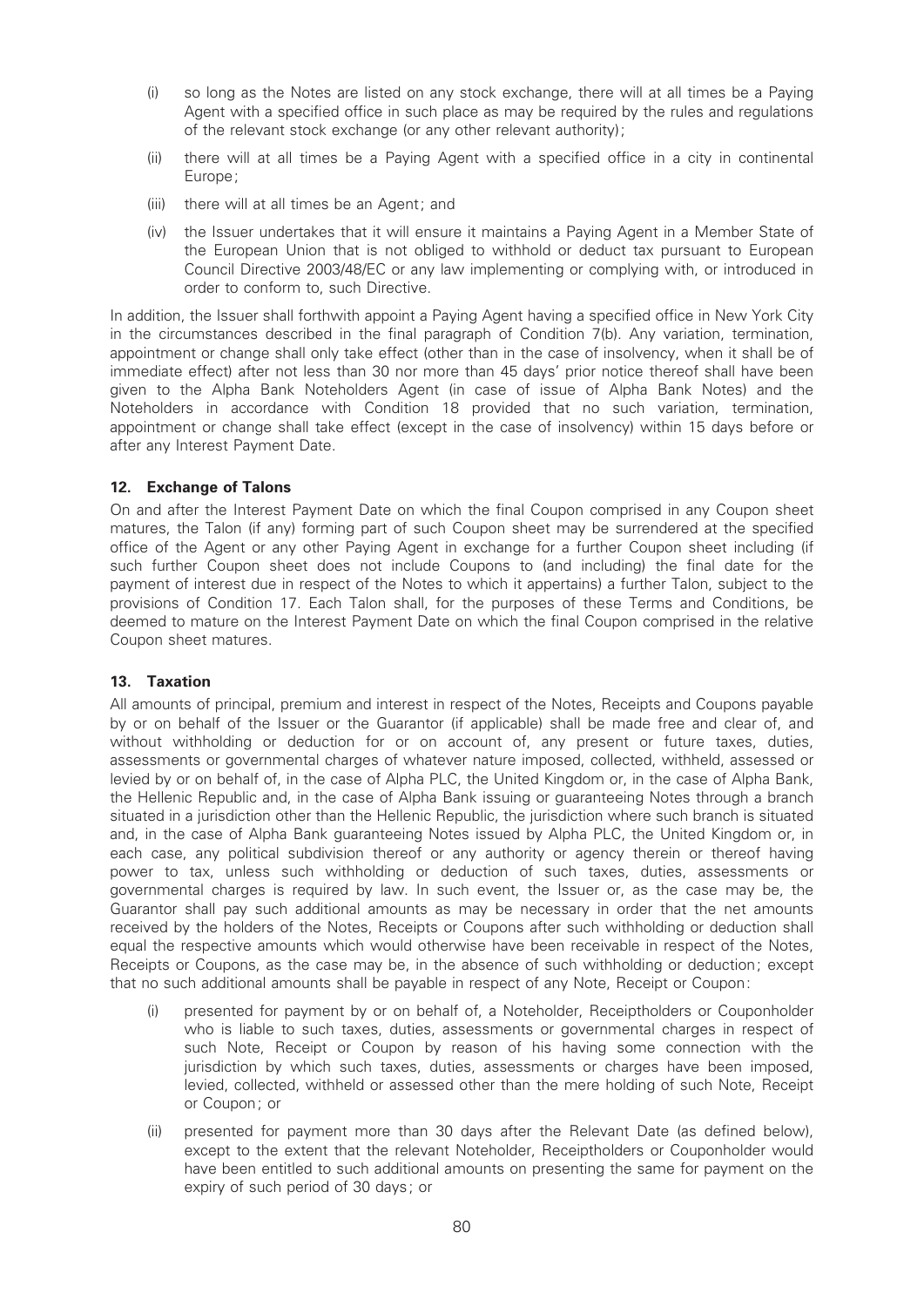- (iii) where such withholding or deduction is imposed on a payment to an individual and is required to be made pursuant to European Council Directive 2003/48/EC or any law implementing or complying with, or introduced in order to conform to, such Directive; or
- (iv) presented for payment by or on behalf of a Noteholder, Receiptholder or Couponholder who would have been able to avoid such withholding or deduction by presenting the relevant Note, Receipt or Coupon to another Paying Agent in a member state of the European Union; or
- (v) presented for payment by or on behalf of a Noteholder who would not be liable or subject to such withholding or deduction if it were to comply with a statutory requirement or to make a declaration of non-residence or other similar claim for exemption and fails to do so.

For the purposes of these Terms and Conditions, the ''Relevant Date'' means, in respect of any payment, the date on which such payment first becomes due and payable, but if the full amount of the moneys payable has not been received by the Agent on or prior to such due date, it means the first date on which, the full amount of such moneys having been so received, notice to that effect is duly given to the Noteholders in accordance with Condition 18.

Taxing jurisdiction: If the Issuer becomes subject at any time to any taxing jurisdiction other than, in the case of Alpha PLC, the United Kingdom or, in the case of Alpha Bank, the Hellenic Republic, references in these Conditions to the United Kingdom or the Hellenic Republic, as the case may be, shall be construed as references to the United Kingdom or the Hellenic Republic, as the case may be, and/or in each case, such other jurisdiction.

# 14. Events of Default

# (1) Senior Notes

This Condition 14(1) is applicable only in relation to Notes specified in the applicable Final Terms or the Drawdown Prospectus (as the case may be) as being Senior Notes and references to ''Notes'' and ''Noteholders'' shall be construed accordingly.

- (a) Unless otherwise specified in the applicable Final Terms or the Drawdown Prospectus (as the case may be), the following events or circumstances (each an "Event of Default") shall be acceleration events in relation to the Notes, namely:
	- (i) default by the Issuer in the payment when due of the principal of or interest on any of the Notes or the delivery when due of the Asset Amount in respect of any Note or the delivery when due of any other amount in respect of any Note and the continuance of any such default for a period of 14 days after the due date; or
	- (ii) the Issuer or, if applicable, the Guarantor defaults in the performance or observance of any of its other obligations under or in respect of the Notes, Receipts or Coupons and such default remains unremedied for 30 days after written notice thereof has been delivered by a Noteholder to the Issuer or the Guarantor, as the case may be, requiring the same to be remedied; or
	- (iii) the repayment of any indebtedness owing by the Issuer or, if applicable, the Guarantor or any Material Subsidiary is accelerated by reason of default and such acceleration has not been rescinded or annulled, or the Issuer or, if applicable, the Guarantor or any Material Subsidiary defaults (after whichever is the longer of any originally applicable period of grace and 14 days after the due date) in any payment of any indebtedness or in the honouring of any guarantee or indemnity in respect of any indebtedness provided that no such event shall constitute an Event of Default unless the indebtedness whether alone or when aggregated with other indebtedness relating to all (if any) other such events which shall have occurred and be continuing shall exceed EUR 15,000,000 (or its equivalent in any other currency or currencies); or
	- (iv) any order shall be made by any competent court or resolution passed for the winding up or dissolution of the Issuer or, if applicable, the Guarantor or any Material Subsidiary (other than for the purpose of amalgamation, merger or reconstruction (1) on terms approved by an Extraordinary Resolution of the Noteholders or (2) in the case of a Material Subsidiary whereby the undertaking and the assets of the Material Subsidiary are transferred to or otherwise vested in Alpha Bank or another of its Subsidiaries); or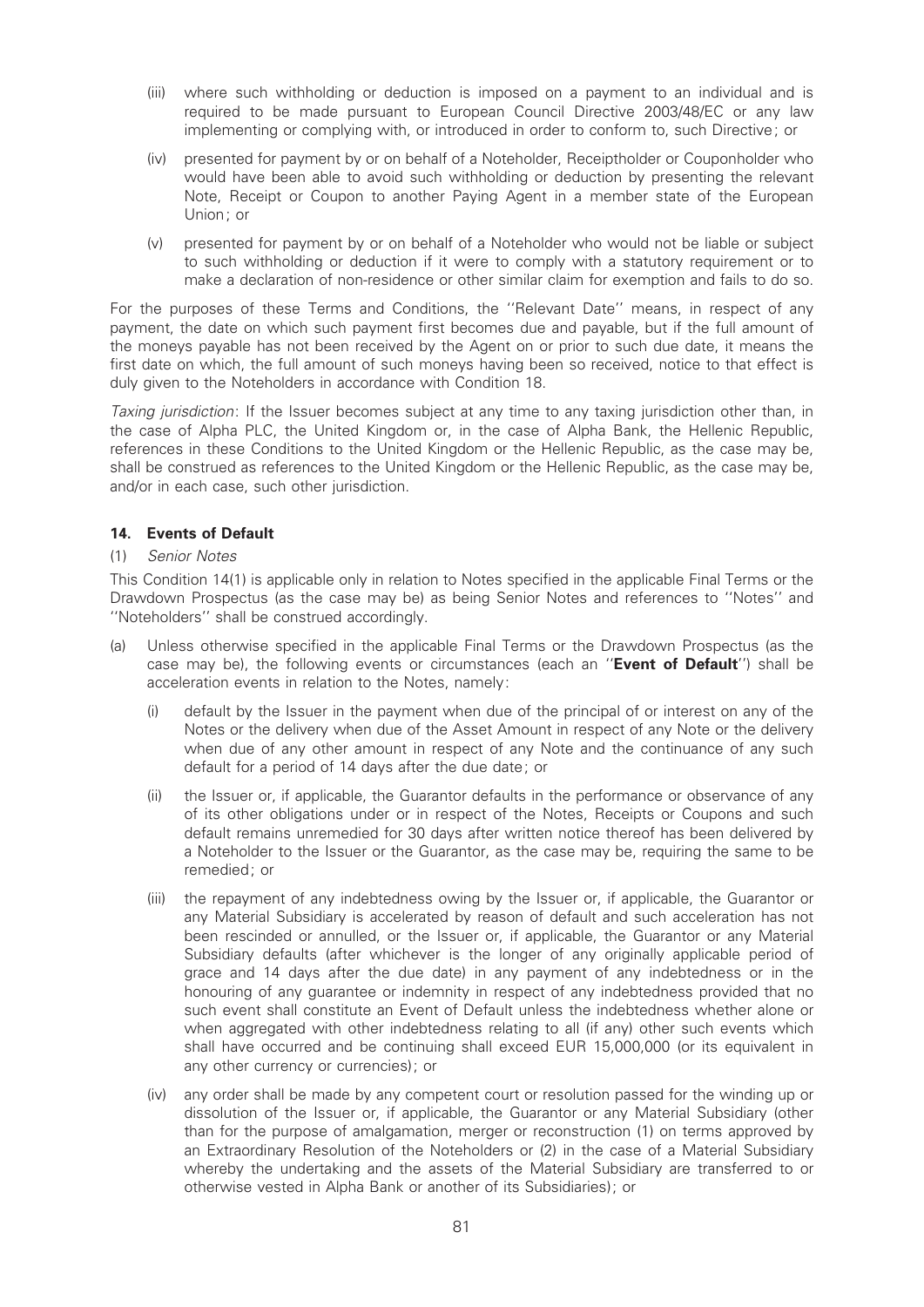- (v) the Issuer or, if applicable, the Guarantor or any Material Subsidiary shall cease to carry on the whole or substantially the whole of its business (other than for the purpose of an amalgamation, merger or reconstruction (1) on terms approved by an Extraordinary Resolution of the Noteholders or (2) in the case of a Material Subsidiary whereby the undertaking and the assets of the Material Subsidiary are transferred to or otherwise vested in Alpha Bank or another of its Subsidiaries); or
- (vi) the Issuer or, if applicable, the Guarantor or any Material Subsidiary shall stop payment or shall be unable to, or shall admit inability to, pay its debts as they fall due, or shall be adjudicated or found bankrupt or insolvent by a court of competent jurisdiction or shall make a conveyance or assignment for the benefit of, or shall enter into any composition or other arrangement with, its creditors generally; or
- (vii) a receiver, trustee or other similar official shall be appointed in relation to the Issuer or, if applicable, the Guarantor or any Material Subsidiary or in relation to the whole or over half of the assets of the Issuer or, if applicable, the Guarantor or any Material Subsidiary or an interim supervisor of Alpha Bank is appointed by the Bank of Greece or an encumbrancer shall take possession of the whole or over half of the assets of the Issuer or, if applicable, the Guarantor or any Material Subsidiary, or a distress or execution or other process shall be levied or enforced upon or sued out against the whole or a substantial part of the assets of the Issuer or, if applicable, the Guarantor and in any of the foregoing cases it or he shall not be discharged within 60 days; or
- (viii) the Issuer or, if applicable, the Guarantor or any Material Subsidiary sells, transfers, lends or otherwise disposes of the whole or a major part of its undertaking or assets (including shareholdings in its Subsidiaries or associated companies) and such disposal is substantial in relation to the assets of the Issuer or Alpha Bank and its Subsidiaries as a whole, other than selling, transferring, lending or otherwise disposing on an arm's length basis, or of any present or future undertakings or assets (including uncalled capital), receivables, remittances or the payment rights of the Issuer, Alpha Bank or any Material Subsidiary pursuant to any securitisation, covered bond issuance or like arrangement in accordance with normal market practice;
- (ix) with respect to any Notes issued by Alpha PLC, the Guarantee is not in full force and effect.

For the purposes of this Condition 14(1)(a) "Material Subsidiary" means at any time any Subsidiary of Alpha Bank:

- (i) whose profits or (in the case of a Subsidiary which has subsidiaries) consolidated profits, before taxation and extraordinary items or before taxation and after extraordinary items as shown by its latest audited profit and loss account are at least 15 per cent. of the consolidated pro¢ts before taxation and extraordinary items of Alpha Bank and its Subsidiaries as shown by the latest published audited consolidated profit and loss account of Alpha Bank and its Subsidiaries; or
- (ii) whose gross assets or (in the case of a Subsidiary which has subsidiaries) gross consolidated assets as shown by its latest audited balance sheet are at least 15 per cent. of the gross consolidated assets of Alpha Bank and its Subsidiaries as shown by the then latest published audited consolidated balance sheet of Alpha Bank and its Subsidiaries; or
- (iii) to which is transferred the whole or substantially the whole of the assets and undertaking of a Subsidiary which immediately prior to such transfer is a Material Subsidiary provided that, in such a case, the Subsidiary so transferring its assets and undertaking shall thereupon cease to be a Material Subsidiary.
- (b) If any Event of Default shall occur and be continuing in relation to any Note, any Noteholder may, by written notice to the Issuer at the specified office of the Agent, declare that such Note shall be forthwith due and payable, whereupon the same shall become immediately due and payable at its Early Redemption Amount as may be specified in or determined in accordance with the applicable Final Terms or the Drawdown Prospectus (as the case may be), together (if appropriate) with interest accrued to (but excluding) the date of redemption.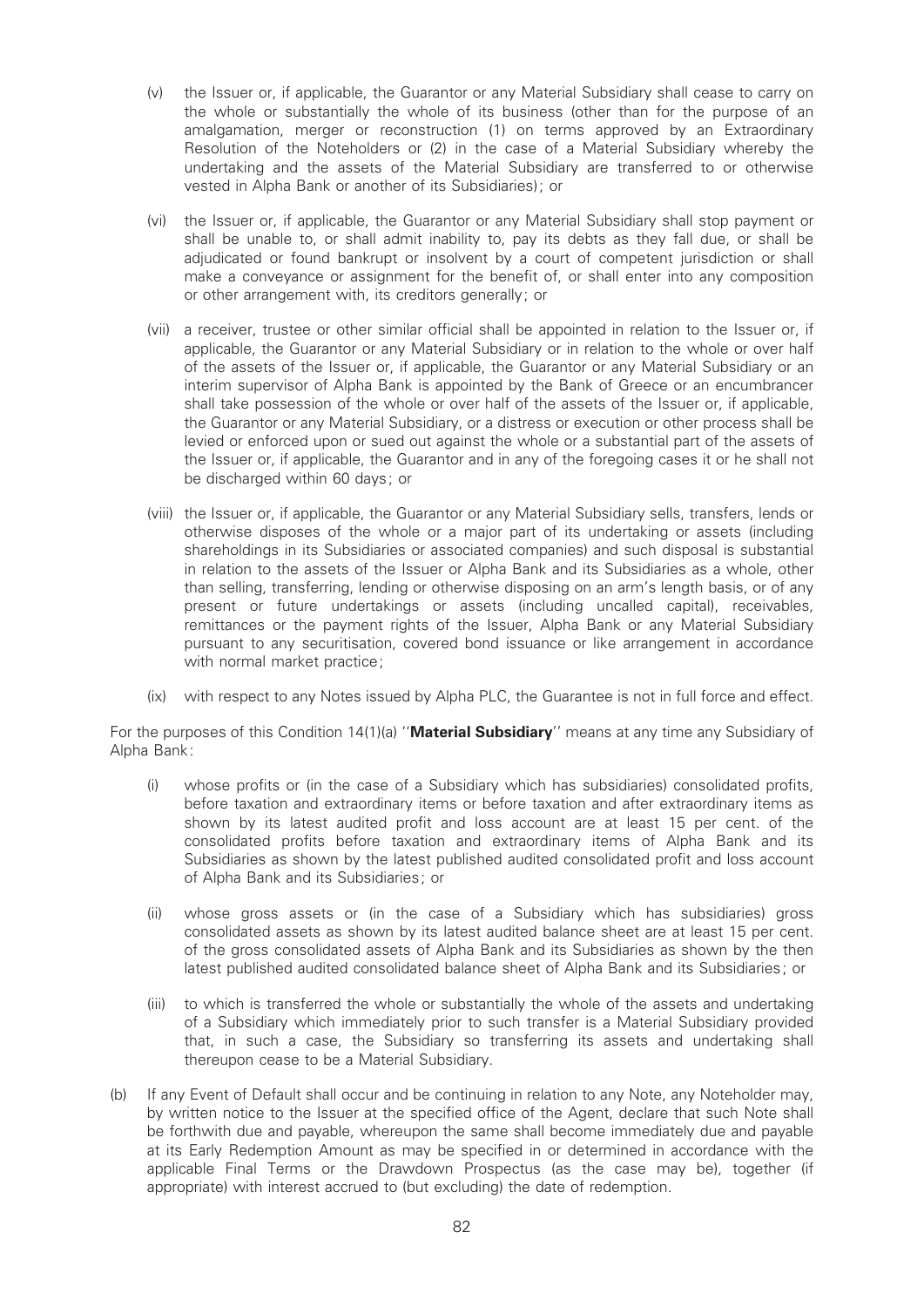## (2) Dated Subordinated Notes

This Condition 14(2) is applicable only in relation to Notes specified in the applicable Final Terms or the Drawdown Prospectus (as the case may be) as being Dated Subordinated Notes and any references to "Notes" or "Noteholders" shall be construed accordingly. The events specified below are both ''Subordinated Default Events'':

- (a) If default is made in the payment of any amount due in respect of the Notes on the due date and such default continues for a period of 7 days, any Noteholder may institute proceedings for the winding up of the Issuer.
- (b) If, otherwise than for the purposes of a reconstruction or amalgamation on terms previously approved by Extraordinary Resolution of the Noteholders, an order is made or an effective resolution is passed for the winding up of the Issuer, any Noteholder may, by written notice to the Agent, declare such Note to be due and payable whereupon the same shall become immediately due and payable at its Early Redemption Amount as may be specified in or determined in accordance with the applicable Final Terms or the Drawdown Prospectus (as the case may be), together (if appropriate) with interest accrued to (but excluding) the date of redemption unless such Subordinated Default Event shall have been remedied prior to receipt of such notice by the Agent.

# 15. Meetings of Noteholders, Modification and Waiver

Without prejudice to the provisions on the meetings of the Alpha Bank Noteholders, included in Condition 20 below, the Agency Agreement contains provisions (which shall have effect as if incorporated herein) for convening meetings of the Noteholders to consider any matter affecting their interests, including (without limitation) the modification by Extraordinary Resolution (as defined in the Agency Agreement) of these Terms and Conditions. An Extraordinary Resolution passed at any meeting of the Noteholders will be binding on all Noteholders whether or not they are present at the meeting, and on all holders of Coupons or Receipts relating to the Notes.

The Agent and the Issuer may agree, without the consent of the Noteholders, Receiptholders or Couponholders, to:

- (i) any modification (except as mentioned above) of the Agency Agreement which is not prejudicial to the interests of the Noteholders; or
- (ii) any modi¢cation of the Notes, the Receipts, the Coupons or the Agency Agreement which is of a formal, minor or technical nature or is made to correct a manifest error or to comply with mandatory provisions of law.

Any such modification shall be binding on the Noteholders, the Receiptholders and the Couponholders and any such modification shall be notified to the Noteholders in accordance with Condition 18 as soon as practicable thereafter.

# 16. Replacement of Notes, Receipts, Coupons and Talons

Should any Note, Receipt, Coupon or Talon be lost, stolen, mutilated, defaced or destroyed, it may be replaced at the specified office of the Agent in London (or such other place as may be notified to the Noteholders), in accordance with all applicable laws and regulations, upon payment by the claimant of the costs and expenses incurred in connection therewith and on such terms as to evidence and indemnity as the Issuer may require. Mutilated or defaced Notes, Receipts, Coupons or Talons must be surrendered before replacements will be issued.

# 17. Prescription

The Notes, Receipts and Coupons will become void unless presented for payment within a period of ten years (in the case of principal) and five years (in the case of interest) after the Relevant Date (as defined in Condition 13) therefor.

There shall not be included in any Coupon sheet issued on exchange of a Talon any Coupon the claim for payment in respect of which would be void pursuant to this Condition 17 or Condition 7(b) or any Talon which would be void pursuant to Condition 7(b).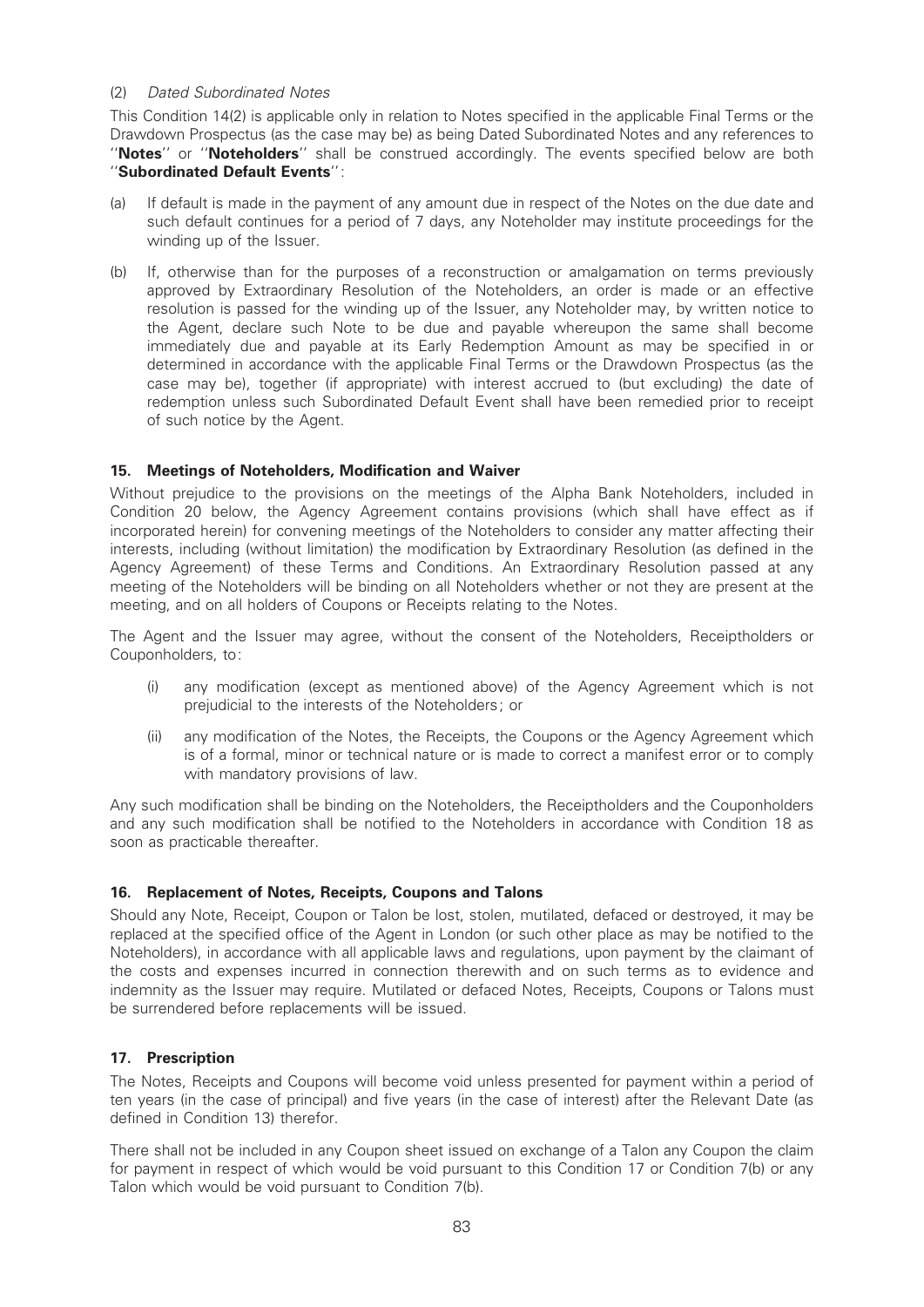## 18. Notices

All notices to Noteholders regarding the Notes shall be valid if published in the *Financial Times* or another leading English language daily newspaper with circulation in London. The Issuer will ensure that notices to Noteholders are published (a) if and for so long as the Notes are listed on the Luxembourg Stock Exchange, in a daily newspaper with circulation in Luxembourg, which is expected to be the d'Wort or on the website of the Luxembourg Stock Exchange (www.bourse.lu) and (b) in a manner which complies with the rules and regulations of any other stock exchange (or other relevant authority) on which the Notes are for the time being listed. Any such notices will, if published more than once, be deemed to have been given on the date of the first publication, as provided above.

Except in the case of Notes listed on the Luxembourg Stock Exchange (unless its rules so permit), until such time as any definitive Notes are issued, there may, so long as the global Note(s) representing the Notes is or are held in its or their entirety on behalf of Euroclear and/or Clearstream, Luxembourg, be substituted for such publication as aforesaid the delivery of the relevant notice to Euroclear and/or Clearstream, Luxembourg, as appropriate, for communication by them to the Noteholders. Any such notice shall be deemed to have been given to the Noteholders on the seventh day after the day on which the said notice was given to Euroclear and/or Clearstream, Luxembourg, as appropriate.

Notices to be given by any Noteholder shall be in writing and given by lodging the same, together (in the case of any Note in definitive form) with the relative Note or Notes, with the Agent. Whilst any of the Notes are represented by a global Note, such notice may be given by any Noteholder to the Agent via Euroclear and/or Clearstream, Luxembourg, as the case may be, in such manner as the Agent and Euroclear and/or Clearstream, Luxembourg, as the case may be, may approve for this purpose.

The holders of Receipts, Coupons and Talons will be deemed for all purposes to have notice of the contents of any notice given to Noteholders in accordance with this Condition.

Any notice concerning the Alpha Bank Notes shall be given to the Alpha Bank Noteholders Agent. Any such notice shall be deemed to have been given to the Alpha Bank Noteholders on the seventh day after the day on which the said notice was given to the Alpha Bank Noteholders Agent unless the Alpha Bank Notes have been placed and sold by way of a Public Offer in Greece in the sense of article 2 paragraph 1(d) of Greek law 3401/2005 implementing into Greek law Directive 2003/71/EC, in which case any such notice will also be published in accordance with the provisions of article 5 of Greek law 3156/2003 should such law 3156/2003 apply to Alpha Bank Notes.

#### 19. Substitution of the Issuer

- (a) The Issuer may, without the consent of any Noteholder or Couponholder, substitute for itself any other body corporate incorporated in any country in the world as the debtor in respect of the Notes, any Coupons, the Deed of Covenant, the Alpha Bank Noteholders Agency Agreement (as defined in Condition 20 below), in case of issue of Alpha Bank Notes, and the Agency Agreement (the "Substituted Debtor") upon notice by the Issuer and the Substituted Debtor to be given in accordance with Condition 18, provided that:
	- (i) the Issuer is not in default in respect of any amount payable under the Notes;
	- (ii) the Issuer and the Substituted Debtor have entered into such documents (the ''Documents'') as are necessary to give effect to the substitution and in which the Substituted Debtor has undertaken in favour of each Noteholder to be bound by these Terms and Conditions and the provisions of the Agency Agreement as the debtor in respect of the Notes in place of the Issuer (or of any previous substitute under this Condition 19);
	- (iii) the Substituted Debtor shall enter into a deed of covenant in favour of the holders of the Notes then represented by a global Note on terms no less favourable than the Deed of Covenant then in force in respect of the Notes;
	- (iv) if the Issuer is Alpha PLC and the Substituted Debtor is not Alpha Bank, the Guarantee extends to the obligations of the Substituted Debtor under or in respect of the Notes, any Coupons, the Deed of Covenant and the Agency Agreement and continues to be in full force and effect;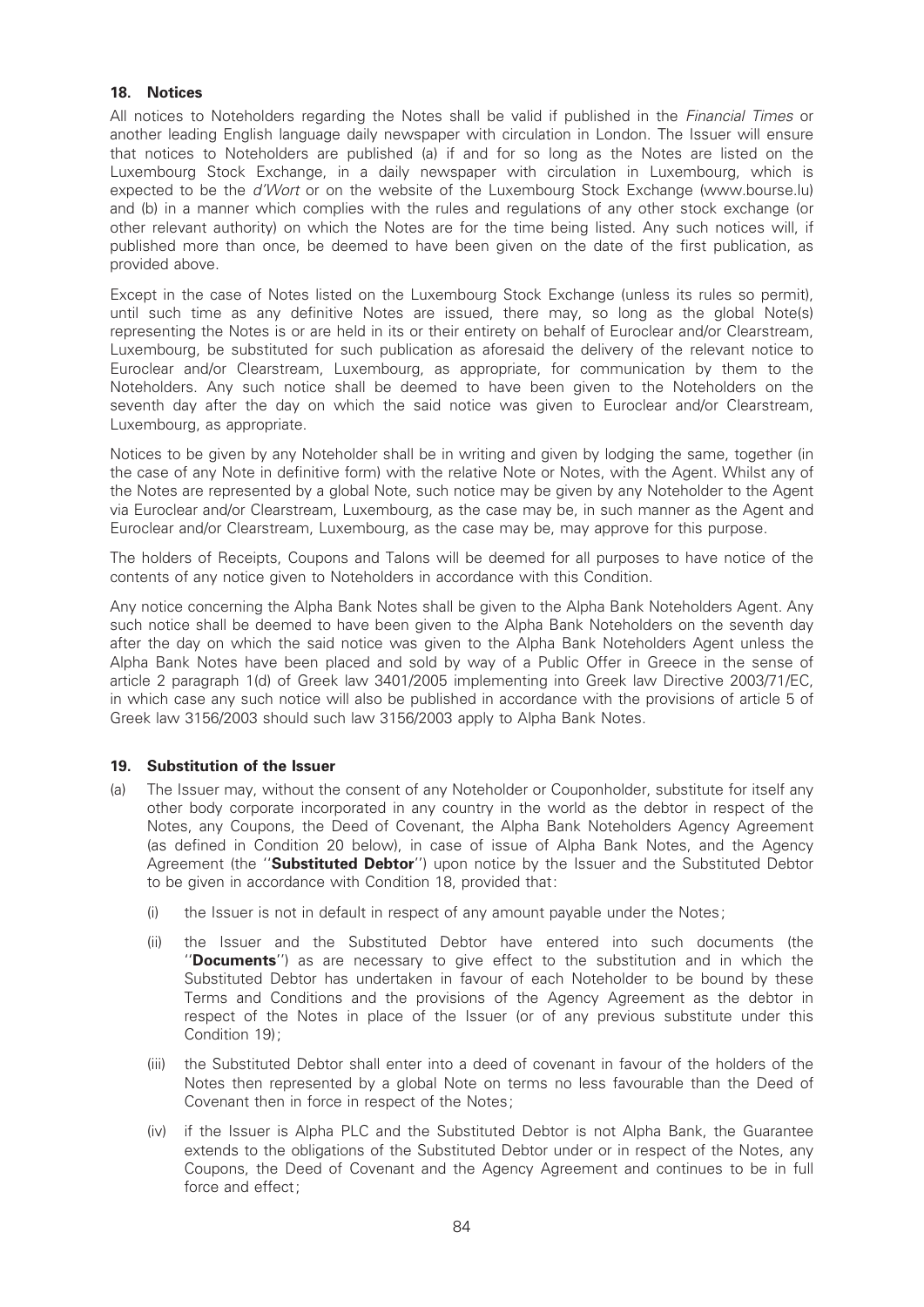- (v) if the Substituted Debtor is resident for tax purposes in a territory (the "New Residence") other than that in which the Issuer prior to such substitution was resident for tax purposes (the ''Former Residence''), the Documents contain an undertaking and/or such other provisions as may be necessary to ensure that following substitution, each Noteholder would have the benefit of an undertaking in terms corresponding to the provisions of Condition 13, with (a) the substitution of references to the Issuer with references to the Substituted Debtor (to the extent that this is not achieved by Condition 19(a)(ii)) and (b) the substitution of references to the Former Residence with references to both the New Residence and the Former Residence;
- (vi) the Substituted Debtor and the Issuer have obtained all necessary governmental approvals and consents for such substitution and for the performance by the Substituted Debtor of its obligations under the Documents;
- (vii) legal opinions shall have been delivered to the Agent from lawyers of recognised standing in the jurisdiction of incorporation of the Substituted Debtor, in England and in Greece as to the fulfilment of the requirements of this Condition 19 and that the Notes and any Receipts, Coupons and/or Talons are legal, valid and binding obligations of the Substituted Debtor;
- (viii) if Notes issued or to be issued under the Programme have been assigned a credit rating by Standard & Poor's, Fitch's and/or Moody's, as the case may be, having been notified of the proposed substitution, shall not have stated within 30 days thereafter that, as a result of such substitution, the credit rating of the Notes would be downgraded;
- (ix) each stock exchange on which the Notes are listed shall have confirmed that, following the proposed substitution of the Substituted Debtor, the Notes will continue to be listed on such stock exchange; and
- (x) if applicable, the Substituted Debtor has appointed a process agent as its agent in England to receive service of process on its behalf in relation to any legal proceedings arising out of or in connection with the Notes and any Coupons.
- (b) Upon such substitution the Substituted Debtor shall succeed to, and be substituted for, and may exercise every right and power, of the Issuer under the Notes, any Coupons, the Deed of Covenant and the Agency Agreement with the same effect as if the Substituted Debtor had been named as the Issuer herein, and the Issuer shall be released from its obligations under the Notes, any Receipts, Coupons and/or Talons, the Deed of Covenant and under the Agency Agreement.
- (c) After a substitution pursuant to Condition 19(a) the Substituted Debtor may, without the consent of any Noteholder or Couponholder, effect a further substitution. All the provisions specified in Conditions 19(a) and 19(b) shall apply mutatis mutandis, and references in these Terms and Conditions to the Issuer shall, where the context so requires, be deemed to be or include references to any such further Substituted Debtor.
- (d) After a substitution pursuant to Condition 19(a) or 19(c) any Substituted Debtor may, without the consent of any Noteholder or Couponholder, reverse the substitution, mutatis mutandis.
- (e) The Documents shall be delivered to, and kept by, the Agent. Copies of the Documents will be available free of charge during normal business hours at the specified office of each of the Paying Agents.

# 20. Alpha Bank Noteholders Agent

Should Law 3156/2003 of Greece apply in the case of an issue of Notes by Alpha Bank ("Alpha Bank Notes''), Alpha Bank, prior to the completion of such issue, shall if so required by Law 3156/2003 appoint by way of a written contract (the "Alpha Bank Noteholders Agency Agreement") and in accordance with provisions of Law 3156/2003, an agent of the holders of the Alpha Bank Notes (''Alpha Bank Noteholders Agent'').

The Alpha Bank Noteholders Agent shall be either a Credit Institution or an Investment Firm under Law 3606/2007, implementing into Greek Law Directive 2004/39/EC of the European Parliament and of the Council on markets in financial instruments ("**MiFiD**"), which shall be authorised to render in Greece the regulated investment service of underwriting in respect of issues of any of the instruments listed in Section C of the Annex I of the MiFiD and/or placing of such issues.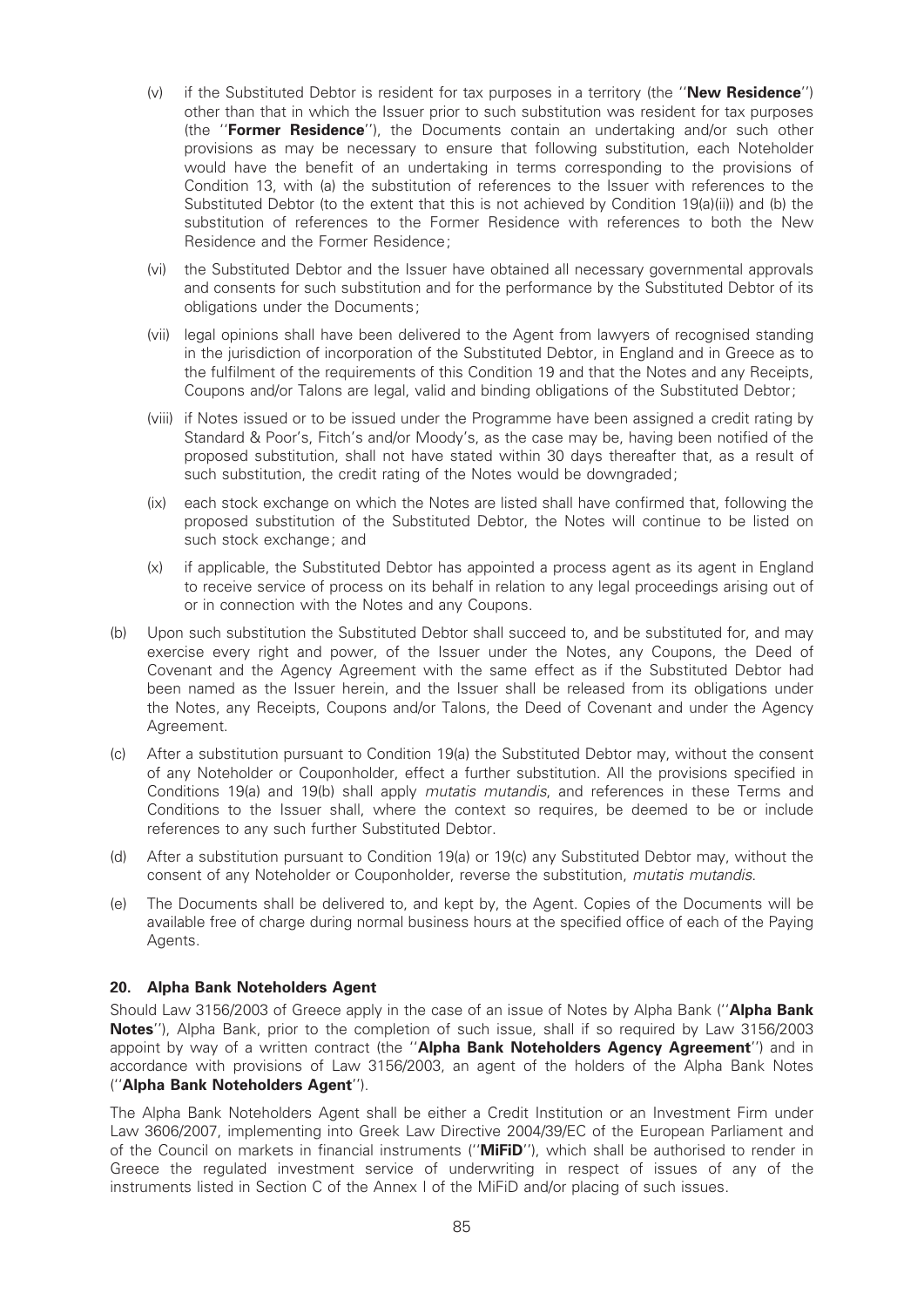The Alpha Bank Noteholders Agent shall inter alia:

- (i) represent the interests of the Alpha Bank Noteholders vis-à-vis Alpha Bank and any third parties;
- (ii) co-operate with Euroclear or Clearstream, Luxembourg, for the registration of the interests of the Alpha Bank Noteholders in the accounts of Euroclear System;
- (iii) represent, in accordance with the provisions of Law 3156/2003, the Alpha Bank Noteholders before the competent Courts, as regards any issues concerning the Alpha Bank Notes; and
- (iv) generally perform any other duties and obligations, as set in Law 3156/2003 and the Terms and Conditions of the Alpha Bank Notes.

The Alpha Bank Noteholders Agency Agreement shall include, among others, provisions for the meetings of the Alpha Bank Noteholders in accordance with Law 3156/2003.

The meetings of the Alpha Bank Noteholders shall be entitled to vary or terminate the appointment of the Alpha Bank Noteholders Agent in accordance with the provisions of Law 3156/2003 and the Terms and Conditions of the Alpha Bank Notes.

The particular duties, rights and liabilities of the Alpha Bank Noteholders Agent and any amendment to the Conditions of this Base Prospectus, inherent to (i) the appointment of the Alpha Bank Noteholders Agent; and (ii) the entering into the Alpha Bank Noteholders Agency Agreement, shall be included in the applicable Final Terms or the Drawdown Prospectus (as the case may be) and/or, if necessary, any supplement to this Base Prospectus which will be prepared for the issue of the Alpha Bank Notes.

# 21. Further Issues

The Issuer shall be at liberty from time to time without the consent of the Noteholders to create and issue further notes ranking pari passu in all respects (or in all respects save for the amount and date of the first payment of interest thereon) with the outstanding Notes and so that the same shall be consolidated and form a single series with the outstanding Notes.

#### 22. Governing Law; Submission to Jurisdiction

- (a) The Agency Agreement, the Deed of Covenant, the Deed of Guarantee, the Notes, the Receipts and the Coupons are governed by, and shall be construed in accordance with, English law except that (i) Condition 20, (ii) in the case of Dated Subordinated Notes issued by Alpha Bank Condition 3(a) is governed by and shall be construed in accordance with Greek law and, (iii) in the case of Dated Subordinated Notes issued by Alpha PLC, Condition 3(b) and clause 5.8 of the Guarantee are governed by and shall be construed in accordance with Greek law.
- (b) Alpha Bank irrevocably agrees, for the exclusive benefit of the Noteholders that the courts of England shall have jurisdiction to hear and determine any suit, action or proceedings, and to settle any disputes (together "Proceedings"), which may arise out of or in connection with the Agency Agreement, the Deed of Covenant and the Notes and, for such purpose, irrevocably submits to the jurisdiction of such courts.
- (c) Alpha Bank irrevocably and unconditionally waives and agrees not to raise any objection which it may have now or subsequently to the laying of the venue of any Proceedings in the courts of England and any claim that any Proceedings have been brought in an inconvenient forum and further irrevocably and unconditionally agrees that a judgment in any Proceedings brought in the courts of England shall be conclusive and binding upon it and may be enforced in the courts of any other jurisdiction. Nothing in this Condition shall limit any right to take Proceedings against Alpha Bank in any other court of competent jurisdiction, nor shall the taking of Proceedings in one or more jurisdictions preclude the taking of Proceedings in any other jurisdiction, whether concurrently or not.
- (d) Alpha Bank irrevocably and unconditionally agrees that service in respect of any Proceedings may be effected upon Alpha Bank AE, London branch at 66 Cannon Street, London EC4N 6EP and undertakes that in the event of it ceasing to maintain a London branch Alpha Bank will forthwith appoint a further person as its agent for that purpose and notify the name and address of such person to the Agent and agrees that, failing such appointment within fifteen days, any Noteholder shall be entitled to appoint such a person by written notice addressed to Alpha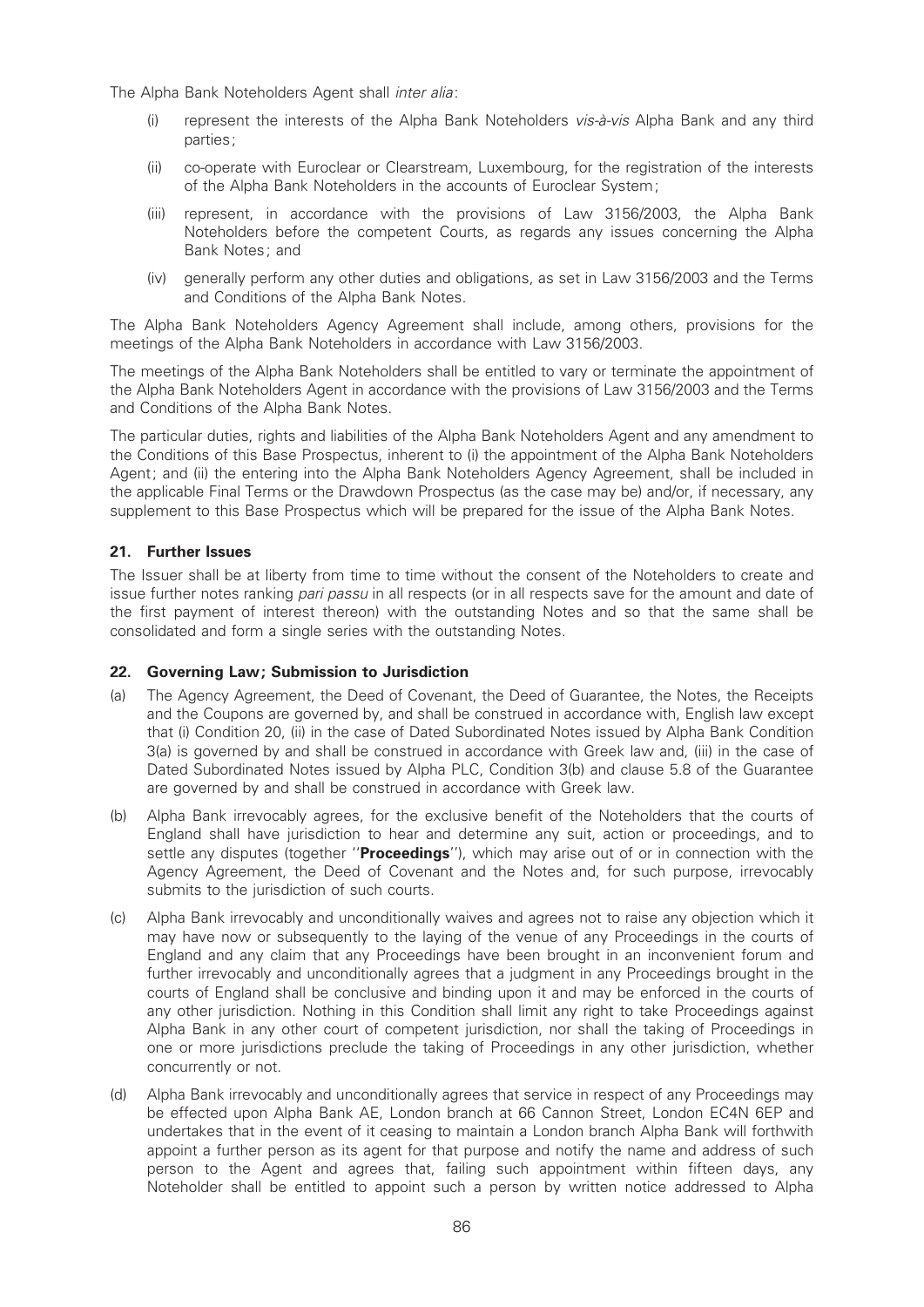Bank and delivered to Alpha Bank or to the specified office of the Agent. Nothing contained herein shall affect the right of any Noteholder to serve process in any other manner permitted by law.

# 23. Contracts (Rights of Third Parties) Act 1999

No rights are conferred on any person under the Contracts (Rights of Third Parties) Act 1999 to enforce any term of this Note, but this does not affect any right or remedy of any person which exists or is available apart from that Act.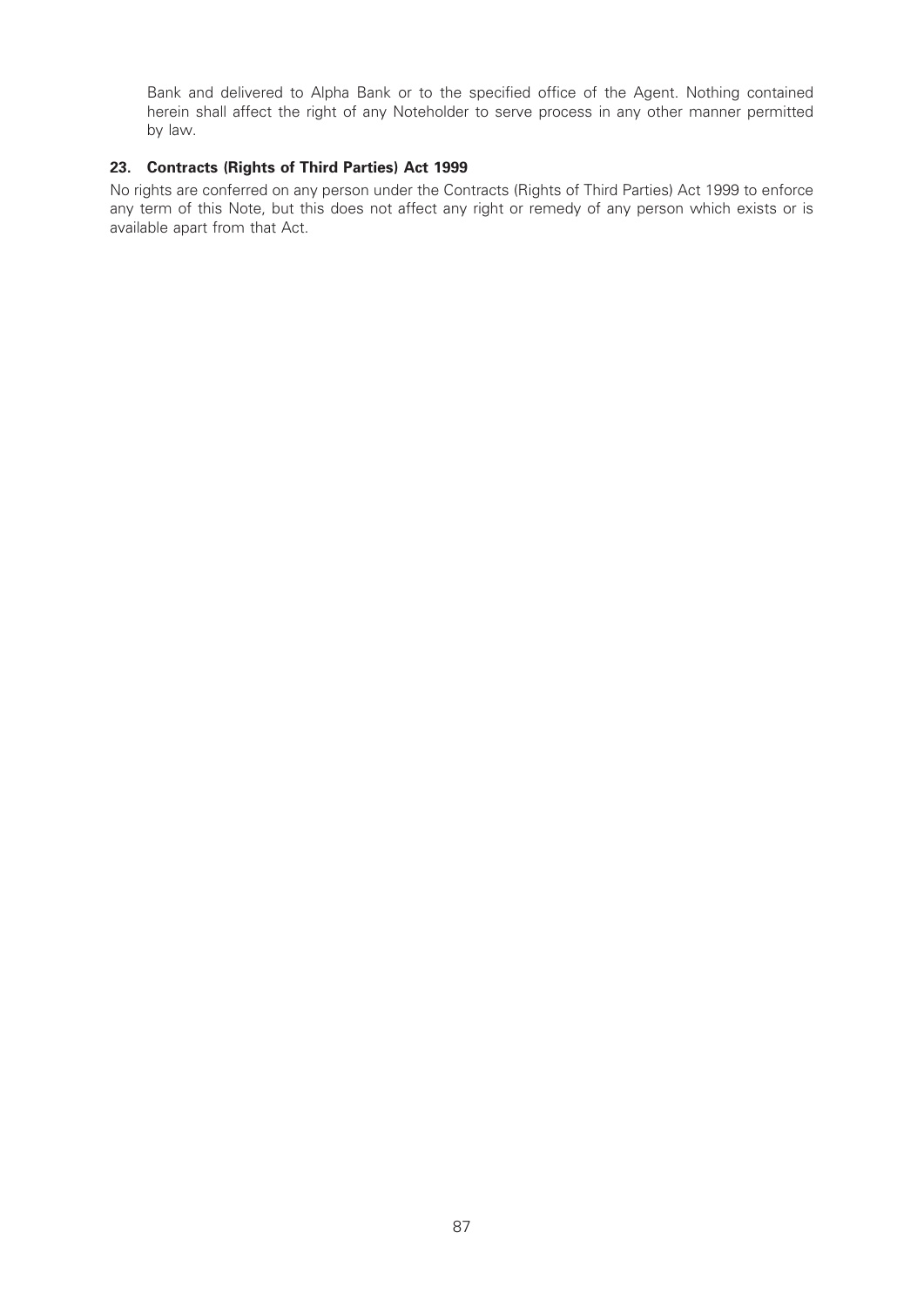## USE OF PROCEEDS

The net proceeds from each issue of Notes will be used by the relevant Issuer for the general corporate and financing purposes of the Group (as defined below).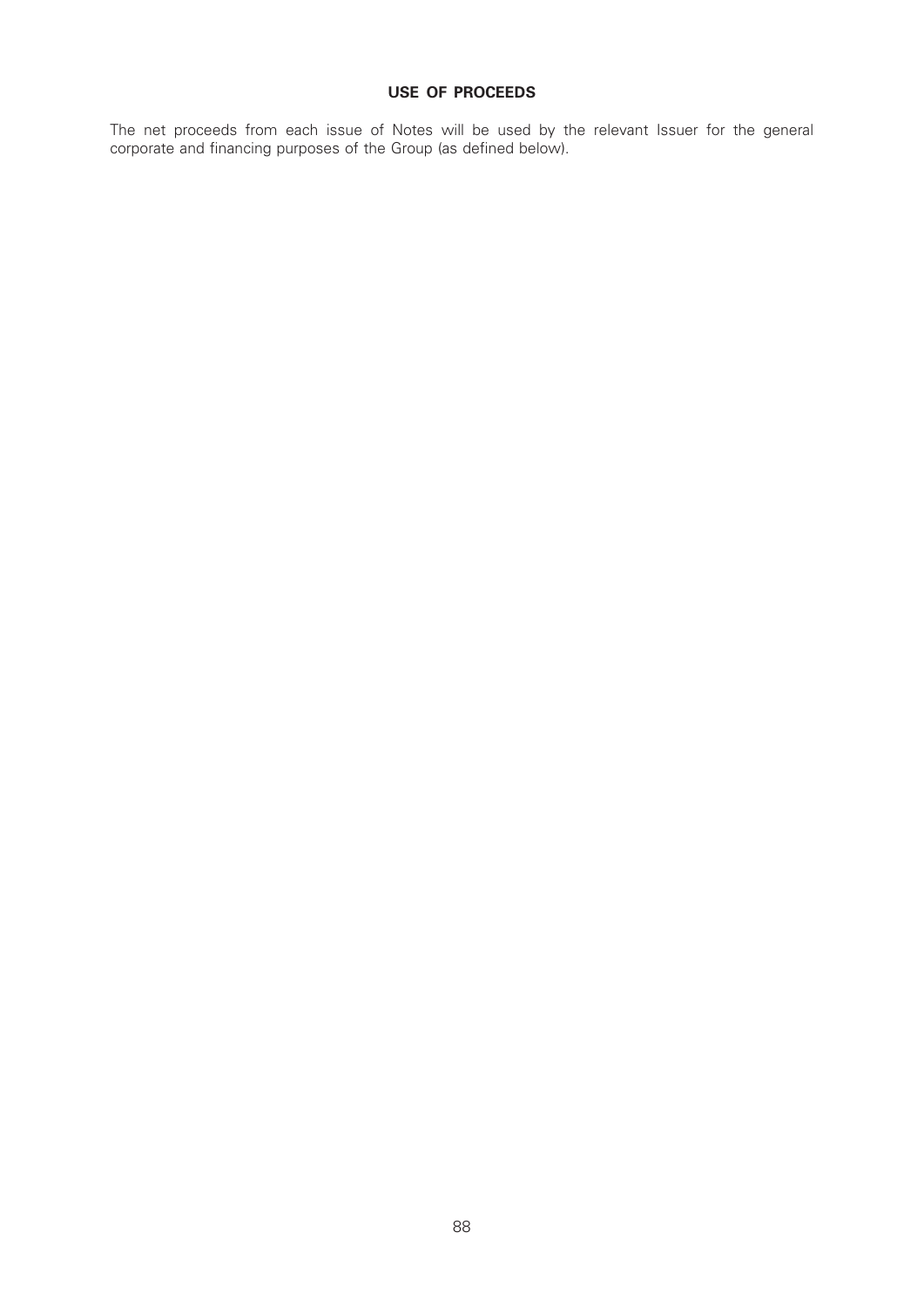# ALPHA CREDIT GROUP PLC

# Introduction

Alpha PLC was incorporated under the laws of England on 1 April 1999 as a public limited company with number 3747110. The registered office of Alpha PLC is at 66 Cannon Street, London EC4N 6EP.

# Position within the Group

Alpha PLC was acquired by Alpha Bank on 14 July 1999 and the share capital of Alpha PLC continues to be held, directly and indirectly by Alpha Bank. Alpha PLC is a financing subsidiary of the Bank. Alpha PLC has no subsidiaries.

# **Directors**

The Directors of Alpha PLC, their respective business addresses and principal activities in relation to Alpha PLC and Alpha Bank are:

| <b>Name</b>       | <b>Address</b>                       | Principal activities in relation to Alpha PLC and Alpha<br><b>Bank</b>                                                                                                                                       |
|-------------------|--------------------------------------|--------------------------------------------------------------------------------------------------------------------------------------------------------------------------------------------------------------|
| Martin J. Waghorn | 66 Cannon Street,<br>London EC4N 6EP | — Managing Director,<br>Alpha Bank London Limited<br>— General Manager,<br>Alpha Bank AE (London Branch)<br>— Chairman,<br>Alpha Bank Jersey Limited<br>— Director,<br>Alpha Asset Finance C.I. Limited      |
| John Coxon        | 66 Cannon Street,<br>London EC4N 6EP | - Senior Manager, Financial Control & Company<br>Secretary,<br>Alpha Bank London Limited<br>— Director,<br>Alpha Group Jersey Limited                                                                        |
| Alexander Gibb    | 66 Cannon Street,<br>London EC4N 6EP | — General Manager,<br>Alpha Bank London Limited<br>- Deputy General Manager,<br>Alpha Bank AE (London Branch)<br>— Director.<br>Alpha Bank Jersey Limited<br>— Director,<br>Alpha Asset Finance C.I. Limited |

The Secretary of Alpha PLC is Monika Ahmed.

Alpha PLC has no employees or non-executive Directors.

The Directors and Secretary of Alpha PLC have no directorships or principal business activities outside of the Group. There are no potential conflicts of interest between the duties to Alpha PLC of the persons listed above and their private interests or duties. Alpha PLC has no audit committee. To the best of its knowledge and belief Alpha PLC complies with corporate governance rules applicable to it in the United Kingdom.

# Principal Activities

Alpha PLC is a finance subsidiary of Alpha Bank and the Group. In addition to being an Issuer of Notes under the Programme, Alpha PLC also issues Euro-Commercial Paper under a EUR 5,000,000,000 programme, guaranteed by Alpha Bank, which was established in December 2007. Alpha PLC has not made any principal investments since its incorporation. The objects of Alpha PLC, as set out in Article 4 of Alpha PLC's Memorandum of Association, include ''to borrow or raise money by any method and to obtain any form of credit or finance (including, without prejudice to the aforesaid, by the issuing of securities of any kind)''.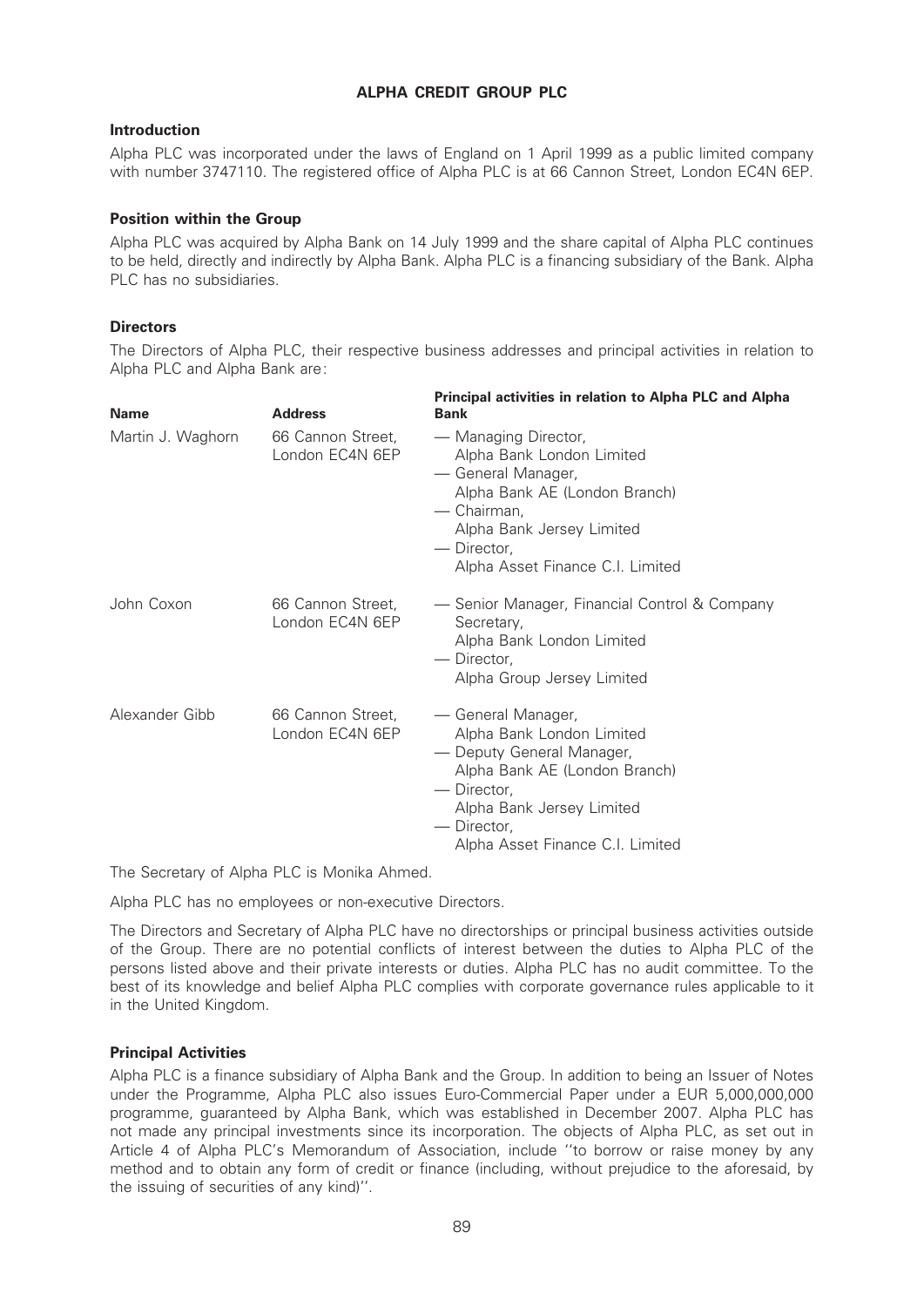# Share Capital

The authorised share capital of Alpha PLC comprises 50,000 ordinary shares of £1.00 each. The issued share capital of Alpha PLC comprises 50,000 ordinary shares paid up as to £0.25 each.

## Accounts and Dividends

The audited income statement and balance sheet of Alpha PLC for the years ended 31 December 2006 and 31 December 2007 are set out below. Interim dividends of £185 and £204 per share were recommended and paid in November 2007 and December 2006 respectively.

# Income Statement<sup>(1)</sup>

| Year ended<br>31 December<br>2006<br>€000's | Year ended<br>31 December<br>2007<br>€000′s |
|---------------------------------------------|---------------------------------------------|
| 443.770                                     | 852,723                                     |
| (427.055)                                   | (828.198)                                   |
| 16.715                                      | 24,525                                      |
| (507)                                       | (1.741)                                     |
| (33)                                        | (132)                                       |
| 16.175                                      | 22,652                                      |
| (4.991)                                     | (6.820)                                     |
| 11.184                                      |                                             |

(1) There were no recognised gains and losses other than those shown in the income statement.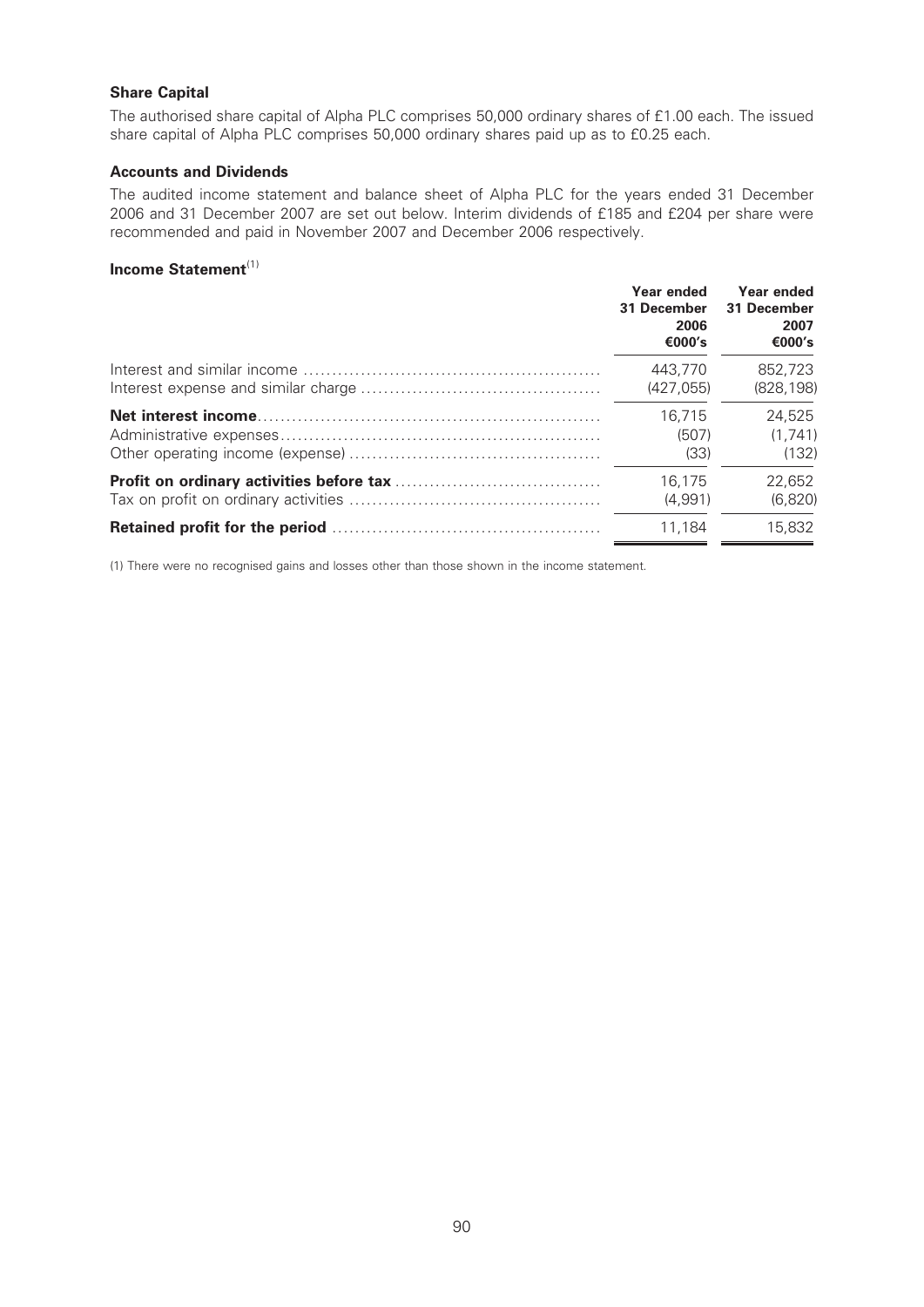#### Balance Sheet

|                                | Year ended<br>31 December<br>2006<br>€000's | Year ended<br>31 December<br>2007<br>€000's |
|--------------------------------|---------------------------------------------|---------------------------------------------|
| <b>Current assets</b>          | 14,846                                      | 20,961                                      |
|                                | 1,027,444                                   | 1,148,509<br>351                            |
|                                | 1,042,290                                   | 1,169,821                                   |
| <b>Current liabilities</b>     |                                             |                                             |
|                                | (1,028,026)<br>(2,583)                      | (1, 148, 795)<br>(3, 264)                   |
|                                | 11,681                                      | 17,762                                      |
| <b>Non-current assets</b>      | 277<br>14,165,844                           | 149<br>19,464,018                           |
|                                | 14,166,121                                  | 19,464,167                                  |
| <b>Non-current liabilities</b> |                                             |                                             |
|                                | (14, 165, 989)                              | (19, 465, 739)                              |
|                                | 11,813                                      | 16,190                                      |
| <b>Capital and reserves</b>    |                                             |                                             |
|                                | 18<br>11,795                                | 18<br>16,172                                |
|                                | 11,813                                      | 16,190                                      |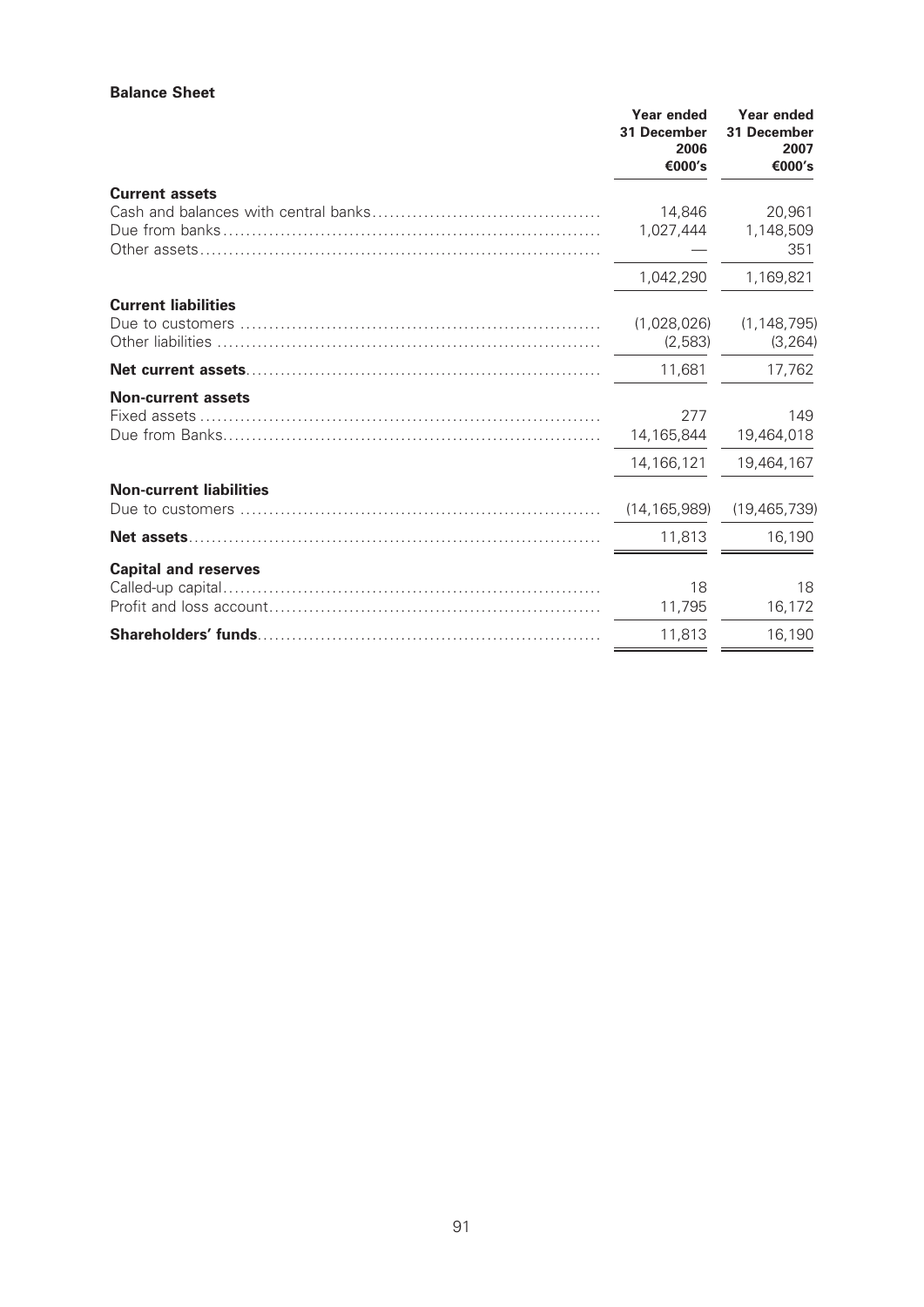#### **Cashflow statements**

|                                                                                                                   | Year ended<br>31 December<br>2006<br>€000's | Year ended<br>31 December<br>2007<br>€000's |
|-------------------------------------------------------------------------------------------------------------------|---------------------------------------------|---------------------------------------------|
| Cash flows from operating activities                                                                              |                                             |                                             |
| Net (increase) decrease in assets relating to operating activities                                                | 16,175                                      | 22,652                                      |
|                                                                                                                   | 105                                         | 130                                         |
|                                                                                                                   | (4,493,425)                                 | (5,419,238)<br>(351)                        |
| Net increase (decrease) in liabilities relating to operating activities                                           |                                             |                                             |
|                                                                                                                   | 4,494,112                                   | 5,420,520                                   |
|                                                                                                                   | (176)                                       | 52                                          |
| Net cash from operating activities before taxes                                                                   | 16,791                                      | 23,765                                      |
|                                                                                                                   | (4,381)                                     | (6, 193)<br>15                              |
|                                                                                                                   | 12,410                                      | 17,587                                      |
| <b>Cash flows from investing activities</b><br>Net (increase) decrease in assets relating to investing activities |                                             |                                             |
|                                                                                                                   | (122)                                       | (17)                                        |
| <b>Cash flows from financing activities</b>                                                                       | (122)                                       | (17)                                        |
|                                                                                                                   | (15.223)                                    | (11, 455)                                   |
|                                                                                                                   | (15, 223)                                   | (11, 455)                                   |
| Net increase (decrease) in cash and cash equivalents                                                              | (2,935)                                     | 6,115                                       |
| Cash and cash equivalents at beginning of the period                                                              | 17,781                                      | 14,846                                      |
| Cash and cash equivalents at end of the period                                                                    | 14,846                                      | 20,961                                      |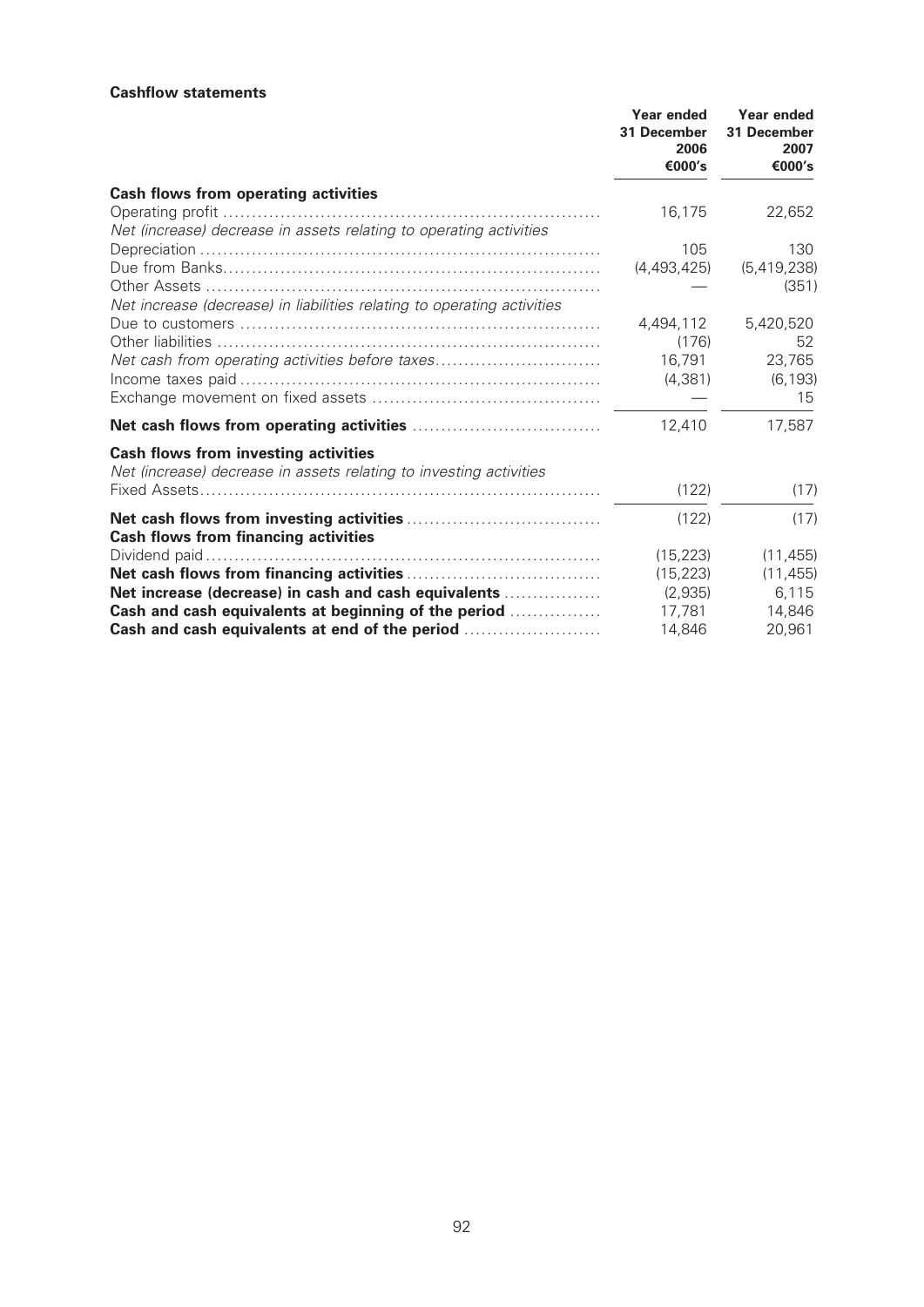# ALPHA BANK AE AND THE ALPHA BANK GROUP

# **Definitions**

In this Base Prospectus the following expressions have the following meanings, unless the context otherwise requires or unless it is otherwise specifically provided.

| Athex       | means the Athens Exchange A.E.;                                                                                             |
|-------------|-----------------------------------------------------------------------------------------------------------------------------|
| ATM         | means automatic teller machine;                                                                                             |
| CAGR        | means compound annual growth rate;                                                                                          |
| <b>CSD</b>  | means the Central Securities Depository A.E.;                                                                               |
| <b>EBRD</b> | means the European Bank for Reconstruction and Development;                                                                 |
| EMU         | means the European Economic Monetary Union implemented by<br>certain member states of the European Union on 1 January 1999; |
| ERM         | means the Exchange Rate Mechanism of the European Monetary<br>System; and                                                   |
| FU          | means the European Union.                                                                                                   |

All references herein to "Greece", the "Republic", the "Republic of Greece", the "Greek State" are to the Hellenic Republic. All references herein to "Central Bank" or "Bank of Greece" are to the Bank of Greece.

Unless the context otherwise requires, references to "ACB" and the "Bank" are to Alpha Bank and references to the "ACB Group" or the "Group" are to ACB and its subsidiaries that are included in the consolidated financial statements of the Bank included elsewhere in this Base Prospectus. References to "lonian" are to Ionian and Popular Bank of Greece S.A. and references to the "lonian Group" are to Ionian and its subsidiaries that are included in the consolidated financial statements of Ionian included elsewhere in this Base Prospectus.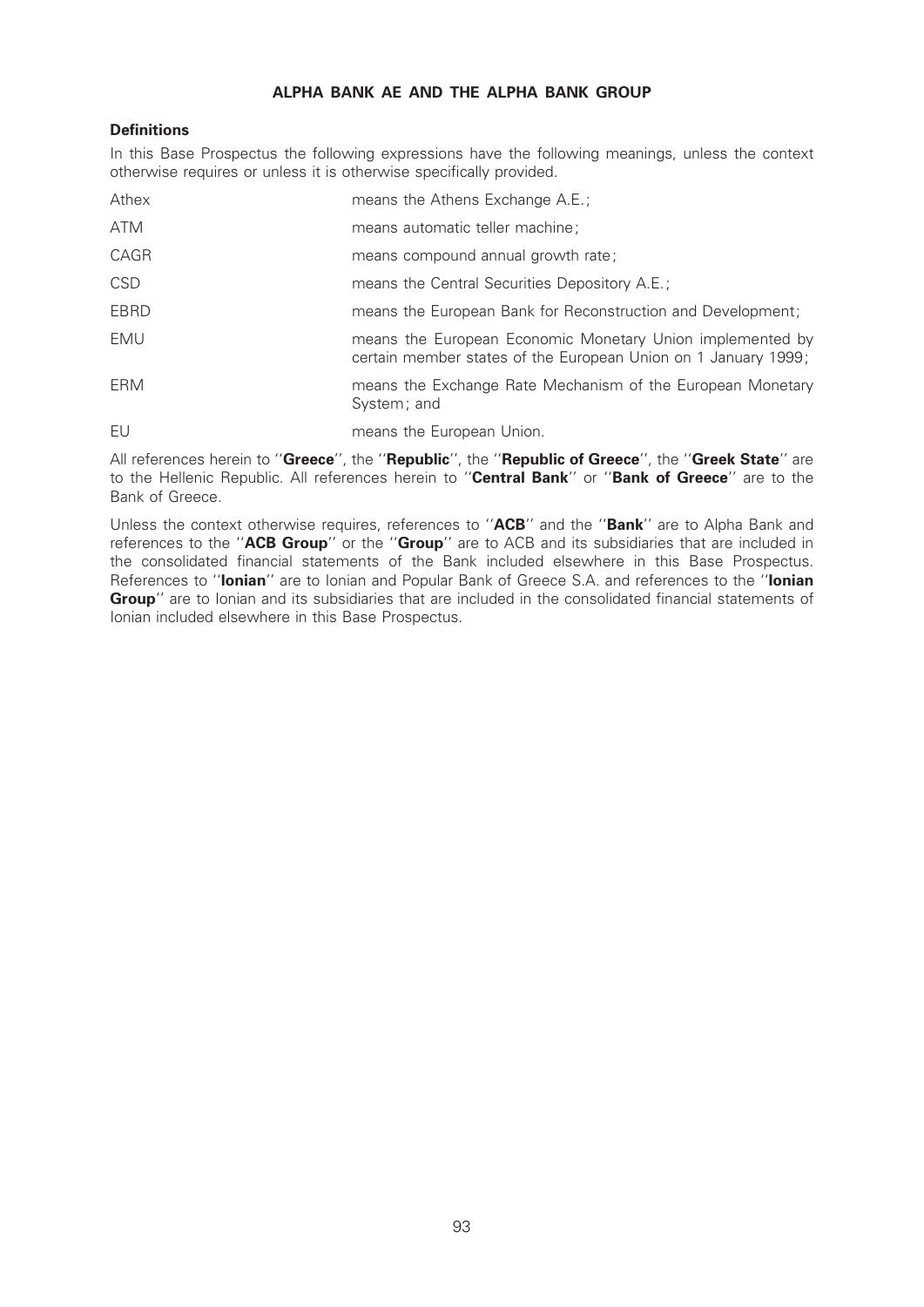## THE GROUP

The Bank and its subsidiaries (together, the "**Alpha Bank Group**" or the "**Group**") are one of the leading banking and financial services groups in Greece, offering a wide range of services including retail banking (deposits, consumer lending, credit cards, mortgage lending, leasing, factoring and lending to small and medium-sized enterprises), corporate banking, treasury operations, investment banking and brokerage services, asset management and private banking, insurance services and real estate management and brokerage. The Bank is the parent company of the Group and is the principal bank within the Group. Alpha PLC is a finance subsidiary of the Bank. The Group's extensive national and international branch and ATM network, in combination with the advanced new on-line and telephone channels offering banking and brokerage services, are used to service approximately 3.5 million customers, particularly in retail and corporate deposit, loans and fund management accounts, which gives the Group a strong presence in the domestic Greek market as well as in the markets of South-Eastern Europe. The Group also has an international presence with branches in London and New York.

The Bank's management considers other competitive strengths of the Group to be its large customer base, its highly motivated and trained personnel, its advanced IT systems and its recently reorganised and modernised branch network, which has extended its ability in product innovation and for offering a wide range of services and opportunities for cross-selling products of the Group through its traditional and alternative distribution channels.

As at 31 December 2007, consolidated total assets of the Bank were approximately e54.7 billion, loans and advances to customers were  $\epsilon$ 42.1 billion and customer assets  $\epsilon$ 46.7 billion of which deposits and Alpha Bank Bonds issued for the retail clientele stood at  $\epsilon$ 34.7 billion approximately. Total equity (including hybrid securities) on a consolidated basis was  $\epsilon$ 4.3 billion as at 31 December 2007, with a total BIS ratio of 12.5 per cent. and Tier 1 capital ratio of 9.6 per cent. Approximately 82 per cent. of the Bank's funding is obtained through deposits and retail bonds.

The Bank's equity is widely held, with approximately 109,000 shareholders. As at 31 December 2007, institutional shareholders held approximately 54.0 per cent. of the Bank's issued share capital (of which approximately 45.0 per cent. is held by foreign institutional investors and 9.0 per cent. by Greek institutional investors). Mr Y.S. Costopoulos, Chairman of the Bank, together with other members of the founding family held an aggregate of approximately 10.0 per cent. of total shares outstanding. Finally, private shareholders hold approximately 36.0 per cent. of the Bank's share capital. Since April 2007, the Annual General Meeting of shareholders (according to the provisions of Greek law) has approved the establishment of a share buy back programme for 3 per cent. of the total issued Alpha Bank shares traded in the Athex, in the London Stock Exchange in the form of global depository receipts (GDRs) and over-the-counter in the US in the form of American depository receipts (ADRs).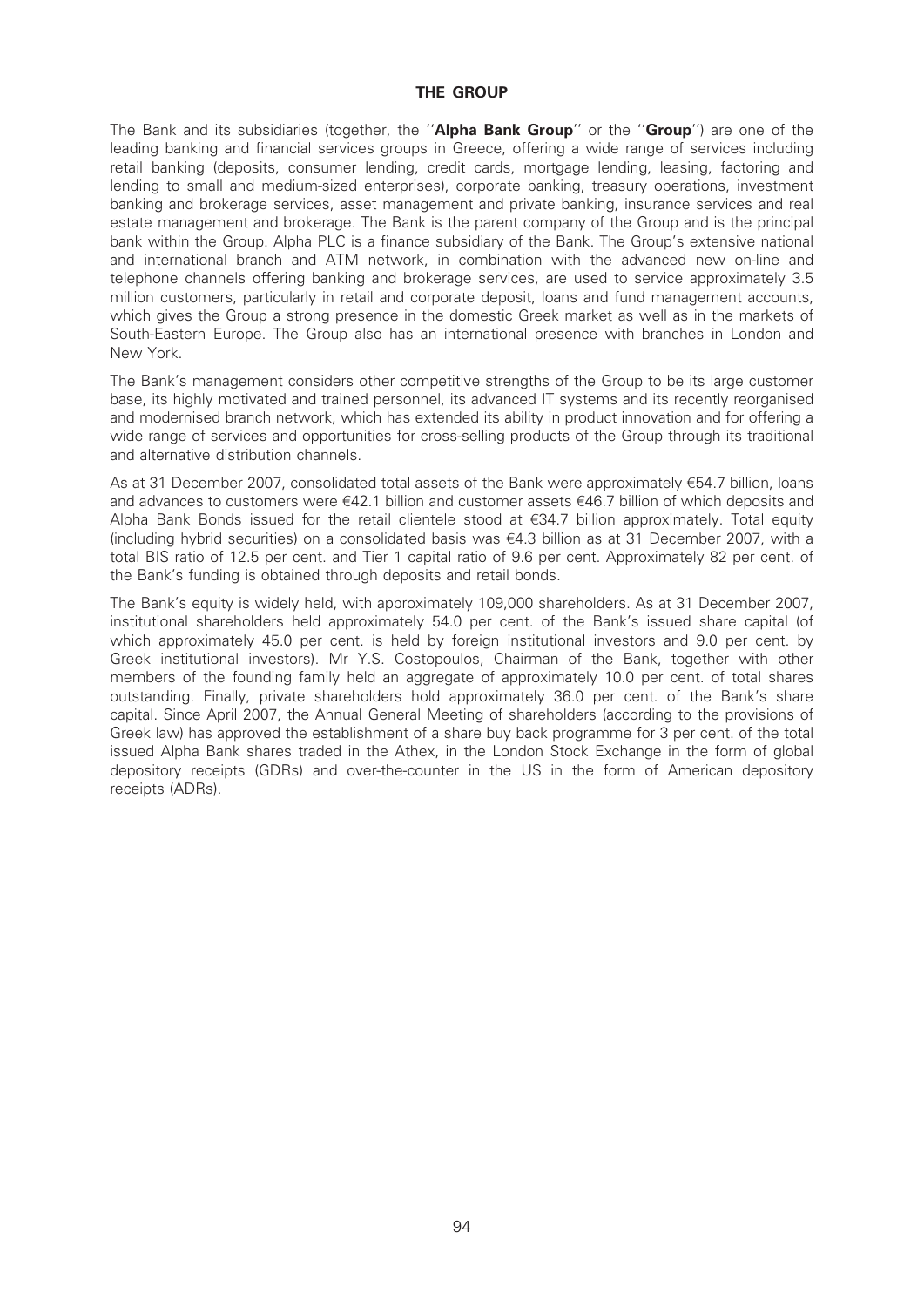## BUSINESS OF THE ALPHA BANK GROUP

# Introduction

The Bank was established in 1879 as the banking branch of J.E. Costopoulos Company, a trading firm operating in the southern Peloponnesian town of Kalamata. As of 10 March 1918, the Bank was incorporated as the Bank of Kalamata A.E. and, in 1924, having moved its headquarters to Athens during the same year, changed its name to Banque de Credit Commercial Hellenique A.E. The shares of the Bank were listed on the Athex in 1925. In 1947, its name was changed to Commercial Credit Bank, in 1972 to Credit Bank A.E. and in 1994 to Alpha Credit Bank A.E. On 19 April 1999, the Group acquired 51 per cent. of the issued share capital of Ionian Bank for GRD 272 billion following a competitive bid process. On 11 April 2000, the merger with Ionian Bank was approved through absorption by Alpha Credit Bank. The name of the enlarged, new bank, resulting from this merger was Alpha Bank A.E.

Alpha Group is also active in the international banking market, with a presence in Romania, Bulgaria, Serbia, Albania, FYROM, Cyprus, London, Jersey and Guernsey in the Channel Islands, and New York.

The Bank is incorporated and registered in the Hellenic Republic as a public company under Codified Law 2190/1920, incorporated with limited liability (registered number 6066/06/B/86/05) for the period ending 2100. The life of the Bank may be extended by a resolution of the shareholders. The Bank is subject to regulation and supervision by the Bank of Greece and to Greek banking and accounting law.

The objects of the Bank as set out in Article 4 of the Bank's Articles of Association are ''to engage in, and to transact, in Greece and abroad, any and all banking operations, in conformity with whatever rules and regulations may be in force from time to time''.

# The Structure and Principal Activities of the Group

The Bank is the parent company of the Group and is the principal bank within the Group. The organisation structure of the Alpha Group has been one of the main contributors for its successful development in the past decade. However, the increase in its size, the acquisition of the Ionian Bank and the rapid developments in the market have rendered necessary a restructuring of the Group's organisation and operations. The administrative plan that has been adopted reflects current-day trends in the market and the size and sectors of the Group's activities, and is designed to serve adequately in the future.

All the activities of the companies of the Group are divided into six large Business Units, with enhanced management and administrative responsibilities. These Business Units are the following:

- . Retail and Small Business Banking
- **•** Commercial and Corporate Banking
- . Asset Management and Insurance
- **.** Investment Banking and Treasury
- . South Eastern Europe
- . Other

#### Retail Banking

The Bank is a major participant in the retail banking sector in Greece and has a domestic branch network of 388 bank branches and 16 private banking branches, supported by a dense nationwide ATM network through which more than 20 per cent. of the traditional banking transactions are processed. Retail banking activities include deposits, investment products, bank assurance and standard insurance products, banking activities on commission (mutual funds, credit cards, capital transfers, brokerage activities, payroll services), loans to individuals (consumer and housing loans), loans to small and medium-sized firms, letters of guarantee, leasing and factoring.

Customer savings: Deposits, customer repos and Alpha Bank bonds sold to retail customers, effectively serving as time deposits, amounted to  $€34.7$  billion as at 31 December 2007, compared with e31.0 as at 31 December 2006. Mutual funds reached Euro 5.5 billion as at 31 December 2007, reflecting an overall market share of 23.1 per cent. and the Bank's number one position in domestic equity-related funds. During 2007 the Bank undertook significant product development initiatives, to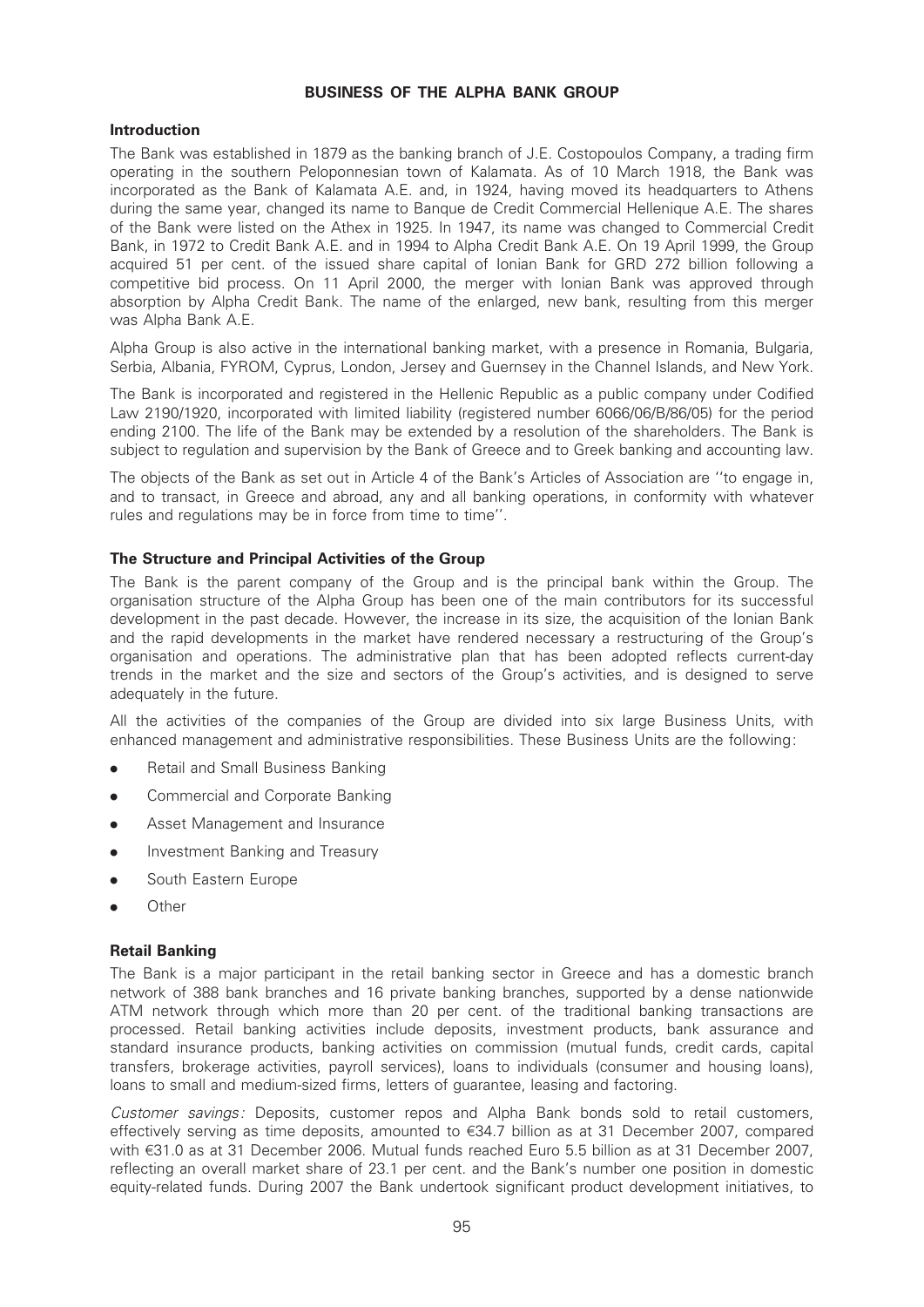introduce a shipping and a real estate fund and the very first Greek ETF on the FTSE 20 Athens Index, which started trading at the end of January 2008. Furthermore, private banking balances reached Euro 5.6 billion, registering an increase of 17 per cent. as the Bank is intensifying its marketing efforts in the affluent segment.

Customer loans: Total loans on a consolidated basis (before allowances for loan impairment) amounted to €42.9 billion at the end of December 2007 compared with €33.2 billion at the end of December 2006, registering an increase of 29.2 per cent. on a year-on-year basis.

The Bank has expanded its loan book and has increased its market share in the individuals (mortgage and consumer credit) sector, while maintaining its leading position in the business sector.

In particular, mortgage credit reached Euro 9.9 billion at end December 2007, increased by 17.5 per cent., as the Bank consolidated its second position in the market, fending-off intense competitive pressures with regular product innovation. During the same period, consumer credit continued to excel as the Bank intensified its marketing efforts to benefit from a mix of multiple distribution channels. In that context, consumer loan balances rose by 34.8 per cent. to Euro 3 billion, with new disbursements standing at Euro 1.8 billion (up 43 per cent.). Credit cards balances advanced by 16.4 per cent. reaching Euro 1.2 billion, driven by the increasing success of its proprietary multiretailer ''Bonus Card'' loyalty programme. Moreover, small business loans (extended to companies with turnover below Euro 2.5 million or credit limits up to Euro 1 million) rose by 12.7 per cent., while loans to very small businesses (defined as those with credit limits up to Euro 90,000) increased by 20.8 per cent. The Bank expects its performance in the area of small businesses to strengthen further as the Bank sharpens its focus in this segment through dedicated product offerings, centralisation of credit approvals and back office operations in addition to the enhanced coverage of its branch network.

## Commercial & Corporate Banking (incl. Shipping)

The Bank provides a full range of corporate banking services to Greek companies, foreign corporations active in Greece and, to a lesser degree, public sector entities. Its commercial lending portfolio at the end of December 2007 consisted principally of loans to trade (28 per cent. of total loans) and manufacturing (22 per cent. of total loans) sectors.

The Bank offers a number of services to its commercial customers including acceptance of deposits, short, medium and long-term lending both in euro and foreign currencies, bill discounting, foreign exchange dealing, dealings in treasury and money market instruments, letters of guarantee, factoring and leasing. Other services include capital markets and other cash and risk management services. The Bank also provides certain other banking services, including processing of its corporate customers, payrolls and clearing cheques and other money transfers for its customers.

#### International Banking Activities

A significant factor reinforcing the presence of Greek firms in South-Eastern Europe is the improvement in the economic and political situation in the region, as part of the process of the countries' accession to the European Union. The advancement of important structural reforms in conjunction with the application of sound reconstruction and development programmes, contributes to the attainment of rapid growth and reinforces demand for financial services, rendering such countries very attractive. These factors have encouraged the Bank to keep strengthening its presence in the region. At end 2007, twenty branches operate in Albania and eighty in Bulgaria.

#### Investment Banking

The Group's Investment Banking activities are conducted through Alpha Finance. Alpha Finance is one of the leading securities firms active in the Athens Exchange with a market share of 9.21 per cent. as of 31 December 2007. Despite the low volume of activity in the domestic capital market, Alpha Finance has maintained its strong presence in the Greek market. Beyond conventional brokerage transactions in the primary and secondary markets, Alpha Finance is also active in the derivatives and capital markets.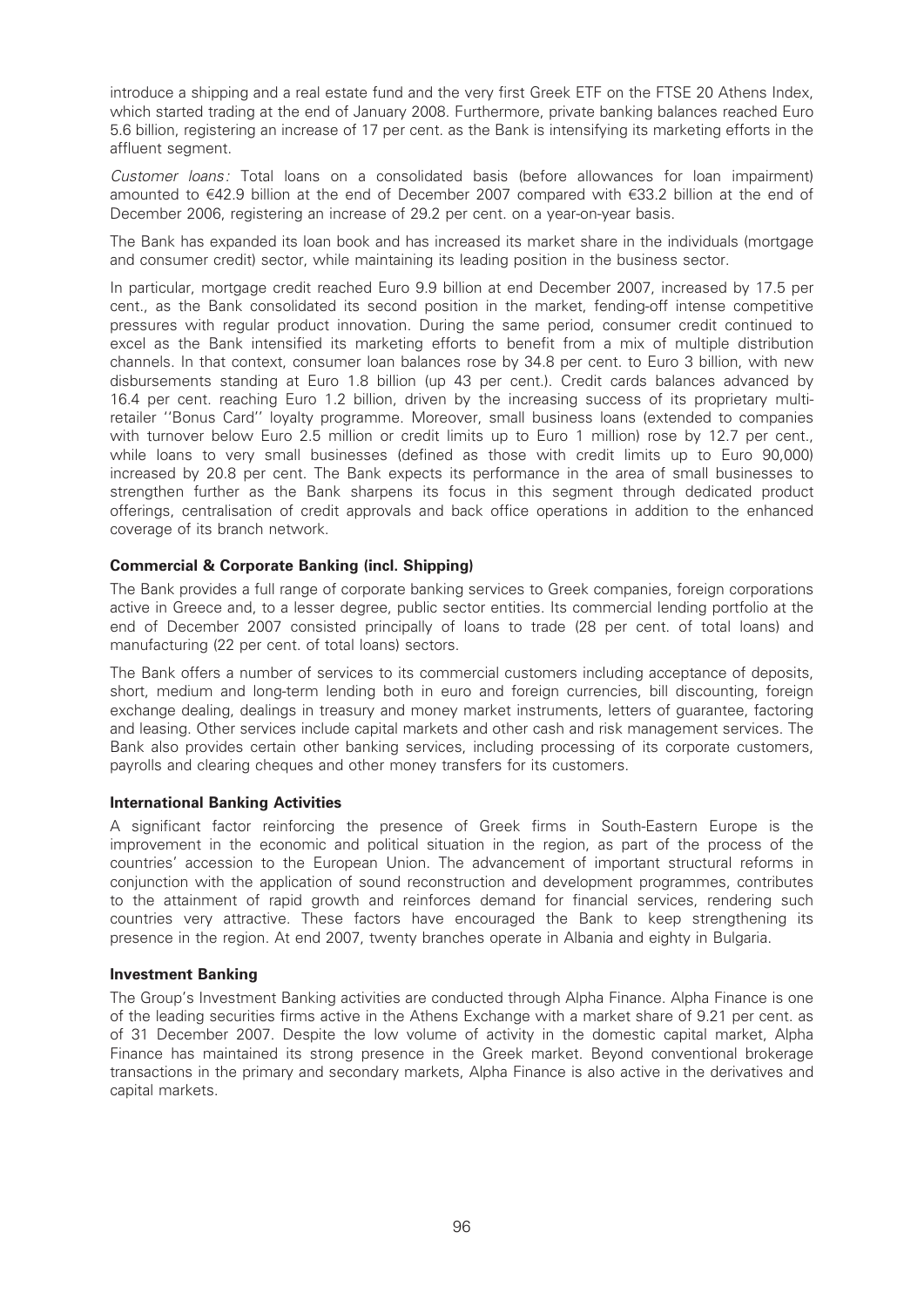Alpha Finance US Corporation ("AFUS"): AFUS was established in New York in 1999. AFUS is a broker/dealer committed to serving the international needs of US Institutional and Private Clients. Through the Bank's subsidiaries and network of almost 748 Branches in Greece, Great Britain, Cyprus, Romania, Bulgaria, Albania, Serbia and FYROM, AFUS is able to leverage its regional expertise in South-Eastern Europe by providing research, execution, and clearing services on an agency basis for equity and fixed income securities. Each AFUS client has direct access to South-Eastern European regional markets through the company's equity sales force.

AFUS is responsible for establishing a representative office of Alpha Bank in North America.

## Asset Management

The management of funds entrusted to the Group by its clients and several other categories of investment services are undertaken by Alpha Asset Management Mutual Fund Management Company and Alpha Investment Services.

## Distribution Network

Branch network: As at the end of 2007, the Group had an extensive branch network. Alpha Bank had 388 branches in Greece and 100 branches abroad; Alpha Private Bank had 16 branches; Alpha Bank Cyprus had 33 branches; Alpha Bank Romania had 125 branches; Alpha Bank AD Skopje had 15 branches; Alpha Bank London Ltd had 2 branches; and Alpha Bank Serbia had 130 branches.

In addition to the ATM and EFT/POS networks, the Bank provides banking services via the internet, fixed telephony and mobile telecommunications networks.

## Risk Management

The Risk Management Division is responsible for measuring market, credit, liquidity, operational risk, control limits and the risk adjusted returns on capital for the Group. It is also responsible for preparing material for the Asset Liability Committee, which meets once a month.

The Bank uses the Value at Risk ("VAR") methodology to measure market risk. This methodology is used for trading activities in Greece, Romania and Cyprus. Back-testing is performed on a daily basis in order to check the validity of the models. The Risk Management Division is responsible for controlling trading limits. Since 2002, the Bank installed KVAR+ credit risk module and is able to measure accurately the credit risk associated with treasury products (corporate bonds, interbank placements, etc.).

With regard to the banking book, the Risk Management Division uses IPS-Sendero as the asset liability management system.

With regard to the measurement of credit risk, the Bank has a credit rating system, which assigns ratings to borrowers on the basis of financial data, previous payment behaviour and various qualitative criteria. For Large Corporate Loans the Bank uses Moody's MRA. Moreover, the Bank has instituted specific approval limits at every level of approval and a specific credit policy depending on credit risk assessments. Finally, the Bank continuously monitors changes in the creditworthiness of its borrowers and responds appropriately.

## Internal Audit

The Bank has an audit committee (the "**Audit Committee**") which comprises three non-executive members of the Bank's Board of the Directors. The current members of the Audit Committee are Paul. G. Karakostas (Chairman), George E. Agouridis (Member) and Evangelos J. Kaloussis (Member). The Audit Committee convenes at least four times annually and examines the quarterly financial statements prior to their submission for approval. The Group Compliance Officer and the Internal Auditor report to the Audit Committee.

# Credit Analysis Procedures

The Bank follows a set procedure for the approval of new loans and the review of existing facilities. Branches, enjoy the discretion to authorise loans up to given limits of  $\epsilon$ 0.6 million to  $\epsilon$ 1.6 million. Above these limits, approval must be sought from one of the 8 regional divisions, which may authorise loans up to  $\epsilon$ 10 million.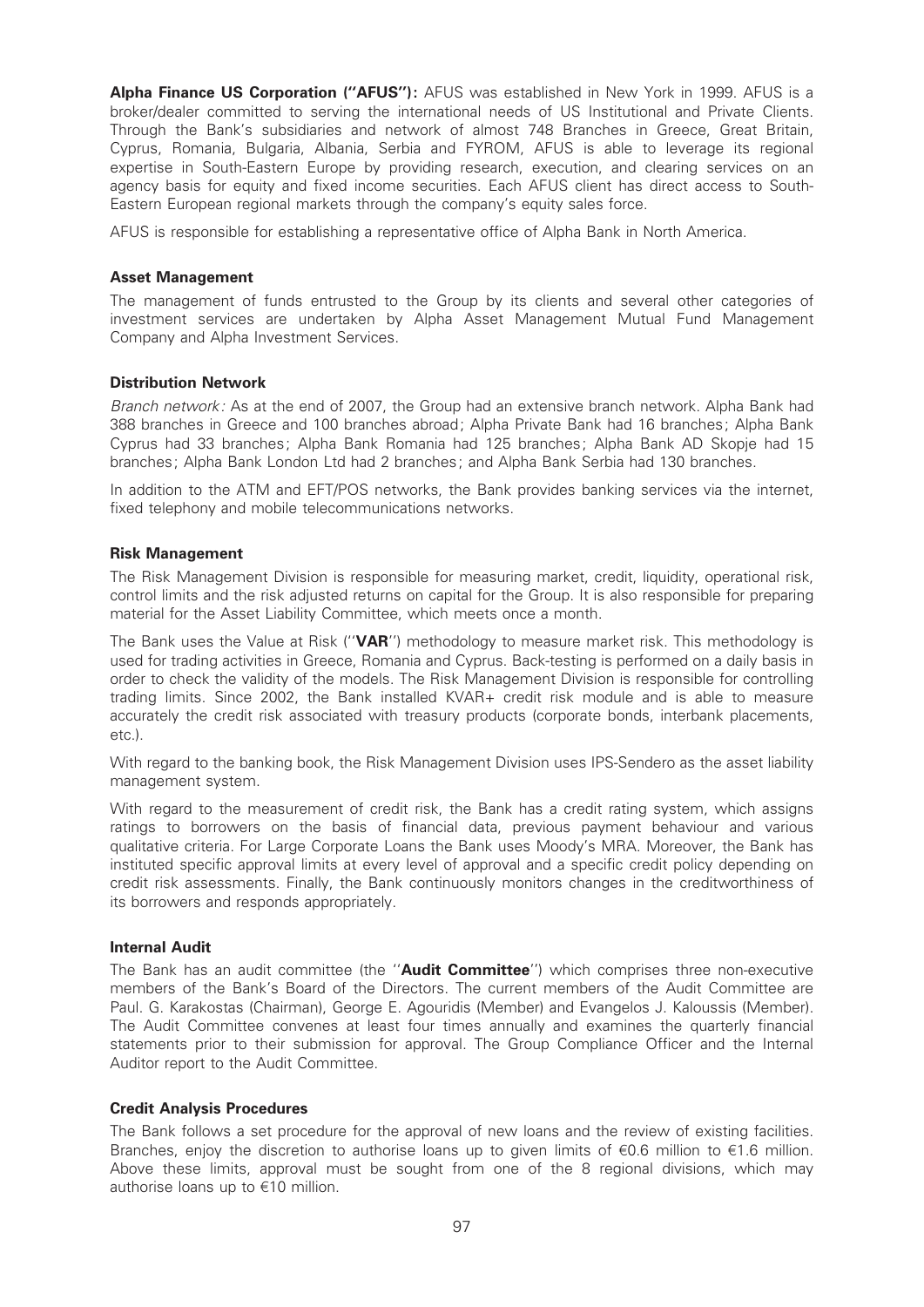Loan applications beyond the regional head office's discretion are submitted to the commercial credit committee, which may authorise loans up to Euro 15 million. Loans or potential exposures above the latter committee's limit are subject to the approval of the credit committee, which may authorise loans and credit facilities above Euro 15 billion. The approval of the credit committee is also subject to validation by the Board of Directors.

## Impairment losses on loans and advances

The Bank has one of the healthiest loan portfolios in the Greek banking market. Allowances for credit risk reached at the end of December 2007 €886 million while write-offs totalled €382 million. Credit costs as a percentage of average loans stood at 60 bps in 2007 vs 83 bps in 2006, confirming the trend towards a medium term target of 60 bps, supported mainly by the benign credit environment in Greece and in Cyprus and the early successes in its on-going efforts to reengineer its credit value chain. The Bank's NPL (Non-Performing Loans) ratio, under IFRS 7, reached 3.7 per cent. in December 2007, improving significantly from 5.1 per cent. a year earlier, while coverage stood at 53 per cent. of NPLs and at 130 per cent. respectively when collaterals are taken into account.

## Asset and Liability Management

The Bank's asset and liability management policy is designed to structure its balance sheet in order to control exposure to liquidity, interest rate and exchange rate risks, as well as to enable the Bank to take advantage of market opportunities which it believes may contribute to its profits. Overall responsibility resides with the general management of the Bank to determine its general asset and liability policy. Day-to-day asset and liability management is delegated to the Treasury Division. The positions that could be taken by each operating unit are, however, limited by specific guidelines established by the general management relating to interest rate, exchange rate and liquidity exposure.

Capital Adequacy: The ratios measure capital adequacy by comparing the Group's regulatory own funds with the risks that it undertakes (risk weighted assets). The Group's own funds include Tier 1 capital (share capital, reserves, minority interest, hybrid debt) and Tier II capital (subordinated debt and fixed assets revaluation reserves). The risk weighted assets arise from the credit risk of the investment portfolio and the market risk of the trading portfolio.

On a consolidated basis, the Tier 1 capital ratio as at 30 December 2007 was 9.6 per cent. while the capital adequacy ratio was 12.5 per cent.

Supervision: The Greek banking system is supervised by the Bank of Greece, which is the country's central bank. The Governor and Deputy Governor of the Bank of Greece are currently appointed by the government, which is also able to influence the election of the remaining nine members of the Central Bank's general council.

Treasury: The Treasury Division is responsible for managing the Bank's assets and liabilities. Its goal is to maximise the Bank's income, according to certain established risk policies and limits, and manage the liquidity requirements deriving from all the Bank's commercial and trading activities.

Interbank, counterparty and trading limits are reviewed by the Board of Directors of the Bank at least annually. Internal procedures are in place to ensure adherence to the limits and processes. The Risk Management unit of the Bank is responsible for monitoring adherence and reports directly to the General Management. The Risk Management unit applies daily, sensitivity analysis methods and the value at risk methodology to measure the interest and foreign exchange exposures of the Bank and runs monthly stress testing scenarios. It produces management review reports and presents them to the Executive General Management and the Treasury Division.

The Asset and Liability Committee ("ALCO") which comprises the Executive General Management and the management of Treasury, Risk Management, Accounting and Economic Research divisions, meets on a monthly basis unless otherwise required. It reviews interest rate exposure, operational liquidity, pricing strategies, regulatory requirements and developments and capital adequacy directives and is responsible for the prudent planning and management of the on and off-balance sheet of the Bank in order to optimise the Bank's overall performance.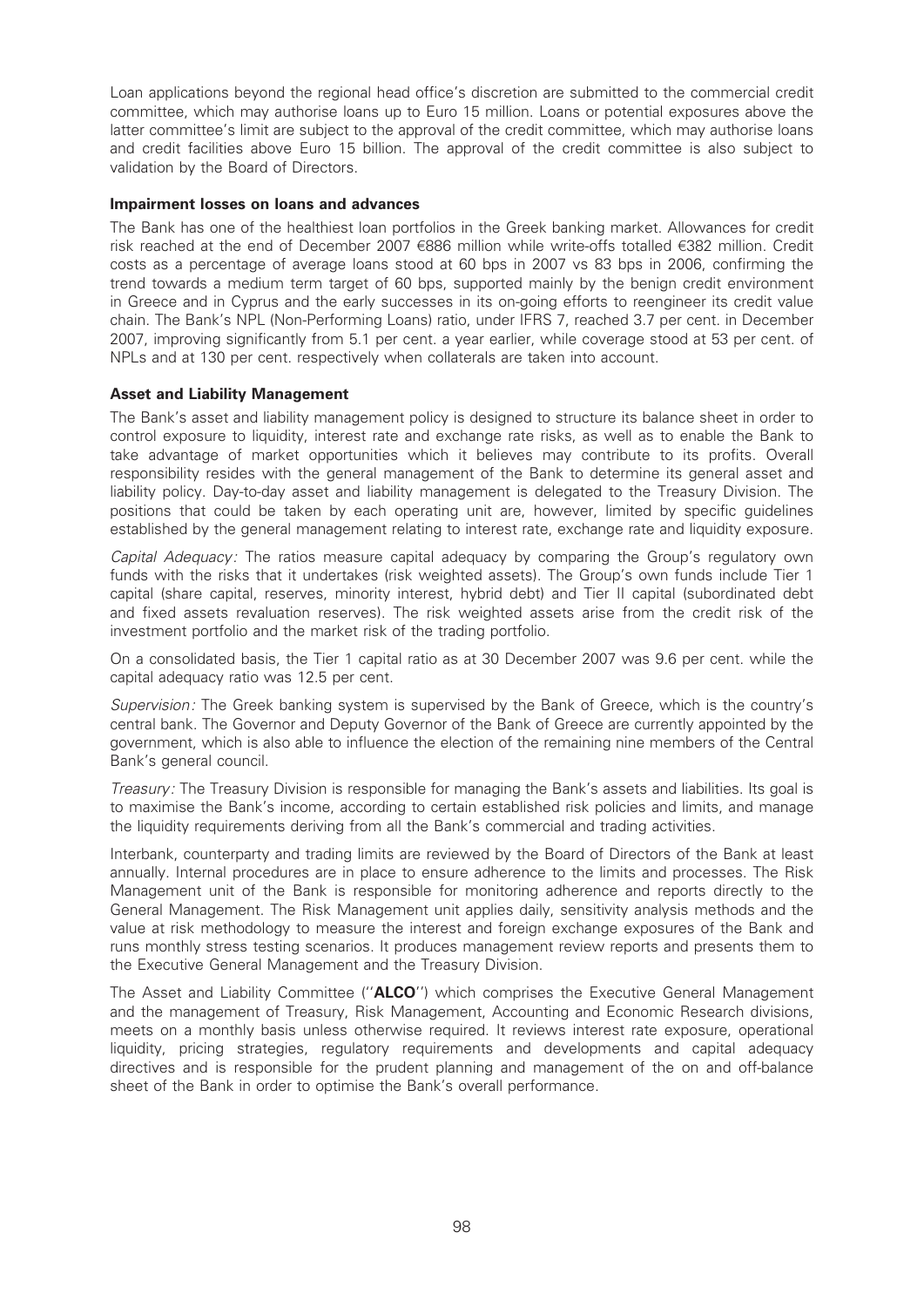#### DIRECTORS AND MANAGEMENT

The Bank is managed by a Board of Directors comprising a minimum of nine and a maximum of 15 members elected by the shareholders in General Meeting. Directors hold office for a term of five years and may be re-elected by the shareholders in General Meeting. The absence of a Director, from Board meetings for a period exceeding six consecutive months may be considered by the Board as constituting his resignation. The Board must elect its Chairman and Vice Chairman from among its members.

The Board resolves all matters concerning management and administration of the Bank except those which, under the Articles of Incorporation or under applicable law, are the sole prerogative of shareholders in General Meeting. Following a request by at least two Directors, the Chairman is obliged to summon a Board meeting.

Resolutions are adopted by an absolute majority of Directors present or represented, except in the case of share capital increases. A Director can only be represented in person by another Director. No Director can have more than two votes. To form a quorum, more than half of the Directors must be present in person and the number of Directors present in person in no case may be less than six.

A Director may not vote on, or be counted in the quorum in relation to, any resolution concerning any contract or arrangement in which he, or certain of his relatives, is or are interested, directly or indirectly. The Bank is prohibited absolutely from making loans to Directors or guaranteeing their obligations; any other contract with a Director may only be entered into if such contract is approved by a General Meeting of the Shareholders of the Bank.

The current Board was elected at the General Meeting held on 19 April 2005. The business address of the Chairman, the Managing Director and the Executive Directors and General Managers is 40 Stadiou Street, 102 52 Athens, Greece. The Board of Directors, while retaining responsibility for approving general policy and overall responsibility for significant decisions affecting the Bank, delegates day-today management to the Chairman, the Managing Director and/or the General Managers of the Bank. Details concerning the members of the Board and General Managers are set out below.

# BOARD OF DIRECTORS

# Chairman

(Executive Member)

#### Yannis S. Costopoulos

He was born in Athens in 1938. He received his B.Sc. in Naval Architecture at King's College, Durham University, England. In 1963, he joined the Commercial Credit Bank (as Alpha Bank was then called). From 1973 to 1984, he was Managing Director and General Manager and Chairman of the Board of Directors and General Manager from 1984 to 1996. From 1996 to 2005, he served as Chairman of the Board of Directors and Managing Director of Alpha Bank. On 23 February 2005, he was appointed Executive Chairman.

#### Vice Chairman

(Non-Executive Member)

Minas G. Tanes<sup>(2)</sup>

He was born in 1940 and is Chairman of Athenian Brewery S.A. He joined the Bank's Board of Directors in 2003 and in 2006 was appointed Vice Chairman.

#### EXECUTIVE MEMBERS

#### Managing Director

#### Demetrios P. Mantzounis

He was born in Athens in 1947. He studied Political Sciences at the University of Aix-Marseille. He joined the Bank in 1973 and was appointed General Manager in 2002. On 23 February 2005, he was appointed Managing Director.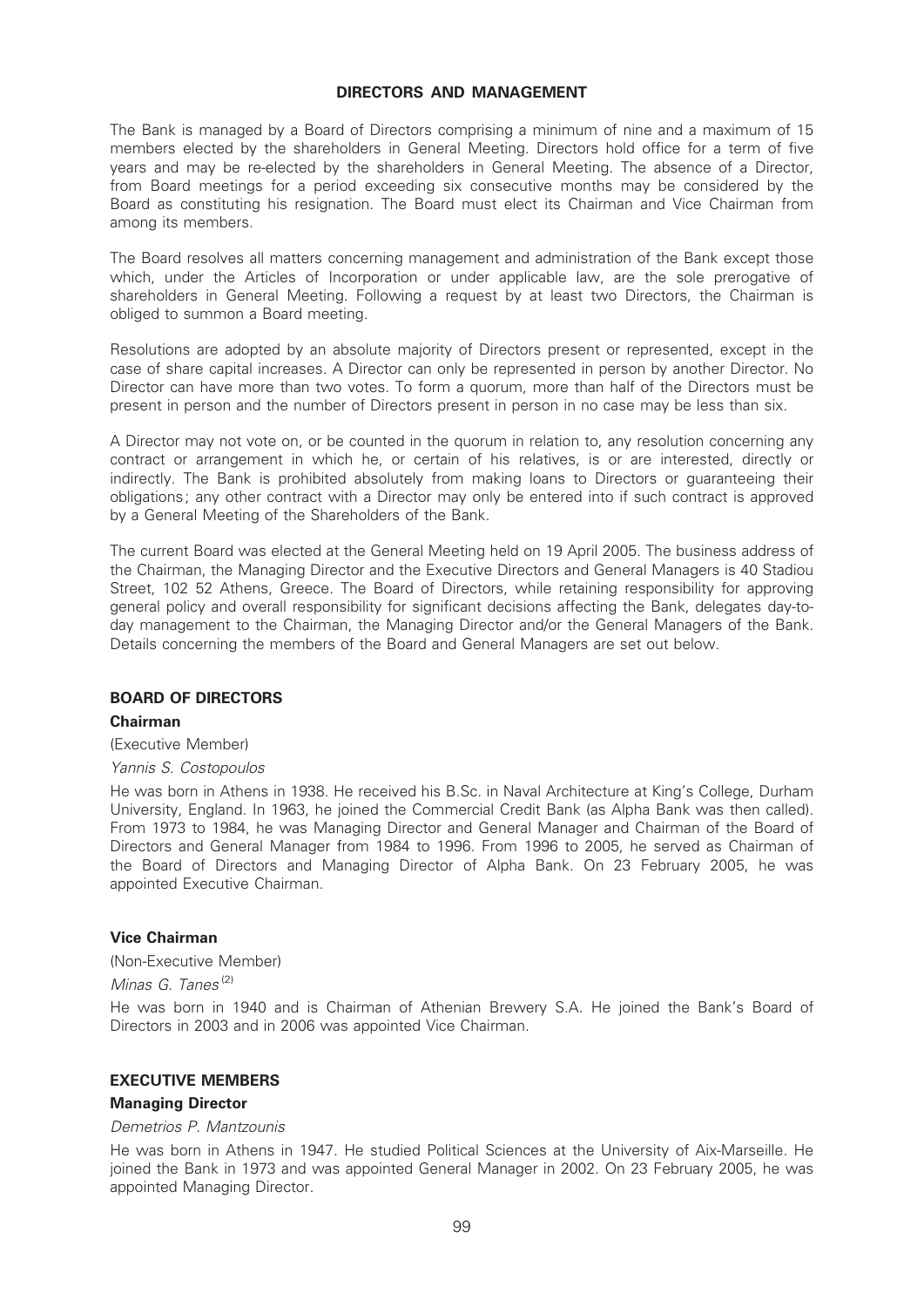## Executive Directors and General Managers

## Marinos S. Yannopoulos (2)

He was born in Athens in 1953. He studied Economics at the University of Sussex (MA in Industrial Economics) and Business Administration at Manchester Business School (MBA). He worked for 15 years with Chase and Exxon in London, New York, Frankfurt, Milan and Rome. He served for two years as General Manager of Ionian Bank. On 23 February 2005 he was appointed General Manager of the Bank.

#### Spyros N. Filaretos

He was born in Athens in 1958. He studied Economics at the University of Manchester and of Sussex. He joined the Bank in 1985. He was appointed Executive General Manager in 1997 and on 23 February 2005 he was appointed General Manager.

#### Artemis Ch. Theodoridis

He was born in Athens in 1959. He studied Economics and has an MBA from the University of Chicago. He is Chairman and Managing Director of Alpha Finance and was appointed Executive General Manager of Alpha Bank in 2002. On 23 February 2005 he was appointed General Manager. He served as a member of the Board of Directors of the Athens Stock Exchange (1996 – 1999) and member of the Board of Directors of the Central Securities Depository (2000 - 2002).

## NON-EXECUTIVE MEMBERS

# George E. Agouridis<sup>(1)</sup>

He was born in 1952 and is a lawyer and Chairman of the Greek Advisory Committee of the ''Stavros S. Niarchos'' Foundation. He joined the Bank's Board in 2000.

#### Sophia G. Eleftheroudaki

She was born in 1954 and is the Managing Director of the bookstore and publishing company G.C. ELEFTHEROUDAKIS S.A. since 1983. She joined the Bank's Board of Directors in 2005.

#### Paul G. Karakostas<sup>(1)</sup>

He was born in 1945 and is Chairman and Managing Director of GENKA Investments S.A. He joined the Bank's Board in 2000. He has been Chairman of the British Hellenic Chamber of Commerce and of the Greek Wine Association.

# Nicholaos I. Manessis<sup>(3)</sup>

He was born in 1949 and is Chairman of the Board of Directors and Managing Director of HALYVOURGIA THESSALIAS S.A. as well as member of the Board of Directors of ELLINIKI HALYVOURGIA S.A. He joined the Bank's Board in 2005.

## NON-EXECUTIVE INDEPENDENT MEMBERS

## Pavlos A. Apostolides<sup>(3)</sup>

He was born in 1942 and graduated from the Law School of Athens. He has been a member of the Bank's Board of Directors since 2004. He joined the Diplomatic Service in 1965 and has been, among other, Ambassador of Greece to Cyprus and Permanent Representative of Greece to the European Union in Brussels. In 1998, he became General Secretary of the Ministry of Foreign Affairs and, in 1999 he was appointed Director of the National Intelligence Agency. He retired in November 2004.

# Evangelos J. Kaloussis (1)(2)

He was born in 1943 and is Chairman and Managing Director of NESTLE HELLAS S.A., responsible for the Southern Europe Area, as of 2001. He is also Chairman of the Federation of Hellenic Food Industries as of 2006, whereas he has been a member of the Federation since 2002. He joined the Board of Directors of the Bank in 2007.

## Ioannis K. Lyras<sup>(3)</sup>

He was born in 1951 and is President of PARALOS MARITIME CORPORATION S.A. He joined the Bank's Board in 2005. He was Chairman of the Union of Greek Shipowners from 1997 to 2003. He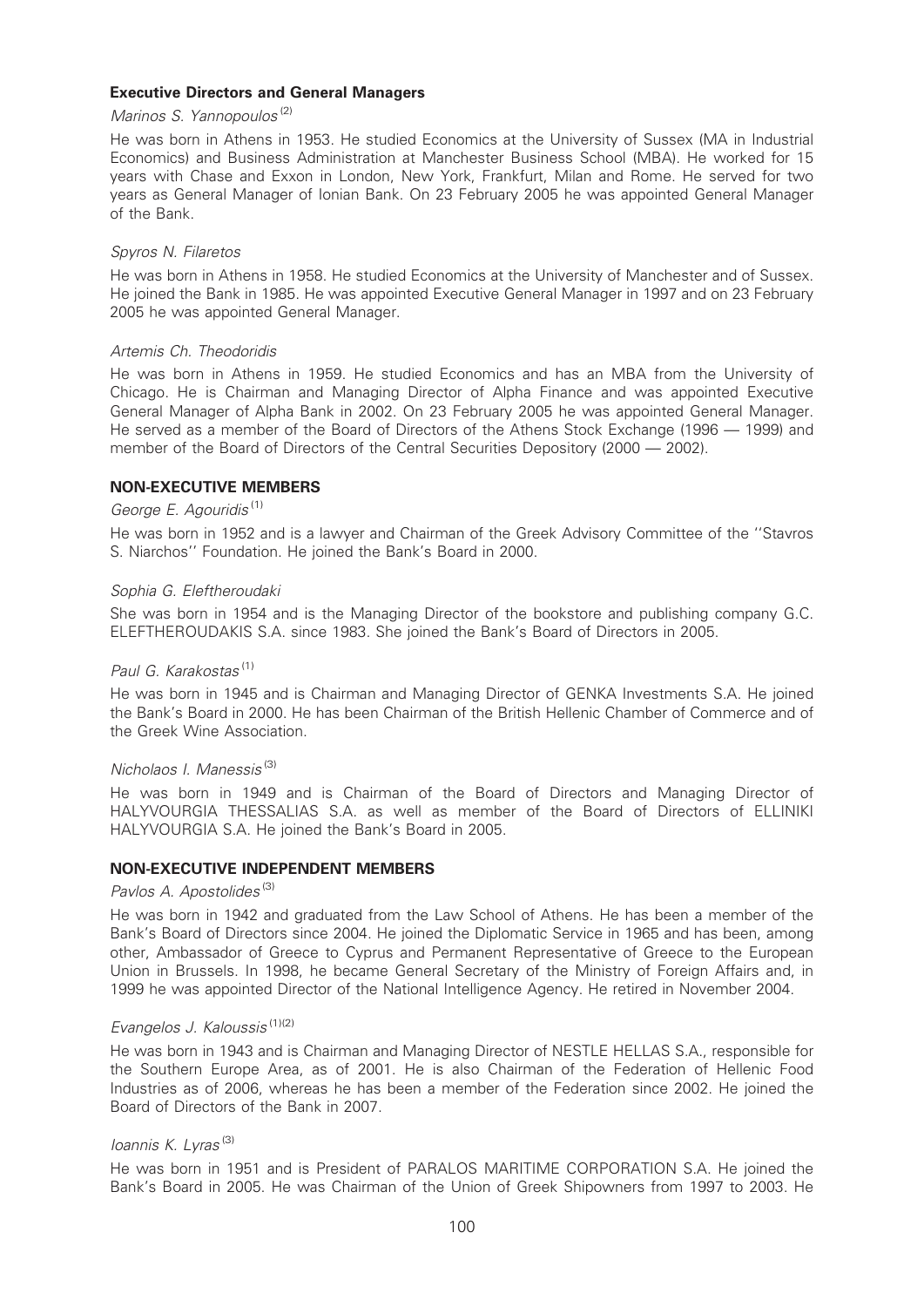represents the Union of Greek Shipowners to the Board of Directors of the Union of European Shipowners.

## Thanos M. Veremis

He was born in 1943 and is Professor of Political Science at Athens University since 1987. He joined the Bank's Board in 2000. He is also a Director of the Hellenic Foundation for European and Foreign Policy (ELIAMEP) since 1988, having served as its President from 1995 to 2000.

## **Secretary**

Hector P. Verykios

Senior Manager, Alpha Bank

(1) Member of the Audit Committee

(2) Member of the Risk Management Committee (3) Member of the Remuneration Committee

## EXECUTIVE COMMITTEE

Yannis S. Costopoulos, Chairman

Demetrios P. Mantzounis, Managing Director

Marinos S. Yannopoulos, General Manager and CFO

Spyros N. Filaretos, General Manager

Artemis Ch. Theodoridis, General Manager

Charalambos E. Papanayotou, Executive General Manager

George A. Aronis, Executive General Manager

Christos Ch. Giampanas, Executive General Manager

Other than as disclosed above, no Director of the Bank has any activities outside of the Bank, which are significant with respect to the Bank. There are no potential conflicts of interest between the duties to the Bank of the persons listed above and their private interests or duties.

The Bank complies with general provisions of Greek law on corporate governance.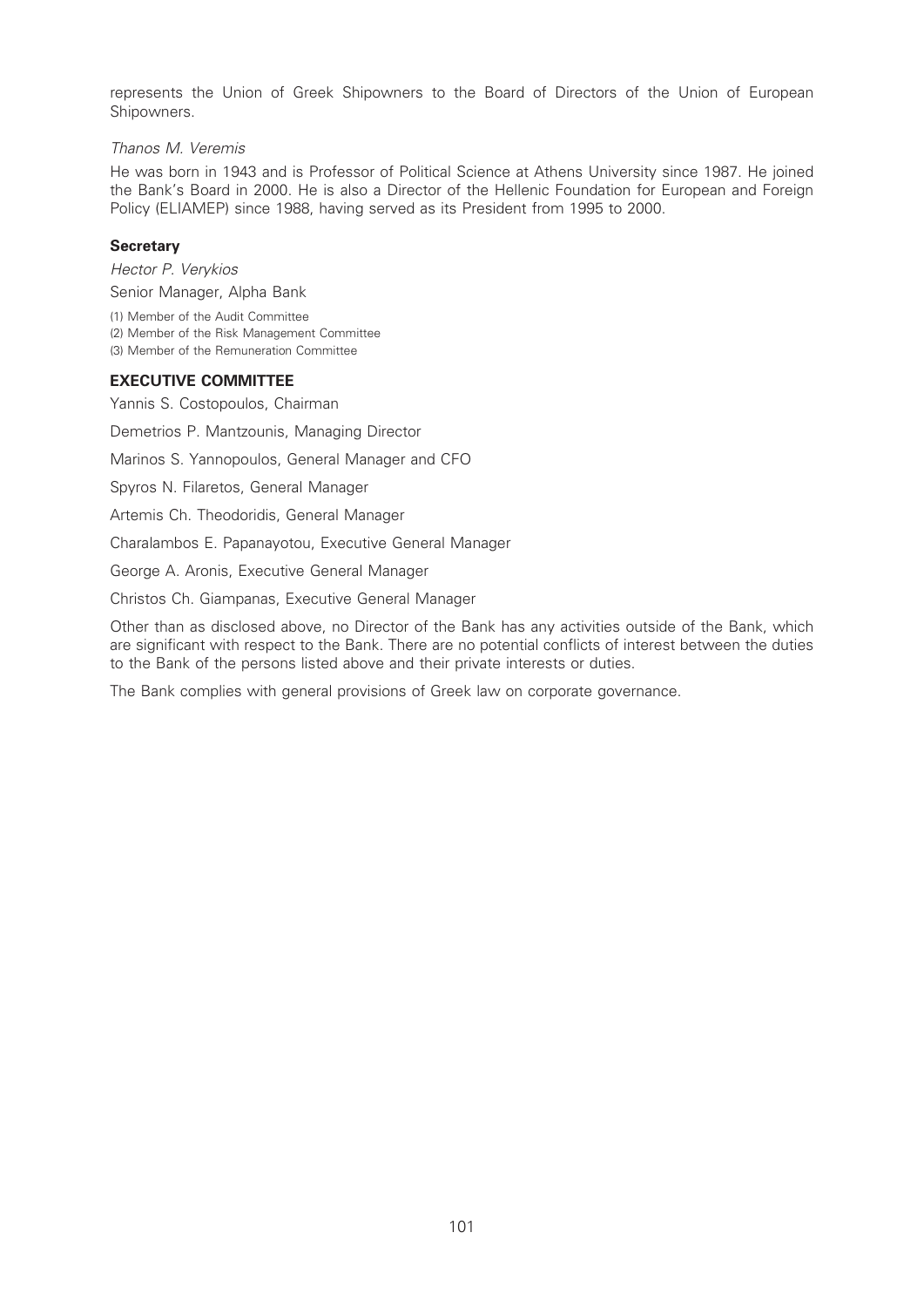# SELECTED CONSOLIDATED FINANCIAL INFORMATION OF THE ALPHA BANK GROUP

The selected consolidated financial information of the Bank below is extracted from the audited consolidated financial statements of the Bank as at, and for the years ended, 31 December 2006 and 31 December 2007, prepared in accordance with IFRS. The notes and audit reports in respect of these financial statements are incorporated by reference in this Base Prospectus  $-$  see "Documents Incorporated by Reference''.

The consolidated cash flow statements of the Bank are set out below and are extracted from the Bank's audited consolidated financial statements.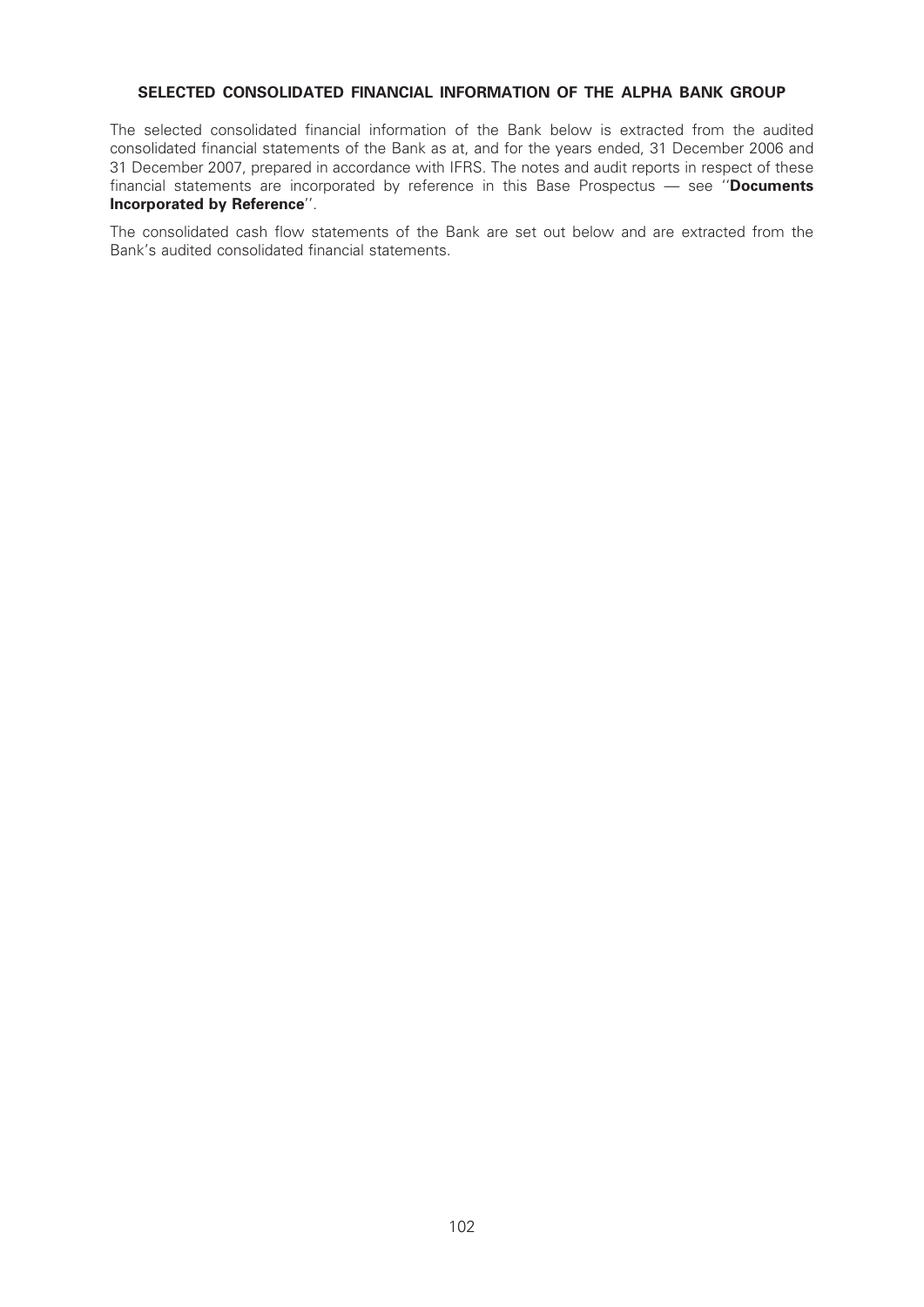Set out below are consolidated balance sheet figures for the Bank extracted from, the audited consolidated financial statements of the Bank as at, and for the years ended, 31 December 2006 and 31 December 2007.

# Consolidated Balance Sheet

|                                                                                                                             | 31 December<br>2007 | 31 December<br>2006 |
|-----------------------------------------------------------------------------------------------------------------------------|---------------------|---------------------|
|                                                                                                                             | (Thousands of Euro) |                     |
| <b>ASSETS</b>                                                                                                               |                     |                     |
|                                                                                                                             | 3,263,612           | 2,675,702           |
|                                                                                                                             | 3,509,696           | 4,636,712           |
|                                                                                                                             | 266,047             | 305,991             |
|                                                                                                                             | 383,432             | 245,676             |
| <b>Investment securities</b>                                                                                                | 42,072,071          | 32,223,034          |
|                                                                                                                             | 3,156,901           | 7,552,602           |
|                                                                                                                             | 5,320               | 4,091               |
|                                                                                                                             | 73,560              | 31,518              |
|                                                                                                                             | 1,173,275           | 935,996             |
|                                                                                                                             | 134,497             | 117,138             |
|                                                                                                                             | 170,257             | 276,973             |
|                                                                                                                             | 385,676             | 309,840             |
|                                                                                                                             | 89,945              | 484,387             |
|                                                                                                                             |                     |                     |
|                                                                                                                             | 54,684,289          | 49,799,660          |
| <b>LIABILITIES</b>                                                                                                          |                     |                     |
|                                                                                                                             | 4,437,736           | 6,686,526           |
|                                                                                                                             | 384,139             | 224,576             |
| Due to customers (including debt securities in issue)<br>Debt securities in issue held by institutional investors and other | 34,665,158          | 31,014,694          |
|                                                                                                                             | 9,189,297           | 6,348,467           |
| Liabilities for current income tax and other taxes                                                                          | 158,797             | 129,077             |
|                                                                                                                             | 94,807              | 140,208             |
|                                                                                                                             | 42,019              | 548,584             |
|                                                                                                                             | 1,323,554           | 675,003             |
|                                                                                                                             | 95,935              | 65,263              |
| Liabilities related to non-current assets held for sale                                                                     | 1,583               | 353,595             |
|                                                                                                                             | 50,393,025          | 46,185,993          |
| <b>EQUITY</b>                                                                                                               |                     |                     |
|                                                                                                                             | 1,602,809           | 1,591,286           |
|                                                                                                                             | 184,033             | 127,961             |
|                                                                                                                             | 445,662             | 351,697             |
| Amounts recognised directly in equity relating to non-current assets                                                        |                     | (2,576)             |
|                                                                                                                             | 1,138,195           | 686,018             |
|                                                                                                                             | (188)               | (14, 653)           |
|                                                                                                                             | 3,370,511           | 2,739,733           |
|                                                                                                                             | 32,859              | 44,280              |
|                                                                                                                             | 887,894             | 829,654             |
|                                                                                                                             | 4,291,264           | 3,613,667           |
|                                                                                                                             | 54,684,289          | 49,799,660          |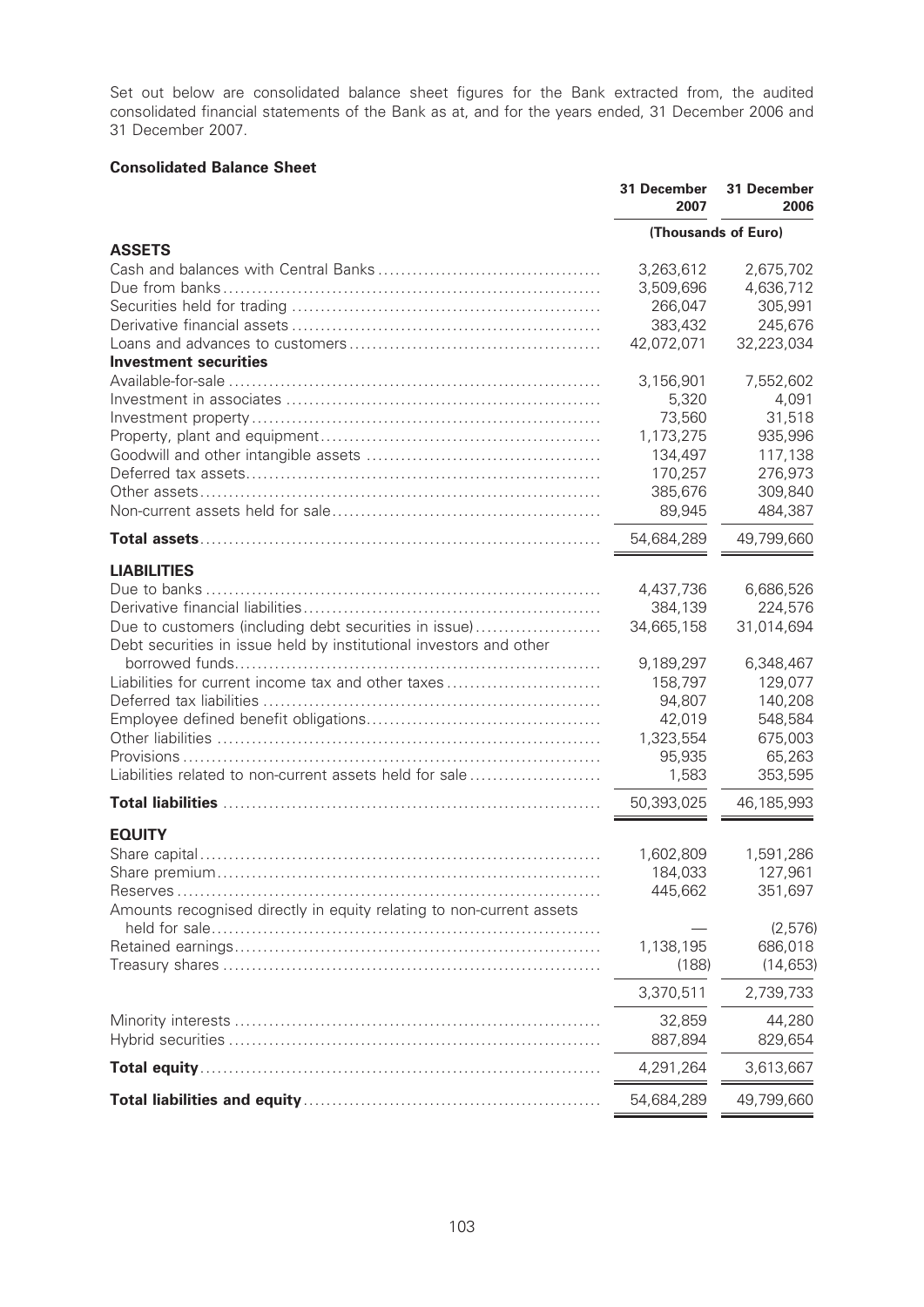Set out below are consolidated income statement figures for the Bank extracted from, the audited consolidated financial statements of the Bank for the years ended, 31 December 2006 and 31 December 2007.

# Consolidated Income Statement

|                                                                                                  | 31 December<br>2007                                                                                               | 31 December<br>2006                                                                                                  |
|--------------------------------------------------------------------------------------------------|-------------------------------------------------------------------------------------------------------------------|----------------------------------------------------------------------------------------------------------------------|
|                                                                                                  | (Thousands of Euro)                                                                                               |                                                                                                                      |
|                                                                                                  | 3,406,725<br>(1,801,472)<br>1,605,253<br>507,651<br>(43,061)<br>464,590<br>2,254<br>82,542<br>81,432<br>2,236,071 | 2,699,217<br>(1, 281, 601)<br>1,417,616<br>434,093<br>(33, 985)<br>400,108<br>2,700<br>55,496<br>66,655<br>1,942,575 |
| Impairment losses and provisions to cover credit risk                                            | (526, 935)<br>(416, 253)<br>(78, 254)<br>(226, 683)<br>(3,903)                                                    | (476,085)<br>(345, 292)<br>(62, 648)<br>(253, 954)<br>(3, 431)                                                       |
|                                                                                                  | (1, 252, 028)                                                                                                     | (1, 141, 410)                                                                                                        |
|                                                                                                  | 1,220<br>985,263<br>(208, 181)<br>(6, 384)                                                                        | (408)<br>800,757<br>(175, 427)<br>(73, 902)                                                                          |
|                                                                                                  | 770,698                                                                                                           | 551,428                                                                                                              |
| Profit after tax from discontinued operations                                                    | 80,388                                                                                                            | 2,687                                                                                                                |
|                                                                                                  | 851,086                                                                                                           | 554,115                                                                                                              |
|                                                                                                  | 850,035                                                                                                           | 551,987                                                                                                              |
|                                                                                                  | 1,051                                                                                                             | 2,128                                                                                                                |
| Earnings per share:<br>From continuing and discontinued operations<br>From continuing operations | 2.10<br>2.09                                                                                                      | 1.40<br>1.40                                                                                                         |
|                                                                                                  | 1.90<br>1.89                                                                                                      | 1.40<br>1.39                                                                                                         |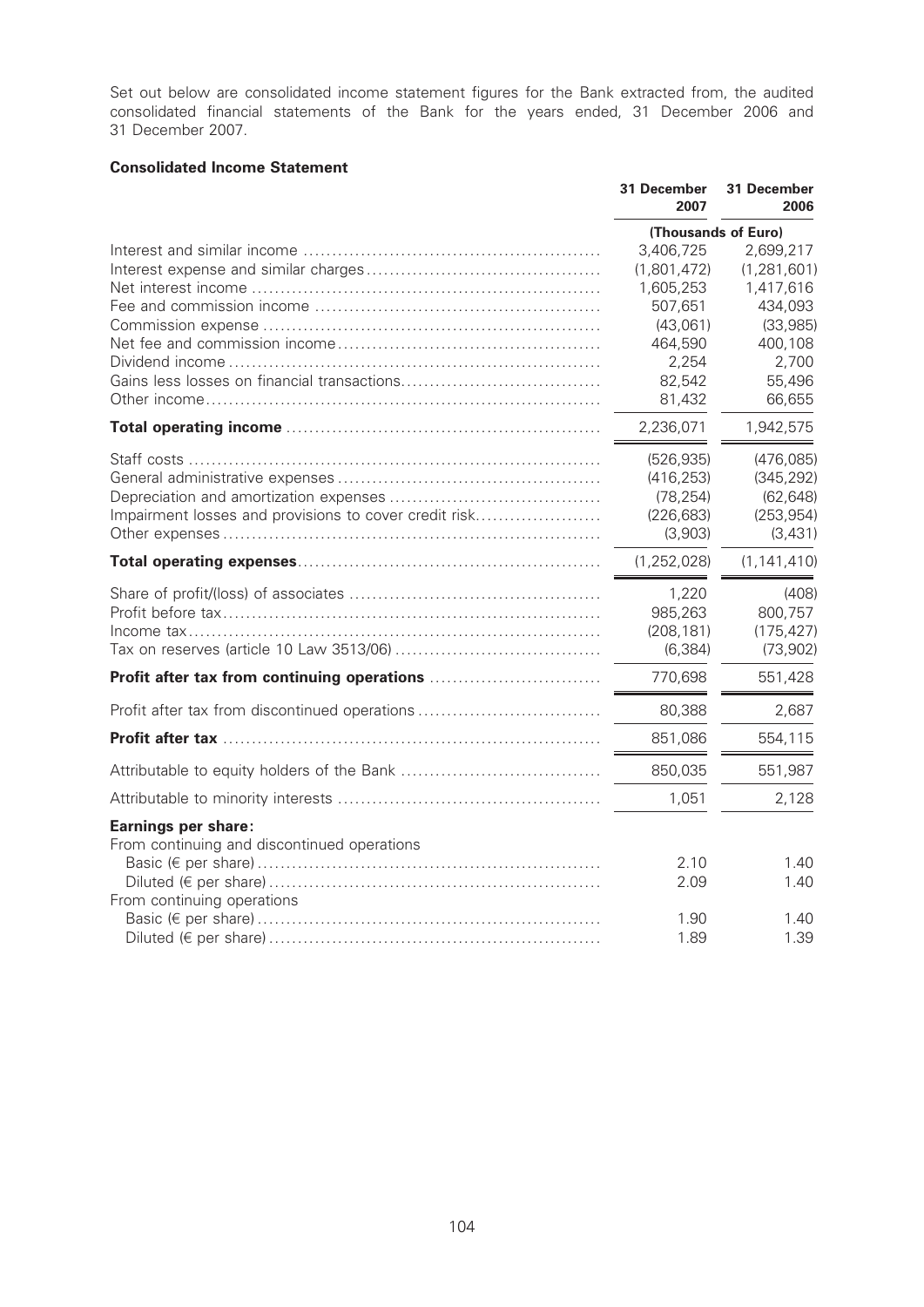Set out below are consolidated cash flow statement figures for the Bank extracted from, the audited consolidated financial statements of the Bank at years ended, 31 December 2006 and 31 December 2007.

# Consolidated Cash Flow Statement

|                                                                                                                                                                                                                     | 31 December<br>2007                                                   | 31 December<br>2006                                                |
|---------------------------------------------------------------------------------------------------------------------------------------------------------------------------------------------------------------------|-----------------------------------------------------------------------|--------------------------------------------------------------------|
|                                                                                                                                                                                                                     | (Thousands of Euro)                                                   |                                                                    |
| <b>Cash flows from operating activities</b>                                                                                                                                                                         | 985,263                                                               | 800,757                                                            |
| Adjustments for:                                                                                                                                                                                                    | 54,509<br>23,745<br>237,398<br>19,487<br>15,323<br>53,487<br>(1, 220) | 43,543<br>19,105<br>264,332<br>5,157<br>(28, 489)<br>89,552<br>408 |
|                                                                                                                                                                                                                     | 1,387,992                                                             | 1,194,365                                                          |
| Net (increase)/decrease in assets relating to operating activities:<br>Securities held for trading and derivative financial assets                                                                                  | (240, 602)<br>(97, 812)<br>(10,050,212)<br>(13,071)                   | (1,426,869)<br>(290, 032)<br>(5,209,213)<br>(86, 348)              |
| Net increase/(decrease) in liabilities relating to operating activities:                                                                                                                                            | (2,307,395)<br>159,563<br>6,216,867<br>(33, 841)                      | (1,442,073)<br>84,340<br>6,512,073<br>(77, 045)                    |
| Net cash flows from operating activities before taxes                                                                                                                                                               | (4,978,511)<br>(126, 471)                                             | (740, 802)<br>(202, 328)                                           |
| Net cash flows from continuing operating activities                                                                                                                                                                 | (5, 104, 982)                                                         | (943, 130)                                                         |
| <b>Cash flows from investing activities</b><br>Proceeds from sale of investments in subsidiaries and associates                                                                                                     | (22, 387)<br>20<br>2,254<br>(183,060)<br>21,637<br>4,451,770          | (11, 376)<br>13,167<br>2,700<br>(118, 648)<br>13,168<br>(14, 569)  |
| Net cash flows from continuing investing activities                                                                                                                                                                 | 4,270,234                                                             | (115, 558)                                                         |
| <b>Cash flows from financing activities</b><br>(Purchases)/Sales of treasury shares<br>Proceeds from the issue of debt securities and other borrowed funds<br>Repayment of debt securities and other borrowed funds | 42,118<br>(303, 531)<br>11,466<br>677,038<br>(526, 956)<br>43,042     | 1,314<br>(236, 371)<br>266,267<br>13,658<br>(40, 056)              |
| Net cash flows from continuing financing operations                                                                                                                                                                 | (52,996)<br>(109, 819)                                                | (19, 286)<br>(51,006)<br>(65, 480)                                 |
| Effect of exchange rate fluctuations on cash and cash equivalents<br>Net increase/(decrease) in cash flows from continuing operations                                                                               | 67<br>(944, 500)                                                      | 31,909<br>(1,092,259)                                              |
| Net cash flows from discontinued operating activities                                                                                                                                                               |                                                                       | 762                                                                |
| Net cash flows from discontinued investing activities                                                                                                                                                               | 160,700                                                               | 1,514                                                              |
| Net cash flows from discontinued financing activities                                                                                                                                                               |                                                                       |                                                                    |
| Net increase/(decrease) in cash flows from discontinued activities                                                                                                                                                  | 160,700                                                               | 2,276                                                              |
| Cash and cash equivalents at the beginning of the year                                                                                                                                                              | 4,575,831                                                             | 5,665,814                                                          |
| Cash and cash equivalents at the end of the year                                                                                                                                                                    | 3,792,031                                                             | 4,575,831                                                          |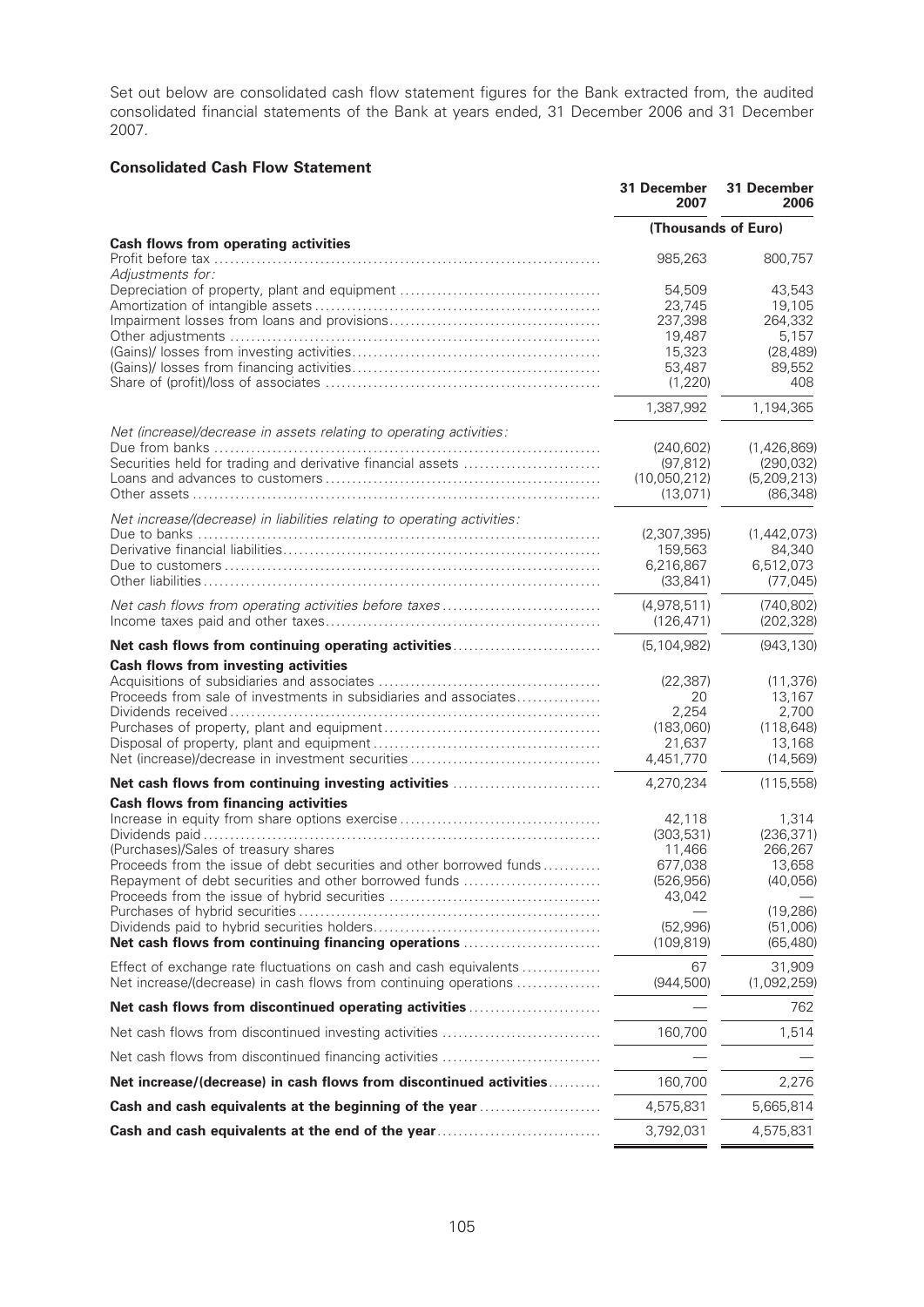## FORM OF THE GUARANTEE

The following is the form of the Deed of Guarantee of Alpha Bank:

"THIS DEED OF GUARANTEE is made on 6 March 2008, in London, England

# by

(1) **ALPHA BANK AE,** a company incorporated in the Hellenic Republic (the "**Guarantor**").

# IN FAVOUR OF

(2) **THE HOLDERS AND THE ACCOUNTHOLDERS** (each as defined below) (together, the "Beneficiaries").

# WHEREAS

- (A) Alpha Bank AE, in its capacity as an issuer and Alpha Credit Group PLC ("Alpha PLC" and together with Alpha Bank AE in its capacity as issuer, (the "Issuers") have established a Euro Medium Term Note Programme (the "Programme") for the issuance of notes. The Guarantor has authorised the giving of its irrevocable guarantee in relation to the notes issued by Alpha PLC (the "Notes").
- (B) The Issuers and the Guarantor have, in relation to the notes issued under the Programme, entered into an amended and restated fiscal agency agreement (as amended, supplemented and/or restated from time to time, the "Agency Agreement") dated 6 March 2008 with Citibank, N.A. as fiscal agent (the "Agent", which expression shall include any successor) and the other paying agents named therein.
- (C) The Issuers have, in relation to the notes issued under the Programme, executed in London, England an amended and restated deed of covenant (as amended, supplemented and/or restated from time to time, the "Deed of Covenant") dated 2 February 2006.
- (D) The Guarantor has agreed to irrevocably guarantee the payment of all sums expressed to be payable from time to time by Alpha PLC in respect of the Notes and under the Deed of Covenant.

# THIS DEED OF GUARANTEE WITNESSES as follows:

# 1.1 Definitions, Interpretation and Application

''Accountholder'' means any accountholder or participant with a Clearing System which at the Relevant Date has credited to its securities account with such Clearing System one or more Entries in respect of a Global Note issued by Alpha PLC, except for any Clearing System in its capacity as an accountholder of another Clearing System;

"Clearing System" means each of Euroclear and Clearstream, Luxembourg, and any other clearing system specified in the relevant Final Terms or the Drawdown Prospectus (as the case may be);

"Clearstream, Luxembourg" means Clearstream Banking, société anonyme;

''Conditions'' means the terms and conditions of the relevant Notes, including those contained in the applicable Final Terms or the Drawdown Prospectus (as the case may be), as the same may be modified or supplemented in accordance with the terms thereof, and any reference to a numbered ''Condition'' is to the correspondingly numbered provision thereof;

"Direct Rights" means the rights referred to in Clause 3 of the Deed of Covenant;

"**Entry**" means, in relation to a Global Note issued by Alpha PLC, any entry which is made in the securities account of any Accountholder with a Clearing System in respect of Notes represented by such Global Note;

"Euroclear" means Euroclear Bank S.A./N.V. as operator of the Euroclear system;

"**Global Note**" has the meaning given to it in the Agency Agreement;

"Holder" means, in relation to any Note, at any time, the person who is the bearer of such Note;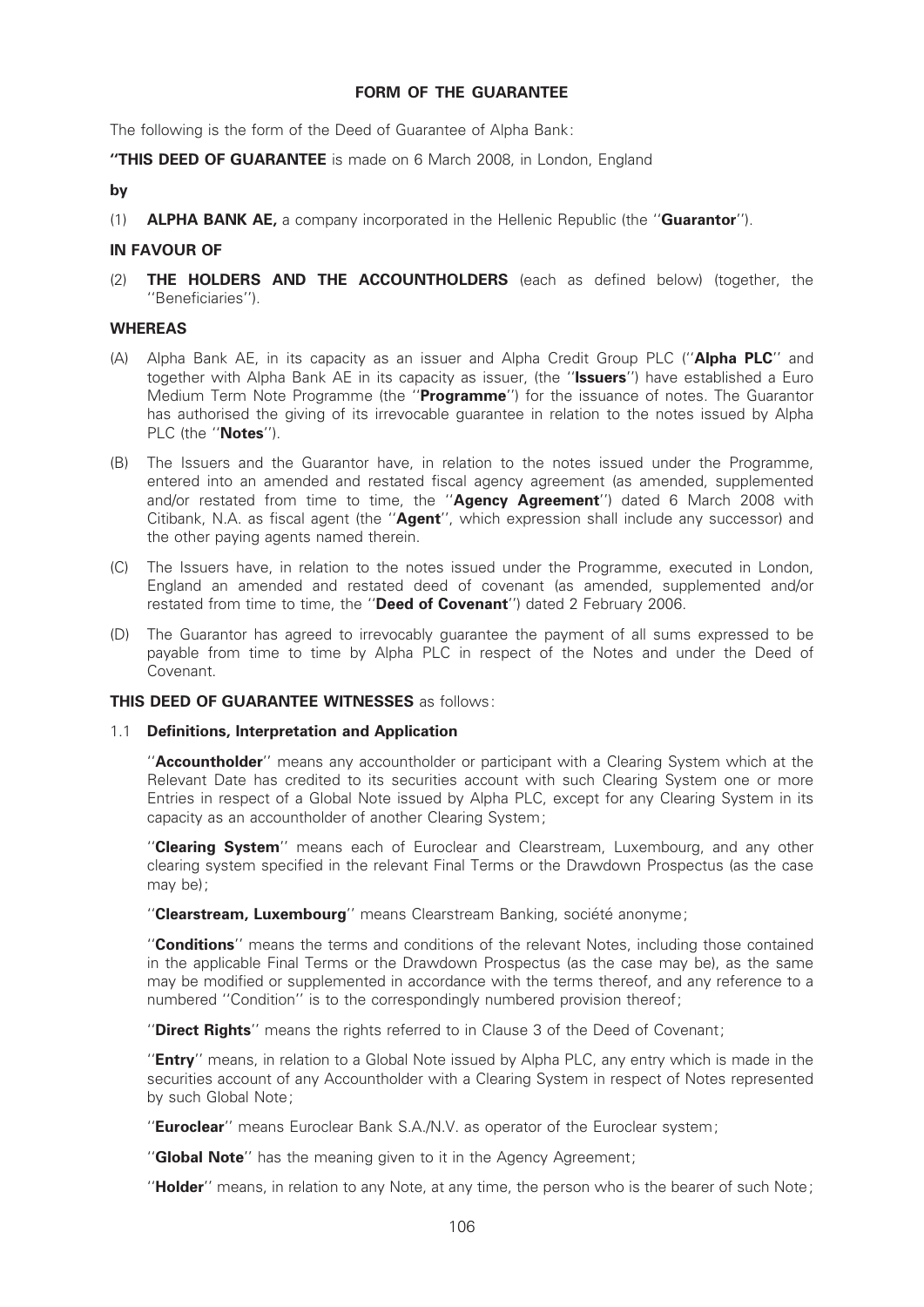"person" means any individual, company, corporation, firm, partnership, joint venture, association, organisation, state or agency of a state or other entity, whether or not having separate legal personality;

"Relevant Date" means, in relation to the payment of any sum expressed to be payable by Alpha PLC, the date on which such payment first becomes due and payable; and

"Senior Creditors of the Guarantor" means creditors of the Guarantor (a) who are unsubordinated creditors of the Guarantor, or (b) who are subordinated creditors of the Guarantor whose claims are expressed to rank in priority to the claims of the holders of Dated Subordinated Notes or other persons claiming under the Guarantor (whether only in the winding up of the Guarantor or otherwise).

- 1.2 Terms defined in the Conditions have the same meanings in this Deed of Guarantee.
- 1.3 Any reference in this Deed of Guarantee to any obligation or payment under or in respect of the Notes shall be construed to include a reference to any obligation or payment under or pursuant to Clause 3 of the Deed of Covenant.
- 1.4 Any reference in this Deed of Guarantee to a Clause is, unless otherwise stated, to a clause hereof.
- 1.5 Headings are inserted for convenience and ease of reference only and shall not affect the interpretation of this Deed of Guarantee.
- 1.6 This Deed of Guarantee shall apply to Notes issued on or after the date hereof and all references herein to a Note shall be construed accordingly. Notes issued prior to the date hereof under the Programme shall continue to have the benefit of any guarantee given to them on issue.

# 2. GUARANTEE AND INDEMNITY

- 2.1 The Guarantor hereby irrevocably quarantees:
	- (a) to each Holder (i) the due and punctual payment of all sums from time to time payable by Alpha PLC or (ii) performance of any delivery obligation owed by Alpha PLC to such Holder, in each case in respect of the Notes as and when the same become due and payable and accordingly undertakes to pay to such Holder, forthwith upon the demand of such Holder and in the manner and currency prescribed by the Conditions for payments by Alpha PLC in respect of the Notes, any and every sum or sums which Alpha PLC is at any time liable to pay in respect of the Notes and which Alpha PLC has failed to pay; and
	- (b) to each Accountholder (i) the due and punctual payment of all sums from time to time payable by Alpha PLC to such Accountholder or (ii) performance of any delivery obligation owed by Alpha PLC to such Accountholder, in each case in respect of the Direct Rights as and when the same become due and payable and accordingly undertakes to pay to such Accountholder, forthwith upon the demand of such Accountholder and in the manner and currency prescribed by the Conditions for payments by Alpha PLC in respect of the Notes, any and every sum or sums which Alpha PLC is at any time liable to pay to such Accountholder in respect of the Notes and which Alpha PLC has failed to pay.
- 2.2 The Guarantor irrevocably undertakes to each Beneficiary that, if any sum referred to in Clause 2.1 is not recoverable from the Guarantor thereunder for any reason whatsoever (including, without limitation, by reason of any Note, the Deed of Covenant or any provision thereof being or becoming void, unenforceable or otherwise invalid under any applicable law), then (notwithstanding that the same may have been known to such Beneficiary) the Guarantor will, forthwith upon demand by such Beneficiary, pay such sum by way of a full indemnity in the manner and currency prescribed by the Conditions. This indemnity constitutes a separate and independent obligation from the other obligations under this Deed of Guarantee and shall give rise to a separate and independent cause of action if any sum is not recoverable under Clause 2.1.
- 2.3 Notwithstanding the foregoing provisions of Clauses 2.1 and 2.2 hereof, it is specifically agreed that the place of performance of any and all obligations under the Deed of Guarantee shall be London, England and consequently any and all payments of the Guarantor under this Guarantee shall be made out of or to the credit of bank accounts maintained with banks legally operating and situated in London, England.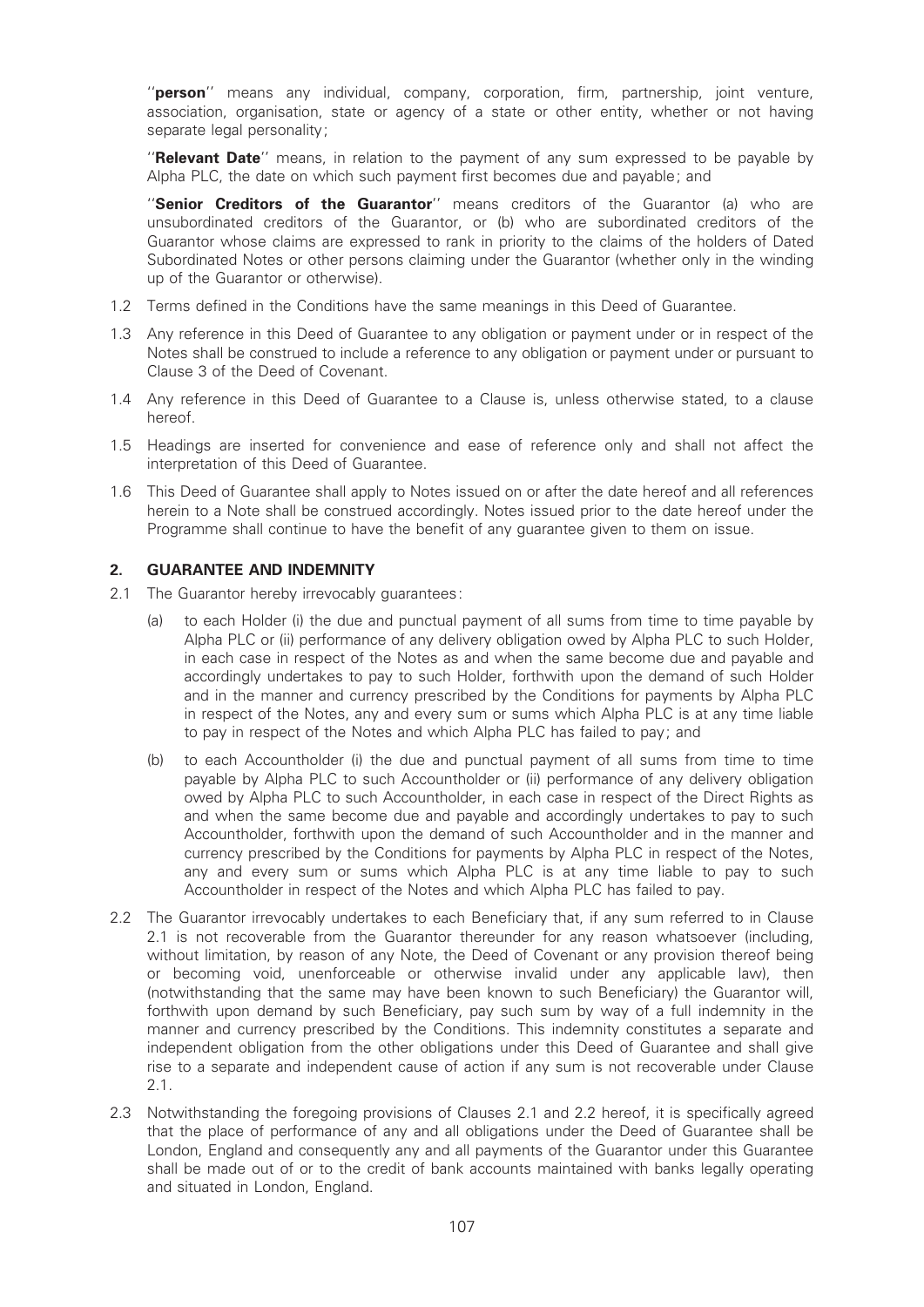# 3. NEGATIVE PLEDGE

The Guarantor covenants in favour of each Holder that it will duly perform and comply with the obligations expressed to be undertaken by it in Condition 4.

# 4. TAXATION

The Guarantor covenants in favour of each Holder that it will duly perform and comply with the obligations expressed to be undertaken by it in Condition 13. In particular, if in respect of any payment to be made under this Deed of Guarantee, any withholding tax is payable, the Guarantor shall pay the additional amounts referred to in Condition 13, all subject to and in accordance with the provisions of Condition 13.

# 5. PRESERVATION OF RIGHTS

- 5.1 The obligations of the Guarantor hereunder shall be deemed to be undertaken as principal obligor and not merely as surety.
- 5.2 The obligations of the Guarantor hereunder shall be continuing obligations notwithstanding any settlement of account or other matter or thing whatsoever and, in particular but without limitation, shall not be considered satisfied by any intermediate payment or satisfaction of all or any of Alpha PLC's obligations under any Note or the Deed of Covenant and shall continue in full force and effect until all sums due from Alpha PLC in respect of the Notes and under the Deed of Covenant have been paid, and all other obligations of Alpha PLC thereunder have been satisfied, in full.
- 5.3 Neither the obligations expressed to be assumed by the Guarantor herein nor the rights, powers and remedies conferred upon the Beneficiaries by this Deed of Guarantee or by law shall be discharged, impaired or otherwise affected by:
	- (a) the winding up, liquidation or dissolution of Alpha PLC or analogous proceeding in any jurisdiction or any change in its status, function, control or ownership;
	- (b) any of the obligations of Alpha PLC under or in respect of the Notes or the Deed of Covenant being or becoming illegal, invalid or unenforceable;
	- (c) time or other indulgence being granted or agreed to be granted to Alpha PLC in respect of any of its obligations under or in respect of the Notes or the Deed of Covenant;
	- (d) any amendment to, or any variation, waiver or release of, any obligation of Alpha PLC under or in respect of the Notes or the Deed of Covenant or any security or other guarantee or indemnity in respect thereof; or
	- (e) any other act, event or omission which, but for this sub-clause, might operate to discharge, impair or otherwise affect the obligations expressed to be assumed by the Guarantor herein or any of the rights, powers or remedies conferred upon the Beneficiaries or any of them by this Deed of Guarantee or by law.
- 5.4 Any settlement or discharge between the Guarantor and the Beneficiaries or any of them shall be conditional upon no payment to the Beneficiaries or any of them by Alpha PLC or any other person on Alpha PLC's behalf being avoided or reduced by virtue of any provision or enactment relating to bankruptcy, insolvency or liquidation for the time being in force and, in the event of any such payment being so avoided or reduced, the Beneficiaries shall be entitled to recover the amount by which such payment is so avoided or reduced from the Guarantor subsequently as if such settlement or discharge had not occurred.
- 5.5 No Bene¢ciary shall be obliged before exercising any of the rights, powers or remedies conferred upon it by this Deed of Guarantee or by law:
	- (a) to make any demand of Alpha PLC, save for the presentation of the relevant Note;
	- (b) to take any action or obtain judgment in any court against Alpha PLC; or
	- (c) to make or ¢le any claim or proof in a winding up or dissolution of Alpha PLC,

and (save as aforesaid) the Guarantor hereby expressly waives presentment, demand, protest and notice of dishonour in respect of each Note.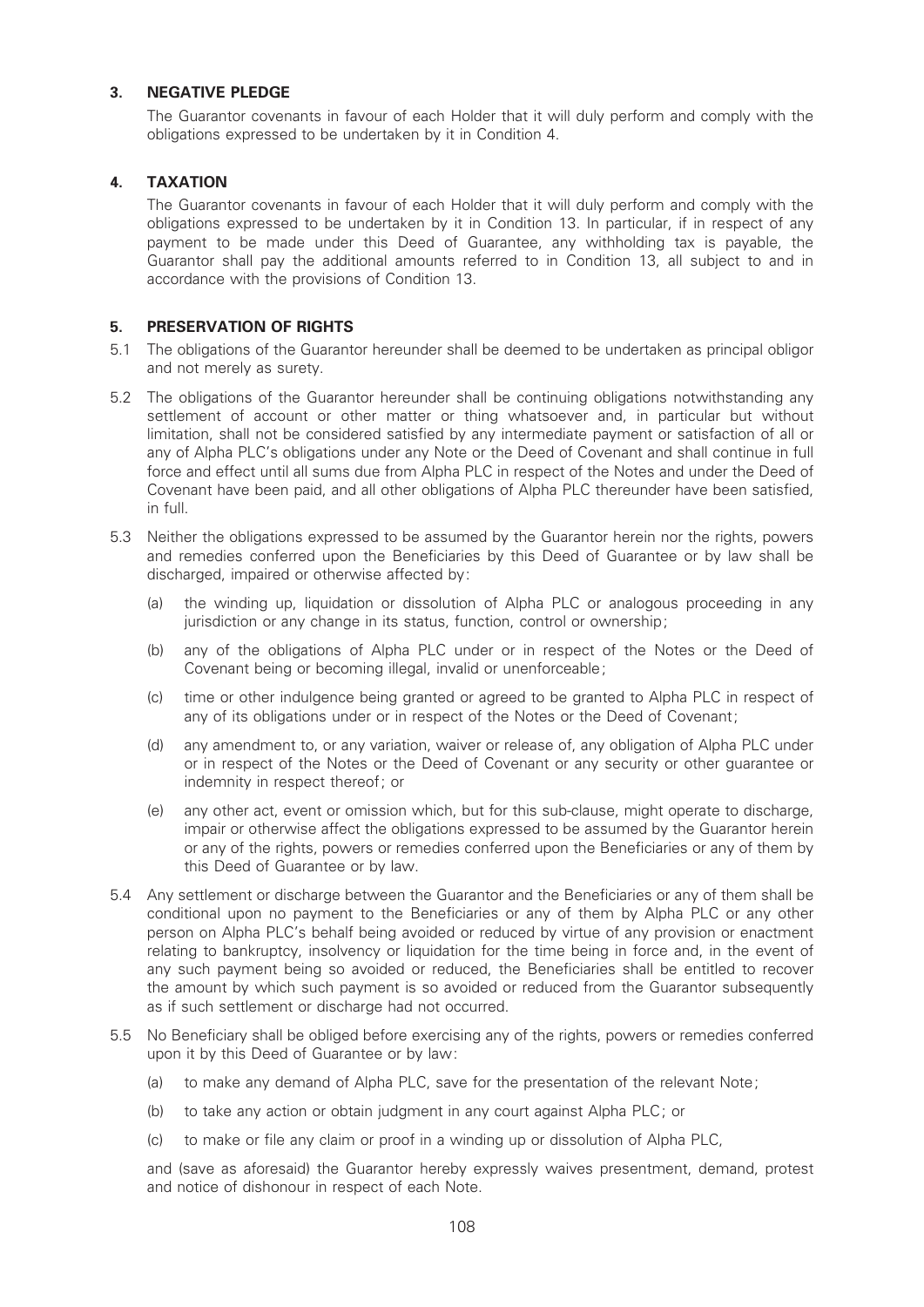- 5.6 The Guarantor agrees that, so long as any sums are or may be owed by Alpha PLC in respect of the Notes or under the Deed of Covenant or Alpha PLC is under any other actual or contingent obligation thereunder or in respect thereof, the Guarantor will not exercise any right which the Guarantor may at any time have by reason of the performance by the Guarantor of its obligations hereunder:
	- (a) to be indemnified by Alpha PLC;
	- (b) to claim any contribution from any other guarantor of Alpha PLC's obligations under or in respect of the Notes or the Deed of Covenant;
	- (c) to take the benefit (in whole or in part) of any security enjoyed in connection with the Notes or the Deed of Covenant by any Beneficiary; or
	- (d) to be subrogated to the rights of any Bene¢ciary against Alpha PLC in respect of amounts paid by the Guarantor under this Deed of Guarantee.
- 5.7 The Guarantor irrevocably undertakes that its obligations hereunder in respect of Notes specified in the applicable Final Terms or the Drawdown Prospectus (as the case may be) as Senior Notes will constitute direct, general, unconditional and unsubordinated obligations of the Guarantor which will at all times rank at least pari passu with all other present and future unsecured (subject to Condition 4) and unsubordinated obligations of the Guarantor, save for such obligations as may be preferred by mandatory provisions of law.
- 5.8 The Guarantor irrevocably undertakes that its obligations hereunder in respect of Notes specified in the applicable Final Terms or the Drawdown Prospectus (as the case may be) as Dated Subordinated Notes will constitute direct, general and unconditional, subordinated and unsecured obligations of the Guarantor which will be subordinated to the claims of Senior Creditors of the Guarantor in that payments under the Guarantee (whether in the winding up of the Guarantor or otherwise) will be conditional upon the Guarantor being solvent at the time of payment by the Guarantor and in that no amount shall be payable under the Guarantee (whether in the winding up of the Guarantor or otherwise) except to the extent that the Guarantor could make such payment and still be solvent immediately thereafter. For this purpose, the Guarantor shall be considered to be solvent if it can pay principal and interest in respect of the Notes and still be able to pay its outstanding debts to Senior Creditors of the Guarantor, which are due and payable.

In case of dissolution, liquidation and/or bankruptcy of the Guarantor the Noteholders will only be paid by the Guarantor after all Senior Creditors of the Guarantor have been paid in full and the Noteholders irrevocably waive their right to be treated equally with all other unsecured, unsubordinated creditors of the Guarantor in such circumstances.

## 6. DEPOSIT OF DEED OF GUARANTEE

An original of this Deed of Guarantee shall be deposited with and held by the Agent until the date which is two years after all the obligations of Alpha PLC under or in respect of the Notes and the Deed of Covenant have been discharged in full. The Guarantor hereby acknowledges the right of every Beneficiary to the production of this Deed of Guarantee.

# 7. STAMP DUTIES

The Guarantor shall pay all stamp, registration and other similar taxes and duties (including any interest and penalties thereon or in connection therewith) which are payable upon or in connection with the execution and delivery of this Deed of Guarantee, and shall, to the extent permitted by law, indemnify each Beneficiary against any claim, demand, action, liability, damages, cost, loss or expense (including, without limitation, reasonable legal fees and any applicable value added tax) which it incurs as a result or arising out of or in relation to any failure to pay or delay in paying any of the same.

## 8. BENEFIT OF DEED OF GUARANTEE

8.1 This Deed of Guarantee shall take effect as a deed poll for the benefit of the Beneficiaries from time to time.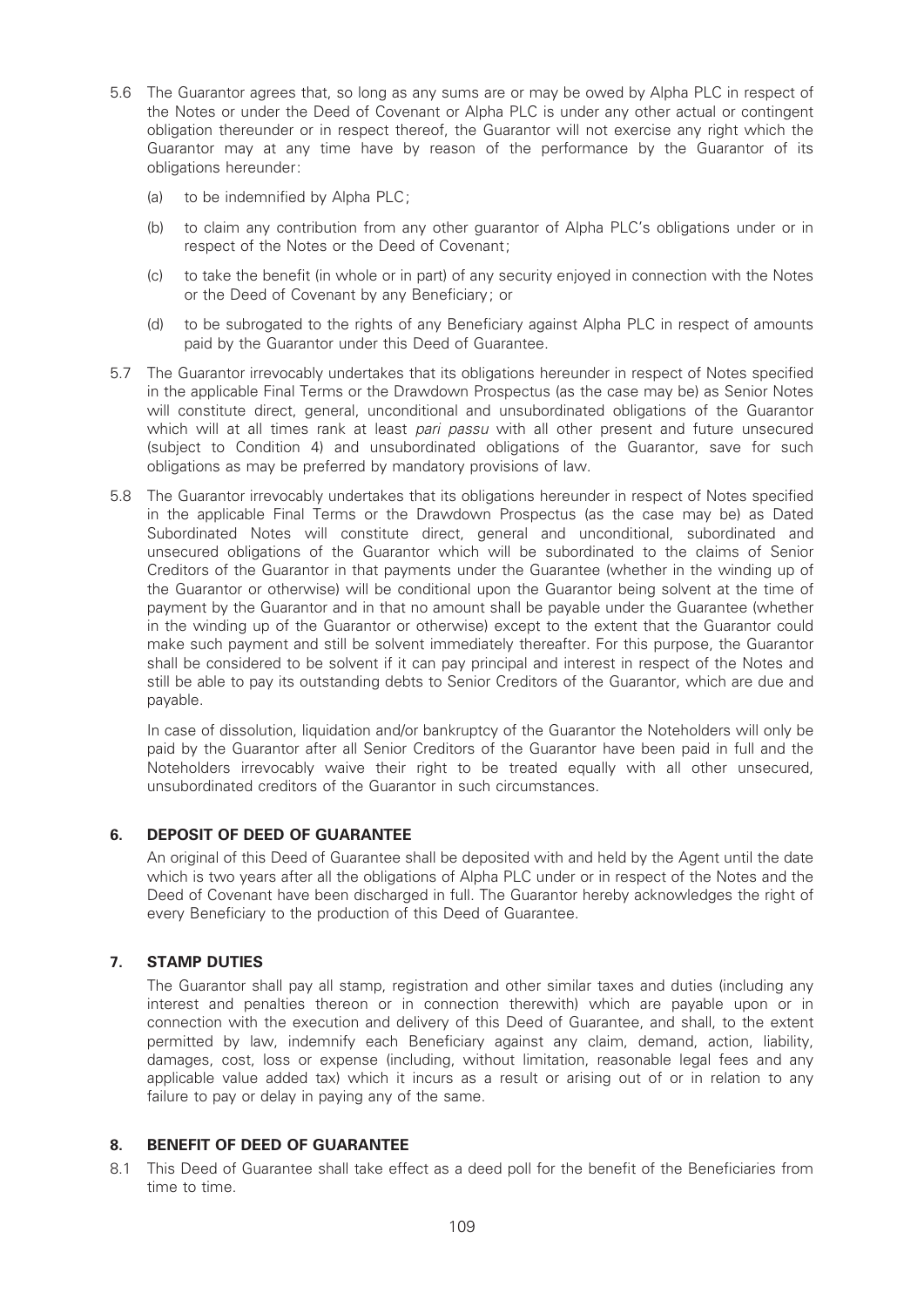- 8.2 This Deed of Guarantee shall enure to the benefit of each Beneficiary and its (and any subsequent) successors and assigns, each of which shall be entitled severally to enforce this Deed of Guarantee against the Guarantor.
- 8.3 The Guarantor shall not be entitled to assign or transfer all or any of its rights, benefits and obligations hereunder. Each Beneficiary shall be entitled to assign all or any of its rights and benefits hereunder.

## 9. PARTIAL INVALIDITY

If at any time any provision hereof is or becomes illegal, invalid or unenforceable in any respect under the laws of any applicable jurisdiction, neither the legality, validity or enforceability of the remaining provisions hereof nor the legality, validity or enforceability of such provision under the laws of any other applicable jurisdiction shall in any way be affected or impaired thereby.

## 10. NOTICES

10.1 All notices and other communications to the Guarantor hereunder shall be made in writing (by letter, telex or fax) and shall be sent to the Guarantor at:

Alpha Bank AE

| Address:   | 40 Stadiou Street<br>GR-102 52 Athens<br>Greece |
|------------|-------------------------------------------------|
| Tel:       | +30 210 326 2010/2020                           |
| Fax:       | +30 210 326 4004                                |
| Attention: | Group Funding                                   |
| Email:     | GroupFunding@alpha.gr                           |

or to such other address, telex number or fax number or for the attention of such other person or department as the Guarantor has notified to the Beneficiaries in the manner prescribed for the giving of notices in connection with the Notes.

- 10.2 Every notice, demand or other communication sent in accordance with Clause 10.1 shall be effective as follows:
	- (a) if sent by letter or fax, upon receipt by the Guarantor; and
	- (b) if sent by telex, upon receipt by the sender of the Guarantor's answerback at the end of transmission;

provided that any such notice or other communication which would otherwise take effect after 4.00 pm. on any particular day shall not take effect until 10.00 a.m. on the immediately succeeding business day in the place of the Guarantor.

## 11. GOVERNING LAW AND JURISDICTION

- 11.1 This Deed of Guarantee (other than Clause 5.8) is governed by, and shall be construed in accordance with, English law. Clause 5.8 is governed by and shall be construed in accordance with, Greek law.
- 11.2 The Guarantor agrees, for the exclusive benefit of the Beneficiaries, that the courts of England shall have jurisdiction to hear and determine any suit, action or proceedings, and to settle any disputes, which may arise out of or in connection with this Deed of Guarantee (respectively, ''Proceedings'' and ''Disputes'') and, for such purposes, irrevocably submits to the jurisdiction of such courts.
- 11.3 The Guarantor irrevocably waives any objection which it might now or hereafter have to the courts referred to in Clause 11.2 being nominated as the forum to hear and determine any Proceedings and to settle any Disputes, and agrees not to claim that any such court is not a convenient or appropriate forum.
- 11.4 The Guarantor agrees that the process by which any Proceedings are begun may be served on it by being delivered to Alpha Bank AE, London Branch at its principal place of business for the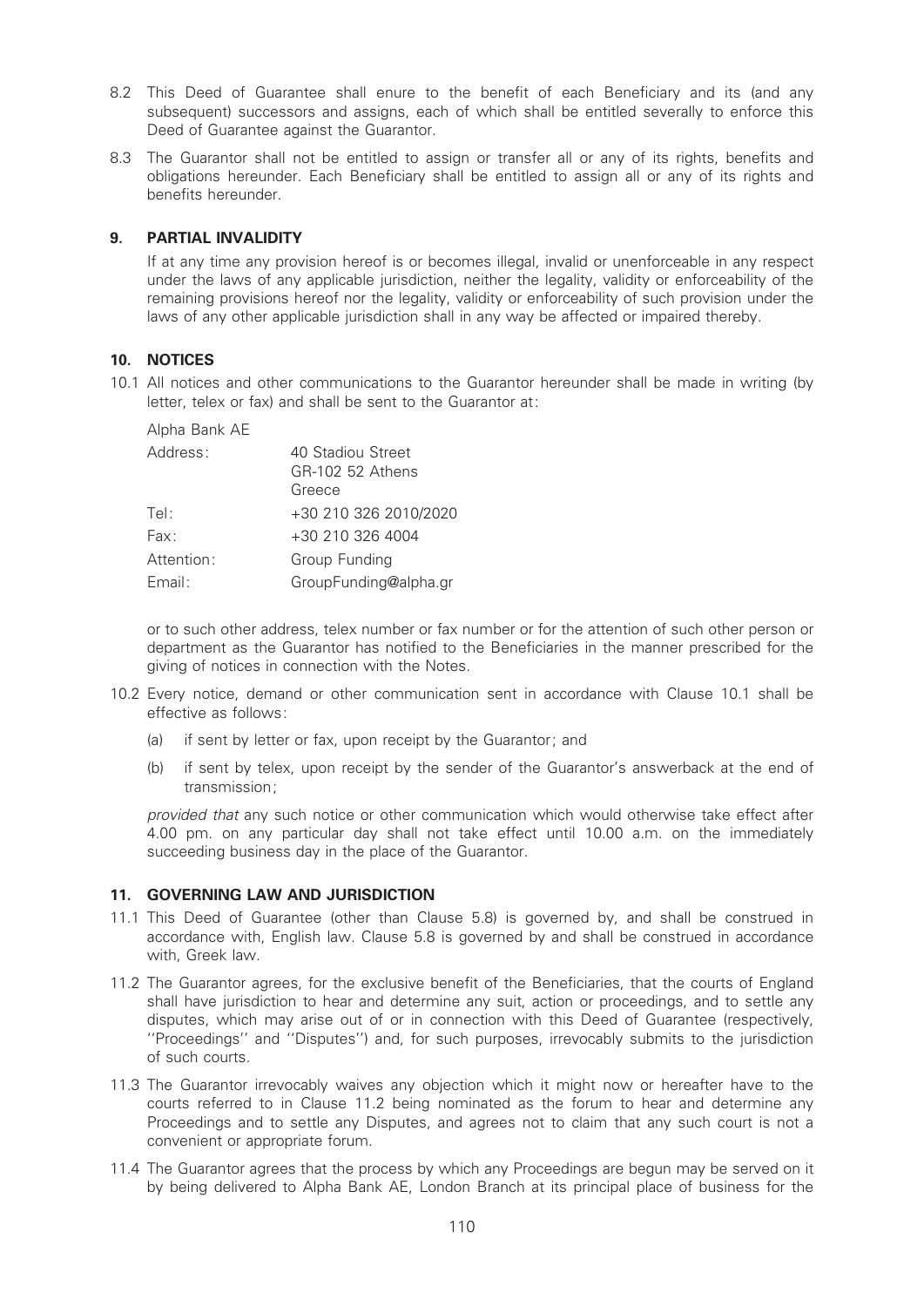time being in England (currently 66 Cannon Street, London EC4N 6EP). If the Guarantor ceases to maintain a branch in England, the Guarantor shall appoint a further person in England to accept service of process on its behalf. Nothing in this sub-clause shall affect the right to serve process in any other manner permitted by law.

11.5 The submission to the jurisdiction of the courts referred to in Clause 11.2 shall not (and shall not be construed so as to) limit any right to take Proceedings in any other court of competent jurisdiction, nor shall the taking of Proceedings in any one or more jurisdictions preclude the taking of Proceedings in any other jurisdiction (whether concurrently or not) if and to the extent permitted by law.

## 12. MODIFICATION

The Agency Agreement contains provisions for convening meetings of Holders to consider matters relating to the Notes, including the modification of any provision of this Deed of Guarantee. Any such modification may be made by supplemental deed poll if sanctioned by an Extraordinary Resolution and shall be binding on all Beneficiaries.

**IN WITNESS** whereof this Deed of Guarantee has been executed by the Guarantor and is intended to be and is hereby delivered on the date first before written.

| EXECUTED as a deed<br>by<br>acting as attorney-in-fact<br>for and on behalf of<br>ALPHA BANK AE<br>in the presence of: |              |  |
|------------------------------------------------------------------------------------------------------------------------|--------------|--|
|                                                                                                                        |              |  |
| Name of Witness:                                                                                                       |              |  |
| Address:                                                                                                               |              |  |
| Occupation:                                                                                                            | $\mathbf{r}$ |  |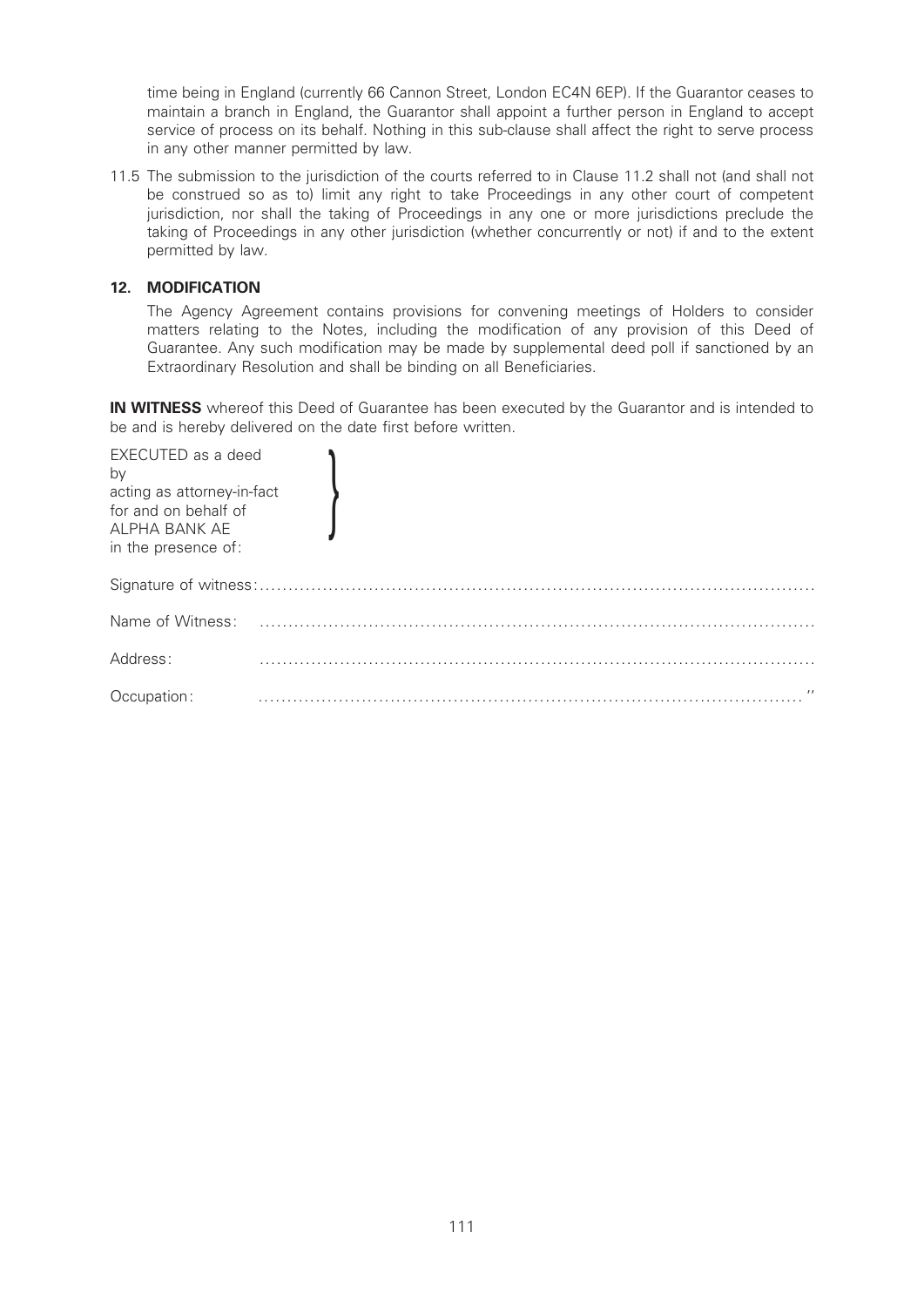## TAXATION

## Taxation in the Hellenic Republic

The following discussion of Greek taxation, as it relates to the Notes, and to the Guarantee, is of a general nature and is based on the provisions of tax laws as very recently amended (effective as of 1 January 2007) and currently in force in Greece. Since little precedent, administrative guidelines or evidence of practical application of the Greek taxation framework on withholding taxes, as amended, exists, the discussion below on Greek withholding tax is qualified in its entirety. Noteholders who are in doubt as to their personal tax position should consult their professional advisers.

Also, in so far as it relates to Notes issued by Alpha Bank the discussion below is limited to the payment of interest under Notes as per the terms of which the redemption amount of such Notes may not be less than the principal amount thereof upon their issue (including for the avoidance of doubt Index Linked Notes, Equity Linked Notes and/or Notes linked to one or more Reference Items as per the applicable Final Terms or Drawdown Prospectus of which the Redemption Amount payable upon Redemption of such Notes may be less than the nominal amount invested in such Notes.

## A. Greek withholding tax

## Payments of interest under the Notes

In relation to payments of Notes issued by Alpha Bank or Alpha PLC, which represent accrued interest on the Notes, a withholding tax of 10 per cent. will be imposed on holders of Notes who are tax residents in Greece and on holders who maintain for tax purposes, a permanent establishment in Greece. However, such withholding will only be imposed on payments by credit institutions registered or established in Greece, qualifying as paying agents in the sense of par. 2(a) of article 4 of Law 3312/2005 ((Gov. Gazette No A' 35/2005) implementing into Greek Law Directive 2003/48/EC on taxation of savings income in the form of interest payments  $-$  the "Implementing Law"), upon collection of interest on behalf of the Greek tax residents. Such withholding exhausts the tax liability of certain categories of Greek tax residents, including among others, individual holders, credit institutions or insurance undertakings.

Notwithstanding the above, no Greek withholding will be imposed on individual holders, providing evidence that they have not received or secured such interest for their own benefit, in the sense of article 4 par. 1 (a) to (c) of the Implementing Law.

Also, in relation to payments made to holders of Notes issued by Alpha Credit Group PLC under the Notes which represent accrued interest, no withholding tax on account of Greek tax laws will be imposed on holders who are not Greek tax residents or do not maintain for tax purposes, a permanent establishment in Greece, to the extent that such payment of interest under the Notes is effected outside Greece.

No Greek withholding will be imposed on payments of principal under the Notes.

#### Payments of interest under the Guarantee

In relation to payments made to holders of Notes by Alpha Bank under the Guarantee which represent accrued interest on the Notes:

(1) a withholding tax of 20 per cent., which does not exhaust the tax liability of the holder, will be imposed on holders of Notes who are tax resident in Greece and on holders who maintain, for tax purposes, a permanent establishment in Greece,

unless payment of interest under the Guarantee qualifies as interest in the sense of article 4 par. 3 of the Implementing Law, the Guarantor acts as *paying agent* in the sense article 4 par. 2 of the Implementing Law, and the holder is an individual, providing evidence that he has not received or secured such interest for his own benefit, in the sense of article 4 par. 1 (a) to (c) of the Implementing Law. In such a case no Greek withholding shall apply.

And

(2) a withholding tax of 25 per cent., which exhausts the tax liability of a holder of Notes, will be imposed on holders of Notes who are companies or legal entities (other than ''residual entities'' of art. 4 par. 2 of the Implementing Law), and who are not resident in Greece and do not maintain for tax purposes a permanent establishment in Greece.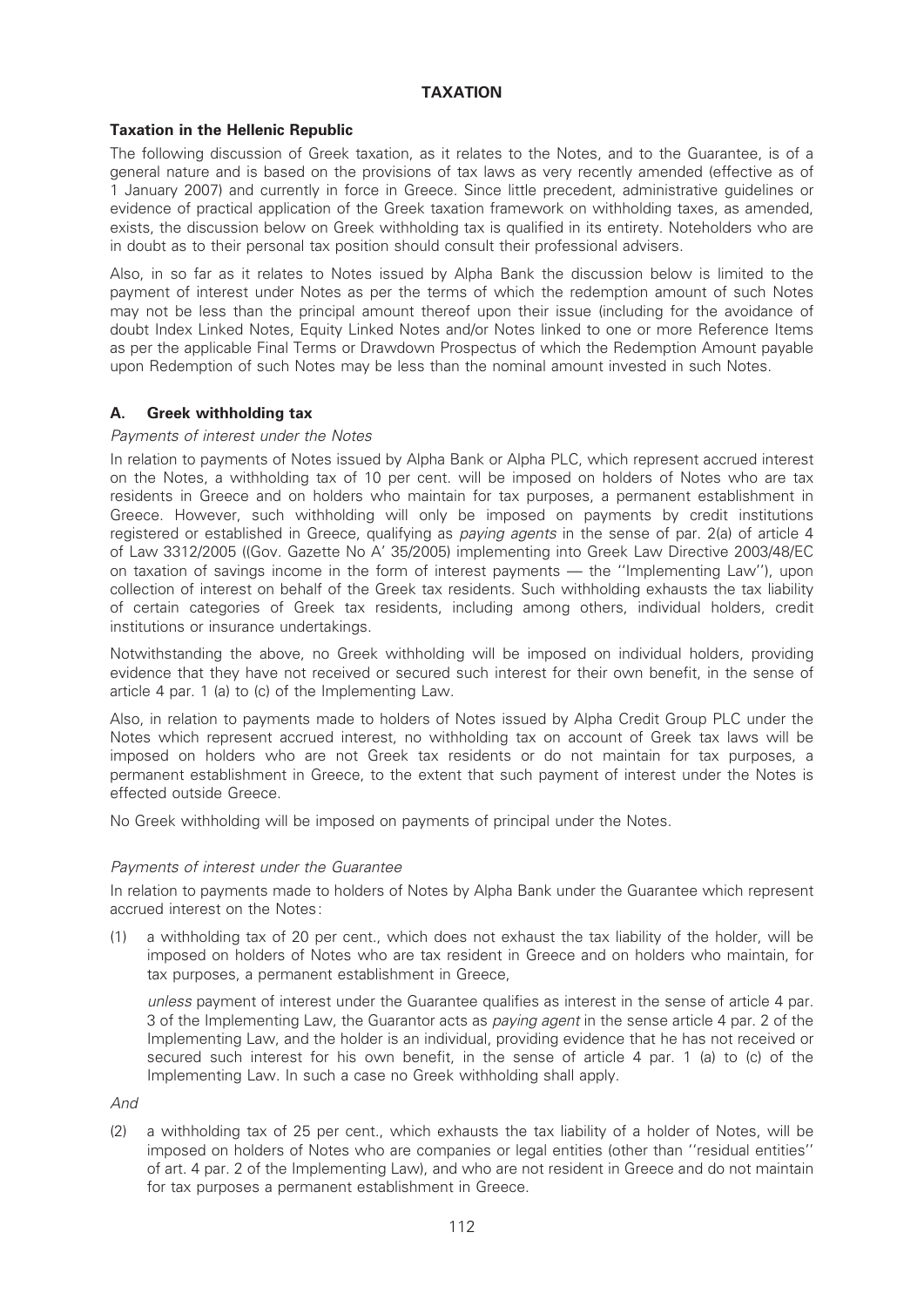However, if such a holder of a Note is a resident of a country with which Greece has executed a bilateral treaty for the avoidance of double taxation then the provisions of such bilateral treaty shall prevail over the provisions of internal Greek tax laws and shall apply, provided that such a holder of a Note presents a tax residence certificate issued at a date not later than one (1) year before such certificate is presented.

No Greek withholding will be imposed on payments of principal under Guarantee by Alpha Bank.

## B. Implementation of the EU Savings Directive

On 3 June 2003 the EU Council of Economic and Finance Ministers adopted Council Directive 2003/ 48/EC on taxation of savings income in the form of interest payments (the ''EU Savings Directive'').

Greece implemented the EU Savings Directive by virtue of Law 3312/2005 (Gov. Gazette No A 35/ 2005).

The purpose of this section is to provide a summary of the mechanics introduced by Law 3312/2005 for the purposes of such implementation. Capitalised terms used in this Taxation Section and not defined in the Base Prospectus shall have the meaning given to them in the EU Savings Directive.

Under the aforesaid implementing Greek Law 3312/2005, Greek Paying Agents paying interest, payable under the Notes or the Guarantee, to or securing the payment of such interest for the benefit of any EU individual holder (natural person) of Note(s), who is not a resident of the Hellenic Republic for tax purposes, shall be required to report to the Greek Competent Authority, being the Directorate of International Financial Affairs of the Ministry of Economy and Finance, certain information (consisting of, among others, the identity and residence of such individual holder of Note(s), the name and address of the paying agent etc.)

The Directorate of International Financial Affairs of the Ministry of Economy and Finance shall in turn communicate the above information to the respective Competent Authority of the Member State in which such holder of Note(s) retains his residence for tax purposes.

A reporting process is established in certain cases also where the Paying Agent is paying interest to or securing the payment of interest for the benefit of certain categories of EU-based entities (other than Greek), as defined in Law 3312/2005, which interest is secured or collected for the benefit of an ultimate individual holder of Note(s).

Also, specific obligations are imposed on Greek entities, collecting or receiving interest for the benefit of the ultimate individual holder of Note(s), by a Ministerial Decision of the Ministry of Economy and Finance.

Law 3312/2005 was enacted as of 1 July 2005.

## Taxation in the United Kingdom

The following is a summary of the United Kingdom withholding taxation treatment at the date hereof in relation to payments of principal and interest in respect of the Notes. The comments do not deal with other United Kingdom tax aspects of acquiring, holding or disposing of the Notes. The comments are made on the assumption that Alpha Bank is not resident in the United Kingdom for United Kingdom tax purposes. The comments relate only to the position of persons who are absolute beneficial owners of the Notes. Prospective Noteholders should be aware that the particular terms of issue of any Series of Notes as specified in the relevant Final Terms or the Drawdown Prospectus (as the case may be) may affect the tax treatment of that and other Series of Notes. The following is a general guide and should be treated with appropriate caution. Noteholders who are in any doubt as to their tax position should consult their professional advisers.

Noteholders who may be liable to taxation in jurisdictions other than the United Kingdom in respect of their acquisition, holding or disposal of the Notes are particularly advised to consult their professional advisers as to whether they are so liable (and if so under the laws of which jurisdictions), since the following comments relate only to certain United Kingdom taxation aspects of payments in respect of the Notes. In particular, Noteholders should be aware that they may be liable to taxation under the laws of other jurisdictions in relation to payments in respect of the Notes even if such payments may be made without withholding or deduction for or on account of taxation under the laws of the United Kingdom.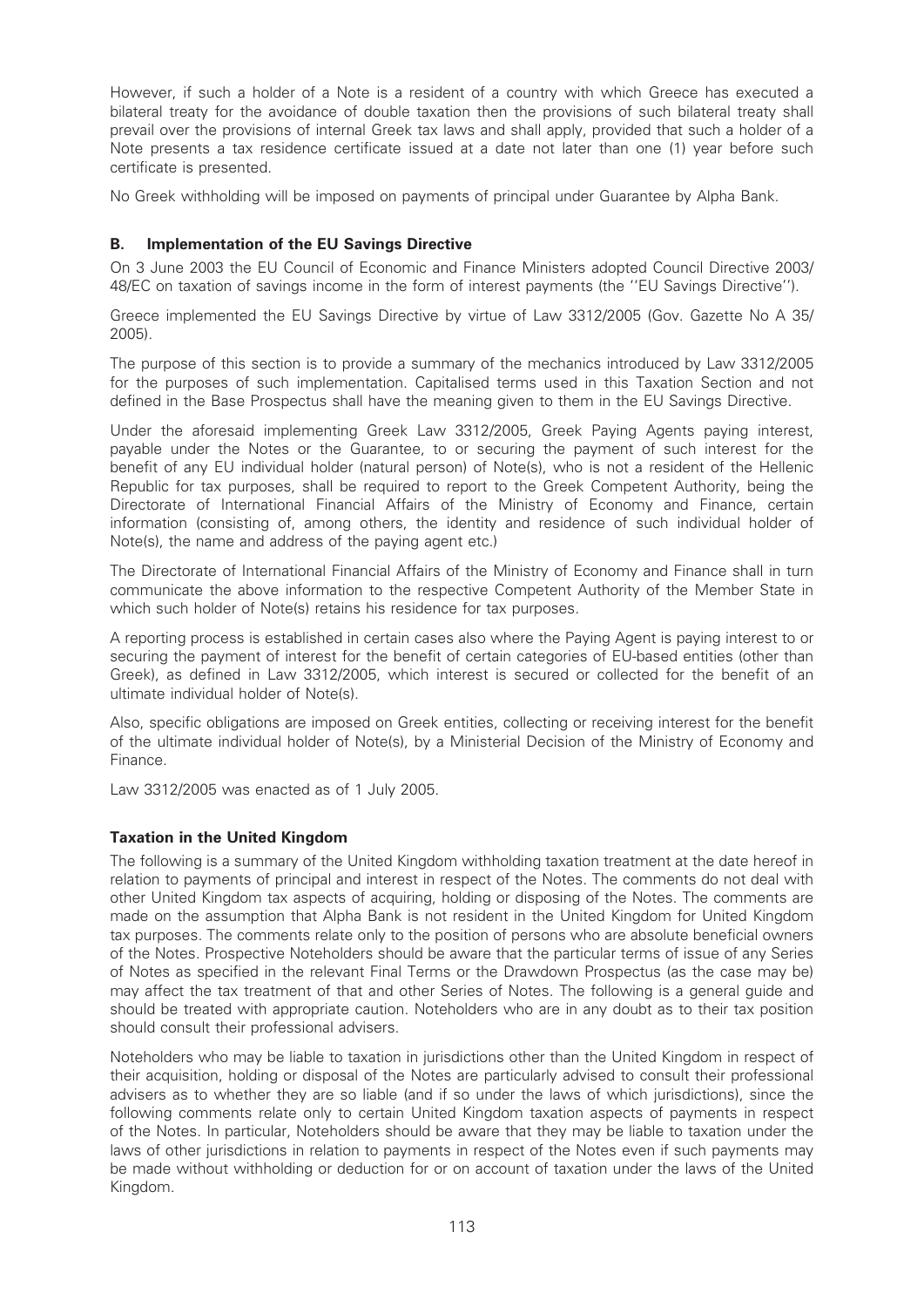# A. UK Withholding Tax on UK Source Interest

## A.1 UK Notes Listed on a Recognised Stock Exchange

The Notes issued by Alpha PLC (the ''UK Issuer'') or Alpha Bank issuing through its UK branch (also the ''UK Issuer'', and together with Alpha PLC, the ''UK Issuers'') which carry a right to interest (''UK Notes'') will constitute "quoted Eurobonds" within the meaning of section 987 of the Income Tax Act 2007 (''ITA'') provided they are and continue to be listed on a recognised stock exchange within the meaning of section 1005 ITA. Securities will be regarded as ''listed on a recognised stock exchange'' for this purpose if (and only if) they are admitted to trading on an exchange designated as a recognised stock exchange by an order made by the Commissioners for United Kingdom HM Revenue and Customs and either they are included in the United Kingdom official list (within the meaning of Part 6 of the Financial Services and Markets Act 2000) or they are officially listed, in accordance with provisions corresponding to those generally applicable in European Economic Area states, in a country outside the United Kingdom in which there is a recognised stock exchange.

United Kingdom HM Revenue and Customs have confirmed that the Luxembourg Stock Exchange is a recognised stock exchange for these purposes. The Issuers' understanding of current United Kingdom HM Revenue and Customs practice is that securities which are officially listed and admitted to trading on that Exchange may be regarded as ''listed on a recognised stock exchange'' for these purposes. Whilst the UK Notes are and continue to be quoted Eurobonds, payments of interest on the UK Notes may be made without withholding or deduction for or on account of United Kingdom income tax.

## A.2 UK Notes issued by a bank

In addition to the exemption set out in A.1 above, interest on the UK Notes may be paid without withholding or deduction for or on account of United Kingdom income tax if the UK Issuer is a ''bank'' for the purposes of section 878 of ITA and so long as such payments are made by the UK Issuer in the ordinary course of its business. In accordance with the published practice of the United Kingdom HM Revenue & Customs, such payments will be accepted as being made by the UK Issuer in the ordinary course of its business unless either:

- $(i)$  the borrowing in question conforms to any of the definitions of tier 1, 2 or 3 capital adopted by the Financial Services Authority whether or not it actually counts towards tier 1, 2 or 3 capital for regulatory purposes; or
- (ii) the characteristics of the transaction giving rise to the interest are primarily attributable to an intention to avoid United Kingdom tax.

## A.3 Notes with short maturity dates

Interest on the UK Notes may be paid without withholding or deduction for or on account of United Kingdom income tax if the relevant interest is paid on Notes with a maturity of less than one year from the date of issue and which are not issued under arrangements the effect of which is to render such Notes part of a borrowing with a total term of a year or more.

## A.4 All other Notes

In all cases falling outside the exemptions described in A.1, A.2 and A.3 above, interest on the UK Notes may fall to be paid under deduction of United Kingdom income tax at the savings rate (currently 20 per cent.) subject to such relief as may be available under the provisions of any applicable double taxation treaty or to any other exemption which may apply.

## B. Provision of Information

Noteholders should note that where any interest on Notes is paid to them (or to any person acting on their behalf) by any UK Issuer or any person in the United Kingdom acting on behalf of any Issuer (a "**paying agent**") or is received by any person in the United Kingdom acting on behalf of the relevant Noteholder (other than solely by clearing or arranging the clearing of a cheque) (a "collecting agent"), then the relevant UK Issuer, the paying agent or the collecting agent (as the case may be) may, in certain cases, be required to supply to the United Kingdom HM Revenue & Customs details of the payment and certain details relating to the Noteholder (including the Noteholder's name and address). These provisions will apply whether or not the interest has been paid subject to withholding or deduction for or on account of United Kingdom income tax and whether or not the Noteholder is resident in the United Kingdom for United Kingdom taxation purposes. In certain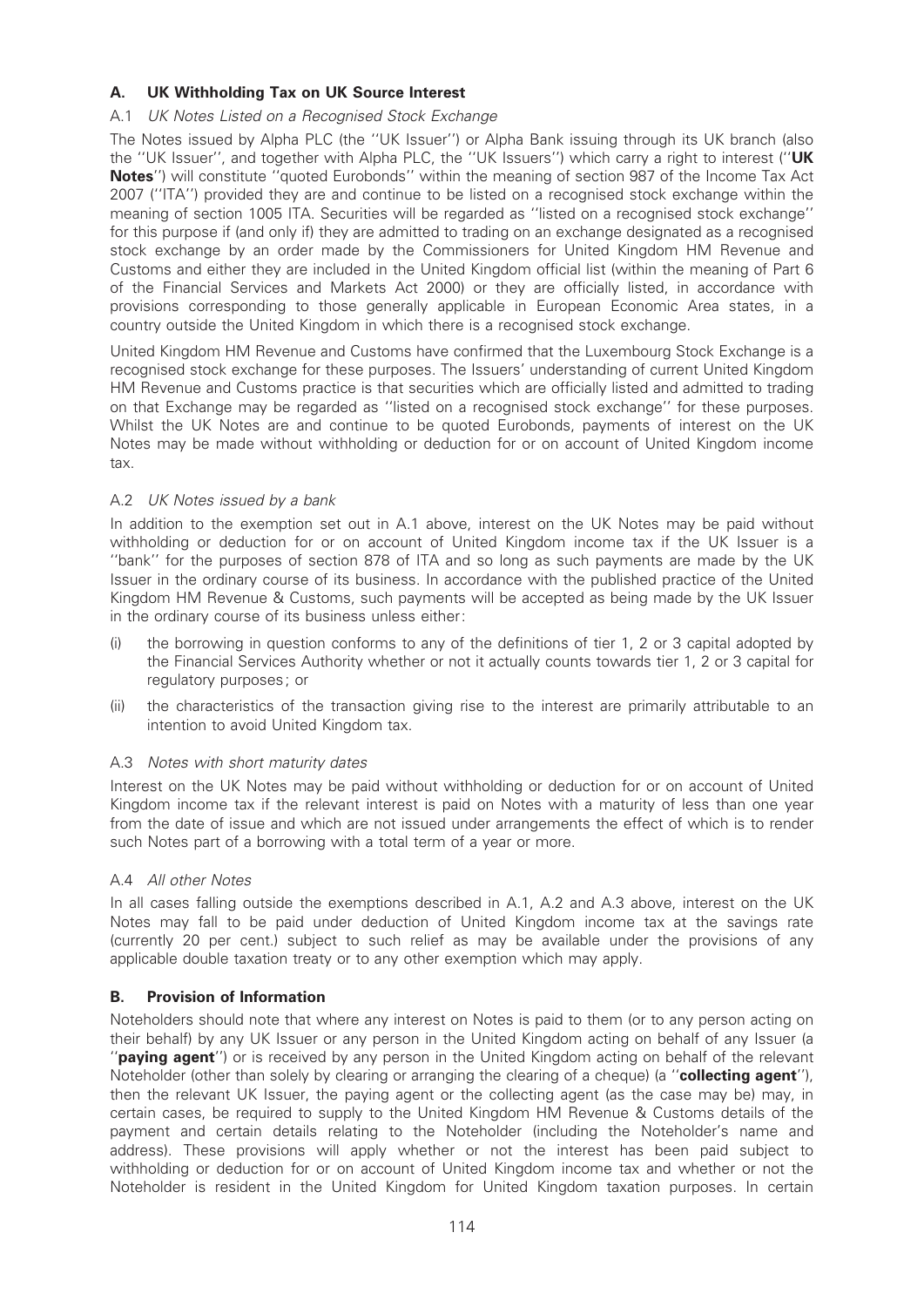circumstances the details provided to the United Kingdom HM Revenue & Customs may be passed by the United Kingdom HM Revenue & Customs to the tax authorities of certain other jurisdictions.

For the above purposes, ''interest'' should be taken, for practical purposes, as including payments made by a guarantor in respect of interest on Notes.

With effect from 6 April 2008 the provisions referred to above may also apply, in certain circumstances, to payments made on redemption of any Notes where the amount payable on redemption is greater than the issue price of the Notes.

Information may also be required to be reported in accordance with regulations, made pursuant to the EC Savings Directive (see below).

## C. Payments by the Guarantor

If the Guarantor makes any payments in respect of interest on Notes issued by Alpha PLC (or other amounts due under such Notes other than the repayment of amounts subscribed for the Notes) such payments may be subject to United Kingdom withholding tax at the basic rate (currently 22 per cent.) subject to such relief as may be available under the provisions of any applicable double taxation treaty or to any other exemption which may apply. Such payments by the Guarantor may not be eligible for the exemptions described in A above.

## D. Payments under the Deed of Covenant

Any payments made by an Issuer under the Deed of Covenant may not qualify for the exemptions from United Kingdom withholding tax described above.

## E. Other Rules Relating to United Kingdom Withholding Tax

- 1. Notes may be issued at an issue price of less than 100 per cent. of their principal amount. Any discount element on any such Notes will not generally be subject to any United Kingdom withholding tax pursuant to the provisions mentioned in A above, but may be subject to reporting requirements as outlined in B above.
- 2. Where Notes are to be, or may fall to be, redeemed at a premium, as opposed to being issued at a discount, then any such element of premium may constitute a payment of interest. Payments of interest are subject to United Kingdom withholding tax and reporting requirements as outlined above.
- 3. Where interest has been paid under deduction of United Kingdom income tax, Noteholders who are not resident in the United Kingdom may be able to recover all or part of the tax deducted if there is an appropriate provision in any applicable double taxation treaty.
- 4. The references to ''interest'' in A to C above mean ''interest'' as understood in United Kingdom tax law. The statements in A to C above do not take any account of any different definitions of ''interest'' or ''principal'' which may prevail under any other law or which may be created by the Terms and Conditions of the Notes or any related documentation (e.g. see Condition 5 of the Notes). Noteholders should seek their own professional advice as regards the withholding tax treatment of any payment on the Notes which does not constitute ''interest'' or ''principal'' as those terms are understood in United Kingdom tax law.
- 5. The above description of the United Kingdom withholding tax position assumes that there will be no substitution of an Issuer pursuant to Condition 19 of the Notes and does not consider the tax consequences of any such substitution.

## Luxembourg Taxation

The following is a general description of certain Luxembourg tax considerations relating to the Notes. It specifically contains information on taxes on the income from the Notes withheld at source and provides an indication as to whether the Issuer assumes responsibility for the withholding of taxes at the source. It does not purport to be a complete analysis of all tax considerations relating to the Notes, whether in Luxembourg or elsewhere. Prospective purchasers of the Notes should consult their own tax advisers as to which countries' tax laws could be relevant to acquiring, holding and disposing of the Notes payments of interest, principal and/or other amounts under the Notes and the consequences of such actions under the tax laws of Luxembourg. This summary is based upon the law as in effect on the date of this Prospectus. The information contained within this section is limited to withholding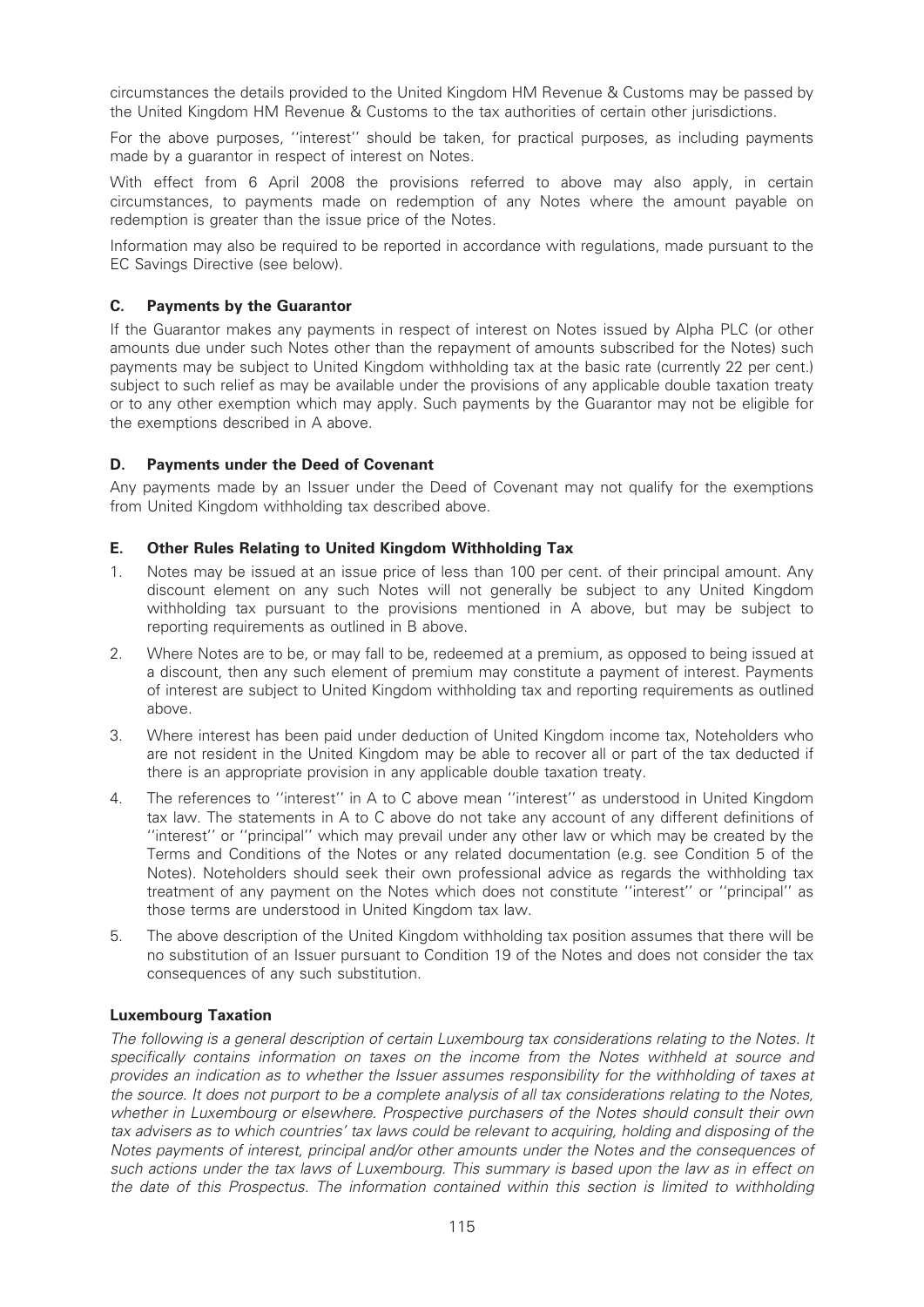taxation issues, and prospective investors should not apply any information set out below to other areas, including (but not limited to) the legality of transactions involving the Notes.

# Withholding Tax

All payments of interest and principal by the Issuer in the context of the holding, disposal, redemption or repurchase of the Notes can be made free and clear of any withholding or deduction for or on account of any taxes of whatsoever nature imposed, levied, withheld, or assessed by Luxembourg or any political subdivision or taxing authority thereof or therein, in accordance with the applicable Luxembourg law, subject however to:

- (i) the application of the Luxembourg laws of 21 June 2005 implementing the EU Savings Directive (Council Directive 2003/48/EC) and several agreements concluded with certain dependent or associated territories and providing for the possible application of a withholding tax (15 per cent. from 1 July 2005 to 30 June 2008, 20 per cent. from 1 July 2008 to 30 June 2011 and 35 per cent. from 1 July 2011) on interest paid to certain non Luxembourg resident investors (individuals and certain types of entities called ''residual entities'') in the event of the Issuer appointing a paying agent in Luxembourg within the meaning of the above-mentioned directive (see section ''EU Savings Directive'' below);
- (ii) the application as regards Luxembourg resident individuals of the Luxembourg law of 23 December 2005 which has introduced a 10 per cent, final withholding tax on savings income (i.e. with certain exemptions, savings income within the meaning of the Luxembourg law of 21 June 2005 implementing the EU Savings Directive). This law should apply to savings income accrued as from 1 July 2005 and paid as from 1 January 2006.

Responsibility for the withholding of tax in application of the above-mentioned Luxembourg laws of 21 June 2005 and 23 December 2005 is assumed by the Luxembourg paying agent within the meaning of these laws and not by the Issuer.

## EU Savings Directive

On 3 June 2003, the EU Council of Economic and Finance Ministers adopted a new directive regarding the taxation of savings income ("**EU Savings Directive**"). The EU Savings Directive is, in principle, applied by Member States as from 1 July 2005 and has been implemented in Luxembourg by the Laws of 21 June 2005. Under the directive, each Member State is required to provide to the tax authorities of another Member State details of payments of interest or other similar income within the meaning of the EU Savings Directive paid by a paying agent within the meaning of the EU Savings Directive, to an individual resident or certain types of entities called ''residual entities'', within the meaning of the EU Savings Directive (the "Residuals Entities"), established in that other Member State (or certain dependent or associated territories). For a transitional period, however, Austria, Belgium and Luxembourg are permitted to apply an optional information reporting system whereby if a beneficial owner, within the meaning of the EU Savings Directive, does not comply with one of two procedures for information reporting, the relevant Member State will levy a withholding tax on payments to such beneficial owner. The withholding tax system will apply for a transitional period during which the rate of the withholding will be of 15 per cent. from 1 July 2005 to 30 June 2008, 20 per cent. from 1 July 2008 to 30 June 2011 and 35 per cent. as from 1 July 2011. The transitional period is to terminate at the end of first full fiscal year following agreement by certain non-EU countries to the exchange of information relating to such payments. See ''European Union Directive on the Taxation of Savings Income in the Form of Interest Payments'' (Council Directive 2003/48/EC).

Also with effect from 1 July 2005, a number of non-EU countries (Switzerland, Andorra, Liechtenstein, Monaco and San Marino) and certain of those dependent or associated territories (Jersey, Guernsey, Isle of Man, Montserrat, British Virgin Islands, Netherlands Antilles and Aruba) have agreed to adopt similar measures (either provision of information or transitional withholding).

## Cyprus Taxation

The following is a general summary of certain tax aspects of the Notes under Cypriot law practice in force and applied as at the date of this Prospectus and does not purport to be a comprehensive description of all tax aspects relating to the Notes. This summary does not analyse the tax position of the Issuer and it does not constitute nor should it be construed as, tax or legal advice. Prospective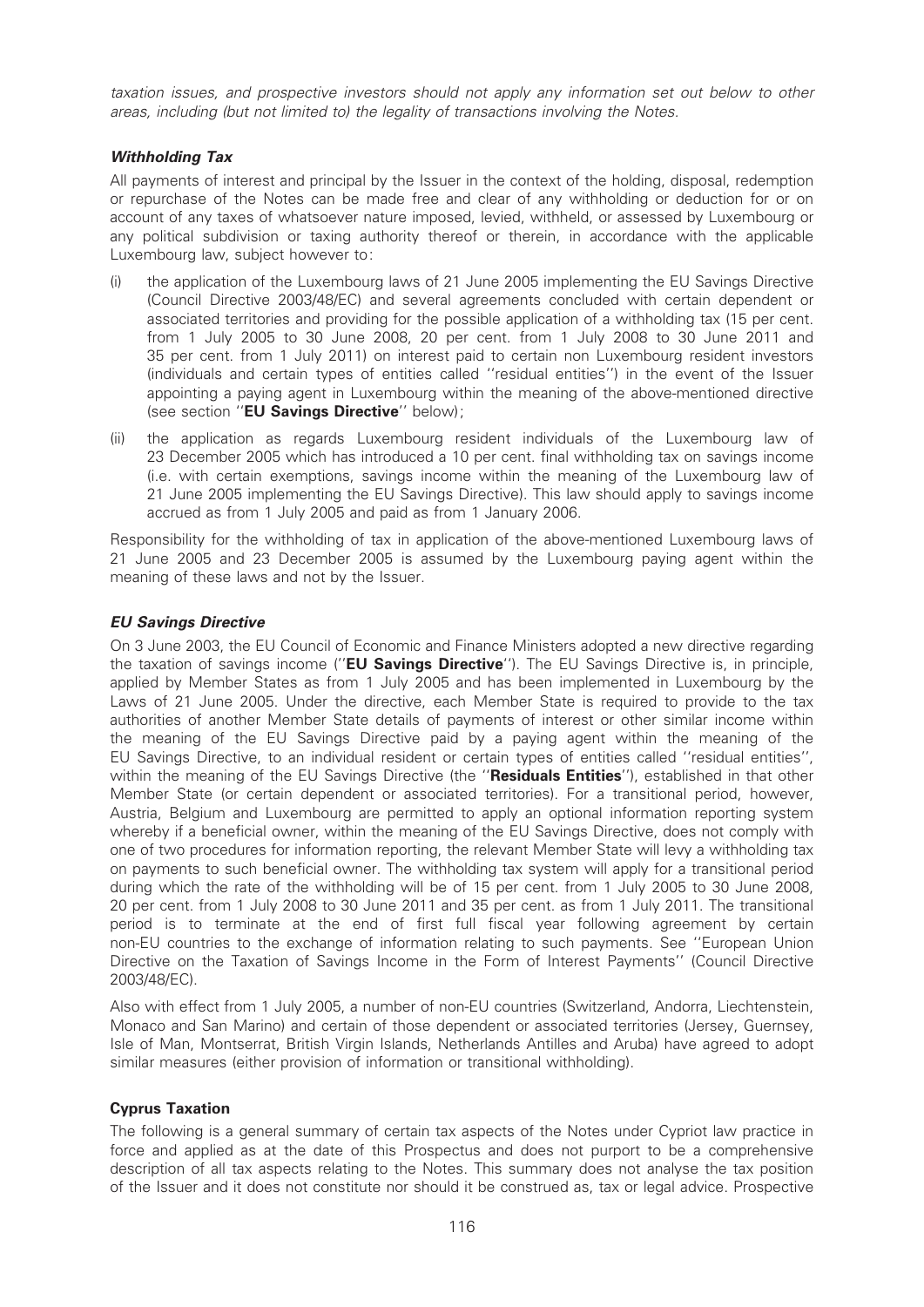investors should consult their tax and other professional advisers as to the specific tax consequences of acquiring, holding and disposing of the Notes and of receiving interest on the Notes.

## Introduction

In accordance with the provisions of the Income Tax Law, Law 118(I)/2002 (as amended) (the "Income Tax Law") a person (natural or legal) is liable to tax its worldwide income on the basis of residency.

A person is resident in Cyprus for the purposes of the Income Tax Law where, in the case of a natural person, that persons is present in Cyprus for a period (or periods in the aggregate) exceeding 183 days in the tax year and in the case of a company, its management and control is exercised in Cyprus. The tax year for the purposes of the Income Tax Law coincides with the calendar year.

## Interest Income

## Non-Cyprus Tax Residents

Persons (natural and legal) who are not resident for tax purposes pursuant to the provisions of the Income Tax Law will not be liable to any charge to income tax or the special contribution for defence tax.

## Cyprus tax resident individuals

Under the provisions of the Income Tax Laws, an individual who is tax resident in the Cyprus and who receives or is credited with interest, is exempt from income tax, but is subject to 10 per cent., withholding pursuant to the provisions of the Special Contribution for the Defence of the Republic Law, Law 117(I) of 2002 (as amended) (the "SCDF Law").

## Cyprus tax resident companies

A resident company which receives or is credited with interest from the ordinary carrying on of its business or receives interest closely connected with the carrying on of its business is subject to tax under the Income Tax at the rate of 10 per cent. on the interest received and is not subject to the special contribution for the defence fund. A resident company, which receives or is credited with interest and the interest is not considered to be received from the ordinary carrying on of its business or is not closely connected with the carrying on of its business, is liable to income tax under the Income Tax Law on 50 per cent. of the interest received or credited, whilst the remaining 50 per cent. is exempt. In addition, the interest is subject to 10 per cent. defence tax withholding pursuant to the provisions of the SCDF Law.

#### Profit from the Disposal of the Notes

Any gains derived from the disposal of the Notes by a Cyprus resident individual or company is exempt from income tax in Cyprus.

Any gains from the disposal of the Notes is not subject to Cyprus income tax, irrespective of trading nature of the gain, the number of Notes held or the period for which the Notes were held. Any gain is also outside the scope of application of the Capital Gains Tax Law.

## Savings Directive

Cyprus has enacted into Cyprus law EU Directive 2003/48/EC relating to the taxation of savings by virtue of the provisions of the Assessment and Collection of Taxes (Amendment) Law 146(I) of 2004. Pursuant to this law, the Cypriot Council of Ministers issued the Assessment and Collection of Tax (Provision of Information Regarding Interest Payments) Regulations of 2005. These regulations impose Savings Directive standards on economic operators making EU cross-border savings interest payments to individuals resident in (i) other EU Member States, (ii) certain associated or dependant territories of a Member State, (iii) certain other states with whom the EU has concluded relevant agreements, such as automatic reporting to the tax authorities of the other Members State of (a) an individual's identity and permanent address, (b) the name and address of the paying agent and (c) the bank account details.

Noteholders will be deemed to have authorised the disclosure of such information to the relevant tax authorities by their subscription for the Notes.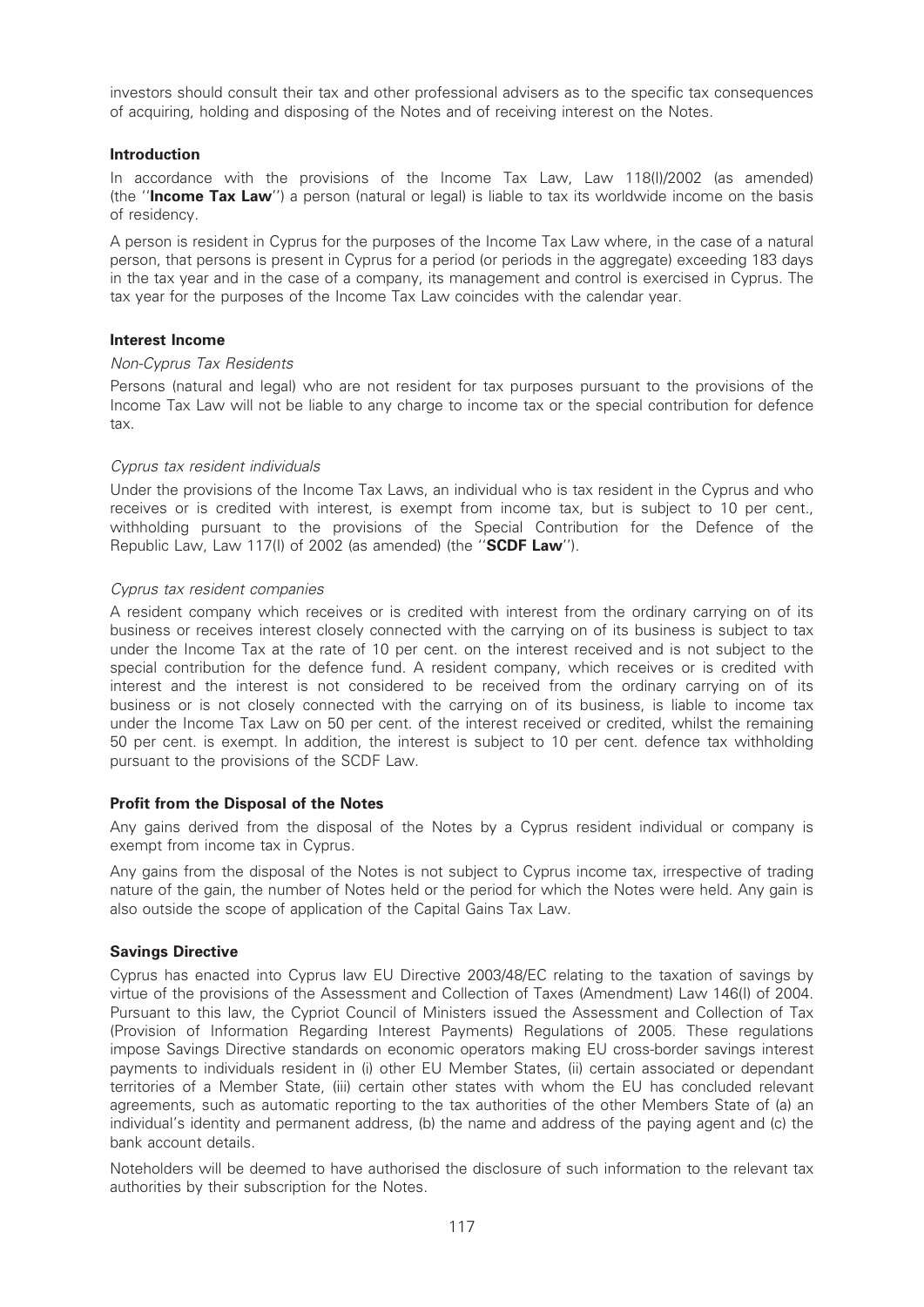## EU Savings Directive

Under EC Council Directive 2003/48/EC on the taxation of savings income, each Member State is required to provide to the tax authorities of another Member State details of payments of interest or other similar income paid by a person within its jurisdiction to, or collected by such a person for, an individual resident or certain limited types of equity established in that other Member State; however, for a transitional period, Austria, Belgium and Luxembourg may instead apply a withholding system in relation to such payments, deducting tax at rates rising over time to 35 per cent. The transitional period is to terminate at the end of the first full fiscal year following agreement by certain non-EU countries to the exchange of information relating to such payments.

In addition, a number of non-EU countries, and certain dependent or associated territories of certain Member States, have adopted similar measures (either provision of information or transitional withholding) in relation to payments made by a person within its jurisdiction to, or collected by such a person for, an individual resident or certain limited types of entity established in a Member State. Furthermore, the Member States have entered into provision of information or transitional withholding arrangements with certain of those dependent or associated territories in relation to payments made by a person in a Member State to, or collected by such a person for, an individual resident in one of those territories.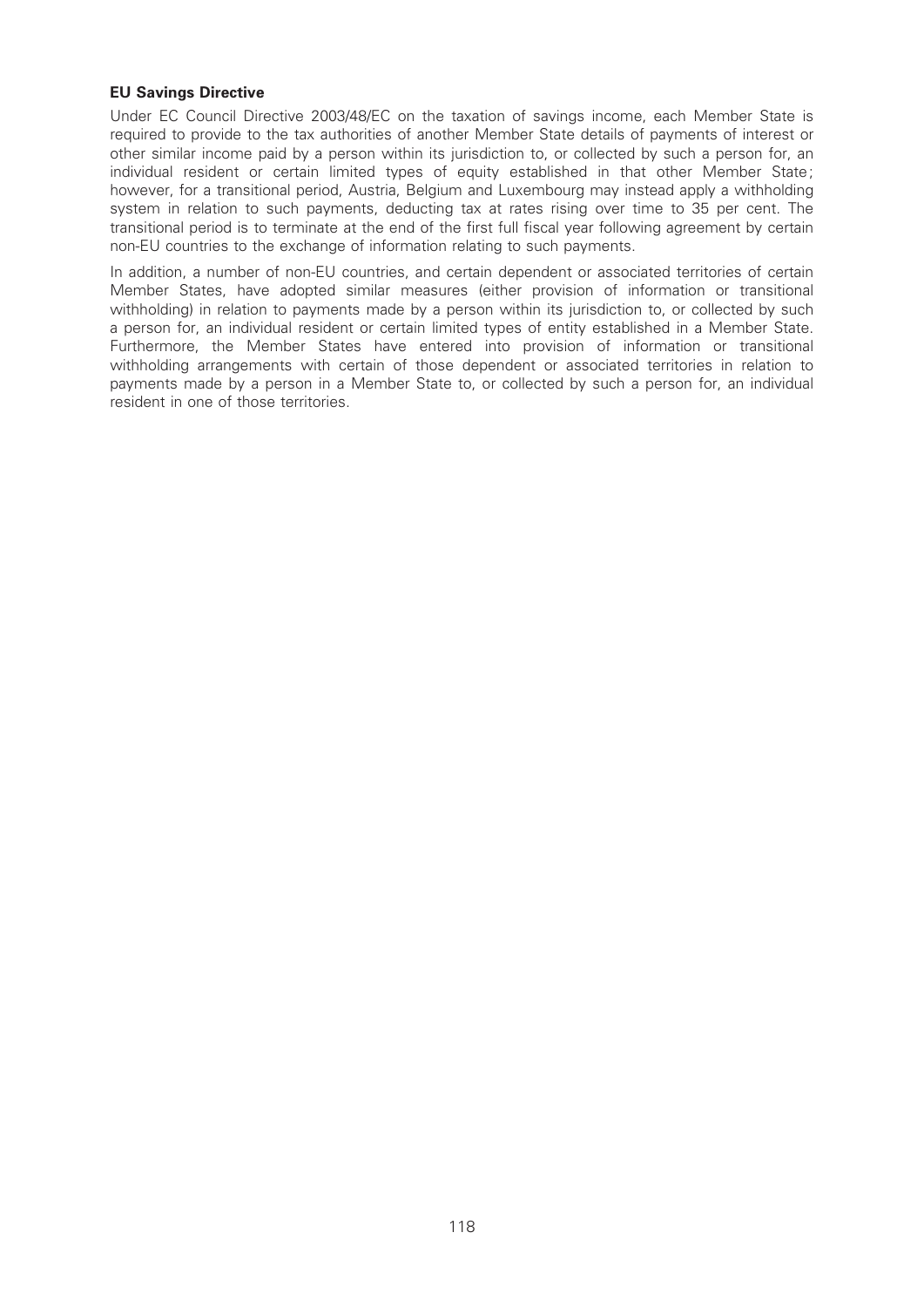## SUBSCRIPTION AND SALE

The Dealers have in an amended and restated programme agreement (as further amended, supplemented and/or restated from time to time, the ''Programme Agreement'') dated 6 March 2008 agreed with Alpha Bank and Alpha PLC a basis upon which they or any of them may from time to time agree to subscribe for Notes. Any such agreement will extend to those matters stated under ''Form of the Notes'' and ''Terms and Conditions of the Notes'' above. In the Programme Agreement, Alpha Bank and Alpha PLC have agreed to reimburse the Dealers for certain of their expenses in connection with the establishment of the Programme and the issue of Notes under the Programme.

## United States

The Notes have not been and will not be registered under the Securities Act and may not be offered or sold within the United States or to, or for the account or benefit of, US persons except in certain transactions exempt from the registration requirements of the Securities Act.

The Notes are subject to US tax law requirements and may not be offered, sold or delivered within the United States or its possessions or to a United States person, except in certain transactions permitted by US tax regulations. Terms used in this paragraph have the meanings given to them by the US Internal Revenue Code of 1986 and regulations thereunder.

Each Dealer has represented and agreed, and each further Dealer appointed under the Programme will be required to represent and agree, that it will not offer, sell or deliver Notes (i) as part of their distribution at any time or (ii) otherwise until 40 days after the completion of the distribution, as determined and certified by the relevant Dealer, or in the case of an issue of Notes on a syndicated basis, the relevant lead manager, of all the Notes of the Tranche of which such Notes are a part within the United States or to, or for the account or benefit of, US persons and it will have sent to each dealer to which it sells Notes during the distribution compliance period a confirmation or other notice setting forth the restrictions on offers and sales of the Notes within the United States or to, or for the account or bene¢t of, US persons. Terms used in this paragraph have the meanings given to them by Regulation S under the Securities Act.

In addition, until 40 days after the commencement of the offering of any Series of Notes, an offer or sale of such Notes within the United States by any dealer (whether or not participating in the offering) may violate the registration requirements of the Securities Act if such offer or sale is made otherwise than in accordance with an available exemption from registration under the Securities Act.

Each issue of Index Linked Notes, Equity Linked Notes or Dual Currency Notes shall be subject to such additional US selling restrictions as the relevant Issuer and the relevant Dealer or Dealers may agree as a term of the issue and purchase of such Notes, which additional selling restrictions shall be set out in the applicable Final Terms or the Drawdown Prospectus (as the case may be). Each relevant Dealer has agreed, and each further Dealer appointed under the Programme will be required to agree, that it will offer, sell and deliver such Notes only in compliance with such additional US selling restrictions.

#### Public Offer Selling Restriction Under the Prospectus Directive

In relation to each Member State of the European Economic Area which has implemented the Prospectus Directive (each, a "Relevant Member State"), each Dealer has represented, warranted and agreed, and each further Dealer appointed under the Programme will be required to represent, warrant and agree, that with effect from and including the date on which the Prospectus Directive is implemented in that Relevant Member State (the "Relevant Implementation Date") it has not made and will not make an offer of Notes which are the subject of the offering contemplated by the Prospectus as completed by the Final Terms in relation thereto (or are the subject of the offering contemplated by a Drawdown Prospectus, as the case may be) to the public in that Relevant Member State except that it may, with effect from and including the Relevant Implementation Date, make an offer of such Notes to the public in that Relevant Member State:

(a) if the Final Terms or Drawdown Prospectus in relation to the Notes specify that an offer of those Notes may be made other than pursuant to Article 3(2) of the Prospectus Directive in that Relevant Member State (a "Non-exempt Offer"), following the date of publication of a prospectus in relation to such Notes which has been approved by the competent authority in that Relevant Member State or, where appropriate, approved in another Relevant Member State and notified to the competent authority in that Relevant Member State, provided that any such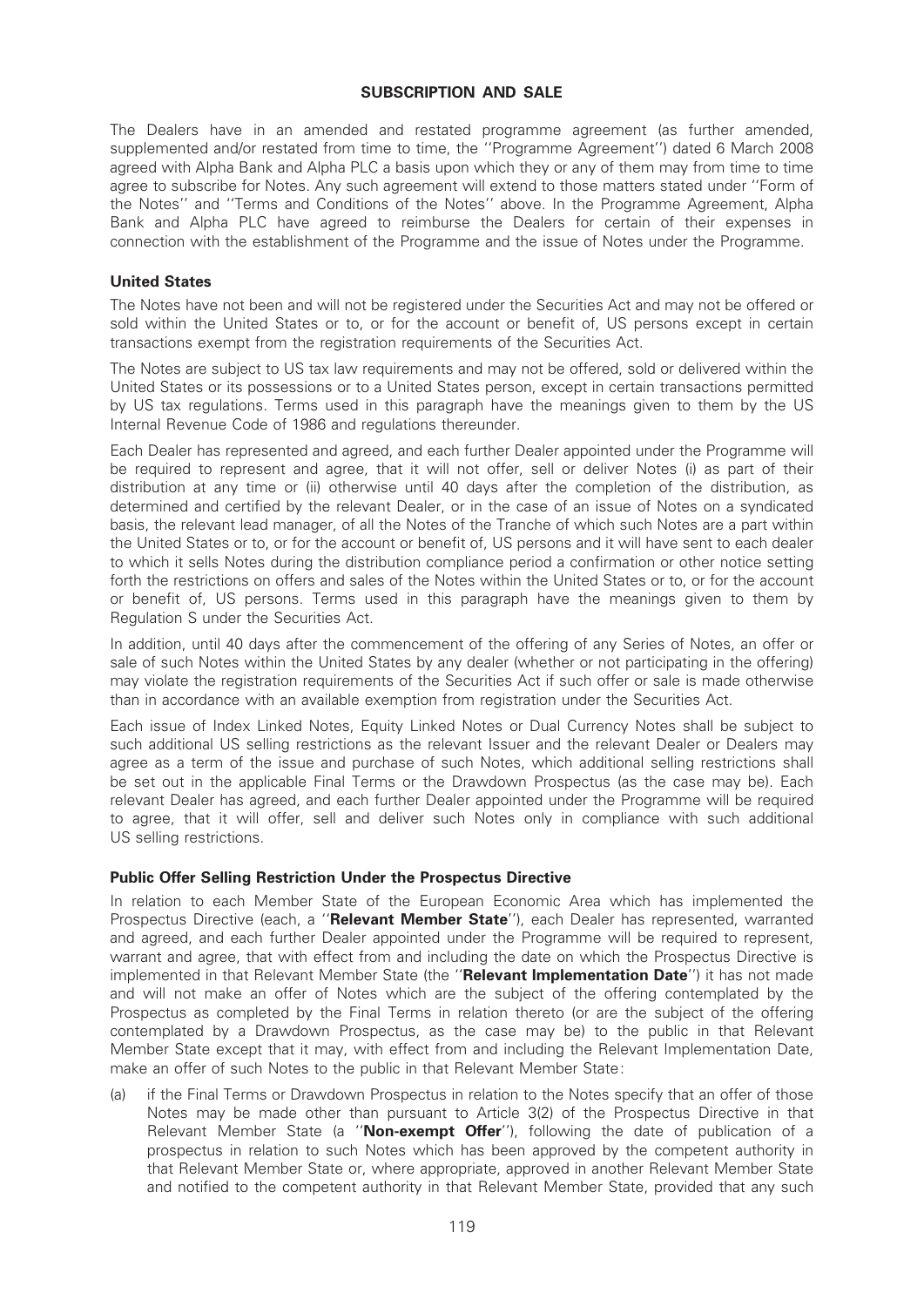prospectus which is not a Drawdown Prospectus has subsequently been completed by the Final Terms contemplating such Non-exempt Offer, in accordance with the Prospectus Directive, in the period beginning and ending on the dates specified in such prospectus or final terms, as applicable;

- (b) at any time to legal entities which are authorised or regulated to operate in the financial markets or, if not so authorised or regulated, whose corporate purpose is solely to invest in securities;
- (c) at any time to any legal entity which has two or more of (1) an average of at least 250 employees during the last financial year; (2) a total balance sheet of more than  $\epsilon$ 43,000,000 and (3) an annual net turnover of more than €50,000,000, all as shown in its last annual or consolidated accounts; or
- (d) at any time to fewer than 100 natural or legal persons (other than qualified investors as defined in the Prospectus Directive) subject to obtaining the prior consent of the relevant Dealer or Dealers nominated by the Issuer for any such offer; or
- (e) Other exempt offers: at any time in any other circumstances falling within Article 3(2) of the Prospectus Directive.

provided that no such offer of Notes referred to in (b) to (e) above shall require the Issuer or any Dealer to publish a prospectus pursuant to Article 3 of the Prospectus Directive or supplement a prospectus pursuant to Article 16 of the Prospectus Directive.

For the purposes of this provision, the expression an "offer of Notes to the public" in relation to any Notes in any Relevant Member State means the communication in any form and by any means of sufficient information on the terms of the offer and the Notes to be offered so as to enable an investor to decide to purchase or subscribe the Notes, as the same may be varied in that Member State by any measure implementing the Prospectus Directive in that Member State and the expression "Prospectus Directive" means Directive 2003/71/EC and includes any relevant implementing measure in each Relevant Member State.

#### Japan

The Notes have not been and will not be registered under the Financial Instruments and Exchange Law of Japan (Law No. 25 of 1948, as amended) and, accordingly, each Dealer has undertaken that it will not offer or sell any Notes directly or indirectly, in Japan or to, or for the benefit of, any Japanese Person or to others for re-offering or resale, directly or indirectly, in Japan or to any Japanese Person except under circumstances which will result in compliance with all applicable laws, regulations and guidelines promulgated by the relevant Japanese governmental and regulatory authorities and in effect at the relevant time. For the purposes of this paragraph, "Japanese Person" shall mean any person resident in Japan, including any corporation or other entity organised under the laws of Japan.

#### Republic of France

Each of the Dealers and the Issuers has represented and agreed that:

- (i) it has only made and will only make an offer of Notes to the public (appel public  $\dot{a}$  l'épargne) in France in the period beginning (i) when a prospectus in relation to those Notes has been approved by the Autorité des marchés financiers (" $\Delta M$ F"), on the date of such publication or, (ii) when a prospectus has been approved in another Member State of the European Economic Area which has implemented the EU Prospectus Directive 2003/71/EC, on the date of notification of such approval to the AMF, all in accordance with articles L.412-1 and L.621-8 of the French Code monétaire et financier and the Réglement général of the AMF, and ending at the latest on the date which is 12 months after the date of such publication; and
- (ii) otherwise, it has not offered or sold and will not offer or sell, directly or indirectly, Notes to the public in France, and has not distributed or caused to be distributed and will not distribute or cause to be distributed to the public in France, the Base Prospectus or any other offering material relating to the Notes, and that such offers, sales and distributions have been and shall only be made in France to (i) providers of investment services relating to portfolio management for the account of third parties, and/or (ii) qualified investors (investisseurs qualifiés) other than individuals, all as defined in, and in accordance with, articles L.411-1, L.411-2, D.411-1 of the French Code monétaire et financier.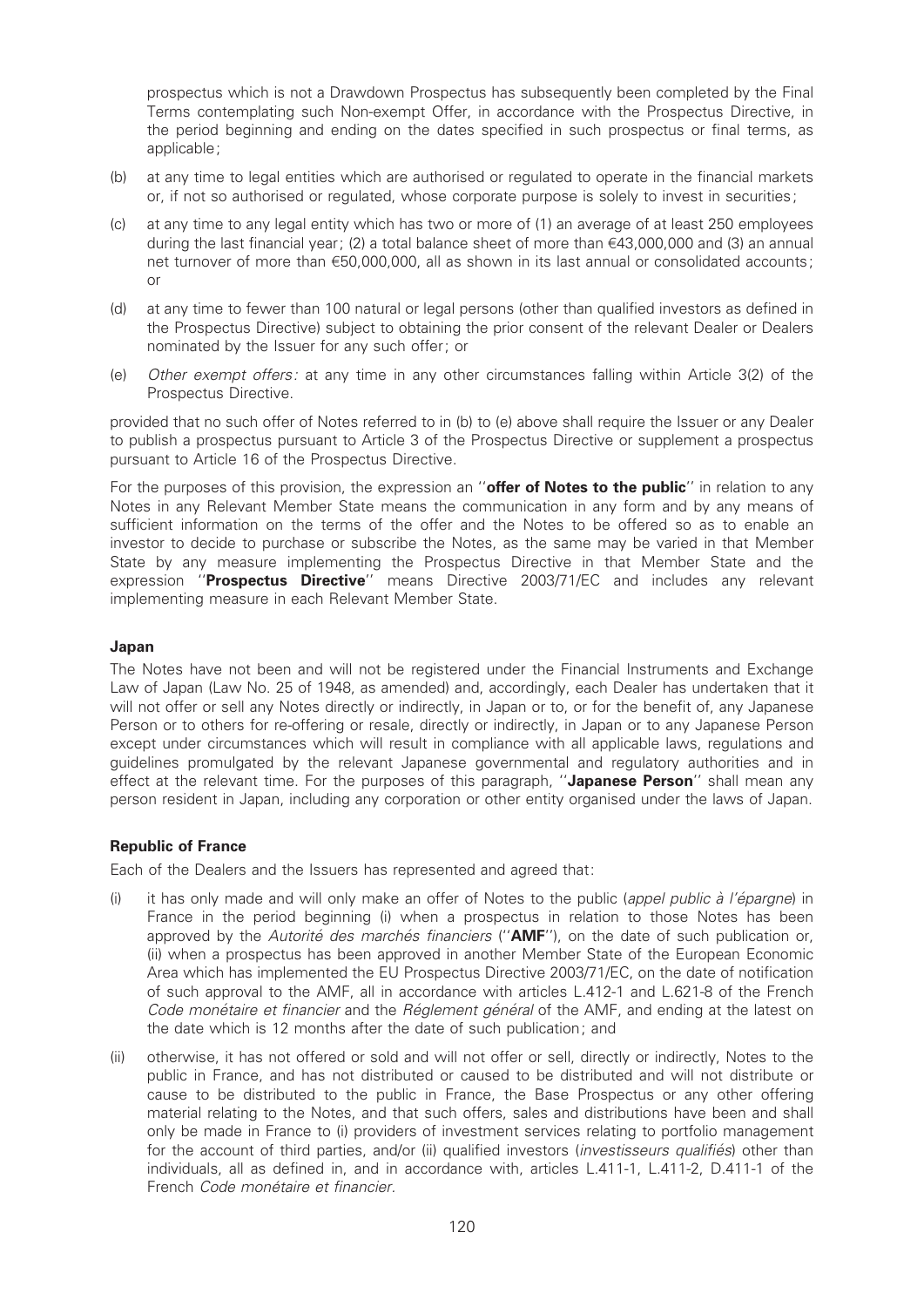## Selling Restrictions Addressing Additional United Kingdom Securities Laws

Each Dealer has represented, warranted and agreed that:

- (a) No deposit-taking: with respect to any Tranche of Notes issued by Alpha PLC which have a maturity of less than one year:
	- it is a person whose ordinary activities involve it in acquiring, holding, managing or disposing of investments (as principal or agent) for the purposes of its business; and:
	- (ii) it has not offered or sold and will not offer or sell any Notes other than to persons:
		- (A) whose ordinary activities involve them in acquiring, holding, managing or disposing of investments (as principal or agent) for the purposes of their businesses; or
		- (B) who it is reasonable to expect will acquire, hold, manage or dispose of investments (as principal or agent) for the purposes of their businesses,

where the issue of the Notes would otherwise constitute a contravention of Section 19 of the FSMA by Alpha PLC;

- (b) Financial promotion: it has only communicated or caused to be communicated and will only communicate or cause to be communicated any invitation or inducement to engage in investment activity (within the meaning of section 21 of the FSMA) received by it in connection with the issue or sale of any Notes in circumstances in which section 21(1) of the FSMA does not, or, in the case of Alpha Bank, would not, if it was not an authorised person, apply to the relevant Issuer or the Guarantor, if applicable; and
- (c) General compliance: it has complied and will comply with all applicable provisions of the FSMA with respect to anything done by it in relation to any Notes in, from or otherwise involving the United Kingdom.

## **Greece**

Each Dealer has represented and agreed, and each further Dealer appointed under the Programme will be required to represent and agree, that is has complied and will comply with (i) the Public Offer Selling Restrictions Under the Prospectus Directive, described above in this section; (ii) all applicable provisions of Law 3401/2005 (Gov. Gazette 'A' Issue No 257/17.10.2005), implementing into Greek Law the Prospectus Directive; and (iii) all applicable provisions of Law 876/1979 and article 8a of Codified Law 2190/1920, as currently in force, with respect to anything done in relation to any offering of any Notes in, from or otherwise involving the Hellenic Republic.

## **Cyprus**

Each Dealer has represented and agreed that it will not be providing from or within Cyprus any ''Investment Services'', ''Investment Activities'' and ''Non-Core Services'' (as such terms are de¢ned in the Investment Firms Law 144(I) of 2007, (the ''IFL'') in relation to the Notes, or will be otherwise providing Investment Services, Investment Activities and Non-Core Services to residents or persons domiciled in Cyprus. Each Dealer has represented and agreed that it will not be concluding in Cyprus any transaction relating to such Investment Services, Investment Activities and Non-Core Services in contravention of the IFL and/or applicable regulations adopted pursuant thereto or in relation thereto.

## **General**

Each Dealer has agreed, and each further Dealer appointed under the Programme will be required to agree, that it will (to the best of its knowledge and belief having made all due and proper enquiries) comply with all applicable securities laws and regulations in force in any jurisdiction in which it purchases, offers, sells or delivers Notes or possesses or distributes this Base Prospectus and will obtain any consent, approval or permission required by it for the purchase, offer, sale or delivery by it of Notes under the laws and regulations in force in any jurisdiction to which it is subject or in which it makes such purchases, offers, sales or deliveries and none of Alpha PLC, Alpha Bank and any other Dealer shall have any responsibility therefor.

None of Alpha PLC, Alpha Bank and any of the Dealers represents that Notes may at any time lawfully be sold in compliance with any applicable registration or other requirements in any jurisdiction, or pursuant to any exemption available thereunder, or assumes any responsibility for facilitating such sale.

With regard to each Tranche, the relevant Dealer will be required to comply with such other additional restrictions as the relevant Issuer and the relevant Dealer shall agree and as shall be set out in the applicable Final Terms or the Drawdown Prospectus (as the case may be).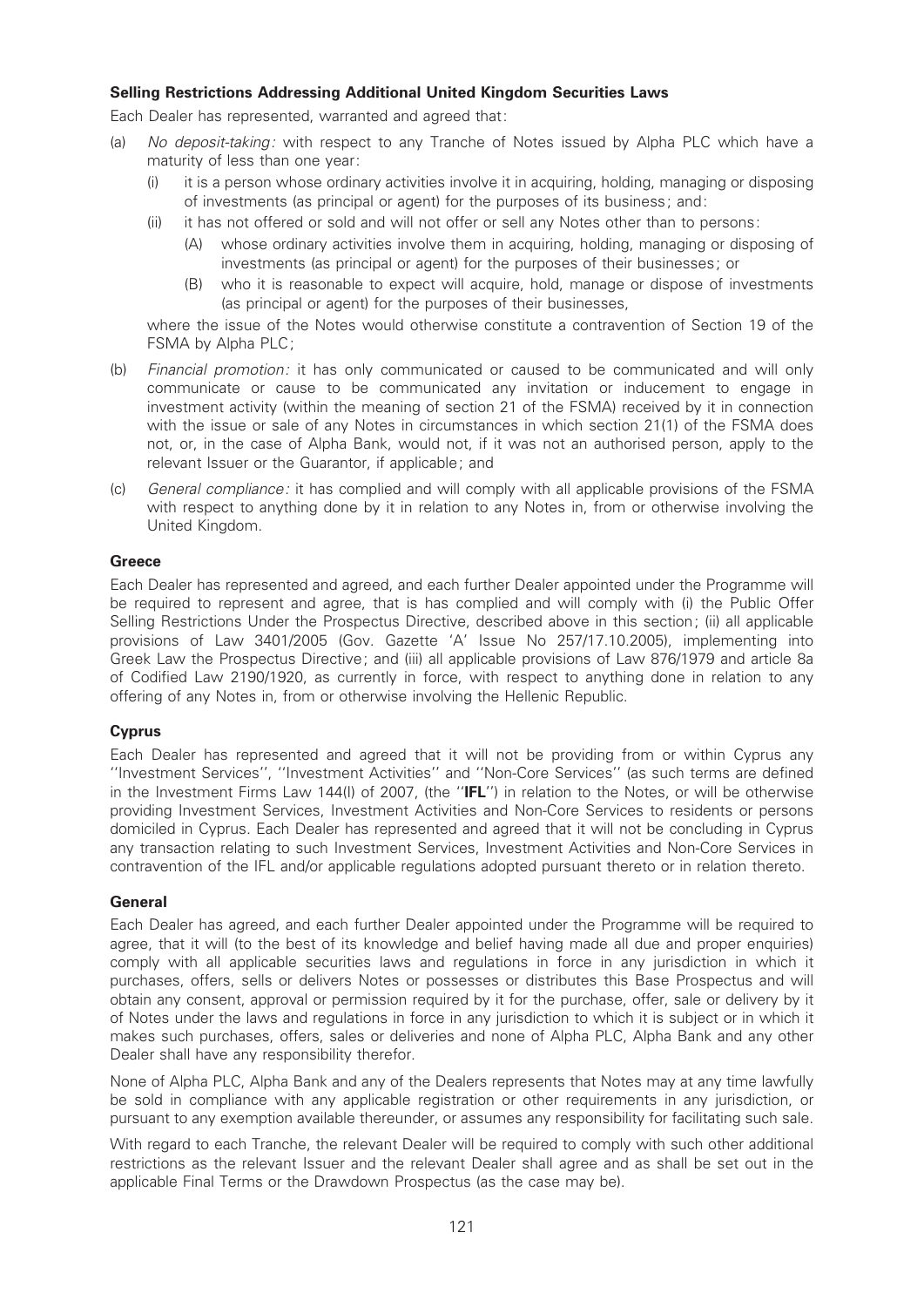## GENERAL INFORMATION

# Authorisation

The establishment and update of the Programme and the issue of Notes by Alpha PLC have been duly authorised by resolutions of the Board of Directors of Alpha PLC dated 16 July 1999, 20 November 2001, 27 November 2002, 14 November 2003, 30 November 2004, 23 January 2006, 5 February 2007 and 3 March 2008. The establishment and update of the Programme, the issue of Notes by Alpha Bank and the giving of the Guarantee have been duly authorised by general meetings of the shareholders of Alpha Bank on 30 March 1999, 11 April 2000, 27 May 2003 and 30 March 2004 and resolutions of the Board of Directors of Alpha Bank dated 22 June 1999, 22 November 2001, 21 November 2002, 6 November 2003 and 23 November 2004. Following a change in Greek law and amendments to the Articles of Association of Alpha Bank by a general meeting of shareholders on 30 March 2004, the present update of the Programme, the issue of Notes by Alpha Bank and the giving of the Guarantee have been duly authorised by a resolution of the Board of Directors of Alpha Bank dated 26 February 2008.

# Listing and Admission to Trading of Notes on the Luxembourg Stock Exchange

Application has been made for the Notes issued under the Programme to be admitted to trading on the regulated market of the Luxembourg Stock Exchange and to be listed on the Luxembourg Stock Exchange.

# Documents Available

So long as Notes are capable of being issued under the Programme, copies of the following documents will, when published, be available for inspection (in the case of items (iv) and (vii) below) or (in the case of items (i), (iii), (iii), (v) and (vi) below) available from the registered office of Alpha PLC and from the specified offices of the Paying Agents for the time being in London and Luxembourg, free of charge:

- (i) the constitutional documents of Alpha Bank and Alpha PLC (in English);
- (ii) the audited consolidated and non-consolidated ¢nancial statements of Alpha Bank and audited non-consolidated financial statements and annual report of Alpha PLC in respect of the financial years ended 31 December 2006 and 31 December 2007;
- (iii) the Programme Agreement, the Agency Agreement, the Deed of Covenant, the Guarantee, the forms of the temporary global Notes, the permanent global Notes, the Notes in definitive form, the Receipts, the Coupons and the Talons;
- (iv) a copy of this Base Prospectus;
- (v) any future base prospectus, prospectuses, information memoranda and supplements including any Final Terms and/or any Drawdown Prospectus (save that the applicable Final Terms or the Drawdown Prospectus (as the case may be) relating to an unlisted Note will only be available for inspection by a holder of such Note and such holder must produce evidence satisfactory to Alpha PLC or the relevant Paying Agent, as the case may be, as to its holding and identity) to this Base Prospectus and any other documents incorporated herein or therein by reference; and
- (vi) in the case of each issue of listed Notes subscribed pursuant to a subscription agreement, the subscription agreement (or equivalent document).

In addition, this Base Prospectus, any Final Terms, any Drawdown Prospectus, the documents incorporated by reference to this Base Prospectus and any Notices published in Luxembourg in accordance with Condition 18 may be available in electronic form on the website of the Luxembourg Stock Exchange (www.bourse.lu).

Neither Alpha PLC nor Alpha Bank intend to provide post-issuance information on an underlying.

## Clearing Systems

The Notes have been accepted for clearance through Euroclear and Clearstream, Luxembourg. The appropriate Common Code and ISIN for each Tranche allocated by Euroclear and Clearstream, Luxembourg will be specified in the applicable Final Terms or the Drawdown Prospectus (as the case may be). If the Notes are to clear through an additional or alternative clearing system the appropriate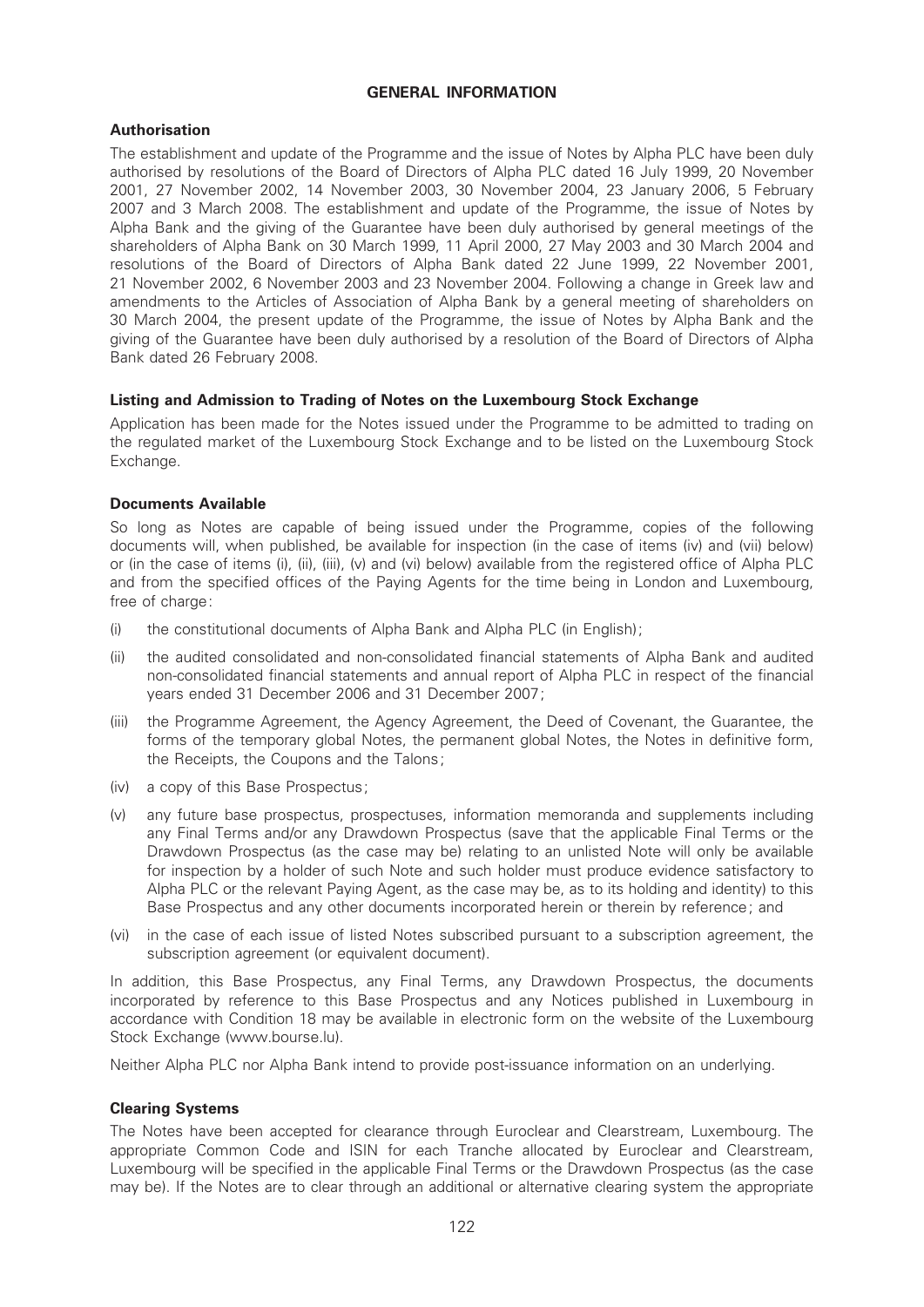information will be specified in the applicable Final Terms or the Drawdown Prospectus (as the case may be).

The issue price and the amount of the relevant Notes will be determined before ¢ling of the applicable Final Terms or the Drawdown Prospectus (as the case may be) in respect of each Tranche, based on then prevailing market conditions.

The address of Euroclear is 1, Boulevard du Roi, Albert H, B-1210 Brussels, Belgium and the address of Clearstream, Luxembourg is 42 Avenue JF Kennedy L-1855 Luxembourg. The address of any alternative clearing system will be specified in the applicable Final Terms or the Drawdown Prospectus (as the case may be).

## Material Change

Save as disclosed in this Base Prospectus (including any document deemed to be incorporated by reference herein), since 31 December 2007 there has been no material adverse change in the prospects of Alpha Bank or Alpha PLC nor any significant change in the financial or trading position of the Group as a whole or Alpha PLC.

## Litigation

Save as disclosed in this Base Prospectus, none of Alpha PLC, Alpha Bank and any other member of the Group is or has been, in the last twelve months, involved in any governmental, legal or arbitration, proceedings (and, so far as they are aware, no such proceedings are pending or threatened) which, may have, or have had a significant effect on their financial position or profitability.

## Auditors of Alpha PLC

The auditors of Alpha PLC are KPMG Audit Plc, 8 Salisbury Square, London EC4Y 8BB, who were appointed on 19 July 2002. KPMG Audit Plc auditors are Chartered Accountants regulated by the Institute of Chartered Accountants in England and Wales.

The relevant auditors audited, without qualification, Alpha PLC's non-consolidated financial statements for the years ended 31 December 2006 and 31 December 2005.

The financial statements in respect of the year ended 31 December 2005 and the financial statements in respect of the year ended 31 December 2006 were prepared in accordance with IFRS.

The auditors of Alpha PLC have no material interest in Alpha PLC.

#### Auditors of Alpha Bank

The statutory auditors of Alpha Bank are KPMG Certified Auditors A.E., of 3 Stratigou Tombra Street, Aghia Paraskevi GR-15342, Athens. KPMG, Athens were appointed for the first time on 2 April 2002. KPMG, Athens is a member of the Institute of Certified Auditors and Accountants of Greece.

The consolidated and non-consolidated financial statements of Alpha Bank for the financial year ended 31 December 2005 and the consolidated and non-consolidated financial statements of Alpha Bank for the financial year ended 31 December 2006 were prepared in accordance with IFRS as adopted by the European Union.

The auditors of Alpha Bank have no material interest in Alpha Bank.

KPMG's report on the 31 December 2007 statutory financial statements and KPMG's report on the 31 December 2006 statutory financial statements were not qualified however, the 2006 audit report included an emphasis of matter paragraph relating to the Guarantor's application that its personnel join the common bank employee pension fund.

#### Bank of Greece Requirements

No Dated Subordinated Notes shall be redeemed unless in compliance with the applicable capital adequacy regulations of the Bank of Greece from time to time in force. At the date hereof, such redemption may not occur within five years from the Issue Date of the relevant Dated Subordinated Notes or without the prior consent of the Bank of Greece.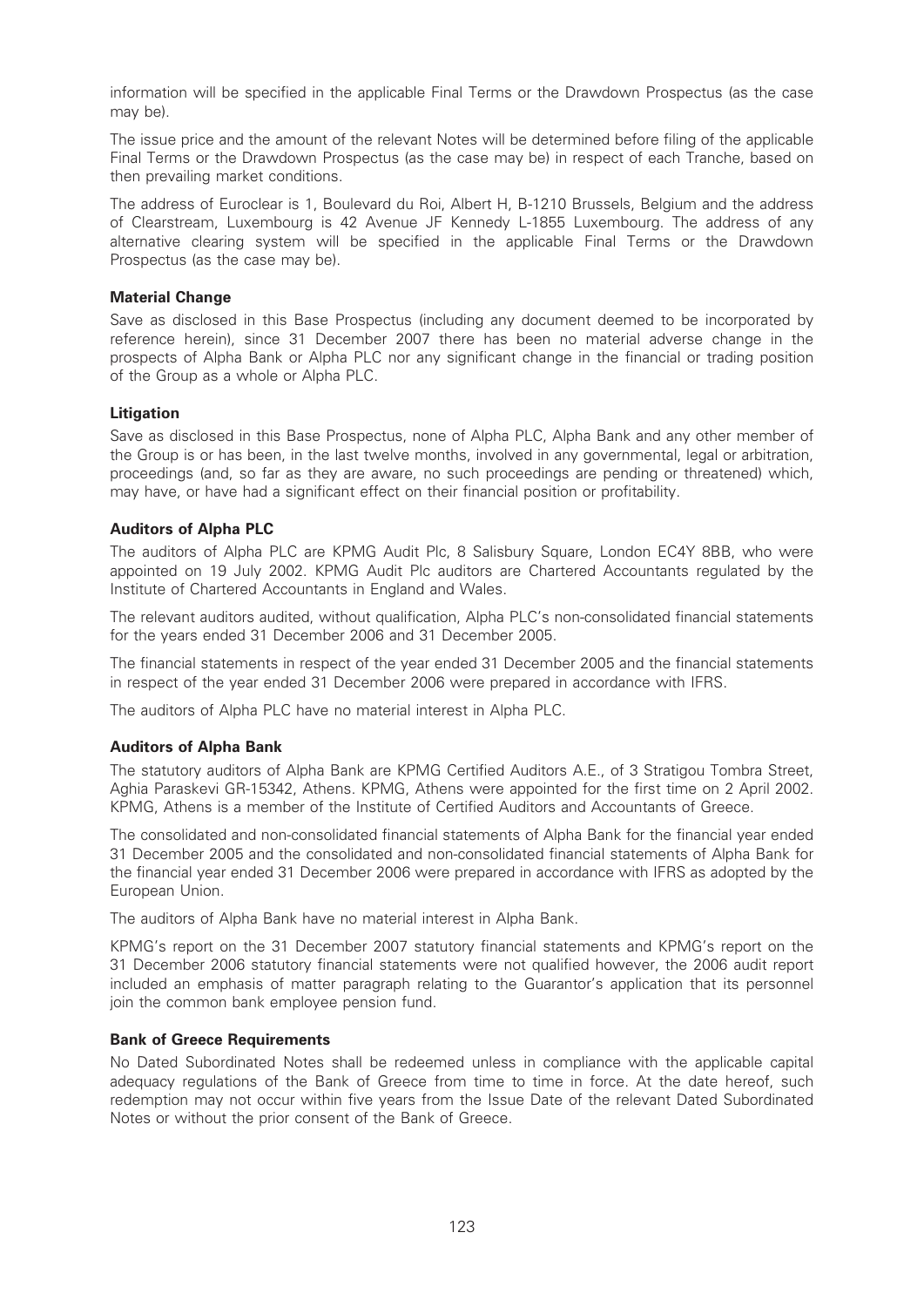## Alpha Credit Group PLC

66 Cannon Street London EC4N 6EP England

Telephone: +44 207 332 6742

## ISSUER ISSUER AND GUARANTOR

Alpha Bank AE

40 Stadiou Street GR-102 52 Athens Greece

Telephone: +302 10 326 2010

#### AGENT

#### Citibank, N.A.

21st Floor Citigroup Centre Canada Square London E14 5LB England

# PAYING AGENT

#### Kredietbank S.A. Luxembourgeoise

43, Boulevard Royal PO Box 1108 L-2955 Luxembourg

# INDEPENDENT AUDITORS OF ALPHA BANK

#### KPMG

3 Stratigou Tombra Street Aghia Paraskevi GR-153 42 Athens Greece

## AUDITORS OF ALPHA PLC

## KPMG Audit Plc

8 Salisbury Square London EC4Y 8BB England

#### LEGAL ADVISERS

To Alpha PLC and Alpha Bank as to Greek law

## Law Office

T. J. Koutalidis 4, Valaoritou Street GR-106 71 Athens Greece

To Alpha PLC and Alpha Bank as to English law

#### Allen & Overy LLP

One Bishops Square London E1 6AO England

To the Dealers as to English law

# Clifford Chance LLP

10 Upper Bank Street London E14 5JJ England